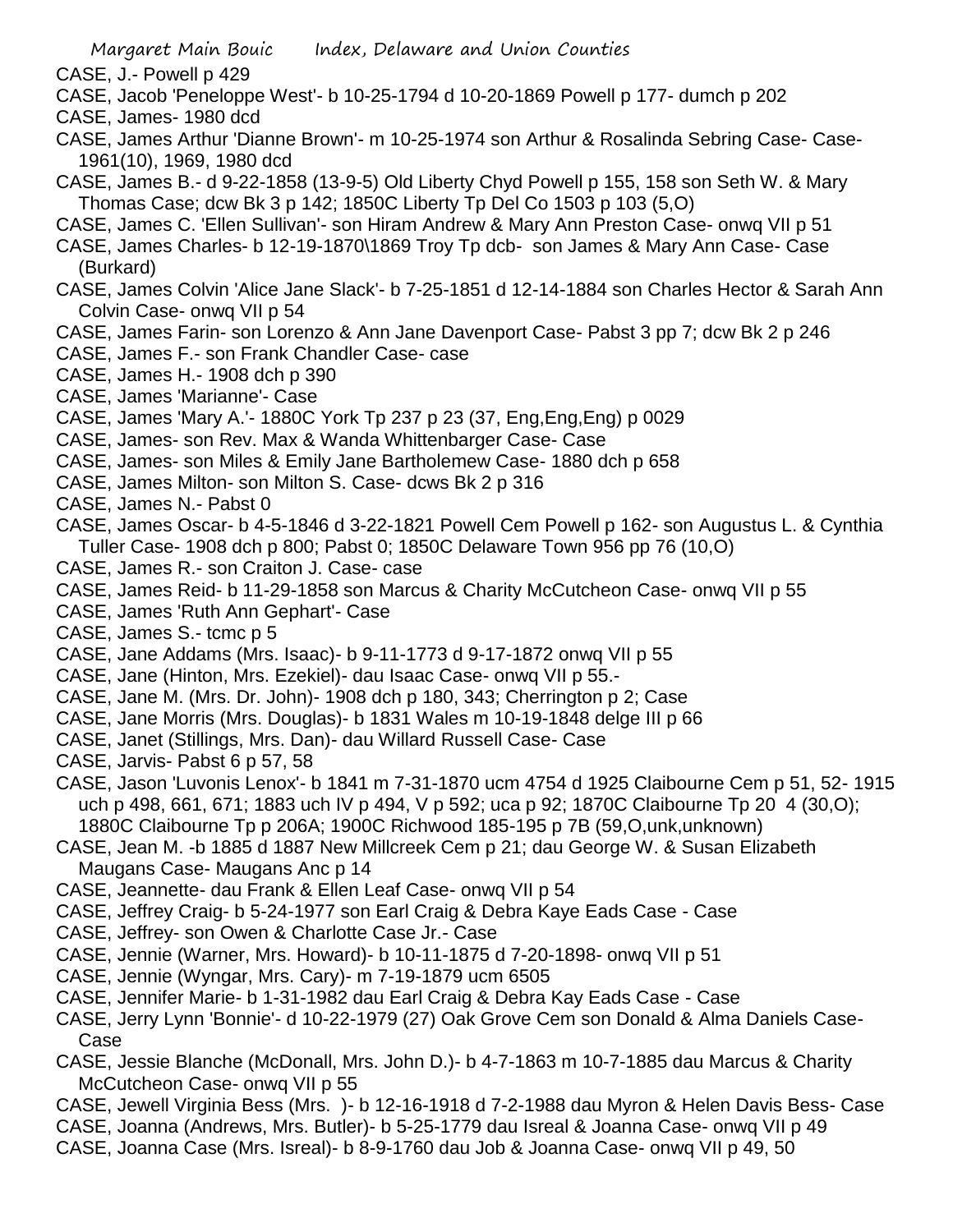CASE, Joanna- b 10-14-1753 dau Isaac & Bathsheba Humphries Case- onwq VII p 49

- CASE, Joanna (Mrs. Job)- onwq VII p 50
- CASE, Job 'Joanna- son John Case- onwq VII p 50; delge II p 13
- CASE, Job- b 7-27-1758 son Job & Joanna Case- onwq VII p 50
- CASE, Job- brother Capt. John Case- Case p 2
- CASE, Job Warren- son Job Case- onwq VII p 50
- CASE, Joey- 1961 dcd
- CASE, John- 1835 men #95 p 74 Marlborough Tp; delge VI p 56
- CASE, John- delge VII p 62, VIII p 53, X p 33
- CASE, John- lpc p 4, 7; Powers p 279, 282
- CASE, John- Pabst Pion II p 162
- CASE, John Sr.- d 2-21-1703/4 onwq VII p 49
- CASE, John E.- ch Velasco J. & Mary Ann Keller Case- Ford Cem lptw p 84 Taylor Tp
- CASE, Dr. John 'Jane M.'- 1908 dch p 343, 351; Cherrington p 2; ffd p 9; Fowler p 56
- CASE, John- d 11-1776 son John & Sarah Barbara Case- Case p 2
- CASE, John- b 8-22-1694 d 12-2-1752 probably son John & Sarah Holcomb Case- onwq VII p 50
- CASE, John 'Lulu Lorena Hager'- m 11-25-1909 d 4-22-1936- Genther p 172
- CASE, John M. 'Harriet M. Stewart'- m 8-2-1865 dcm
- CASE, John Murray 'Hannah May Stewart'- b 10-6-1842 m 8-2-1865 son Isaac Newton & Emily Vining Case- onwq VII p 55
- CASE, John Murray b 2-22-1861 son Marcus & Charity McCutcheon Case- onwq VII p 55
- CASE, John N.- 1840C Radnor Tp- delge IV p 4
- CASE, John S.- 1908 dch p 390
- CASE, Capt. John 'Sarah Barber'- d 5-24-1776- Case p 1
- CASE, John 'Sarah Spencer'- dcq Thomas Graham 674
- CASE, John- b 1778 d 9-26-1821 son Seth Case- Case p 2; dcga p 2 Del Pat & Fr Chron p 16, 26, 49 12-10-1821; delge II p 13
- CASE, John T.- son Miles & Emily Jane Bartholemew Case- 1880 dch p 658
- CASE, John V.- b 2-15-1853 d 5-28-1854 son Charles Hector & Sarah Ann Colvin Case- onwq VII p 54
- CASE, John W. 'Anna'- b 1798 d 1868 Newhouse Cem p 2; 1880 dch p 422; 1820C Liberty Tp Del Co; Pabst 7 p 2; 1840C Marlborough Tp p 250 (40-50); delge IV p 65, VI p 22, 57, 58, 59, VII p 8, 9
- CASE, Jonathan- delge II p 13, III p 12
- CASE, Joseph- son Almon & Julia Adams Case- 1850C Orange Tp 1753 112 (6,O)
- CASE, Joseph 'Chloe Dyer'- b 1-20-1766 m 1801/02 d bef 1820 son Joseph,Jr. & Sarah Reed Case- delge IX p 10
- CASE, Joseph H.- 1908 dch p 390; 1883 uch IV p 485
- CASE, Joseph H.- d 1-19-1855 (1-1-6) Radnor Cem Powell p 232 son A. & E.
- CASE, Joseph- b 2-5-1764 d 2-19-1764 son Joseph,Jr. & Sarah Reed Case- delge IX p 10
- CASE, Joseph M.- b 8-26-1841 son Julia A. Gardner Case- onwq VII p 55
- CASE, Joseph,Jr. 'Mary Tuller''Sarah Reed'- b 11-30-1722 m(1) 7-29-1742 (2) 5-5-1763 son Joseph Case- delge IX p 10
- CASE, Josephine- dau C. Luther & Hannah Case Case- 1908 dch p 708
- CASE, Josephine (Marks, Mrs. Edward Cicero)- dau Levi Case- 1908 dch p 800
- CASE, Josephine (Marks, Mrs. Winfield S.)- dau Augustus & Cynthia Tuller Case- 1880 dch p 667; 1908 dch p 597, 800
- CASE, Josephine (Phillips, Mrs. Jerome)- b 3-28-1842 d 8-23-1881 dau Alvin O. & Mila Case Caseonwq VII p 53
- CASE, Josiah M.- 1908 dch p 390
- CASE, Joyce (Black, Mrs. )- dau Jewell Virginia Bess Case- Case
- CASE, J. T.- son P. A. & Charlotte Case- 1860C Jerome Tp 215-216 p 32 (1,O)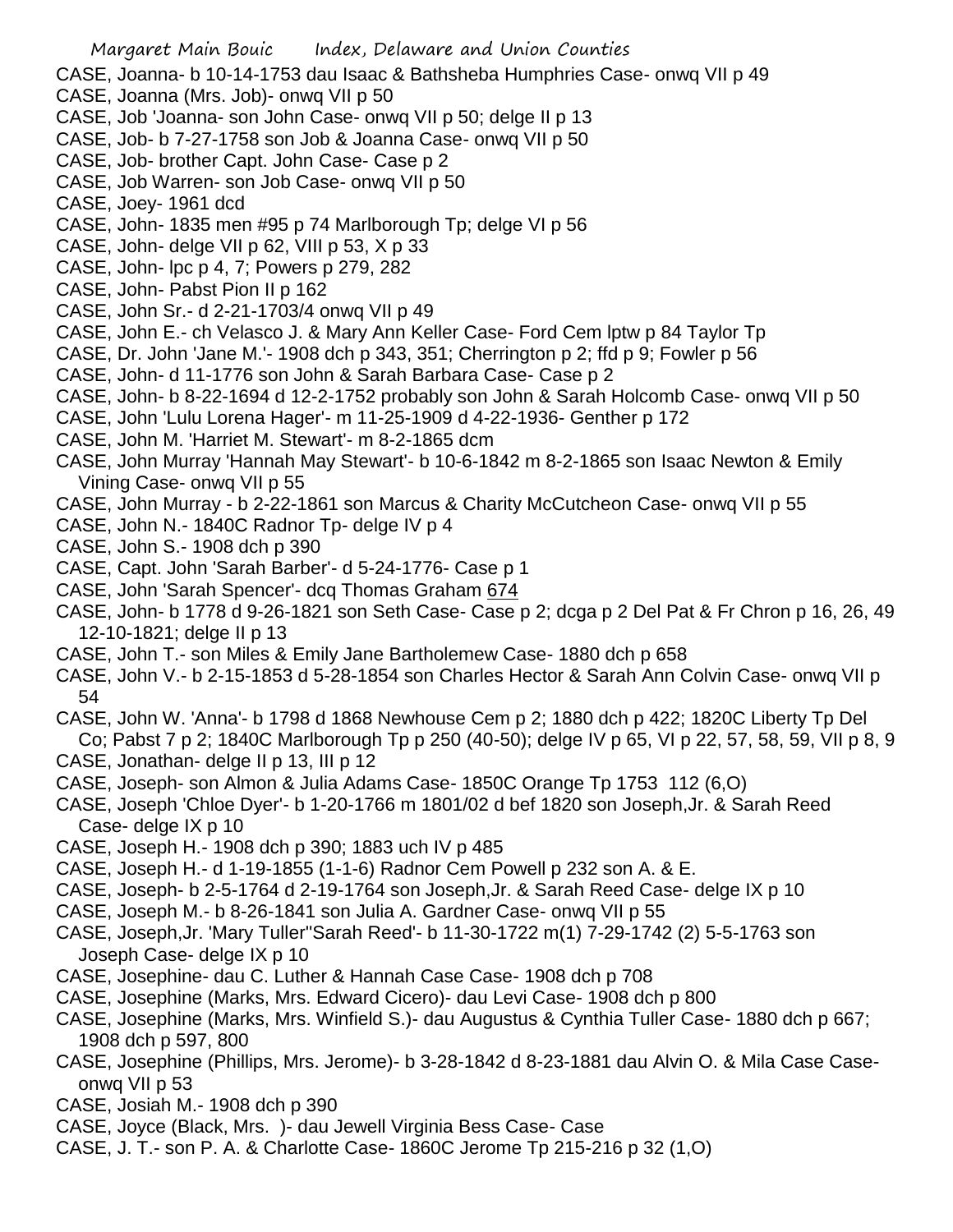- CASE, Judy Ann (Carter, Mrs. William)(Hamilton, Mrs. Walter C.)- b 2-25-1936 d 3-6-1993 (57) Hopewell Cem- Hamilton; Case
- CASE, Julia Adams (Mrs. Almon)- m 9-29-1839 dcm; 1850C Orange Tp 1753 p 112 (10,O)
- CASE, Julia A. Gardner (Mrs. Ervin)(Mrs. Isaac Newton)- b 5-10-1819 m 10-4-1849, 11-5-1840 dcm d
- 4-3-1889 (71-10-24) Powell Cem Powell p 166; onwq VII p 55
- CASE, Rev. J. W.- 1883 uch V p 476
- CASE, Kate A.- b 3-21-1890 Scioto Tp dau George W. & Susan E. Marans Case- dcb
- CASE, Katherine (Wymmers, Mrs. Russell)- dau Owen Burr & Mayme Bollinger Case- Maugans Anc p 14
- CASE, Katie Kattie S.- b 1862 d 1892 Thomas Graveyd Powell p 168; Pabst 0
- CASE, Kelly Micolina- dau James Case, grandau Max Case- Case
- CASE, Kettie May- b 5-28-1873 Berlin Tp dau A. J. & Sarah Case- dcb
- CASE, Mrs. L.- 1883 uch V p 595
- CASE, Laomi- b 1775 d 9-28-1779 dau Seth Case- Case p 2
- CASE, Laura Carpenter (Mrs. )- dau Nathan Carpenter- Powell p 159
- CASE, Laura E.- d 11-4?-1855 dau Albert & Mary A. Williams Case- Old Liberty Chyd Powell p 156
- CASE, Laura- b 5-4-1799 d 11-10-1803 dau Isreal & Joanna Case Case 1908 dch p 49
- CASE, Laura- dau Israel Putnam & Laurinda Morrison Case onwq VII p 51
- CASE, Laura- d 5-13-1835 (13-3-11) Wyatt Cem Powell p 304- dau John & Anna Case
- CASE, Laura L. (Bowers, Mrs. Joseph T.)- b 12-10-1837 m 3-1858 dau Alvin O. & Mila Case Case onwq VII p 53
- CASE, Laura P.- dau Norman & Almira Holcomb Case 1880 dch p 658
- CASE, Laurinda (Brelsford, Mrs. Thomas Jefferson)- b 10-19-1830 m 10-7-1851 d 7-31-1883 dau Israel Putnam & Laurinda Morrison Case - onwq VII p 52
- CASER, Lavina- b 5-2-1896 Genoa Tp dau William & Cora Mullen Case- dcb
- CASE, Lavinie Thomas (Mrs. Thomas)- b 8-14-1849 1880 dch p 657;
- CASE, Lavonia Lenox (Mrs. Jason)- b 1843 m 7-31-1870 ucm 4754 d 1923 Claibourne Cem p 51 dau John T. & Rachel Lenox- 1915 uch p 661, 671; 1880C Richwood 347-364 (36,O,Md,O); 1900C Richwood 185-195 p 7B (57,O,Md,O) m 28y 2 ch, 1 living
- CASE, Lena Jones (Hall, Mrs. Eram Franklin)(Mrs. Owen)- b 3-1-1886 m(2) 9-1955 dau Perry & Ellen Jane Murfield Jones- dcq Gladys Hall Dunlap 3; gd 8 p 38, 41
- CASE, Leola- b 9-12-1902 Liberty Tp dau Owen & Verna Steitz Case- dcb
- CASE, Leonard- 1908 dch p 323, 603
- CASE, Leonard S.- 1835 men 40 #3 p 71 Marlborough Tp(Larnard); 1840C Marlborough Tp 250 (20-30)
- CASE, Leonard S.- 1980 dcd
- CASE, Lester W.- 1908 dch p 390
- CASE, Levi 'Sylvia Eaton'- m 5-13-1863 dcm; 1908 dch p 800; 1850C Orange Tp 1756 p 112 (15,O); 1880C Orange Tp p 351A
- CASE, ---- b 4-18-1869 Orange Tp dau Levi Case- dcb
- CASE, Lewis A.- son Henry & Eliza Case- 1908 dch p 390; 1850C Orange Tp 1738 p 112 (7,O)
- CASE, ---- b 7-6-1876 Liberty Tp son Lewis & A. M. Day Case- dcb
- CASE, Lewis Enos- son Augustus & Lucinda Curtis Case 1908 dch p 800; 1850C Jerome Tp 1807-1828 p 265 (21,-)
- CASE, Lewis 'Mary Ann Glazer'- m 8-17-1853 dcm; 1908 dch p 757; Pabst 0; 1850C Delaware Town 956 p 76 (21,O); 1880C Delaware Town p 522A
- CASE, Lidia- b 12-14-1755 dau Isaac & Bathsheba Humphries Case onwq VII p 49
- CASE, Lillian (Richey, Mrs. Harvey Max)- d 1931 Maugans Anc p 40; Longbrake p 101
- CASE, Lillie- b 9-26-1872 Orange Tp dau C. L. & Hannah Case- dcb
- CASE, Lilly H.- b 8-2-1871 Orange Tp dau Philo W. & Ella Hoover Case- dcb
- CASE, Lillie Jones Middlesworth (Mrs. Orville N.)- b 1869 d 4-15-1947 York Tp Cem p 61- 1985 uch p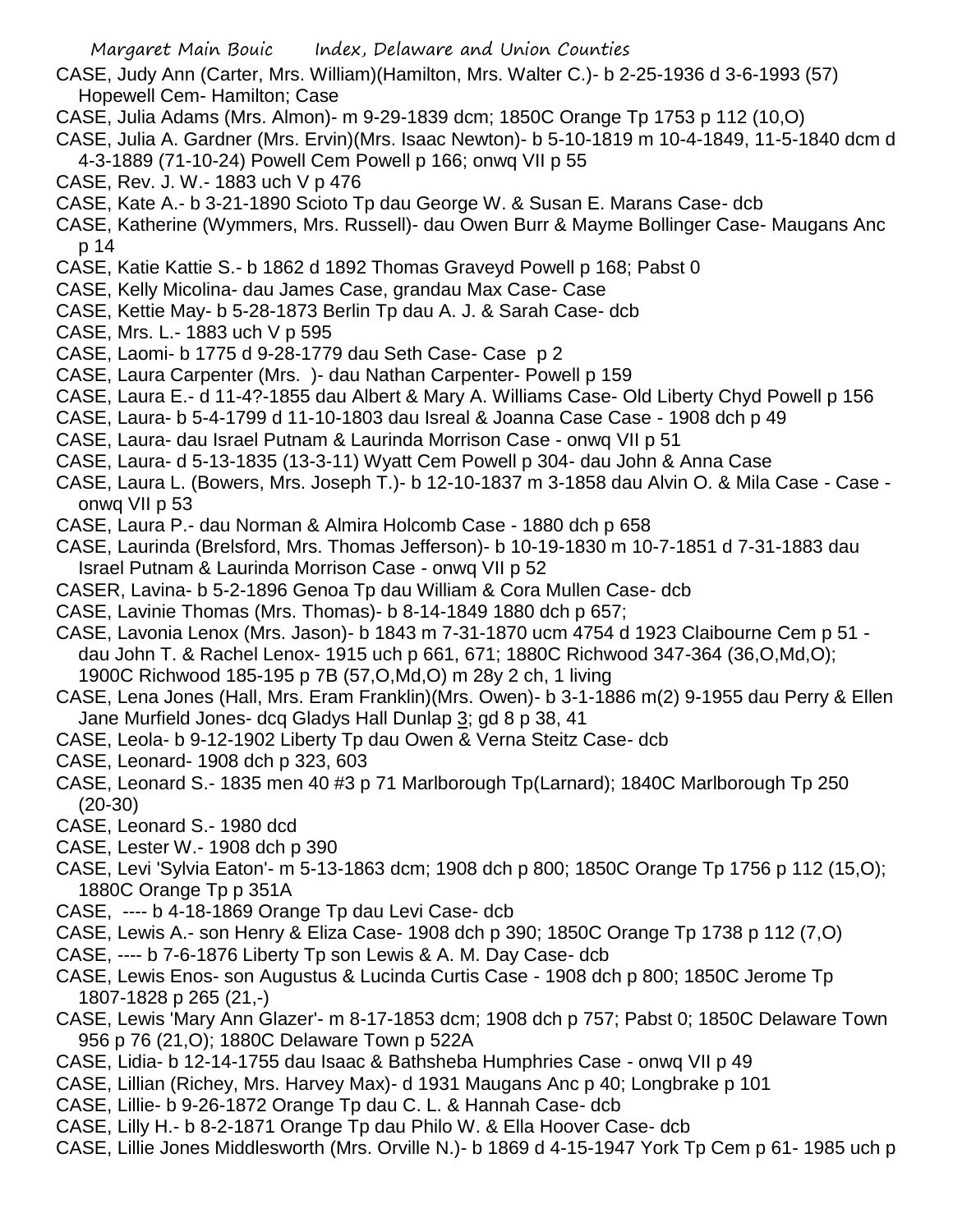96

- CASE, Linda (Heck, Mrs. Charles)- dau Willard Russell Case Case
- CASE, Capt. Linton- Nash p 202
- CASE, Lizzie- b 3-21-1890 Scioto Tp twin dau George W. & Susan E. Maugans Case- dcb
- CASE, Lizzie Sneed (Mrs. Ernest)- m 11-16-1899- onwq VII p 51
- CASE, Lorenzo 'Ann J. Davenport'- m 6-3-1840 dcm; tcmc p 15; dcw Bk 2 p 246; 1840C Marlborough Tp 250 (20-30)
- CASE, Louisa (Dutton, Mrs. William F.)- m 12-20-1843 dcm
- CASE, Louisa (Tuller, Mrs. Roswell)- dau Reuben & Lydia Pinney Case- dcc Marjorie Brookens Humes 49
- CASE, Lovina (Mrs. Pinney)- 1850C Delaware Tp 1433 p 100 (43, Conn); hadc p 107
- CASE, Lovinia E. Thomas (Mrs. Thomas W.)- d 10-23-1880 (31-2-9) Thomas Graveyd Powell p 169 dau John & Cordelia Thomas
- CASE, L. S.- 1969, 1971 dcd
- CASE, Lucinda (80-1900)- delge IX p 28
- CASE, Lucinda- 1860C Jerome Tp 62-61 p 9 (63, Va)
- CASE, Lucinda (Andrews, Mrs. William)- m 3-9-1843 dcm
- CASE, Lucinda (Cummins, Mrs. Joel)- m 10-8-1851 dcm; delge IX p 11
- CASE, Lucinda- dau Lucinda Case- 1850C Jerome Tp 1807-1825 p 265 (22,O)
- CASE, Lucinda Curtis (Mrs. Lumis)- 1908 dch p 597; Pabst 0; 1850C Jerome Tp 1809-1828 p 265  $(21,-)$
- CASE, Lucinda- dau George & Electa Morre Case- Case p 1,2
- CASE, Lucinda (Mrs. Riley)- 1850C Berlin Tp 1853 p 117 (47, NY)
- CASE, Lucinda- dau Truman & Phebe Elliott Case- 1850C Orange Tp 1756 p 112 (19,O)
- CASE, Lucius- d 10-12-1847 (25y) Wyatt Cem Powell p 304
- CASE, Lucius- brother Lorenzo Case- dcq Bk 2 p 246, 316, 359; 1883 uch III p 394
- CASE, Lucretia (Dunton, Mrs. Henry)- m 12-20-1843 dcm
- CASE, Lucretia- b 7-16-1829 dau Newton & Azubah Gay Case 1883 uch V p 685; 1850C Liberty Tp Del Co 1515 p 103 (21,O)
- CASE, Lucy (Buell, Mrs. Philaster E.)- m 6-8-1824 Liberty Tp dcga p 24 Del Pat & Fr Chron
- CASE, Lucy- b 2-14-1767dau Job & Joanna Case onwq VII p 50
- CASE, Lucy (Mrs. Riley)- 1850C Orange Tp 1755 p 112 (34,O)
- CASE, Lucy (Taylor, Mrs. Daniel B.)- Genther p 111
- CASE, Luella- son Miles & Emily Jane Bartholemew Case 1880 dch p 658
- CASE, Luella- dau Sharon & Martha Jane Cross Case onwq VII p 50
- CASE, Luke- b 7-1-1772 son Job & Joanna Case- onwq VII p 50
- CASE, Luke 'Margaret Ward'- m 2-17-1857 dcm
- CASE, Lula- 1961 dcd
- CASE, Lulu Lorena Hager (Swallow, Mrs. George)(Mrs. John)(Cothran, Mrs. Edward)- b 2-27-1883 Wis. m(1) 12-22-1901 (2) 11-25-1909 (3) 9-5-1936 dau Willard Leroy & Almina Allen Hager-Genther p 172
- CASE, Lumis Augustus 'Marietta Case'- son Augustus & Cynthia Tyller Case- 1908 dch p 597, 800
- CASE, Lumis 'Lucinda Curtis'-1908 dch p 597
- CASE, Lura- 1880C Delaware Town p 490C
- CASE, Luther 'Susannah Taylor'- m 11-11-1812 onwq I
- CASE, Luther- son Truman & Phebe Eaton Case- 1850C Orange Tp 1756 p 112 (21,O); Pabst 0
- CASE, Lydia (Conrad/Conard?, Mrs. William A.)- m 11-22-1847 dcm
- CASE, Lydia L. (Morgan, Mrs. Loomis)- b 8-31-1838 m 5-3-1860 dau Hiram Andrew & Mary Ann Preston Case - onwq VII p 51
- CASE, Lydia Pinney (Mrs. Reuben)- dcc Marjorie Brookens Humes 99
- CASE, Mabel (Gardner, Mrs. )- dau Owen & Vernie Steitz Case- Case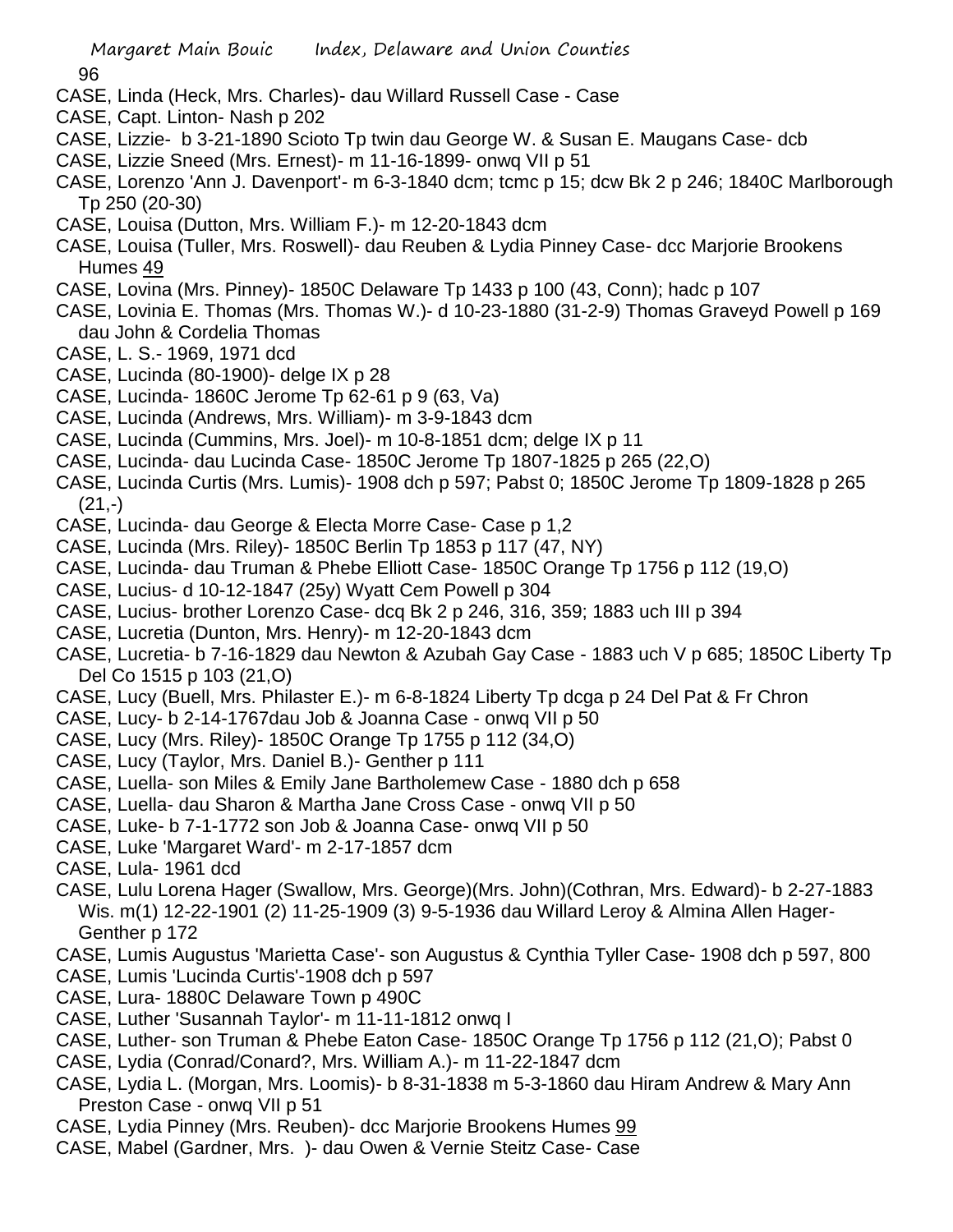- CASE, Mabel (Harsh, Mrs. Allyn)- b 1764 d 1849 ped Duane L. Bliertz 55; delge III p 51
- CASE, Mabel Leila- b 6-22-1879 dau John Murray & Hannah May Stewart Case- onwq VII p 55
- CASE, Mabel- dau Sharon & Martha Jane Cross Case onwq VII p 55
- CASE, Mable F.- b 8-15-1892 Troy Tp dau R. F. & Ida Strode Case- dcb d 3-1-1894 Horseshoe Bapt. Grvyd Powell p 156
- CASE, Madeline (Gussler, Mrs. )- b 1915 d 1941 Marlborough Cem p 166 Powell p 285
- CASE, Madaline- b 1915 d 1941 dau William Case- Marlborough Tp; Powell p 285
- CASE, Mamme F. (Mrs. Vincent)- 1961 dcd
- CASE, Marc/Mark- d 1977 son Owen Case, Jr. & Charlotte Case- Case
- CASE, Marcus 'Charity McCutcheon'- b 11-17-1835 m 10-7-1857 d 10-25-1894 son Isaac Newton & Emily Vining Case- onwq VII p 55
- CASE, Marcy- b 12-23-1749 dau Isaac & Bathsheba Humphries Case onwq VII p 49
- CASE, Margaret- Pabst 8 p 61
- CASE, Margaret (Rausch, Mrs. George)- m 10-29-1851 ucm 1728; unec XIV p 66
- CASE, Margaret Ward (Mrs. Luke)- m 2-17-1857 dcm
- CASE, Marianne (Mrs. James)- Case
- CASE, Marietta Case (Mrs. Lumis Augustus)- 1908 dch p 800
- CASE, Mark- b 1951 son Owen Jr. & Charlotte Case- 1969, 1971 dcd
- CASE, Martha- hadc p 107; 1900 Liberty Tp
- CASE, Martha Curwin/Corwin (Mrs. Henry)- dau Mathias Curwin- Powers Pat p 258
- CASE, Martha F. Tone (Mrs. James Oscar)- b 2-6-1841 d 12-7-1902 Powell Cem Powell p 162; dau Christopher Tone- 1908 dch p 800; dpc p 84
- CASE, Martha (Mrs. Moses)- 1860C Allen Tp 701-707 p 96 (31,O)
- CASE, Martha Post (Mrs. Almon)- m 5-8-1854 dcm; delge VII p 43
- CASE, Martin 'Rachel Moore'- 1820C Liberty Tp Del Co; 1880 dch p 422; Pabst 7 p 1; Powers p 279; hmp p 4; dcga p 16 Franklin Chron 10-10-1821; 1883 uch V p 685; 1835 men #53 p 64 Liberty Tp; delge VI p 56, VII p 62, VIII p 53
- CASE, Martin- 1850C Orange Tp 1794 pp 114 (30, Irel)
- CASE, Mary- 1880C Berkshire Tp p 427A
- CASE, Mary A. (Mrs. Albert)- d 11-23-1861 (28-9-11) Old Liberty Chyd Powell p 156
- CASE, Mary A.- b 1839 d 1927 Galena Cem -Powell p 21
- CASE, Mary/Myra A. (Fisher, Mrs. Henry)- dau Charles & Catherine Carney Case- 1880 dch p 680; Fisher p 2; 1850C Berkshire Tp 218 p 23 (9,O)
- CASE, Mary A. (Mrs. James)- 1880C York Tp 237 p 23 (33, O, Irel, Irel)
- CASE, Mary (Alderman, Mrs. William I.)- dau John & Sarah Spencer Case- dcq TG 337
- CASE, Mary Ann (Gano, Mrs. Mahlon)- b 5-7-1822 d 10-7-1894 dau Jacob & Penelope West Case dumch p 202; Powell p 177
- CASE, Mary Ann Glazer (Mrs. Lewis)- m 8-17-1853 dcm dau William & Matilda Warner Glazer- 1908 dch p 757
- CASE, Mary Ann Keller (Mrs. Velassco)- b Va 9-18-1843 m 11-14-1861 ucm 3250; 1883 uch V p 685; 1870C Taylor Tp 29 p 4 (26, WVa); 1880C Taylor Tp 97-98 p 9 (36, Va,Va,Penn)
- CASE, Mary Ann Preston (Mrs. Hiram Andrew)- b 5-11-1816 Ostego Co. NY d 3-30-1893- dau Abraham & Lavina Havens Preston- onwq VII p 51
- CASE, Mary A.- dau Norman & Almira Holcomb Case 1880 dch p 658
- CASE, Mary A. Williams (Mrs. Albert)- m 2-17-1853 dcm
- CASE, Mary Roxanne (Brokaw, Mrs. Paul)- dau Ralph W. & Gladys Temple Case Case
- CASE, Mary (Buck, Mrs. )- dau Frank Chandler Case Case
- CASE, Mary Catherine (Lee, Mrs. David P.)- ped Jessica Henry #176 15; unec IV p 64
- CASE, Mary Charlotte- Pabst 0
- CASE, Mary E.- b 4-14-1883 Orange Tp dau Frank & Ella Eaton Case- dcb
- CASE, Mary E. Webster (Mrs. Rufus C.)- b 1826 m 10-18/10/7-1852 ucm 1864 d 1905 New Millcreek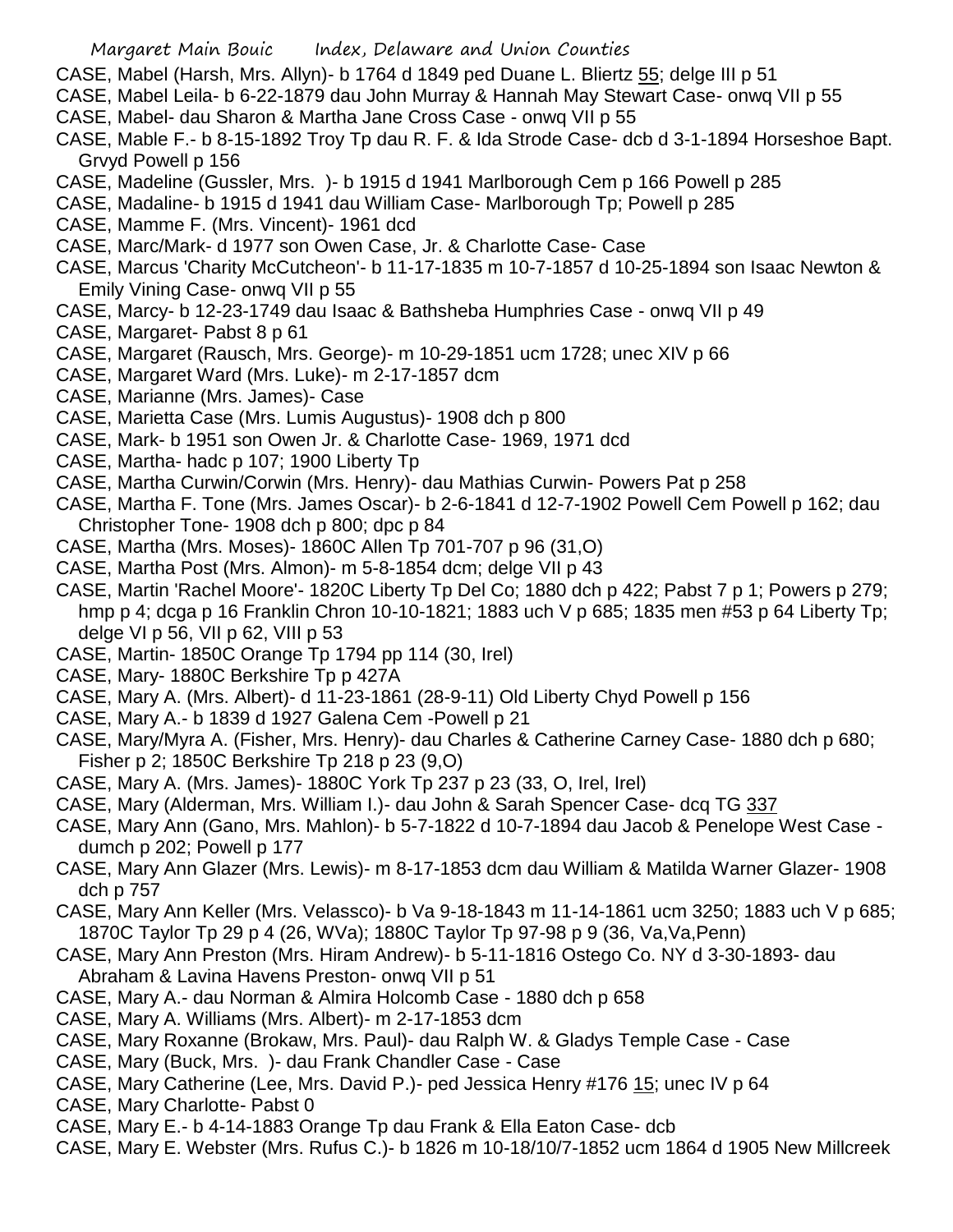- Cem p 21; opc 147; 1880C Scioto Tp 283; unec IV p 20, VI p 57
- CASE, Mary G.- b 4-6-1868 Berlin Tp dau Andrew J. & Sarah Case- dcb
- CASE, Mary Humphries (Mrs. Bartholemew)- dau Ensign Samuel Humpries- onwq VII p 49
- CASE, Mary Irene- b 7-8-1845 not m d 11-29-1869 dau Charles Hector & Sarah Colvin Case onwq VII p 54
- CASE, Mary Jane- d 1-16-1853 (14y22d) Old Liberty Chyd-- Powell p 155, 158- dau S. W. & Mary Case-
- CASE, Mary Jane (Bowersmith, Mrs. Jacob)- m 11-11-1852 dcm
- CASE, Mary Jane (Wilcox, Mrs. Clinton)- b 7-8-1842 d 11-29-1869 dau Frank & Polly Colvin Case onwq VII p 54
- CASE, Mary- b 8-10-1770 dau Joseph Jr. & Sarah Reed Case- delge IX p 10
- CASE, Mary J. Stetler (Mrs. Ray R.)- b 6-22-1904 m 11-23-1923 d 5-18-1990 dau Frank & Sarah Rumple Stetler- Case
- CASE, Mary J. Thomas (Mrs. Seth W.)- d 4-5-1906 (89-10-5) Powell p 158; 1850C Liberty Tp Del Co 1503 p 103 (34,O)
- CASE, Mary Lou (Knief, Mrs. Bill)- dau Willard Russell Case Case
- CASE, Mary M.- Pabst 0
- CASE, Mary- probably dau Ralph Case- b 3-21-1834 d 4-14-1899 Old Liberty Chyd Powell p 157; 1850C Liberty Tp Del Cp 1503 p 103 (34,O)
- CASE, Mary Skeels (Mrs. Ralph)- d 2-28-1835 (30y8m) Old Liberty Chyd- Powell p 156; 1880 dch p 655
- CASE, Mary Swisher (Mrs. Raymond)- b 3-12-1913 d 1-27-1988 (74) Oak Grove Cem CASE, Mary T.- 1880C Liberty Tp Del Co p 311C
- CASE, Mary Thomas (Mrs. Seth W.)- m 1863 dcq Robert Lacher 15
- CASE, Mary Tuller (Mrs. Joseph,Jr.)- m 7-29-1742 d 1-5-1760 delge IX p 10
- CASE, Mary Wood (Mrs. Eugene)- b 4-9-1845 m 6-9-1867 d 5-9-1895- onwq VII p 52
- CASE, Matilda- b d Mar. 1899 Horseshoe Baptist Gryd- Powell p 282
- CASE, Maud- dau Velasca & Mary Cann Keller Case- 1880C Taylor Tp (7,O,O,Pa)
- CASE, Maudy Lorain- b 11-17-1890 Troy Tp dau R. F. & Ida Strode Case- dcb
- CASE, Rev. Max A. 'Wanda Whittenbarger'- m 6-12-1948- son Ray R. & Mary J. Stetler Case- Case; 1973, 1975, 1979, 1981 ucd
- CASE, Mayme F. (Mrs. Vincent)- d 6-7-1977 (86) Oak Grove Cem Case
- CASE, Mayme Bollinger (Mrs. Owen Burr)- b 1-3-1877 d 1961 dau Jacob & Rosa Bollinger- Maugans Anc p 14; 1969 dcd
- CASE, Melba Mae Braskett (Holcombe, Mrs. Francis)(Mrs. Cecil Burr)- b 9-17-1899 Orient m(1) 1918 (2) 1934 d 5-18-1988 (88) bur Hopewell Cem- dau John W. & Alice Turner Braskett- Case; 1967, 1981 ucd
- CASE, Mehitable- b 11-13-1741 dau Isaac & Bathsheba Humprhies Case onwq VII p 49
- CASE, Melissa- dau Almon & Julia Adams Case- 1850C Orange Tp 1753 p 112 (8,O)
- CASE, Melissa (Carpenter, Mrs. James)- 1880 dch p 391; N. Carpenter p 1; delge III p 37, 41
- CASE, Melissa (Evans, Mrs. Thomas)- m 4-29-1856 dcm
- CASE, Melissa- dau Henry & Eliza Case- 1850C Orange Tp 1738 p 112 (10,O)
- CASE, Melissa Lucinda (Loop, Mrs. John J.)- m 3-10-1861 dcm
- CASE, Melissa- dau Riley & Lucinda Case- 1850C Berlin Tp 1858 p 117 (14, NY)
- CASE, Melissa- b 1791 dau Seth Case- Case p 2
- CASE, Mellie (Warner, Mrs. Joseph)- b 7-25-1872 m 11-13-1895 dau James C. & Ellen Sullivan Case - onwq VII p 51
- CASE, Melonie- dau Isaac Case- onwq VII p 54
- CASE, Melonie (Burt, Mrs. George W.)- b 10-13-1854 m 2-5-1878 dau Isaac Newton & Emily Vining Case - onwq VII p 55
- CASE, Michael- 1840C Paris Tp 960 (70-80)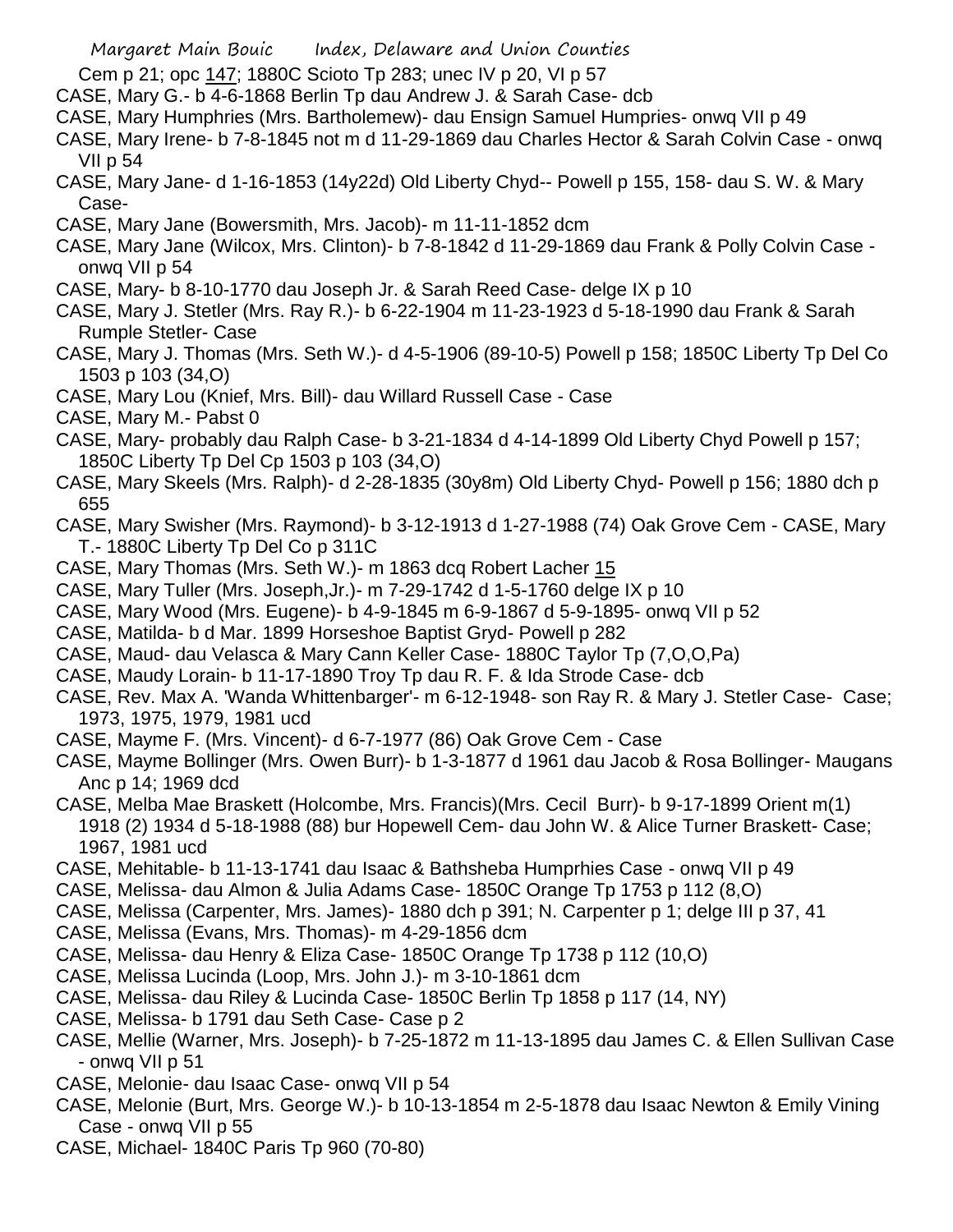- CASE, Mila Case (Case, Mrs. Alvin O.)- b 5-31-1816 onwq VII p 52
- CASE, Miles- b 2-7-1870 Liberty Tp dau Miles M. & Elizabeth Barthomew Case- dcb
- CASE, --- b 4-2-1873 Liberty Tp son Miles & Emily Barthousin Case- dcb
- CASE, Miles S. 'Emily Jane Bartholemew''Carrie Lentz'- b 1-29-1832 m(1) 7-15-1874 dcm (2) 7-15-1874 d 1912 Old Liberty Chyd Powell p 148 son Titus & Hannah Fisher Case- 1880 dch p 427, 658; 1908 dch p 432, 653, 702; Case p 2; dcw Bk 4 p 30(4); 1850C Liberty Tp Del Co 155 p 105 (18,O); 1880C Liberty Tp p 315C
- CASE, Millard 'Esther'- b 11-18-1876 Liberty Tp son Ralph & Miranda Case- dcb; Powell p 164
- CASE, Milton S. 'Catherine Bennison'- m 1-1-1843 dcm brother Lorenzo Case dcw Bk 2 p 246, 316, 359; delge VI p 59
- CASE, Mina (Henderson, Mrs. Plummer)- b 8-22-1869 m 10-7-1891 onwq VII p 52
- CASE, Minerva Ann Sullivan (Mrs. Philo Theodore)- b 1840 d 1912 Powell Cem-onwq VII p 53; dcq Lucile Sharp Canfield 7; 1908 dch p 428
- CASE, Minerva Duffy- d 10-14-1976 (93) bur Powell Cem- Case; 1961 dcd
- CASE, Minerva (Hills, Mrs. Newell)- m 5-7-1859 dcm
- CASE, Minnie- 1880C Claibourne Tp 1127-134 p 0216 (5,O,O,O)
- CASE, Minnie Grumley (Mrs. Hershall)- m 1-1-1898 onwq VII p 53
- CASE, Minnie- d 9-8-1870 (19-2-13) Ford Cem Taylor Tp lptw p 84; dau Velasco J. & Mary Ann Keller Case- 1883 uch V p 685; 1880C Taylor Tp 97-98 p 9 (2/12,O,O,Penn)
- CASE, Minor- son Dr. Case- Liberty p 2
- CASE, Mira (Allen, Mrs. Samuel)- m 1-30-1816 unec IV p 29
- CASE, Mira Andrews (Mrs. Oren)- m 3-29-1812 onwq I
- CASE, Mira Sage (Mrs. Geroge J.)- m 4-14-1808 onwq I; delge VI p 73, VII p 13
- CASE, Miranda Smith (Mrs. Ralph J.)- b 9-28-1838 m 2-5-1859 dcm d 7-2-1906 Old Liberty Chyd Powell p 157; Case p 4; delge VII p 30
- CASE, Morris- Pabst 0
- CASE, Morris 'Caroline McKitrick'- m 10-15-1851 ucm 1720; 1860C Jerome Tp 49-47 p 7 (41, NY); unec XIV p 66
- CASE, Morris- 1880C Concord Tp p 269C
- CASE, Moses 'Martha'- 1860C Allen Tp 701-707 p 96 (32, Pa)
- CASE, M. S. (Mrs. R. E.)- 1860C Jerome Tp 48-46 p 7 (33, Conn)
- CASE, Murray- 1908 dch p 134
- CASE, M. W.- 1850C Liberty Tp Del Co 1639 p 108 (28, NY); hadc p 18; CCC p 5 Berlin Tp
- CASE, Myrtle- b 9-23-1875 d 9-28-1878 dau James Colvin & Alice Jane Slack Case- onwq VII p 54
- CASE, N.- lpc p 4
- CASE, Nancy- 1850C Delaware Town 978 p 77 (12,O)
- CASE, Naomi (Case, Mrs. Timothy)- dau George & Electa Moore Case Case p 2; Pabst 8 p 6
- CASE, Nathan- 1826 Liberty Tp Del. Co- delge VI p 56
- CASE, Nathan- son George & Electa Moore Case Case p 2; Powers p 279; 1850C Delaware Town 1260 p 92 (22,O)
- CASE, Nellie- 1880C Paris Tp 315-347 p 22 096A (23,?,Canada) sister-in-law of Rev. Parker Pope
- CASE, Nellie- Thomas Graveyard Powell p 168
- CASE, Nellie Basiger (Mrs. Nelson)- Case
- CASE, Nellie E.- d 3-4-1880 (16y10m) Sunbury Cem Powell p 44 dau A. F. & Harriet
- CASE, Nellie Eloise- b 10-28-1870 dau Marcus & Charity McCutcheon Case onwq VII p 55
- CASE, Nellie- b 5-8-1876 Liberty Tp dau Oscar & Jane Stanforth Case- dcb
- CASE, Nelson F. 'Nellie Basiger'- b 7-18-1876 Liberty Tp dcb, d 4-12-1959 Oak Grove Cem son Oscar James & Martha Tone Case- 1908 dch p 658; Case
- CASE, Nettie Williams (Mrs. Frank)- 1908 dch p 53
- CASE, Newton 'Azurah/Azubah Gay''- b 10-18-1805 m 11-3-1828 d 8-12/13-1881 Broadway Cem lptw p 75 son Martin & Rachel Moore Case- 1883 uch V p 684, 685; uca p 79; hadc p 34; Pabst 0;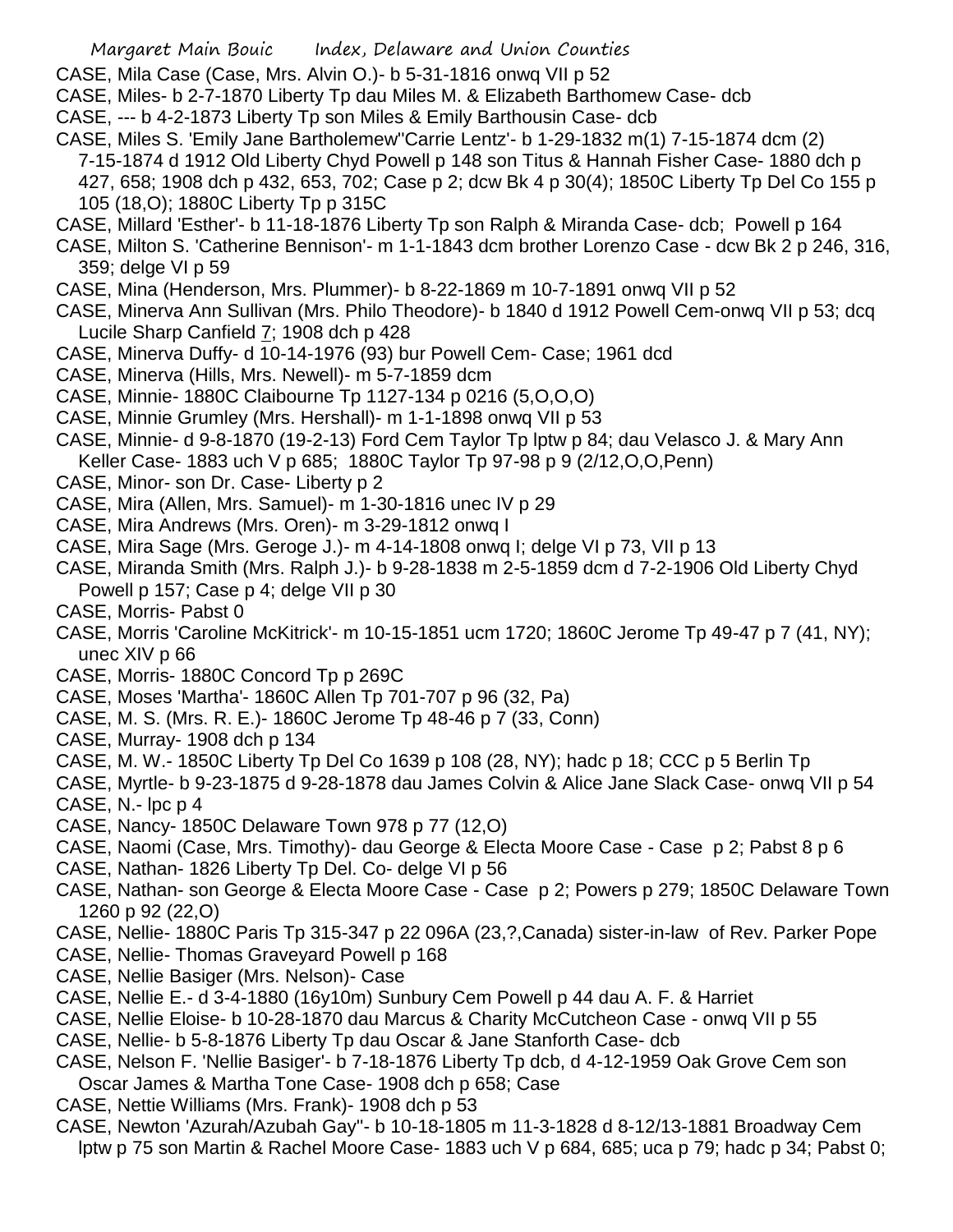1835 men 37 #55 p 65 Liberty Tp; 1850C Liberty Tp Un Co 1515 p 103 (44, Conn); 1870C Taylor Tp 28 p 4 (64, Conn); 1880C Taylor Tp 98-99 p 10 (74, Conn,Conn,Conn);delge VI p 21, IX p 61, 62

- CASE, Newton O.- b 12-21-1869- son Velasco J. & Mary Ann Keller Case- 1883 uch V p 685; 1880C Taylor Tp 97-98 p 9 (10, O,O,Pa)
- CASE, Nora Belle (Burt, Mrs. Allen D.)- b 9-2-1868 m 12-28-1887 dau Marcus & Charity McCutcheon Case - onwq VII p 55
- CASE, Norman 'Almira Holcomb'- b 10-12-1824 m 4-11/17-1849 d 1-29-1884 (59-3-17) Old Lib Chyd Powell p 157; son Ralph Case; 1880 dch p 658; 1850C Liberty Tp Del Co 1496 p 102 (25,O); 1880C Liberty Tp p 311C
- CASE, Norman- b 1791 d 8-27-1821 son Seth Case- Case p 2; dcga p 1, 16; Del Pat & Fr Ch 12-3-1821
- CASE, Norman Wells- b 6-15-1877 Liberty Tp son Thomas W. & Levina Thomas Case- dcb
- CASE, O. B.- Pabst 2 p 96
- CASE, Oda- b 6-16-1879 d 5-19-1904 Powell Cem Powell p 162
- CASE, Oddie- ch Oscar James & Martha Tone Case 1880 dch p 658
- CASE, O. H.- 1908 dch p 428
- CASE, O. J.- OVI, living 1900, delge VIII p 43
- CASE, O. L.- dau P. A. & Charlotte Case- 1860C Jerome Tp 215-216 p 31 (5,O)
- CASE, Olive Vance (Mrs. James Oscar)- 1908 dch p 428, 800; pmc p 4
- CASE, Olla- b 6-16-1880 Liberty Tp twin dau Oscar J. & Martha J. Tone Case- dcb
- CASE, Ora J.- dau Moses & Martha Case- 1860C Allen Tp 701-701 p 96 (7,O)
- CASE, Oren 'Mira Andrews'- b 6-28-1789 m 3-29-1812 son Isreal & Joanna Case Case onwq VII p 49; onwq I (Orier)
- CASE, Orlando- mt 8-15-1860 (66) Franklin Co
- CASE, Orlo- 1820C Liberty Tp Del Co; Pabst 7 p 1; death Orlow dcga p 6 Del Pat & Fr Chron 8-7-1822
- CASE, Orpha- dau Giles & Terissa Case- 1850C Orange Tp 1804 p 115 (4,O)
- CASE, Orpha (Skates, Mrs. William)- m 9-18-1865 dcm
- CASE, Orpha/Ophelia (Moses, Mrs. Salmon)- 1880 dch p 667; 1908 dch p 816
- CASE, Orrin 'Delia Case'- b about 1828 d 1899 Calif. onwq VII p 52
- CASE, Orrin H. C. 'Helen Morgan'- b 10-22-1845 d 6-13-1878 onwq VII p 51
- CASE, Orrin P.' Susan'- 1840C Berlin Tp p 204 (20-30); 1850C Liberty Tp Del Co 1468 pp 101 (32,O)
- CASE, Orville N. 'Lillie Jones Middlesworth'- b 12-21-1869 d 5-8-1905 York Tp Cem p 61- son Velasdo J. & Mary Ann Keller Case- 1985 uch p 96; 1870C Taylor Tp 29 p 4 (6/12,O)
- CASE, Oscar- 1880C Liberty Tp Del Co p 318A
- CASE, Oscar 'Ethel McCloud'- b 2-20-1889 d 11-12-1950 -Weiser p 235
- CASE, Oscar I.- 1908 dch p 390
- CASE, Oscar James 'Martha Tone''Olive Vance'- b 4-6-1840 or 4-5-1846 m 10-25-1865 Powell cem Powell p 162- son Augustus L. & Cynthia Tuller Case - 1880 dch p 658; 1908 dch p 390, 428, 597; see James Oscar; 1880C Liberty Tp Del Co p 310A; delge X p 76
- CASE, Oscar- son Riley & Lucy Case- 1850C Orange Tp 1755 p 112 (7,O)
- CASE, Owen- delge IX p 62
- CASE, Owen Burr 'Mayme Bollinger;- b 1876 d 5-24-1968 (92)Oak Grove Cem Maugans Anc p 14; Case
- CASE, Owen Jr. 'Charlotte'-b 7-2-1921 d 12-25-1990 bur Oak Grove Cem son Owen & Vernie Steitz Case - Case; 1969, 1971, 1980 dcd
- CASE, Owen 'Lena Jones Hall'- b 6-16-1880 dcb, twin son Oscar James & Martha Tone Case- see dcq Gladys Hall Dunlap 3; 1880 dch p 658; 1880C Scioto Tp 319
- CASE, Owen Robert- b 4-15-1985 son Bob & Beth Case- Case
- CASE, Owen 'Vernie Steitz'- Case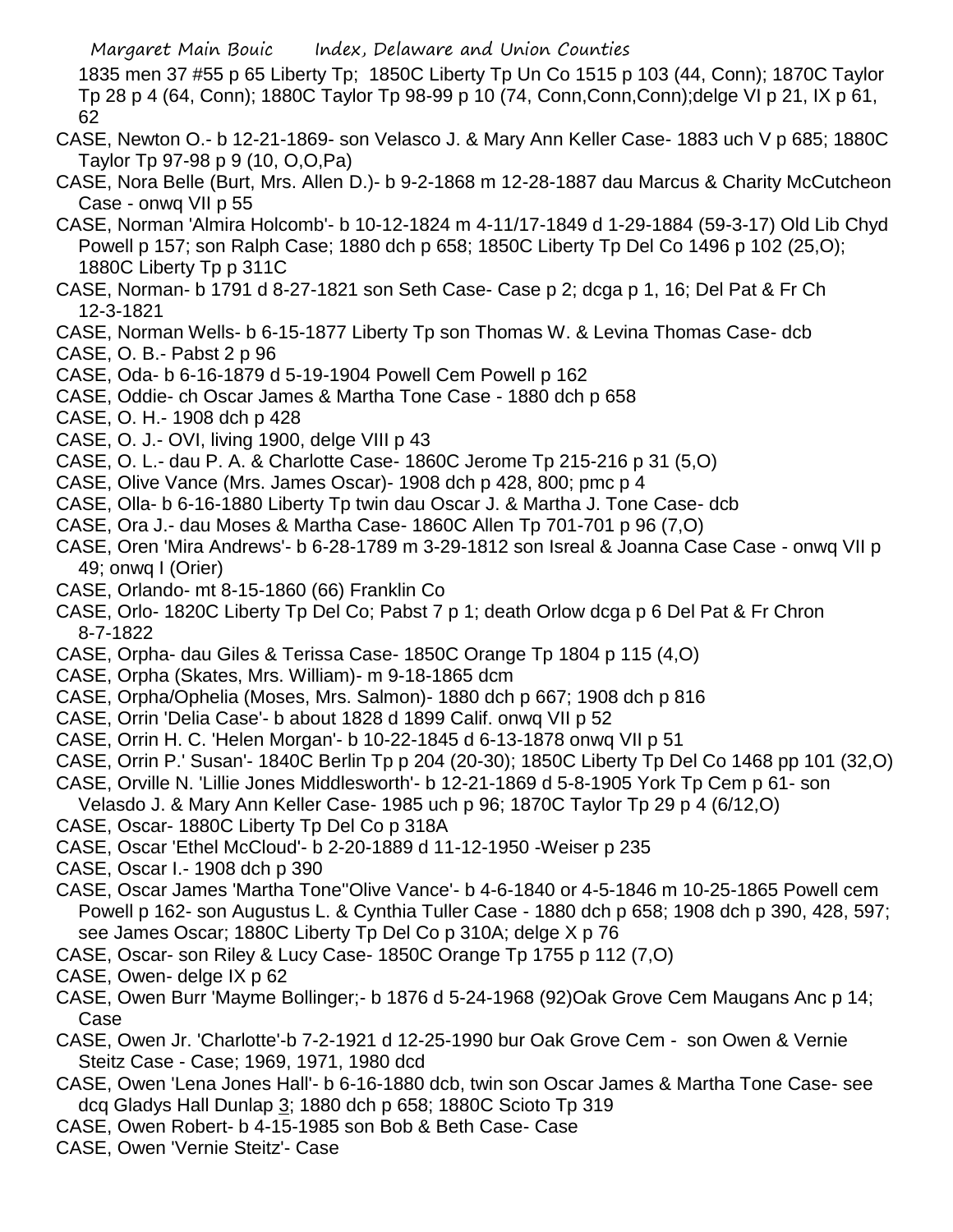- CASE, Pinney A. 'Charlotte Phillips'- m 6-20-1850 Madison Co unec VI p 26 (1850), XI p 45; 1883 uch IV p 513; 1860C Jerome Tp 215-216 p 31 (37,O)
- CASE, Parthena (Mackeral, Mrs. Harvey)- m 5-14-1863 dcm
- CASE, Paul W.- son Peter W. & Anna W. Case Case
- CASE, Pearl W.- brother Henry H. Case Case
- CASE, Penelope West (Mrs. Jacob)- b 3-2-1802 d 4-11-1880- dumch p 202; Powell p 177
- CASE, Peter- son Miles & Emily Jane Bartholemew Case 1880 dch p 658; Pabst 0
- CASE, Peter William 'Anna W.'- b 8-14-1891 Liberty Tp d 2-10-1979 (87) bur Fairview Mem.- son T.
- W. & Katie S. Steitz Case- dcb; 1961, 1969, 1971 dcd
- CASE, Philanda (Crumb, Mrs. William S.)- m 3-10-1842 dcm
- CASE, Philander Cicero 'Emma J. Collier'- m 1-10-1878 ucm 6188 son Augustus Lumis & Cynthia Tuller Case- 1908 dch p 800; Pabst 0; 1850C Delaware Town 956 p 76 (6,O)
- CASE, Philena- dau Newton & Zuba Case- 1850C Liberty Tp Del Co 1515 103 (17,O)
- CASE, Philo- son Isaac Case- onwq VII p 54
- CASE, Philo Theodore Case 'Minerva Sullivan'- b 3-12-1840 son Alvin O. & Mila Case onwq VII p 53
- CASE, Phoebe Eaton (Mrs. Truman)- 1880 dch p 708; Pabst 0; 1850C Orange T 1756 p 112 (50, Vt)
- CASE, Phronie- b 6-15-1869 Genoa Tp dau Oscar & Jane Case- dcb
- CASE, Pinney- hjt p 31; 1915 uch p 419
- CASE, Pinney 'Lovina'- 1850C Delaware Tp 1433 p 100 (52, Conn)
- CASE, Polly Colvin (Mrs. Frank)- onwq VII p 53
- CASE, Pyrena (Whitehead, Mrs. Onesimus)- dau Isaac Case- onwq VII p 54
- CASE, Rachel- d age 25 dau Dan Case dcga p 10 Franklin Chron 4-3-1820
- CASE, Rachel (Joslin, Mrs. William)- m 10-21-1855 dcm; Pabst 8 p 6; delge VI p 26
- CASE, Rachel (Mrs. Martin)- d 2-14-1866 (89-7-17) Old Liberty Chyd Powell p 155
- CASE, Rachel Merritt (Mrs. Asher)- m 7-24-1864 ucm 3603
- CASE, Rachel (Mrs. Newton)- 1883 uch V p 685; 1850C Liberty Tp Un Co 1515 p 103 (74, Conn)
- CASE, Rachel- b 1-12-1837- dau Newton & Zuba Case 1883 uch V p 685; 1850C Liberty Tp Un Co 1515 p 103 (13,O); 1880C Liberty Tp p 313C
- CASE, Ralph- 1880C Claibourne Tp p 215A
- CASE, Ralph 'Betty Lear'- son Gerald M. & Irene Griggs Case Maugans Anc p 14
- CASE, Ralph C.- son Jason & Lavonia Lenox Case- 1915 uch p 671; 1880C Richwood 347-364 p 32 (16,O,O,O) also Claibourne Tp 127-134 p 12 (16,O,Md,O)
- CASE, Ralph F.- 1880C Trenton Tp p 339A; Pabst 0
- CASE, Ralph- b 8-8-1897 Troy Tp son Frank & Ida Strade Case- dcb
- CASE, Ralph J. 'Miranda Smith'- b 3-21-1834 m 2-5-1859 dcm d 8-11-1900 Old Lib Chyd Powell p 157
- CASE, Ralph 'Mary Skeels'- d 1-17-1863 (78-6-11) Old Lib Chyd Powell p 156- son Miles & Emily Jane Bartholemew Case- 1880 dch p 418, 427, 655, 658; 1908 dch p 380, 390, 432; Case p 4; Powers p 262; 1835 men 37 #60 p 65 Liberty Tp; delge VI p 56, VII p 9, X p 33
- CASE, Ralph- b 8-31-1904 Lierty Tp son Nelson F. & Nellie G. Basiger Case- dcb
- CASE, Ralph- son Ralph & Nellie Basiger Case Case
- CASE, Ralph W. (Duke)'Gladys'- m 6-10-1920 d 10-12-1974 (77) Oak Grove Cem Case
- CASE, Ralph- son Ralph Case- 1850C Liberty Tp Un Co 504 p 103 (16,O)
- CASE, Ralph- b 1784 son Seth Case- Case p 2; 1835 men 37 #67 p 65 Liberty Tp; 1850C Liberty Tp Del Co 1504 p 103 (66, Ct); dcga p 26 Del Pat & Fr Chron 10-28-1824
- CASE, Raymond 'Mary Swisher'- son Vincent & Mayme F. Bollinger Case Case
- CASE, Raymond- b 7-23-1901 Genoa Tp son William & Cora Mullen Case- dcb
- CASE, Raymone- b 1-5-1879 Orange Tp son Frank & Ella Eaton Case- dcb
- CASE, R. E. 'M. S.'- 1860C Jerome Tp 48-46 p 7 (37,O)
- CASE, Rebeca J.- dau Adam & Selinda E. Case- 1870C Claibourne Tp 292-287 p 37 (10,O)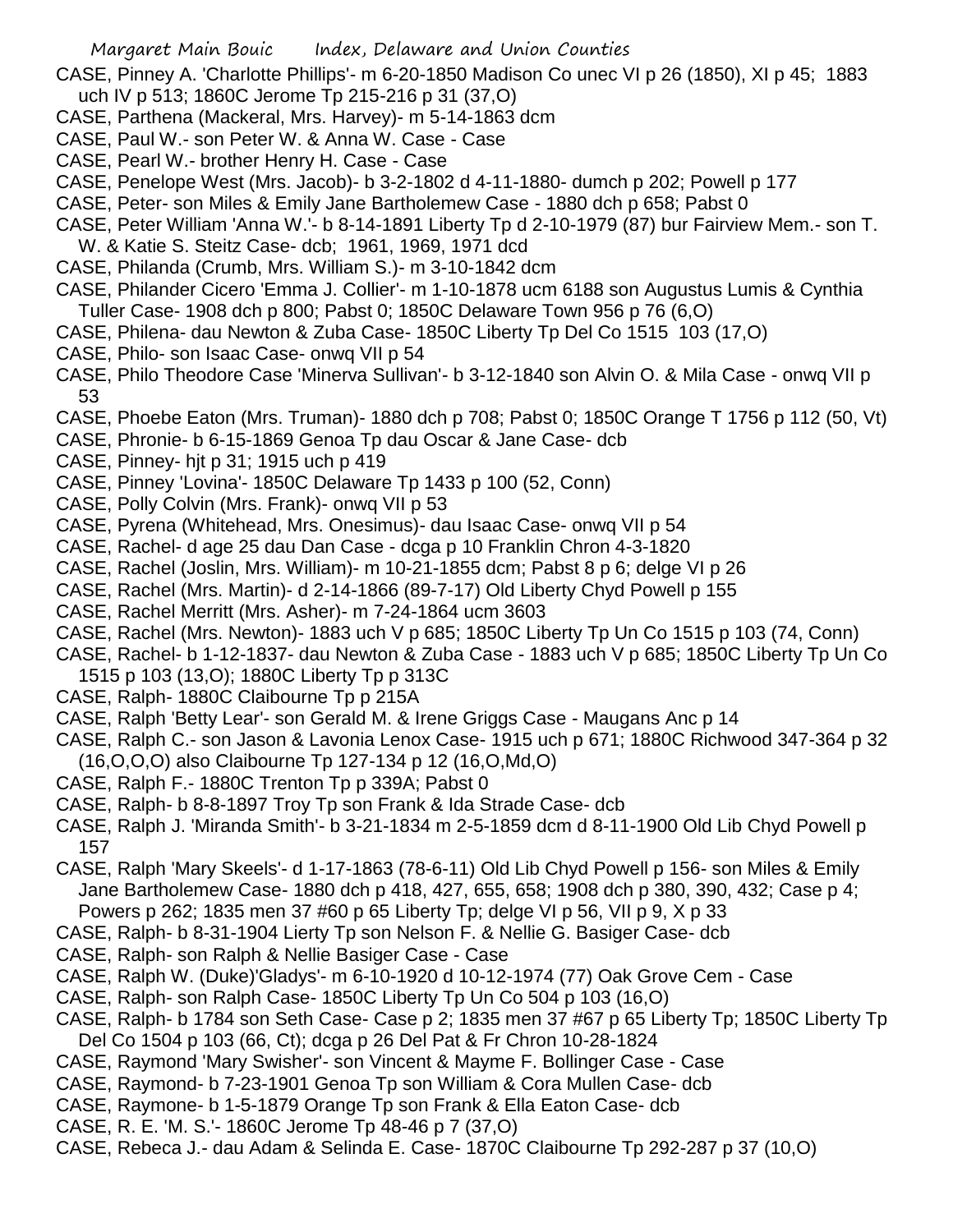- CASE, Reuben 'Lydia Pinney'- dcc Marjorie Brookens Humes 98
- CASE, Riley- 1880C Genoa Tp p 410A
- CASE, Riley 'Alma Poole'- delge IX p 12
- CASE, Riley 'Lucinda'- 1850C Berlin Tp 1853 p 117 (55, Conn)
- CASE, Riley 'Lucy'- 1880 dch p 708; Pabst 0, 1 p 23; 1835 men 47 #86 p 85 Orange Tp; 1850C Orange Tp 1755 p 112 (40,O); hadc p 40
- CASE, Riley- b 1-2-1899 Genoa Tp son William & Core Mullen Case- dcb
- CASE, Robert-b 1952 son Arthur D. & Rosalinda Sebring Case- Case; 1961, 1969 dcd
- CASE, Robert 'Elizabeth Prince'- m 9-12-1982 son A. D. Case Case
- CASE, Robert John- b 6-27-1872- son James & Mary A. Case- 1880C York Tp 237 p 23 (8,O,Eng,O); Case (Burkhard)
- CASE, Roger D. 'Dianne L'- 1991 ucd
- CASE, Roger- b 1968 son Dorothy J. Case- 1971, 1973, 1975, 1979, 1983 ucd
- CASE, Ronald- b 1958 son Dorothy J. Case- 1971, 1975 ucd
- CASE, Rosa- 1880C Orange Tp p 357A
- CASE, Rosalinda Sebring (Mrs. Arthur D.)- b 1-21-1914 d 12-31-1992 (78) dau Elmer & Rose May Alspach Sebring- Case; 1961, 1969, 1971, 1980 dcd
- CASE, Rose (Anderson, Mrs. Edward A.)- m 6-18-1884 dau Sharon & Martha Jane Cross Case onwq VII p 55
- CASE, Rose (Davis, Mrs. Lewis)- dau Alvin O. & Mila Case Case onwq VII p 53
- CASE, Rose (Simons, Mrs. Arthur Burdette)- b 7-1881 dau Jason & Lavonia Lenox Case 1915 uch p 671; 1900C Richwood 185-195 p 7B (18,O,O,O)
- CASE, Roswell- 1820C Liberty Tp Del Co; Pabst 7 p 1
- CASE, Rott J.- b 6-27-1871 Marlborough Tp son James & Mary A. Campbell Case- dcb
- CASE, Rowley (Watkins, Mrs. Marcus)- m consent 1896 unec IV p 10
- CASE, Roxie- ch Miles S. & Emily Jane Bartholemew Case 1880 dch p 658; 1880C Liberty Tp Del Co p 319C
- CASE, Ruby- b 7-10-1883 Orange Tp dau Ellis & Addie Miller Case- dcb
- CASE, Rufus E. 'Mary C. Webster'- b 1821 m 10-18/10/7-1852 ucm 1864 d 1896 New Millcreek Cem p 21; mt 10-13-1852; uccp p 41; 1880C Scioto Tp 283 p 290A; unec IV p 20, VII p 57 m slip
- CASE, Rufus Timothy- son Augustus & Lucinda Curtis Case 1908 dch p 800; 1850c Jerome Tp 1807-1828 p 265 (36,O);
- CASE, Russell- 1967 ucd; 1985 uch p 103
- CASE, Ruth Ann Gephart (Mrs. James)- d 10-29-1986 (62) bur Galion- dau Everett & Ruth Siegfried Gephart- Case
- CASE, Ruth Ann (Thomas, Mrs. Jack)- dau Willard Russell Case Case
- CASE, Ruth (Mrs. Herbert)- 1961 dcd
- CASE, S.- delge IX p 63 (1872)
- CASE, Sadie G.- b 8-12-1886 Orange Tp dau Byron J. & Susan Manley Case- dcb
- CASE, Sarah Ann Colvin (Mrs. Charles Hector)- b 11-9-1827 d 7-17-1891- onwq VII p 54
- CASE, Sarah A. (Mrs. Zuriah D. Maine)- Asp (1298)
- CASE, Sarah Barber (Mrs. Capt. John)- d 12-19-1805 Case p 1
- CASE, Sarah E.- Pabst 0
- CASE, Sarah Ellen- b 11-4-1874- dau James & Mary A. Case -1880C York Tp 237 p 23 (5,O,Eng,O); Case (Burkard)
- CASE, Sarah Evans (Mrs. Andrew J.)- m 9-25-1851 dcm
- CASE, Sarah (Fleming, Mrs. Joseph)- Pabst 3 p 20
- CASE, Sarah M. (Bean, Mrs. Marcena Stone)- m 12-2-1880 Maugans Anc p 105; Bean (11253)
- CASE, Sarah P. Britton (Mrs. Titus)- m 12-2-1861 ucm 3256
- CASE, Sarah Reed (Mrs. Joseph,Jr.)- b 7-8-1740 m 5-5-1763 dau Jacob Reed- delge IX p 10
- CASE, Sarah Spencer (Mrs. John)- dau William & Agnes Tucker Spencer- dcq Thomas Graham 675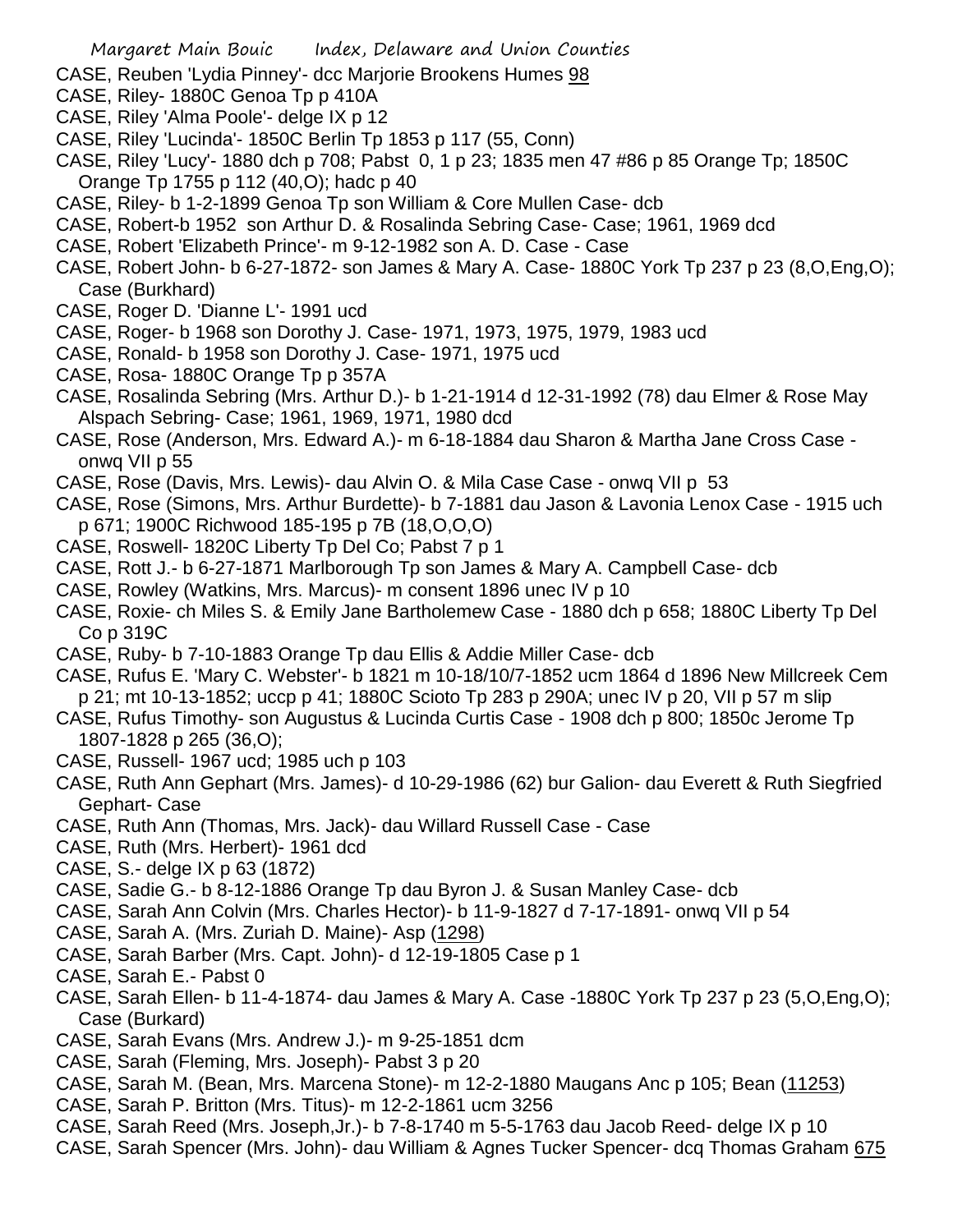CASE, Sarah Williams (Mrs. Albert)- m 12-11-1862 dcm d 12-31-1865 (30-8-16) Old Liberty Chyd Powell p 156; 1880 dch p 655

- CASE, Selam- b bef 1820 ch Joseph & Chloe Dyer Case- delge IX p 10
- CASE, Selinda E. (Mrs. Adam)- 1870C Claibourne Tp 292-287 p 37 (34, NJ)
- CASE, Seth 'Eunice'- dcga p 16 Franklin Chronicle
- CASE, Seth- b 1749 d 1820 son Capt. John & Sarah Barber Case Case p 1
- CASE, Seth- b 1774 d 5-23-1809 son Seth Case- Case p 2; delge II p 13, III p 12, 47, VIII p 53
- CASE, Seth- ex of Titus Case- dcw Bk 4 p 28(4)
- CASE, Seth W. 'Mary Thomas'- d 5-1-1866 (54-1-21) Old Liberty Chyd Powell p 155, 158, 170; son Watson & Sylvia Case - Case; dcq Robert Lacher 14; 1880 dch p 191, 657; 1908 dch p 74, 279; lpc p 8, 23; hmp p 59; hadc p 34; dcw Bk 3 p 142; 1850C Liberty Tp Del Co 1503 p 103 (38, Conn); Pabst 8 p 4; Pabst Pion I p 47
- CASE, Sharon 'Martha Jane Cross'- b 5-6-1838 m 5-17-1866 onwq VII p 55
- CASE, Sherman- Pabst 7 p 23; 1880C Orange Tp p 350C
- CASE, Silas- Powers p 282; delge II p 13, III p 12, VIII p 53
- CASE, Sophia- dau Pinney & Lovina Case- 1850C Delaware Tp 1433 p 100 (11,O)
- CASE, Sophronia (Buel, Mrs. Edwin)- m 5-18-1865 dcm; dau Charles & Catharine Carney Case-1850C Berkshire Tp 218 pp 23 (7,O); 1880 dch p 680
- CASE, Stanley C. 'Vivian'- d 10-6-1994 (74) Case
- CASE, Stanley,Jr.- son Stanley C. Case- Case
- CASE, Stephanie dau James & Marianna Case- Case- engaged to John Morris III,son John & Patricia Morris
- CASE, Sterne 'Ella Clark'- son Alvin O. & Mila Case Case- onwq VII p 53
- CASE, Susan Elizabeth Maugans (Mrs. George)- b 1-8-1854 d 1931 New Millcreek Cem p 21- dau Tobias & Hagar Carr Maugans- Maugans Anc p 4,5,14
- CASE, Susan (Fraker, Mrs. )- dau Rev. Max A. & Wanda Case Case
- CASE, Susan (Livingston, Mrs. )- dau Stanley C. & Vivian Case- Case
- CASE, Susan (Moses, Mrs. William)- dau Miles Case- 1908 dch p 653
- CASE, Susan (Mrs. Orrin P.)- 1850C Liberty Tp Del Co 1468 p 101 (32, Vt)
- CASE, Susanna (Mrs. David)- sister Mary Ann Kepler- dcw Bk 4 p 40(6)
- CASE, Susanna Taylor (Mrs. Luther)- m 11-11-1812 onwq I d 11-25-1875 (84y) Old Liberty Chyd Powell p 155
- CASE, Sylvester- 1880C Orange Tp p 349A
- CASE, Sylvia Case (Mrs. Watson)- b 7-27-1780 d 7-18-1855 (74-11-21) Old Liberty Chyd Powell p 155 dau Capt. Seth & Eunice Case- Case p 2; 1850c Liberty Tp Del Cp 1502 p 103 (70, Conn); Pabst 8 p 71; dcq Robert Lacher 29; Pabst 8 p 71; delge I p 19
- CASE, Sylvia Eaton (Mrs. Levi)- m 5-14-1863 dcm
- CASE, Terissa (Mrs. Giles)- 1850C Orange Tp 1814 p 115 (35,O)
- CASE, T. G.- 1883 uch IV p 513
- CASE, Themia- b 1-15-1869 Genoa Tp dau Oscar & Jane Case- dcb
- CASE, Theodore Philo 'Minerva Ann'- dcq Lucile Sharp Canfield 6 see Philo Theodore; 1880C Liberty Tp Del Co p 314A; delge VII p 30
- CASE, ---- b 9-4-1877 Liberty Tp son Theodore P. & Marion Sullivan Case- dcb
- CASE, Theodore R.- pmc p 1
- CASE, Thomas- delge II p 13 (1809)
- CASE, Thomas F.- 1880 dch p 391, 534; Pabst 7 p 51; dcw Bk 2 p 316, 359; hadc p 38, 56; delge III p 41, VI p 10, 57, VII p 9, 43; 1835 men 62 #88 p 115 Troy Tp
- CASE, Thomas 'Lavinie Thomas'- b 5-26-1847 m 7-17-1870 son Seth W. Case- 1880 dch p 657; lpc p 13; Powell p 169
- CASE, Thomas W.- son Seth W. & Mary J. Thomas Case- grandson of Watson Case- dcw Bk 3 p 142; 1880 dch p 427; 1908 dch p 390; 1850C Liberty Tp Del Co 1503 p 103 (3,O); 1880C Liberty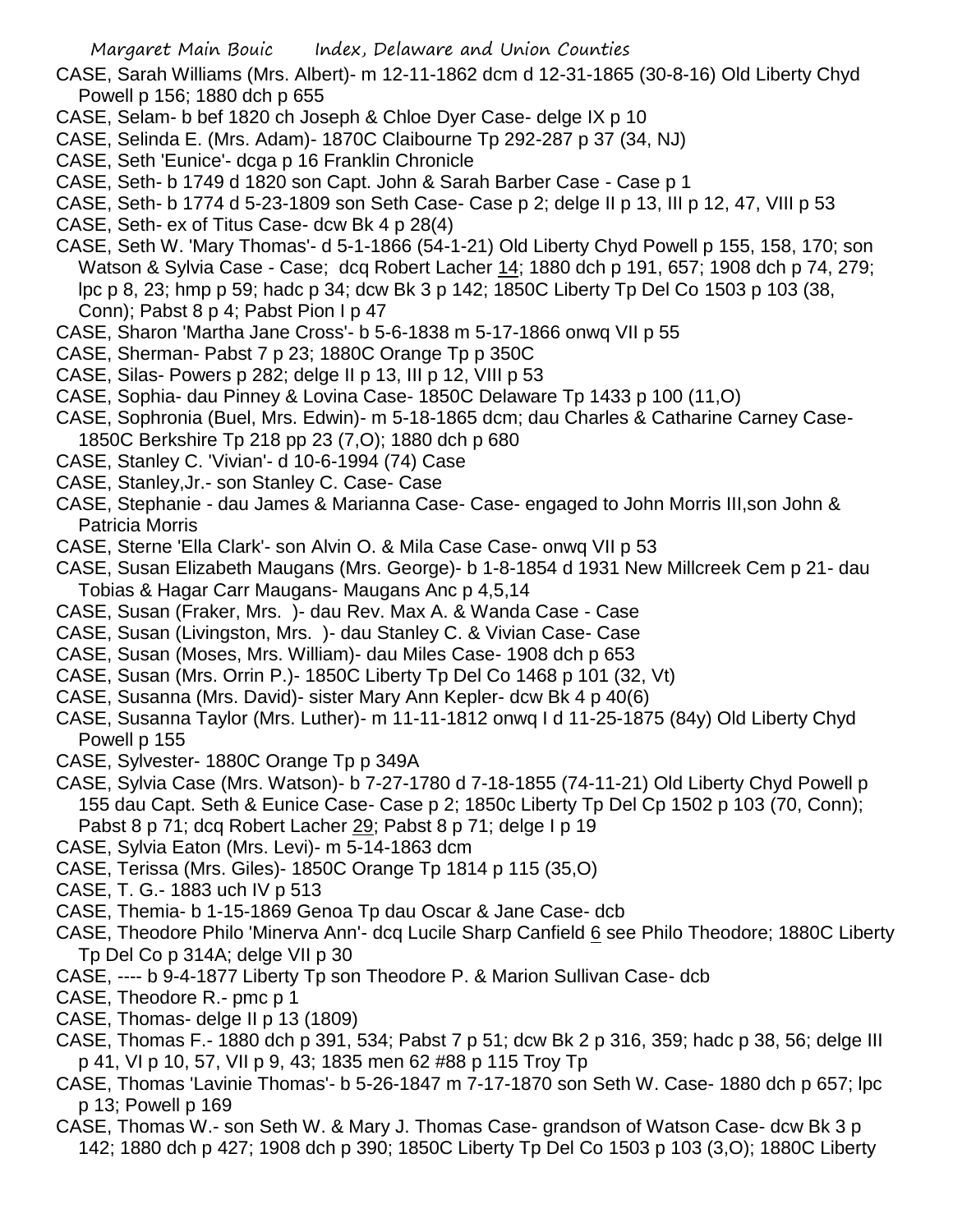- CASE, Tilla- dau C. Luther & Hannah Case Case- 1880 dch p 708
- CASE, Tim- son Donald & Alma Daniels Case Case
- CASE, Timothy- 1835 men 37 #57 p 65 Liberty Tp
- CASE, Rev. Titus 'Hannah Fisher'- b 1797 d 1-31-1860 (63) Old Liberty Chyd Powell p 148 son George & Electa Moore Case- will dcw Bk 4 p 28(4); 1880 dch p 658; 1908 dch p 702; Pabst 0; Case p 2,4; Powers p 279; 1835 men 36 #38 p 64 Liberty Tp; 1850C Liberty Tp 1550 0 105 (54, Conn); Pabst 8 p 50; delge VI p 56, IX p 62
- CASE, Titus 'Sarah P Britton'- m 12-2-1861 ucm 3256
- CASE, T. P.- pmc p 1
- CASE, Treda Belle- b 11-22-1894 Delaware Tp dau Wm & Ida Evans Case- dcb
- CASE, Trueman 'Phoebe Eaton'- 1820C Orange Tp; 1835 men 47 #83 p 85 Orange Tp; 1880 dch p 479, 708; Pabst 7 p 2; 1850C Orange Tp 1756 p 112 (65, Ct); delge VI p 59, VII p 7, 27, 62
- CASE, Truman- son Almon & Julia Adams Case- 1850C Orange Tp 1753 112 (5/12,O); hadc p 14
- CASE, Truman 'Azenith Wilcox'- m 7-16-1806- 1908 dch p 475; 1820C Marlborough Tp; onwq I; Pabst 0; delge VII p 43, VIII p 53, 54
- CASE, Unice- 1820C Liberty Tp; Pabst 7 p 1
- CASE, Uriah- son Holcomb Case- Case
- CASE, Ursula (Bigelow, Mrs. Alpheus)- dau Isreal & Joanna Case- onwq VII p 49
- CASE, Valorie Jewell- d 10-4-1963 (3) Oak Grove Cem dau Oscar & Charlotte Case Jr.- Case
- CASE, Velassco 'Mary Ann Keller'- b 6-20-1840 m 11-14-1861 ucm 3250 son Newton & Zuba Case-1883 uch V p 685, 684; uca p 79; 1850C Liberty Tp Del Co 1515 p 103 (11,O); 1870C Taylor Tp 29 p 4 (30,O); 1880C Taylor Tp 97-98 p 9 (39, O,Conn,O) p 0129
- CASE, Velma (Davidson, Mrs. )- dau Owen & Vernie Steitz Case Case
- CASE, Vernie Steitz (Mrs. Owen)- Case; delge VII p 30
- CASE, Vickie (Kelly, Mrs. Timothy)- dau Jewell Virginia Bess Case- Case
- CASE, Vincent M. 'Mayme F. Bollinger'- d 5-27-1967 (75) Oak Grove Cem Case; 1961 dcd
- CASE, Viola (Roberts, Mrs. William)(Chambers, Mrs. Horace)- b 5-12-1846 dau Alvin O. & Mila Case Addams Case- onwq VII p 53
- CASE, Violet (Beech, Mrs. Samuel Jr.)- b 11-29-1786 m 2-14-1808 dau Isreal & Joanna Case Caseonwq VII p 49; onwq I
- CASE, Violet- b 10-19-1762 dau Job & Joanna Case onwq VII p 50
- CASE, Virginia- dau Frank Case- delge VII p 30, dg 7-13-1906
- CASE, Vivian (Mrs. Stanley C.)- Case
- CASE, Walter- son James & Mary A. Case- 1880C York Tp 237 p 23 (3,O,Eng,O)
- CASE, Walter Richard- b 12-16-1878 son Thomas/ J. W. & Lavinie Thomas Case 1880 dch p 657; dcb
- CASE, Walter- b 12-11-1871 Scioto Tp son William & Mary Brown Case- dcb
- CASE, Wanda J. (Mrs. Rev. Max)- Case; 1973, 1975, 1979, 1981 ucd
- CASE, Warren- dcw Bk 4 37(5)
- CASE, Watson 'Sylvia Case'- b 6-8-1781 d 8-10-1853(or 7-18-1855?) Old Lib Chyd Powell p 55; 1880 dch p 418, 632; Pabst 7 p 1; dcq Robert Lacher 28; 1820C Liberty Tp Del Co; will dcw Bk 3 142; 1835 men 37 #68 p 65 Liberty Tp; 1850C Liberty Tp 1502 p 103 (69, Conn); Powers p 203; Case p 4; Pabst 0; hadc p 34; delge VI p 56
- CASE, Wealtha Ann (Sharp, Mrs. Julia Edward)- b 3-1875 dau Philo Theodore & Minerva Sullivan Case- onwq VII p 53; dcq Lucile Sharp Canfield 3; delge VII p 30
- CASE, W. H. 'Elizabeth'- DJ p 99; de;ge VOO [ 39
- CASE, W. H.- b 10-20-1874 delaware Town son W. H. & Mary Jaynia Burns Case- dcb
- CASE, Wilbur F.- son Henry H. & Gladys May Case- Case
- CASE, Willard Ellsworth 'Jennie Wright'- b 6-14-1861 d 1-7-1888 son Charles Hector & Sarah Ann Colvin Case- onwq VII p 54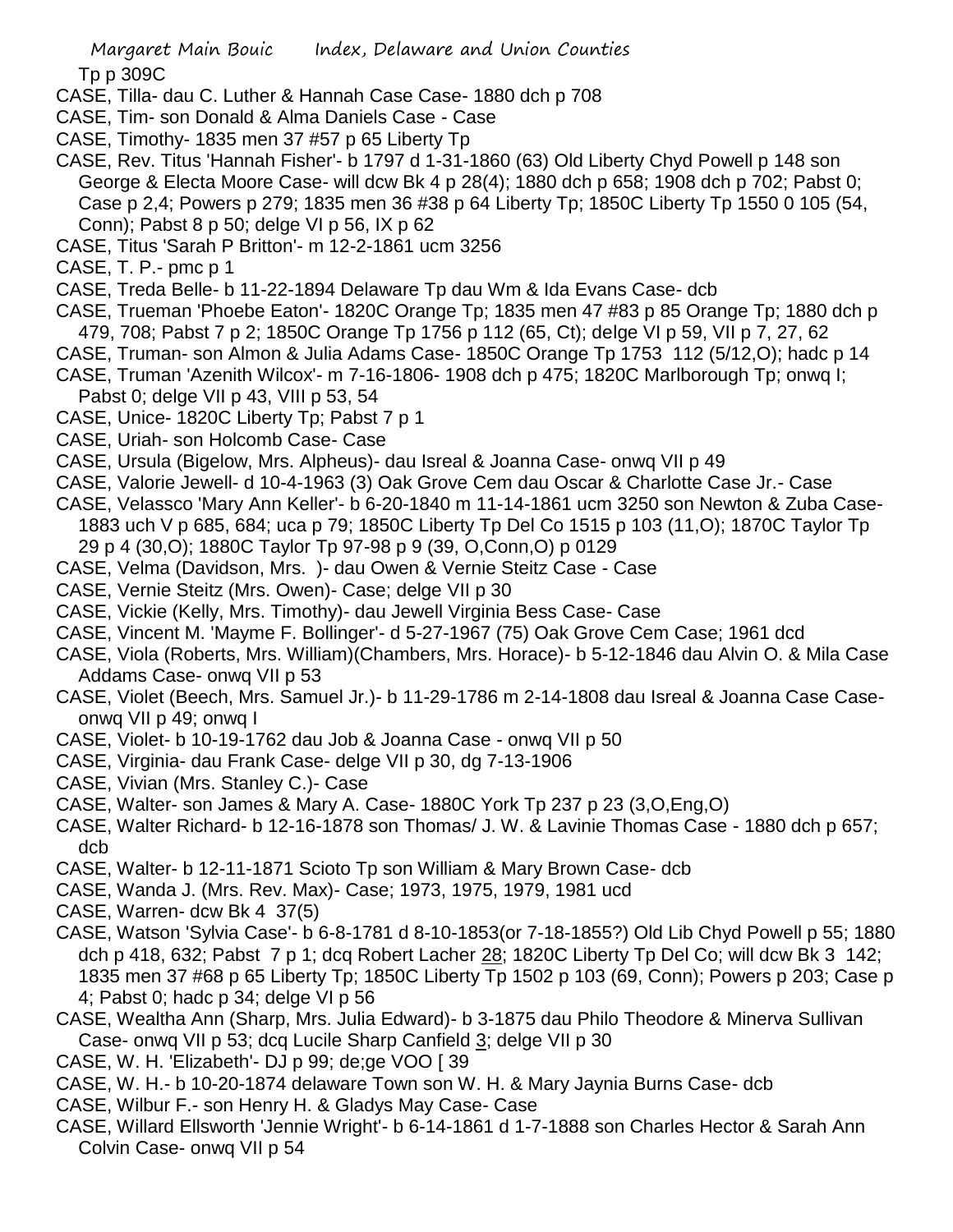- CASE, Willard Russell- b 8-1-1909 d 1-5-1970 bur Maple Grove- son Clarence & Mary Brown Casecase
- CASE, William- b 1-16-1830 d 1-29-1906 ()76y13d) Old Liberty Chyd Powell p 157
- CASE, William- 1908 dch p 390; Cline 9
- CASE, William- 1880C Delaware Town p 523C
- CASE, William- hjt p 43; 1915 uch p 422
- CASE, William- son Almon & Julia Adams Case- 1850C Orange Tp 1753 p 112 (2,O)
- CASE, William 'Elizabeth DeMar'- m 1-30-1845 ucm 1020 unec VI p 31
- CASE, William 'Elizabeth Dunbar'- m 1845 ucm 1020; 1850C Concord Tp 2073 125 (31,O)
- CASE, William F.- b 1880 d 1940 Marlborough Cem p 166; Powell p 285
- CASE, William F.- son Craiton J. Case Case
- CASE, William H.- 1915 uch p 103; 1883 uch III p 314, V p 277; unec VI p 34
- CASE, William H.- 1880C Delaware Town p 523C
- CASE, William Hunter- son Augustus & Lucinda Curtis Case- 1880 dch p 264, 620; 1908 dch p 33, 800
- CASE, William- d 10-6-1838 (18-7-10) Wyatt Cem Powell p 304-son John & Anna Case
- CASE, William L.- b 10-13-1864 son Velasco J. & Mary Ann Keller Case- 1883 uch V p 685; 1870C Taylor Tp 29 p 4 (6,O); 1880C Taylor Tp 97-98 p 9 (15,O,O,Va)
- CASE, William- son Orrin & Delia Case Case onwq VII p 52
- CASE, William R.- son Riley & Lucy Case- 1850C Orange Tp 1755 p 112 (3,O)
- CASE, William- son Ralph Case 1880 dch p 658; 1850C Liberty Tp Del Co 1504 103 (18,O); 1880C Liberty Tp p 312A; hadc p 107; Powers p 50
- CASE, William T.- son Ralph W. & Gladys Temple Case- Case
- CASE, Willsell- dau P. A. & Charlotte Case- 1860C Jerome Tp 215-216 p 31 (7,O)
- CASE, Wilma Etta- b 5-13-1888 dau Willard Ellsworth & Jennie Wright Case onwq VII p 54
- CASE, Yalanda/Yolanda Lou- dau Jerry Lynn & Bonnie Case- Case
- CASE, Zuba/Azuba (Mrs. Newton)- b 10-1-1810 Mass 1883 uch V p 685 1850C Liberty Tp Del Co 1515 103 (39, Maine); 1870C Taylor Tp 28 p 4 (59, Maine)
- CASEBOLT---family of Rosemary Romine #73 unec V p 14
- CASEBOLT, Hannah (Mrs. John)- 1985 uch p 107
- CASEBOLT, Jemima (Ohaver, Mrs. Joseph)- m 4-23-1800 dau John & Hannah Casebolt- 1985 uch p 107
- CASEBOLT, John 'Hannah'- 1985 uch p 107
- CASEBOLT, Louisa (Koons, Mrs. Madison)- b 1820 d 1869 ped Rosemary Koons Romine 17 #73
- CASEMAN, Frederick- Pabst 0; from Germany, Natur. 10-5-1878, delge VIII p 58
- CASEMAN, John- b 12-14-1874 Delaware Town son Fred & Chrisitan Egger Case- dcb
- CASEMENT, Lucy R. Joy (Mrs. Robert)- m 1-8-1863 dcm dau Wilder Joy- dcw Bk 4 383(40)
- CASEMENT, Robert 'Lucy R. Joy'- m 1-8-1863 dcm
- CASEY----1835 men 9 #212 p 9 Berkshire Tp
- CASEY, Amanda- dau Isaac & Mary Casey- 1870C Jerome Tp 99 p 14 (18,O)
- CASEY, Anna Marie Kuhn (Toy, Mrs. Omer) (Mrs. Guy)-d 9-3-1985 (102) Forest Grove Cem- sister of Henry Kuhn- Casey; 1961 dcd
- CASEY, Catherine (Curran, Mrs. James)- b 1800 ped Sweneth Kelley 21 delge II p 26
- CASEY, Catharine (Mrs. William L.)- uccp p 51
- CASEY, Charles Joseph- b 5-17-1948 son Charles J. & Virginia Grace Hanover Casey- Weiser p 516
- CASEY, Charles J. 'Virginia Grace Hanover'- b 7-30-1915 d 10-5-1957- Weiser p 516
- CASEY, Charlotte (Peck, Mrs. John)- m 9-26-1847 dcm
- CASEY, Darrell L.'Vicki Gall'- son Donald D. Casey- Casey
- CASEY, Donald D.- Casey
- CASEY, Dora (Brill, Mrs. James)- dau Isaac & Mary Casey- 1870C Jerome Tp 99 p 14 (3,O); 1880C Jerome Tp 93-95 p 11 (13,O,Pa,Conn); 1880C Jer. Tp 93-95 p 11 (13,O,Pa,Ct); 1900C Jer. Tp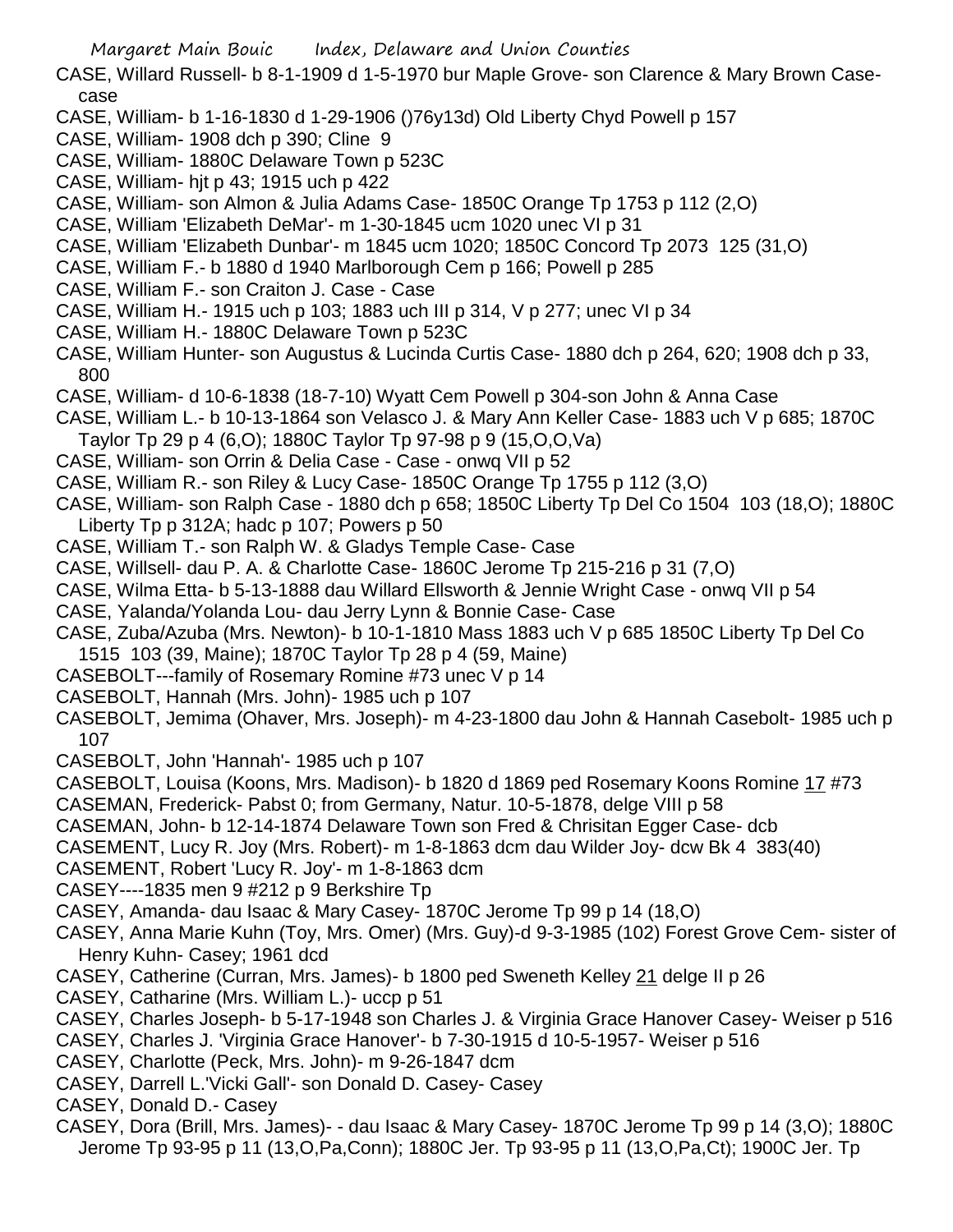Margaret Main Bouic Index, Delaware and Union Counties 342-354 p 15B (31,O,O,Pa) CASEY, Edwin- brother William L. Casey- uccp p 51 CASEY, Eli J.- d 10-4-1862 -hjt p 111, 195, 204; 1883 uch IV p 483; uca p 97 CASEY, Eliza- dau Isaac & Mary Casey- 1870C Jerome Tp 99 p 14 (14,O) CASEY, Eliza (Pinney, Mrs. Edward J.) m 4-13-1875 ucm 5681 mt 3 p 12 CASEY, Elizabeth (Briggs, Mrs. )- sister William L. Casey- uccp p 51 CASEY, ---(Green, Mrs. )- sister William L. Casey- uccp p 51 CASEY, Elizabeth Gandy (Mrs. Jasper E.)- m 8-12-1881 ucm 6998 CASEY, Ellen- dau Isaac & Mary Casey- 1870C Jerome Tp 99 p 14 (19,O) CASEY, Frances Elizabeth (Bucher, Mrs. Clarence Eugene)- b 7-2-1930 m 3-29-1947- Weiser p 395 CASEY, George- 1883 uch V p 272 CASEY, Gerald 'Mildred M. Scheiderer'- b 3-11-1930 m 11-30-1957-Rausch (11847) III p 265 CASEY, Grant William- b 8-26-1987 son Shawn & Jill Elaine Myers Casey- Casey CASEY, Guy 'Anna Marie Kuhn'- d 1960- Casey CASEY, Isaac- Pabst 8 p 64 CASEY, Isaac 'Mary'- 1870C Jerome Tp 99 p 14 (47,O); 1880C Jerome Tp 93-95 p 11 (57,O,Va,O); 1900C Jer. 342-354 p 15B (72,O,O,Ger) wid; uca p 22, 31 CASEY, James- 1870C Union Tp 33 p 5 (25, Ireland) CASEY, James- son Isaac & Mary Casey- 1880C Jerome Tp 93-95 (9,O,Pa,Conn) CASEY, Jasper E. 'Elizabeth Gandy'- m 8-12-1881 ucm 6998 CASEY, Jeffrey George- b 11-3-1959 son Gerald & Mildred M. Scheiderer Casey- Rausch 118472 III p 265 CASEY, Jemima (Johnson, Mrs. Jacob)- m 4-23-1807 onwq I CASEY, Jill Elaine Myers (Mrs. Shawn W.)- dau Beulah Myers- Casey 1981, 1983 ucd CASEY, Joel- delge II p 21 (1803) CASEY, John- 1969 dcd CASEY, - from Bavaria; Naturalization 9-8-1875 CASEY, John (1805) delge III p 24 CASEY, John- uca p 97 CASEY, John- 1908 dch p 100; delge II p 21 (1806) CASEY, John- brother Lincoln W. Casey- Casey CASEY, John- brother William L. Casey- Casey CASEY, John- 1850C Delaware Town 1006 p 79 (18, Pa) CASEY, Judith Ann Salmon (Mrs. William Curtis)- m 6-26-1965 dau Lloyd Salmon- Casey CASEY, Laura A. (Drake, Mrs. William B.)- m 11-20-1879 ucm 6598 CASEY, Laura- dau Isaac & Mary Casey- 1870C Jerome Tp 99 p 14 (11,O) CASEY, Lee Myers- b 6-6-19 son Shawn & Jill Myers Casey- Casey CASEY, Kathleen (Mrs. Robert E.)- Casey CASEY, Lincoln- son Lincoln W. Casey- Casey CASEY, lived with Paul & Betty Drumm- 1959 ucd (14) CASEY, Lincoln W. 'Madge'- d 11-27-1979 (70) Oak Grove Cem - Casey CASEY, Louisa- sister William L. Casey- ucccp p 51 CASEY, Lydia (Mrs. Charles)- 1880C York Tp 89 p 9 (43,O,O,O) CASEY, Madge L. (Mrs. Lincoln W.)- d 7-22-1983 (82) Oak Grove Cem - Casey CASEY, Margaret McDowell (Mrs. Thomas)- m 3-1-1812 onwq I CASEY, Martha E. (Temple, Mrs. George)- m 3-30-1873 ucm 5244 CASEY, Mary- Pabst 8 p 64 CASEY, Mary (Mrs. Isaac)- 1870C Jerome Tp 99 p 14 (40,O); 1880C Jerome Tp 93-95 p 11 (51,Pa,Conn,Conn) CASEY, Mary- dau Isaac & Mary Casey- 1870C Jerome Tp 99 p 14 (8,O); 1880C Jerome Tp 93-95 p

11 (16, O,Pa, Conn)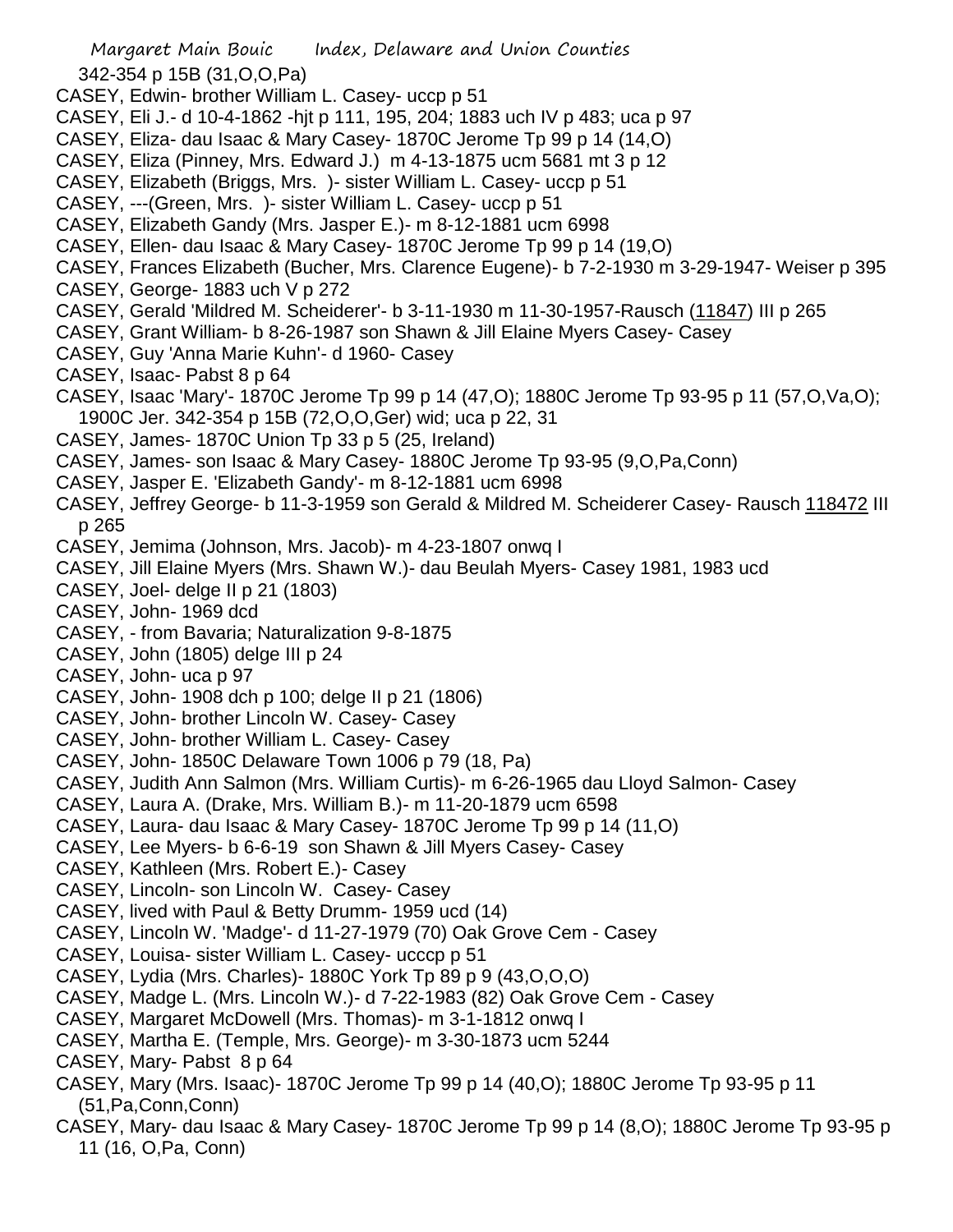- Margaret Main Bouic Index, Delaware and Union Counties
- CASEY, Mary (Slayton, Mrs. )- sister Lincoln W. Casey- Casey
- CASEY, Michael- son Lincoln W. Casey- Casey
- CASEY, Mildred M. Scheiderer (Mrs. Gerald)- b 3-6-1930 m 11-30-1957 dau Rev. Cornelius & Dora B. Rausch Scheiderer- Rausch 11847 III p 265
- CASEY, Ocean Brendon- b 2-2-1995 son Shawn & Shelley Casey- Casey
- CASEY, Paul Leonard- b 12-30-1953 son Charles J. & Virginia Grace Hanover Casey- Weiser p 516
- CASEY, Peter 'Rebecca'- son Isaac & Mary Casey- 1870C Jerome Tp 99 p 14 (17,O); 1880C Jerome Tp 93-95 p 11 (26,O,Pa,Conn)
- CASEY, Raymond- brother Lincoln W. Casey- Casey
- CASEY, Rebecca (Mrs. Peter)- 1880C Jerome Tp 93-95 p 11 (18, Nj,Nj,NJ)
- CASEY, Robert- Pabst 1 p 6; delge II p 21 (1801), VI p 57 (1826) Marlborough Tp
- CASEY, Robert E. 'Kathleen'- Casey
- CASEY, Rozella (Gale, Mrs. )- sister Lincoln W. Casey- Casey
- CASEY, Salley (Sells, Mrs. Peter)- m 9-3-1807 onwq I
- CASEY, Samuel Allan- b 6-20-1958 son Gerald & Mildred M. Scheiderer Casey- Rausch 118471 III p 265
- CASEY, Sarah J. (Stump, Mrs. William) lic m 2-17-1878 ucm 6388- dau Isaac & Mary Casey- 1870C Jerome Tp 99 p 14 (13,O)
- CASEY, Shawn 'Jill Elaine Myers'- son Bessie Casey; 1981, 1983 ucd
- CASEY, Shawn 'Shelley W. Kater'- m 9-10-1994 son Bill & Judy Casey- Casey
- CASEY, Shelly W. Kater (Mrs. Shawn)- m 9-10-1994- Casey
- CASEY, Silas- brother William L. Casey- uccp p 51
- CASEY, Stephen Admr- delge VII p 9, 1842
- CASEY, Thomas- 1908 dch p 690
- CASEY, Thomas G.- brother William L. Casey- uccp p 51
- CASEY, Thomas 'Margaret McDowell'- m 3-1-1812 onwq I
- CASEY, Vestia- dau Charles & Lydia H. Casey/Carey- 1880C york Tp 89 p 9 (10,O,O,O)
- CASEY, Vicki Gall (Mrs. Darrell)- dau Louis T. Gall- Casey,
- CASEY, Virginia Grace Hanover (Mrs. Charles J.)- b 9-11-1915 dau George Leonard & Jessie Mae Cosgrove Hanover- Weiser p 516
- CASEY, William- 1870C Union Tp 28 p 5 (40, Ireland)
- CASEY, William Henry- b 9-26-1961 son Gerald & Mildred M. Scheiderer Casey- Rausch 118473 III p 265
- CASEY, William Curtis 'Judith Ann Salmon'- m 6-26-1965 son Lincoln W. Casey & Mrs. Fredric Kidwell- Casey
- CASEY, William L.- d 1845 uccp p 37, 51
- CASEY, Willie- delge X p 29, cookbook
- CASEY, Winifred H.. Judge- Powers Pat p 140
- CASEY, Zelly- son Charles & Lydia Casey/Carey- 1880C York Tp 89 p 9 (3,O,O,O)
- CASH, Ann (Mrs. Hamon)- dcq Walter Inskeep 31; 1880 dch p 771
- CASH ?, Barbara- adopted au Gotleib & Katharine Wick?- 1880C Jerome Tp 228-244 (16,O,Wert,Wert)
- CASH, Brice- tcmc p 1
- CASH, Eleanor Elizabeth (Hipple, Mrs. Roy Blaine)- b 9-19-1912 m 6-9-1934- Weiser p 469
- CASH, Hamon 'Ann'- dcq Walter Inskeep p 30; 1880 dch p 771
- CASH, Jay- 1980 dcd
- CASH, Nancy (Carter, Mrs. Hugh)- d 12-19-1878 (72-5-6) Marlborough Cem p 159; dau Hamon & Ann Cashdcq Walter Inskeep 15; 1880 dch p 771; 1908 dch p 556
- CASH, P. Powers- delge V p 35
- CASH, Warren- 1883 uch V p 158; uca p 39
- CASH, William- Oakdale Cem 86 I p 143
- CASHALT, Mrs. dau Margaret Van Dine- Powers p 313
- CASHEL, Donna- dau George & Virginia Cashel- 1949 ucd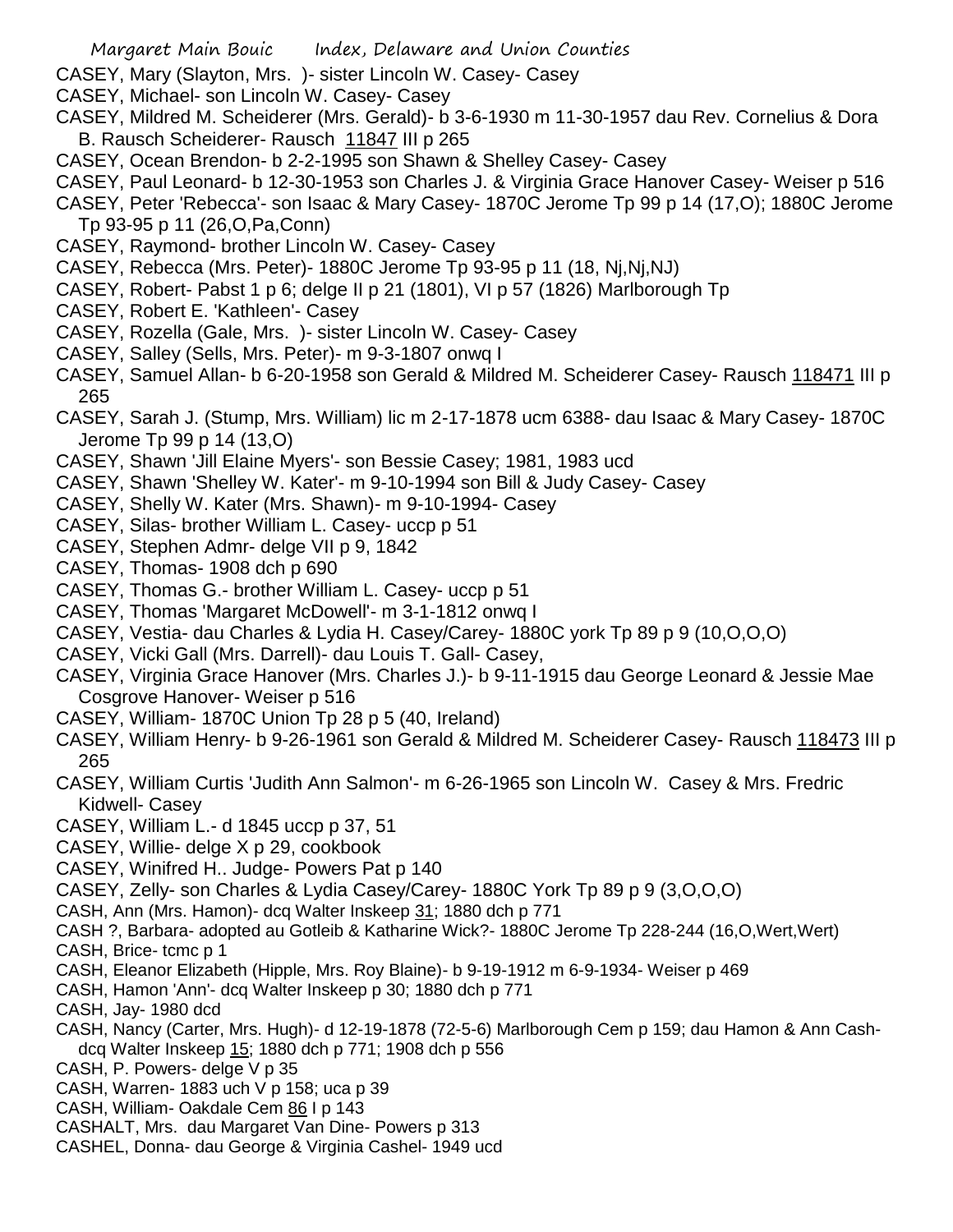CASHEL, George 'Virginia'- 1949 ucd

- CASHEL, Jacqueline- dau George & Virginia Cashel- 1949 ucd
- CASHEL, Robert- son George & Virginia Cashel- 1949 ucd
- CASHEL, Virginia (Mrs. George)- 1949 u cd
- CASHELL, Alice- dau Henry & Sarah Cashell- 1880C Liberty Tp Un Co 60-61 p 7 (6,O,Md,O)
- CASHELL, Amy (Mrs. David H.)- Cashell
- CASHELL, Betty Lou- b 1925 d 1926 Broadway Cem lptw p 77
- CASHELL, Beulah M. (Mrs. Harry H)- b 1894 d 1954 Raymond Cem lptw p 34
- CASHELL, Billie- son Henry & Sarah Cashell- 1880C Liberty Tp Un Co 60-61 p 7 (3,O,Md,O)
- CASHELL, Cora E. (Mrs. William H.)- b 1869 d 1949 Raymond Cem lptw p 28
- CASHELL, David H. 'Amy'- son Robert Thomas & Lois Cashell- Cashell
- CASHELL, Donna Jean- dau George H. & Virginia L. Cashell- Cashell
- CASHELL, Elizabeth Gibson (Mrs.William)- m consent 1896- unec IV p 27
- CASHELL, Ellen Louise (Flynn, Mrs. James M.)- dau George H. & Virginia L. Cashell- Cashell
- CASHELL, George H. "Bus"'Virginia L.'- b 9-19-1913 d 4-10-1995 (81) bur Wesley Chapel Cem- Cashell CASHELL, George- son Thomas & Maude Elizabeth Shute Cashell- Cashell
- CASHELL, Harry H. 'Beulah M.'- b 1881 d 1957 Raymond Cem lptw p 34- son Henry & Sarah Cashell- 1900C Liberty Tp Un Co 70-71 p 3B (19,O,Md,O)
- CASHELL, Harry H. 'Verdie Florence Garrison'- 1901 m Consent unec IV p 18 son Thomas & Maude Elizabeth Shute Cashell- Cashell
- CASHELL, Henry 'Sarah'- b 1842 d 1920 Raymond Cem lptw p 45; 1880C Liberty T Un Co 60-61 p 7 (37, Md,Md,Md) p 0037; 1900C Lib Tp 70-71 p 3B (56,Md,Md,Md)
- CASHELL, Jacqueline Sue (Stormont, Mrs. Daniel B.,Jr.)- dau George H. & Virginia L. Cashell- Cashell
- CASHELL, Jeanne (Anderson, Mrs. James)- m 8-14-1932- Anderson; Cashell
- CASHELL, Joseph H.- d 6-10-1961 (37) bur Wesley Chapel, Hillard- son Harry & Beulah Cashell- Cashell
- CASHELL, Lois F. (Mrs. Robert Thomas)- Cashell
- CASHELL, Maude Elizabeth Sheets (Mrs. Thomas)- b 1-12-1879 m 6-23-1910 d 1-31-1959 dau William &
- Sara Carriher Shute bur Raymond Cem b 1887 d 1960 lptw p 27
- CASHELL, Robert Lewis- b d 1928 Broadway Cem lptw p 77
- CASHELL, Robert Thomas 'Lois E.'- son George H. & VIrginia L. Cashell- Cashell
- CASHELL, Robert Thomas,Jr.- son Robert Thomas & Lois E. Cashell- Cashell
- CASHELL, Sarah (Mrs. Henry)- b 1846 d 1939 Raymond Cem lptw p 45; 1880C Liberty Tp Un Co 60-61 p 7 (31,O,O,O); 1900C Lib. Tp 70-71 p 3B (51,O,Ky,O)
- CASHELL, Thomas B. 'Maude Elizabeth Shute'- b 1871 m 6-23-1910 d 1931 Raymond Cem lptw p 27- son Henry & Sarah Cashell- 1880C Liberty Tp Un Co 60-61 p 7 (9,O,Md,O)
- CASHELL, Verdie Florence Garrison (Mrs. Harry H.)- 1901 m consent unec IV p 18
- CASHELL, Virginia L. (Mrs. George H.)- Cashell
- CASHELL, William H. 'Cora E.'- b 1876 d 1934 Raymond Cem lptw p 28
- CASHEN, Mary- 1880c Delaware Town p 483A
- CASHEN, Patrick- from Ireland Naturalization 4-4-1864, delge VIII p 58
- CASHER, Bernice M. (Mrs. Kenneth M.0- 1980 dcd
- CASHER, Kenneth M.'Bernice M.'- 1980 dcd
- CASHIN, Margaret- 1880c Delaware Town p 548A
- CASHMAN, Andrea- b 1975 ch W. Patrick & Kristen S. Cashman- 1980 dcd
- CASHMAN, Ann (Ivers, Mrs. )- dau William P. & Helen Cashman- Cashman; 1961 dcd (14)
- CASHMAN, D.- uca p 87
- CASHMAN, Edward- b 1976 son W. Patrick & Kristen S. Cashman- 1980 dcd
- CASHMAN, Helen A. (Mrs. William P.)- Cashman; 1961, 1969, 1971, 1980 dcd
- CASHMAN, Kristen Marie Sauer (Mrs. W. Patrick)- m 11-11-1972 dau Edward Sauer- Cashman 1980 dcd
- CASHMAN, Mariah Curren- dau Isaac Curren- dcw Bk 4 p 208(23)
- CASHMAN, Martha- dau Robert A. Cashman- Cashman
- CASHMAN, Mary C.(Mrs. Rev. T. B.)- Old Eden Cem- 65
- CASHMAN, Mary Ellen- dau Robert A. Cashman- Cashman
- CASHMAN, Megan Marie- b 4-9-1978 dau W. Patrick & Kristen S. Cashman- Cashman; 1980 dcd
- CASHMAN, Richard J.- brother William P. Cashman- Cashman
- CASHMAN, Robert A.- d 8-25-1970 (47)- bur St. Joseph Cem- brother William Cashman- Cashman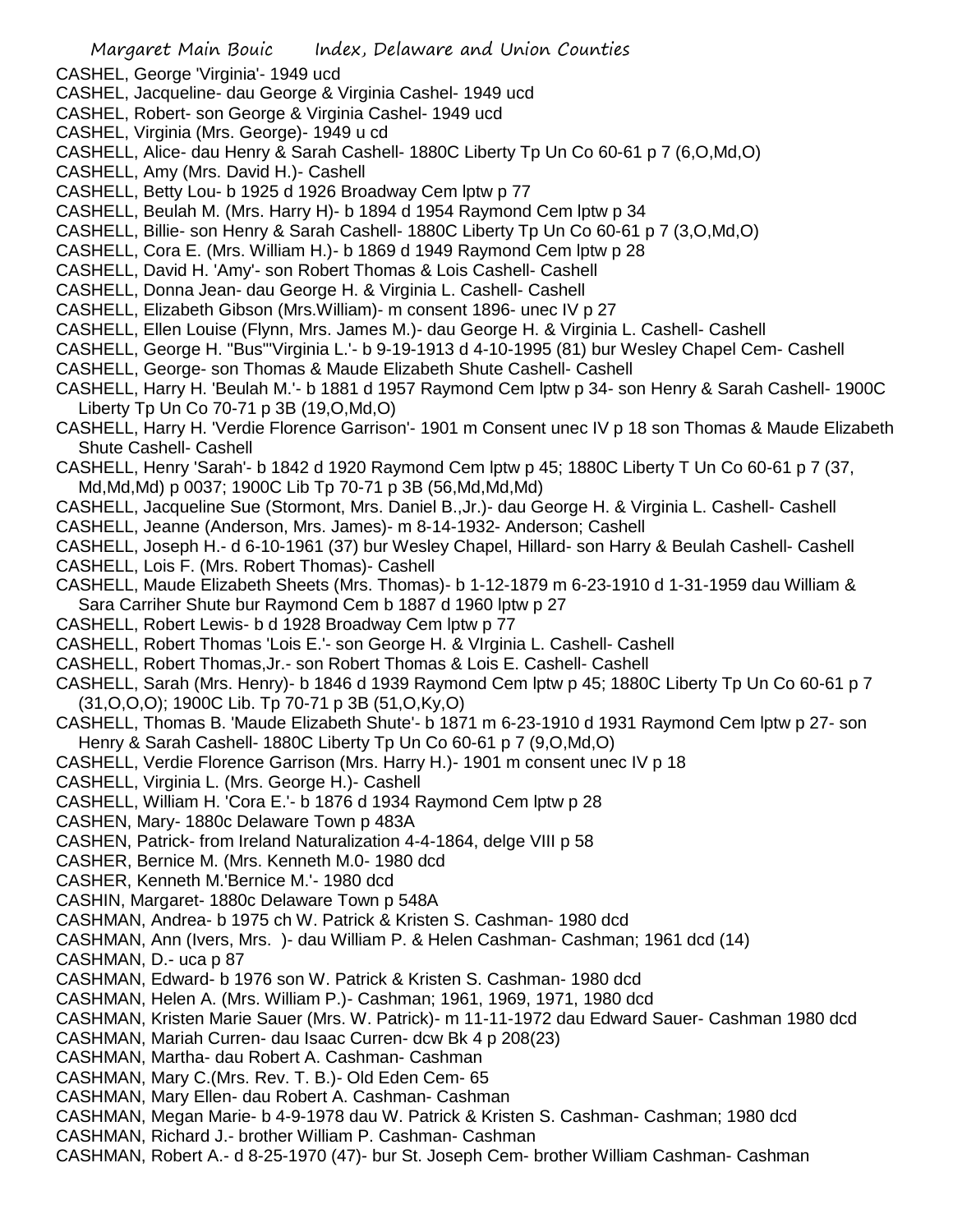- Margaret Main Bouic Index, Delaware and Union Counties CASHMAN, Robert- son Robert A. Cashman- Cashman CASHMAN, Thomas- son Robert A. Cashman- Cashman CASHMAN, Rev. T. B. 'Mary C.'- Old Eden Cem 65 CASHMAN, Victor D.- son Rev. T. B. & Mary C. Cashman- Old Eden Cem 65 CASHMAN, William- b 1973 son W. Patrick & Kristen S. Cashman- 1980 dcd CASHMAN, William P. 'Helen A.'- d 12-29-1982 (60) bur St. Mary's Cem- Cashman; 1961, 1969, 1971, 1980 dcd CASHMAN, William Patrick 'Kristen Marie Sauer'- m 11-11-1972- son William P. & Helen Cashman- 1961 (16), 1969, 1980 dcd CASHNER, Elizabeth (Irwin, Mrs. James)- 1908 dch p 607 CASHNER, Gerald W.- b 3-28-1951 son Parvin & Pauline West Cashner- Weiser p 490 CASHNER, Parvin 'Pauline West'- b 5-23-1917- Weiser p 490 CASHNER, Parvin, Jr.- b 7-10-1943 son Parvin & Pauline West Cashner- Weiser p 490 CASHNER, Paulette- b 3-5-1946 dau Parvin & Pauline West Cashner- Weiser p 490 CASHNER, Pauline West (Mrs. Parvin)- b 2-27-1917 dau William & Mary Basehore West- Weiser p 490 CASHNER, William- b 9-21-1940 son Parvin & Pauline West Cashner- Weiser p 490 CASHTIN, Lewis- 1880C Claibourne Tp p 0208 CASIDY, Elizabeth- dau William & Jane Casidy- 1870C Claibourne Tp 253-250 p 32 (20,O) CASIDY, Jane (Mrs. William)- 1870C Claibourne Tp 253-250 p 32 (54,O) CASIDY, John- son William & Jane Casidy- 1870C Claibourne Tp 253-250 p 32 (18,O) CASIDY, Lewis- son William & Jane Casidy- 1870C Claibourne Tp 253-250 p 32 (22,O) CASIDY, William 'Jane'- 1870C Claibourne Tp 253-250 p 32 (47, Pa) CASINO, Angelo N.'Contina'- 1969, 1971, 1980 dcd CASINO, Bernard- b 1957 son angelo N. & Contina Casino- 1971 dcd CASINO, Bill- b 1964 son Angelo N. & Contina Casino- 1971, 1980 dcd CASINO, Contina (Mrs. Angelo N.)- 1971, 1980 dcd CASINO, Debra- b 1955 dau Evelyn Casino- 1969 dcd CASINO, Evelyn- 1969 dcd CASINO, Paula- b 1958 dau Angelo N. & Contina Casino- 1971 dcd CASINO, Balentina- b 1960 ch Angelo N. & Contina Casino- 1971 dcd CASKEY, A. E.- uca p 101 CASKEY, Albert- m 11-20-1901 d 12-28-1946 Winget Bible- unec IV p 46, 47 CASKEY, Alex Glenn- b 9-21-1969 son Jeff Roger & Wanna Rachna Caskey- Hutchisson p 60 CASKEY, Alicia Marie- b 5-23-1972 dau Gary Duane & Delores Elliott Caskey- Hutchisson p 60 CASKEY, Alva 'Susie A Chamberlain'- b 7-17-1879 m 1833 d 3-9-1963 bur Claibourne Cem p 60- son Shannon & Margaret Van Buskirk Caskey- Caskey; 1880C Washington Tp 187-194 p 20 (11/12,O,O,O); 1949 ucd CASKEY, Angelette- dau Simeon & Emeline/Elizabeth Caskey- 1880C Washington Tp 181-188 p 20 (5,O,O,O) CASKEY, Arabelle- dau Simeon & Emeline/Elizabeth Caskey- 1880C Washington Tp 181-188 p 20 (1,O,O,O) CASKEY, Bertha (Northrup, Mrs. Ernest)- dau Alva & Susie A. Chapman/Chamberlain Caskey- Caskey CASKEY, B. H. 'M. A.'- lptw p 104 CASKEY, Cecil (Roof, Mrs. )- dau John & Myrtle Heath Caskey- Caskey CASKEY, Charles William- b 12-31-1909 m 1944 d 12-18-1971 Winget Bible; unec IV p 46, 47, 49 CASKEY, Della (Snare, Mrs. Isaac E.)- m consent 1902 unec IV p 10 CASKEY, Delores Elliott (Mrs. Gary Duane)- Hutchisson p 60 CASKEY, Emaline- b 5-15-1844 d 2-17-1894 Burnside Cem lptw p 104; uca p 25 CASKEY, Emma Lynn Wingate (Mrs. Albert)- m 11-20-1901 d 8-7-1963 Winget Bible- unec IV p 46, 47 CASKEY, Gary Duane 'Delores Elliott'- son Glen & Nina Irene Hutchisson Caskey- Hutchisson p 60 CASKEY, Glenn- son John & Myrtle Heath Caskey- Caskey CASKEY, Glen 'Nina Irene Hutchisson'- Hutchisson p 60 CASKEY, Herbert Wilson- b 8-18-1914 d 12-22-1987 bur E. Liberty Cem- son John & Myrtle Heath Caskey-**Caskey** CASKEY, Jeff Roger 'Wanna Rachna'- son Glen & Nina Irene Hutchisson Caskey- Hutchisson p 60 CASKEY, John- b 1-18-1884 /8-11-1884 uninv p 33 (1960)
- CASKEY, John- 1884 d 1965 Claibourne Cem p 105
- CASKEY- John- son Shannon & Margaret Van Buskirk Caskey- Caskey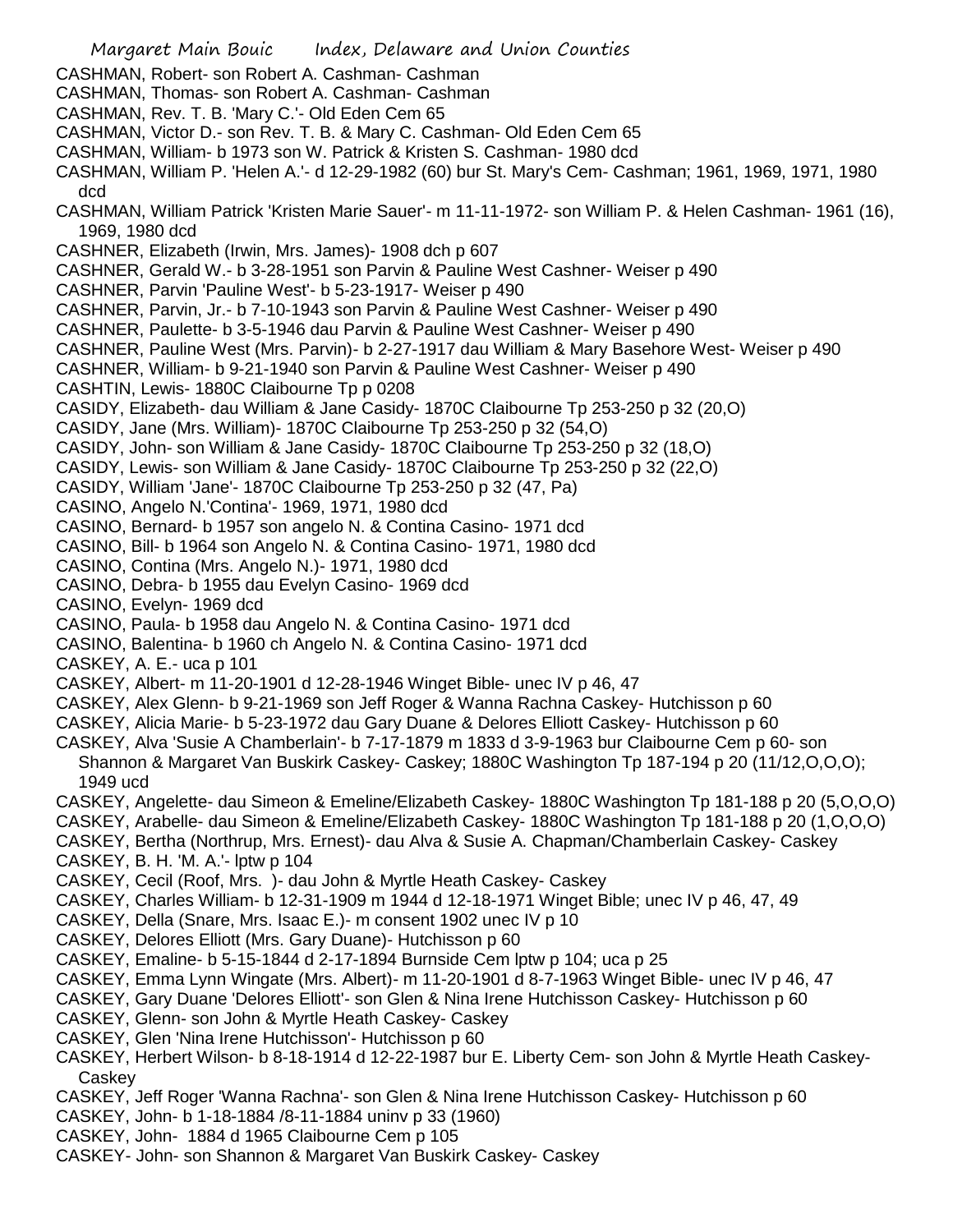- CASKEY, John 'Martha May Heath'- Caskey
- CASKEY, Lloyd- son John & Myrtle Heath Caskey- Caskey
- CASKEY, M. A. (Mrs. B. H.)- lptw p 104
- CASKEY, Margaret A. Vanbuskirk (Mrs. Robert W.)- m 11-28-1876 ucm 5971; 1880C Washington Tp 187-194 p 20 (20,O,O,O)
- CASKEY, Martha May Heath (Anderson, Mrs. Bert)(Mrs. John)- b 7-24-1880 d 9-30-1959 bur East Liberty- dau John A. & Hope Heath - Caskey
- CASKEY, Mary (Van Buskirk, Mrs. Hiram)- m 7-4-1875 ucm 5707 mt 3 p 14
- CASKEY, Minnie- dau B. H. & M. A. d 8-1-1878 (8m) Burnside Cem lptw p 104
- CASKEY, Myrtle (Brewer, Mrs. )- sdau Shannon & Margaret Van Buskirk Caskey- Caskey
- CASKEY, Nina Irene Hutchisson (Mrs. Glen)- b 8-27=1922 dau Bert & Lelah Rhoades Hutchisson- Hutchisson p 60
- CASKEY, Robert S. 'Margaret A. Vanbuskirk'- m 11-28-1876 ucm 5971
- CASKEY, Robert S.- son Simeon & Emeline/Elizabeth Caskey- 1880C Washington T 181-188 p 20 (4,O,O,O)
- CASKEY, Ruth Catherine (Sater, Mrs. Herman Carl)- m 6-6-1924 Winget Bible- unec IV p 46, 47
- CASKEY, Ruth M. (Doyle, Mrs. Wallace)- b 6-20-1907 m 1926 d 4-3-1979 dau John & Myrtle Heath Caskey-Claibourne Cem p 105; Caskey
- CASKEY, Sarah Z.- son Simeon & Emelina/Elizabeth Caskey- 1880C Washington T 181-188 p 20 (7,O,O,O)
- CASKEY, Shannon 'Margaret Van Buskirk'- 1880C Washington Tp 187-194 p 20 926,O,O,O) p 014A
- CASKEY, Sharon (Denzer, Mrs. Roger)- dau Glen & Nina Irene Hutchisson Caskey- Hutchisson p 60
- CASKEY, Steven Michael- son Glen & Nina Irene Hutchisson Caskey- Hutchisson p 60
- CASKEY, Susie N. Chapman (Evans, Mrs.Wilbur)(Mrs. Alva)- b 2-23-1888 d 8-15-1971 Claibourne Cem p 60 dau Henry & Mary Ellen Chapman-Caskey; 1971 ucd
- CASKEY, Vina L. (Ridenour, Mrs. Cecil W.)- b 11-12-1904 m 9-3-1938 Winget Bible unec IV p 46, 47 CASKEY, Wanna Rachna (Mrs. Jeff Roger0- Hutchisson p 60
- CASKIE, Elizabeth A./Emeline Temple (Mrs. Simeon)- m 11-28-1871 ucm 5017l 1880C Washington Tp 181-188 p 20 (36,O,O,Conn)
- CASKIE, Simeon 'Elizabeth A. Temple'- m 11-28-1871 ucm 5017; 1850C Washington Tp 181-188 p 20 (34,O,O,O); 1880C Washington Tp p 014A
- CASLER, Louvina Riker (Mrs. Solomon)- 1908 dch p718
- CASLER, Martha (Ayres, Mrs. Alvert)- dau Solomon & Louvina Riker Casler- 1908 dch p718
- CASLER, Solomon 'Louvina Riker'- 1908 dch p718
- CASLEY, George- uccp p 45
- CASLIN, Peter M.- Pabst 6 p 35
- CASNER, Ainal B.- b 3-22-1879 Delaware Town dau Cicero & Sarah A. Pierce Casner- dcb
- CASNER, Betty Mari (Brunell, Mrs. Eugene)- b 5-17-1924 dau Charles Wesley & Esta Minerva Winkleman Casner- Weiser p 761
- CASNER, Cecil Cloyd- b 12-9-1920 d 1-29-1923 son Charles Wesley & Esta Minerva Winkleman Casner-Weiser p 761
- CASNER, Charles Horace 'June Metzer'- b 12-13-1912 son Charles Wesley & Esta Minerva Winkleman Casler- Weiser p 760
- CASNER, Charles Wesley 'Esta Minerva Winkleman'- m 11-17-1909- Weiser p 760
- CASNER, Christine Elisa- b 12-15-1958 dau Edward & Jeanne Mary Heide Casner- Weiser p 760
- CASNER, Dorothy Louise (Chase, Mrs. Albert)- b 12-5-1918 m 9-1935 d 10-12-
- 1944 dau Charles Wesley & Esta Minerva Winkleman Casner- Weiser p 760
- CASNER, Edward 'Jeanne Mary Heide'- b 7-29-1938 son Charles Horace & June Metzer Casner- Weiser p 760
- CASNER, Esta Minerva Winkleman (Mrs. Charles Wesley)- b 4-21-1891 m 11-17-1909 dau Horace Wise & Mary Mauck Winkleman- Weiser p 760
- CASNER, Jeanne Mary Heide (Mrs. Edward)- b 4-13-1938- Weiser p 760
- CASNER, Jeanne Renetta (Stiffler, Mrs. Edward)- b 11-20-1928 m 9-29-1953 dau Charles Wesley & Esta Minerva Winkleman Casner- Weiser p 761
- CASNER, John Wesley 'Ruth Alma Baker'- b 8-25-1910 m 4-26-1946 son Charles Wesley & Esta Minerva Winkleman Casner- Weiser p 760
- CASNER, June Metzer (Mrs. Charles Horace)- b 6-6-1922- Weiser p 760
- CASNER, Kathryn Mae (Cohen, Mrs. Al)- b 7-18-1916 dau Charles Wesley & Esta Minerva Winkleman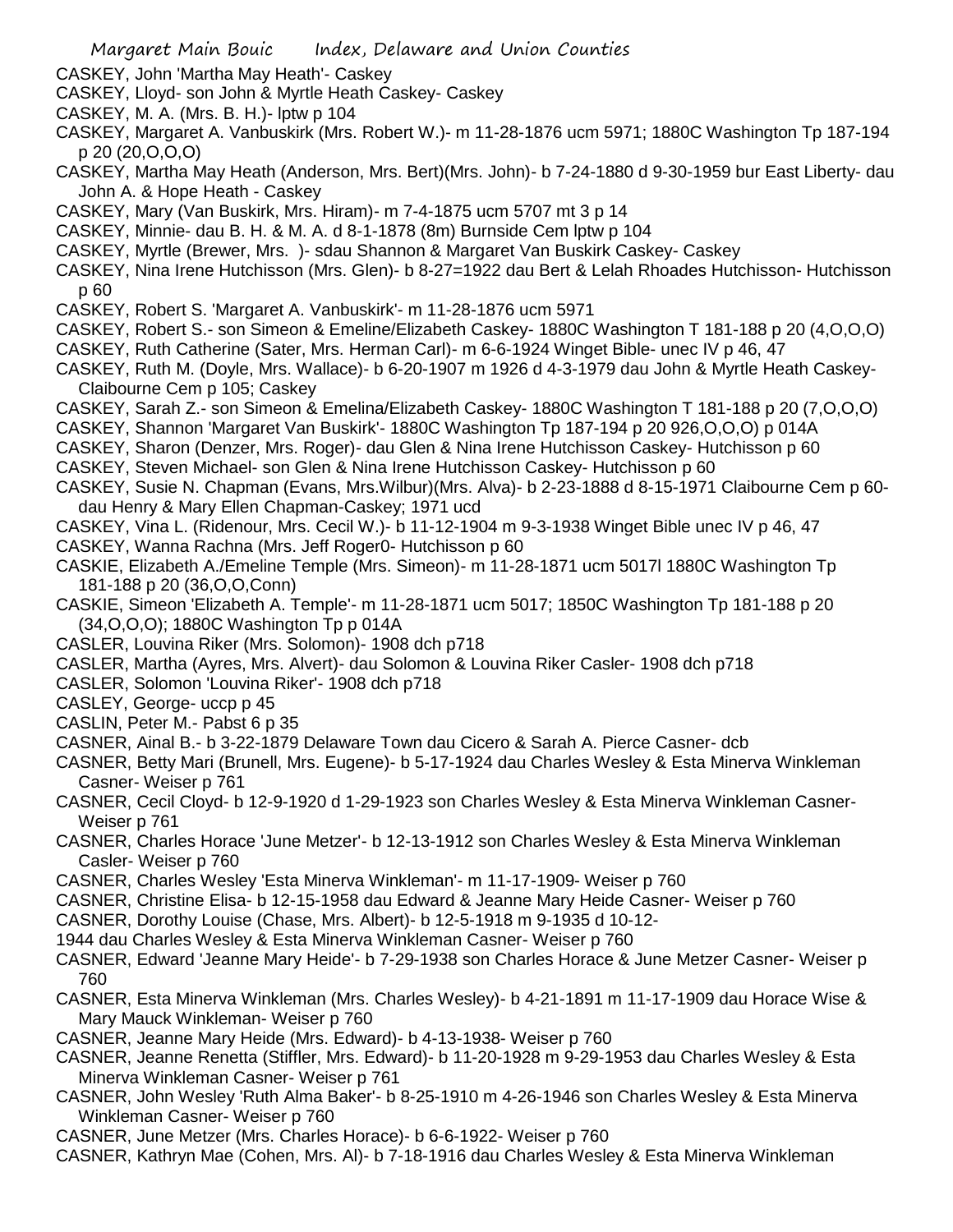Casner- Weiser p 760

- CASNER, Ruth Alma Baker (Mrs. John Wesley)- b 11-14-1911 m 4-26-1946- Weiser p 760
- CASPARI, Mrs. Nina- McKitrick p xiii, 44; librarian
- CASPER, see Kasper
- CASPER, Audrey Martha Ichida (Mrs. Steven Jo)- m 3-12-1994 dau Allan & Jann Ichida- Casper
- CASPER, Barbara (Mrs. George)- b 3-1835; 1900C Jerome Tp 174-183 p 8A (65,Ger,Ger,Ger) m 42y, 6 ch, 4 living
- CASPER, Barbara- dau Michael & Lena Casper- 1870C Darby Tp 122-110m 3-12-1994 p 16 (3,O)
- CASPER, Boyd 'Rita'- Casper
- CASPER, Catherine C. Welch (Mrs. Homer M. Kendree)- m 11-15-1849 dcm
- CASPER, Catherine (Mrs. George)- 1850C Union Tp 1338-1356 p 200 (22, Ger)
- CASPER, Christiana (Mrs. William)-- 1850C Radnor Tp 205 p 182 (36, Ger)
- CASPER, Clara Rausch (Mrs. Philip)- dau John & Caroline Horch Rausch- 1915 uch p 755
- CASPER, Florence Lenore (Sowers, Mrs. Earl Hunter)- b 7-23-1906 m 8-6-1927- dau William Henry & Florence Lovinia Fasig Caser- Weiser p 141
- CASPER, Florence Lovinia Fasig (Mrs. William Henry)- b 6-21-1883 m 2-17-1906 dau William Henry & Mary Jane Rau Fasig- Weiser p 141
- CASPER, George 'Barbara'- b 11-1833; 1900C jerome Tp 174-183 p 8A (66,Ger,Ger,Ger)- m 42y
- CASPER, George 'Catherine'- 1850C Union Tp 1338-1356 p 200 (30, Ger); uca p 35
- CASPER, Homer M. Kendree 'Catherine C. Welch'- m 11-15-1849 dcm
- CASPER, Ida Rausch (Mrs. William)- b 3-1-1888 m 8-5-1905 dau Charles & Anna Kunigunda Mader Rausch-1915 uch p 756; Rausch 1621 II p 274
- CASPER, James Carothers 'Kathleen Adair Wenger'- m 8-9-1969 son Norwood Casper- Maugans Anc p 134 CASPER, Justus- son George & Catherine Kasper- 1850C Union Tp 1338-1356 p 200 (1,O)
- CASPER, Kathleen Adair Wenger (Mrs. James Carothers)- b 9-12-1947 m 8-9-1969 dau Herbert Russell & Marjorie Norris Wenger- Maugans Anc p 134
- CASPER, Lena- dau Michael Casper- unec XIV p 65
- CASPER, Lena/Magdalena Konig (Mrs. Michael)- 1870C Darby Tp 122-110 p 16 (25, Ger)
- CASPER, Louise Watkins (Mrs. William Jacob)- b 12-29-1912 m 3-21-1940- Weiser p 141
- CASPER, Louise Watkins- b 8-5-1942 dau William Jacob & Louise Watkins Casper- Weiser p 141
- CASPER, Martin- son George & Catherine Kasper- 1850C Union Tp 1338-1356 p 200 (2,O); uca p 35
- CASPER, Mary Elizabeth (Kiger, Mrs. Lloyd Ellsworth)- b 10-14-1937 m 3-27-1959- Weiser p 668
- CASPER, Michael 'Lena'- d 12-1901 (58) Oakdale Cem unec XIV p 65; 1870C Darby Tp 122-110 p 16 (28, Ger); 1880C Darby Tp p 237A see Kasper
- CASPER, Norwood- Maugans Anc p 134
- CASPER, Philip 'Clara Rausch'- b 9-1869- son Michael & Lena Casper- 1915 uch p 755; 1870C Darby Tp 122-110 p 16 (9/12,O)
- CASPER, Rita (Mrs. Boyd)-m 3-12-1994 Casper
- CASPER, Ronald Fasig- b 5-23-1909 d 9-1910 son William Henry & Florence Lovinia Fasig Caser- Weiser p 142
- CASPER, Steven Jo 'Audrey Martha Ichida' m 3-12-1994 son Boyd & Rita Casper- Casper
- CASPER, William 'Christiana'- 1850C Radnor Tp 205 p 182 (24, Ger)
- CASPER, William Henry 'Florence Lovinia Fasig'- b 1-9-1886 m 2-17-1906- Weiser p 141
- CASPER, William 'Ida Rausch'- 1915 uch p 756
- CASPER, William Jacob 'Louise Watkins'- b 1-11-1908 m 3-21-1940 son William Henry & Florence Lovinia Fasig Caser- Weiser p 141
- CASPER, William Jay- b 2-28-1946 son William Jacob & Louise Watkins Casper- Weiser p 141 CASRE, A. M.- Genther p 50
- CASS, Chaney- b 2-10-1891 Delaware Town son Carson E. & Julia Dean Cass- dcb
- CASS, Major Jonathan- father of Michigan's Gov. died Ohio dcga 51 Ohio State Gazette 9-30-1830
- CASS, Lewis- 1908 dch p 418, 419
- CASS, Paul- b 11-9-1901 Delaware Tp son Carson & Jluir Dean Cass- dcb
- CASSADIAY, Clarence- son John & Mariah Long Cassadiay- 1915 uch p 1000
- CASSADIAY, Edgar- son John & Mariah Long Cassadiay- 1915 uch p 1000
- CASSADIAY, Furman- son John & Mariah Long Cassadiay- 1915 uch p 1000
- CASSADIAY, John 'Mariah Long'- 1915 uch p 1000; 1880C York Tp 144 p 14 (27,O,O,O)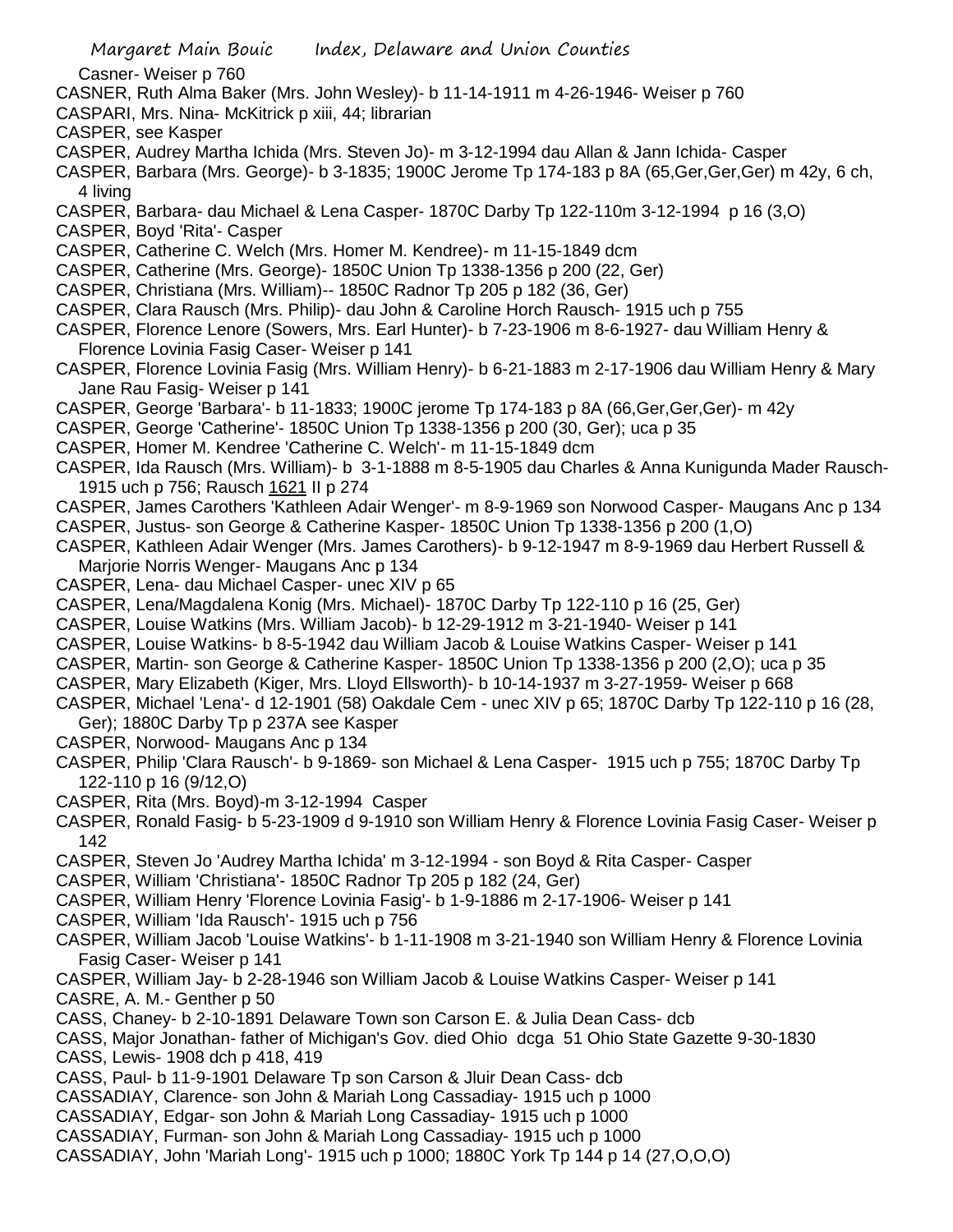- CASSADIAY, Mariah Long (Mrs. John)(Ward, Mrs. Charles)- 1915 uch p 1000; 1880C York Tp 144 p 14 (21, O,Penn,O)
- CASSADIAY, Mary Elizabeth (Omerod, Mrs. Fred)- m 6-17-1903 dau John & Mariah Long Cassadiay- 1915 uch p 1000
- CASSADIAY, Mina/Minnie J.- dau John & Mariah Long Cassadiay- 1915 uch p 1000; 1880C York Tp 144 p 14 (2,O,O,O)
- CASSADIAY, Stella- dau John & Mariah Long Cassadiay- 1915 uch p 1000
- CASSADIAY, Wilbert- son John & Mariah Long Cassadiay- 1915 uch p 1000; 1880C York Tp 144 p 14 (6/12,O)
- CASSADY, Arion- b 1980 ch Charles P. & Janet Cassady- 1983 ucd
- CASSADY, Betty Camden (Mrs. Harry)- Cassady
- CASSADY, Carole (Mrs. Richard Q.)- 1980 dcd
- CASSADY, Carrie- b 1970 dau Richard A. & Carole Cassady- 1980 dcd
- CASSADY, Charles P. 'Janet'- son William & Mary Herbst Cassady- Cassady1979, 1981, 1983 ucd
- CASSADY, Clara (Curley, Mrs. )- dau Harry & Betty Camden Cassady-
- CASSADY, Deborah Marie- b 1966 dau Michael J. & Julie E. Cassady- 1980 dcd; Cassady; engaged to Jim **Weaver**
- CASSADY, George- 1883 uch V p 487
- CASSADY, Harry 'Betty Camden'- Cassady
- CASSADY, Janet/Jan (Mrs. Charles)- Cassady; 1979, 1981, 1983 ucd
- CASSADY, Jason- b 1976 son Charles & Janet Cassady- 1979, 1981, 1983 ucd
- CASSADY, Jo Ann (Gorzkowski, Mrs. Joseph)- dau William & Mary Herbst Cassady- Cassady
- CASSADY, John Patrick- b 1965 son Michael J. & Julie E. Cassady- Cassady; 1980 dcd; engaged to Amy Lynn Pinkerton
- CASSADY, Julie E. (Mrs. Michael J.)- Cassady; 1980 dcd
- CASSADY, L.- uca p 87
- CASSADY, Lynn (Mrs. William Jr.)- Cassady
- CASSADY, Marshall Hariston- stillborn 6-4-1977 son Rudy Hairston & Stella Cassady- Cassady
- CASSADY, Mary Herbst (Mrs. William)- m 7-28-1933- 1979, 1981, 1983 ucd
- CASSADY, Michael J. 'Julie E.'- Cassady; 1980 dcd
- CASSADY, Michael- son William & Mary Herbst Cassady- Cassady
- CASSADY, Peg (Greathouse, Mrs. Richard)- dau William & Mary Herbst Cassady-Cassady
- CASSADY, Richard A. 'Carole'- 1980 dcd
- CASSADY, Ricky- b 1965 son Richard A. & Carole Cassady- 1980 dcd
- CASSADY, Stella- Cassady
- CASSADY, William- uca p 21, 87, 100
- CASSADY, William A. 'Mary Herbst'- b 5-11-1909 m 7-28-1933 d 11-3-1987 bur Lady of Lourds- son Harry & Betty Camden Cassady- Cassady 1979, 1981, 1983 ucd
- CASSADY, William Jr. 'Lynn;- son William & Mary Herbst Cassady- Cassady
- CASSAN, Barbara (Mrs. John)- Cassan
- CASSAN, Carla- dau John & Barbara Cassan- Cassan
- CASSAN, Cassy- dau John & Barbara Cassan- Cassan
- CASSAN, Christopher John'Jean Marie Daragona'- m 5-24-1986 son John & Barbara Cassan- Cassan
- CASSAN, Jean Marie Daragona (Mrs. Christopher John)- m 5-24-1986 dau Anthony & Jeannette Daragona-Cassan
- CASSAN, John 'Barbara'- Cassan
- CASSEL, Bert White 'Leta Marguerite'- m 7-10-1927- Genther p 205, 206
- CASSEL, Irvin- son Samuel B. & Mary Ann Mader Cassel- Weiser p 492
- CASSEL, John- uccp p 17; CVCC p 15
- CASSEL, Le(i)tha Marguerite (Mrs. Bert White)- b 7-11-1909 m 7-10-1927 dau Samuel & Dora Holster Hager-Genther p 205, 206
- CASSEL, Mary Ann Mader (Mrs. Samuel B.)- b 12-21-1849 d 10-4-1878 dau Amos & Elizabeth Zarker Mader-Weiser p 492
- CASSEL, Mary Ethel- b 9-23-1938 dau Bert White & Leitha Marguerite Cassel- Genther p 206
- CASSEL, Samuel B. 'Mary Ann Mader'- Weiser p 492
- CASSELL, ALLISON & --- unec X p 47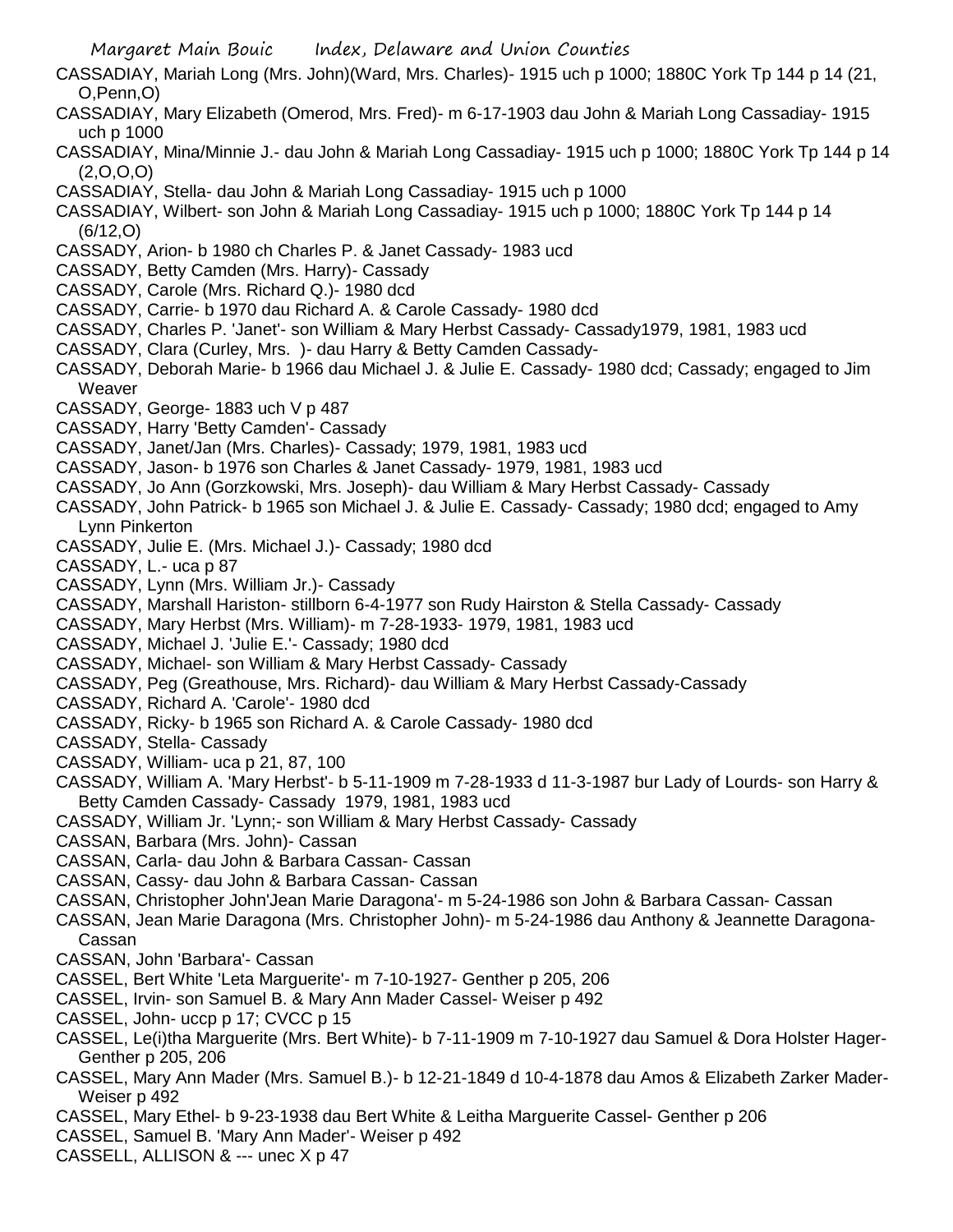CASSELL, Elizabeth (Kester, Mrs. )- delge II p 35

- CASSELL, Irvin- son Samuel B. & Mary Ann Mader Cassell- Weiser p 492
- CASSELL, John- uccp p 12
- CASSELL, Laura- 1880C Delaware Town p 526A
- CASSELL, Margaret (Humes, Mrs. John)- dcq John Humes 9
- CASSELL, Mary Ann Mader (Mrs. Samuel B.)- b 12-21-1849 d 10-4-1878 dau Amos & Elizabeth Zarker Mader- Weiser p 492
- CASSELL, Mary Jane (Robinson, Mrs. James W.)- m 2-8-1855- Genther p 140
- CASSELL, Samuel B. 'Mary Ann Mader'- Weiser p 492
- CASSELLEY, Michael P.- uccp p 8, 47
- CASSELS, Jane (Tedford, Mrs. William)- b 1814 d 1901- McKitrick p 458
- CASSEN, Irwin- delge VI p 50 Trenton Tp
- CASSETT, Denis- delinquent tax, non-resident- delge X p 73
- CASSETT, John 'Mary Hopkins'- Fisher p 6
- CASSETT, Mary Hopkins (Mrs. John)- dau Timothy & Mary Judd Hopkins- Fisher p 6
- CASSIDAY, --family of Howard Fogle- unec X p 2
- CASSIDAY, Chancy S.- b 1877 d 1904 Claibourne Cem p 61; son L. & Elizabeth Cassiday- 1880C Claibourne Tp 188-200 p 18 (2,O,Pa,Pa)
- CASSIDAY, Charles- b 1884 d 1933 Claibourne Cem p 62- son Lewis & Mary E. Cassiday- 1900C Claibourne Tp 277-293 p 12A (16,O,O,O)
- CASSIDAY, Clara- b 5-1880 dau L. & Elizabeth Cassiday- 1880C Claibourne Tp 188-200 p 18 (1/12,O,Pa,Pa)
- CASSIDAY, Elizabeth Jane (Jolliff, Mrs. Andrew)- m 3-26-1866 ucm 3932 m consent 1866 unec IV p 10
- CASSIDAY, Elizabeth (Mrs. L.)- 1880C Claibourne Tp 188-200 p 18 (24,O,Pa,Pa0
- CASSIDAY, Elizabeth Maria Long (Mrs. John)- m 5-5-1877 ucm 6064; 1880C York Tp 144 p 14 (21,O,Pa,O); **Cassidav**
- CASSIDAY, Elmer- son George & Sarah A. Snider Cassiday- 1880C Claibourne Tp 208-220 p 20 (6,O,Pa,O)
- CASSIDAY, Emery- son George & Sarah A. Snider Cassiday- 1880C Claibourne Tp 208-220 p 20 (4,O,Pa,O)
- CASSIDAY, Emma- b 1-1876 dau L. & Elizabeth Cassiday- 1880C Claibourne Tp 188-200 p 18 (4,O,Pa,Pa);
- 1900C Richwood 341-360 p 13B (24,O,O,O)
- CASSIDAY, Firman- son John & Maria Elizabeth Long Cassiday- Cassiday
- CASSIDAY, George- 1883 uch IV p 518; uca p 100; 1880C Claibourne Tp p 219A
- CASSIDAY, Harry H.- b 1887 d 1915 Claibourne Cem p 51; son Lewis & Mary E. Cassiday- 1900C Claibourne Tp 277-293 p 12A (13,O,O,O)
- CASSIDAY, John 'Elizabeth Maria Long'-Cassiday 1880C York Tp 144 p 14 (27,O,O,O)
- CASSIDAY, Lewis 'Mary E.'- b 2-1848 d 1915 Claibourne Cem p 51; 1900C Claibourne Tp 277-293 p 12A (52,O,Penn,O)
- CASSIDAY, Mary- 1920 Claibourne Cem p 62
- CASSIDAY, Mary E. (Mrs. Lewis)- b 1856 d 1916 Claibourne Cem p 51; 1900C Claibourne Tp 277-293 p 12A (44,O,Penn,-)
- CASSIDAY, Mary E.- b 3-1885 niece of Charles Dennis- 1900 Claibourne Tp 347-365 p 14B (15,O,O,O)
- CASSIDAY, Maude- b 1886 d 1973 Claibourne Cem p 61
- CASSIDAY, Minnie- dau John & Mariah E. Long Cassiday- 1880C york Tp 144 p 14 (2,O,O,O)
- CASSIDAY, Stella (Orr, Mrs. )- dau John & Maria Elizabeth Long Cassiday- Cassiday
- CASSIDAY, Susan (Mrs. William)- b 11-1843; 1900C Claibourne Tp 276-292 p 12A (56,O,Penn,O); m 12 y 2 ch l living
- CASSIDAY, Wilbert- b 11-29-1879 d (79) son John & Maria E. Long Cassiday bur Claibourne Cem- Cassiday
- CASSIDAY, William 'Susan'- b 12-1822 d 1906 OVI Claibourne Cem p 52; 1900C Claibourne Tp 272-292 p 12A (77,Penn,Irel,Irel) m 12y
- CASSIDY, Mr. (75-1931) uninf p 21
- CASSIDY, Aaron- b 1976 son Rev. Jerry & Joyce Cassidy- 1991 ucd
- CASSIDY, Augustus- 1983 ucd
- CASSIDY, Bernard- son John M. & Evangeline E. Ward Cassidy- Cassidy
- CASSIDY, Burt 'Millie'- 1949 ucd
- CASSIDY, Cheryl- 1991 ucd
- CASSIDY, Christina- dau Jerry Cassidy- Cassidy;1991 ucd- engaged to Gregory Edward Wolf
- CASSIDY, Clarence- b 1890 d 1912 Claibourne Cem p 15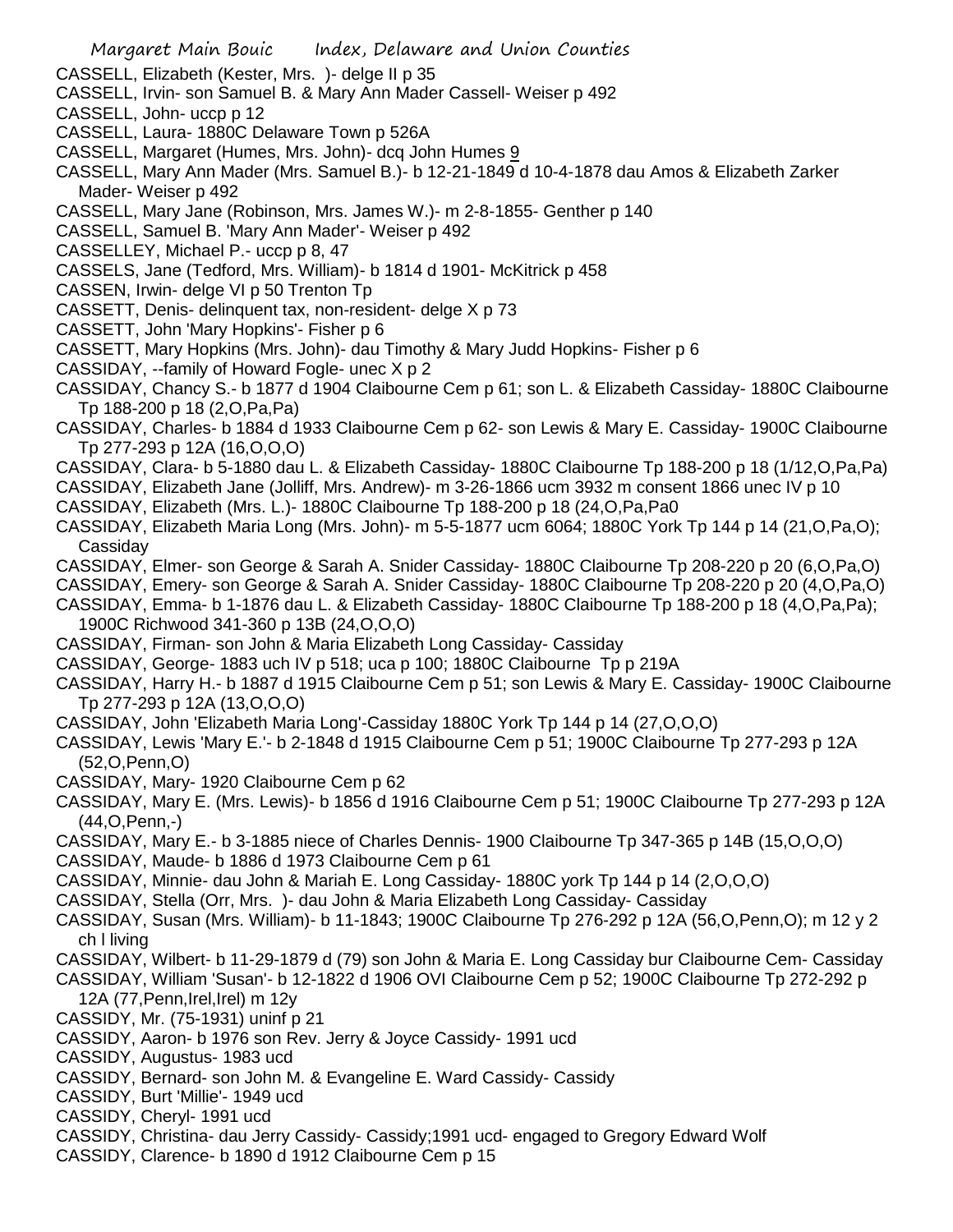CASSIDY, Cora Emma Dobbs (Mrs. Thomas)- Cassidy

- CASSIDY, David Joseph- b 12-9-1947 son Robert & Frances Jane Weiser Cassidy-Weiser p 768
- CASSIDY, David- b 1978 son Rev. Jerry & Joyce Cassidy- 1991 ucd
- CASSIDY, Dennis- son John M. & Evangeline E. Ward Cassidy- Cassidy
- CASSIDY, Edgar L.- b 5-11-1894 d 12-6-1945 Sgt 116 Eng 41 Div Oakdale Cem II p 90 (H-R20-10)
- CASSIDY, Elizabeth Ege (Mrs. Richard)- b 9-14-1869 dau Richard Boone & Elizabeth Waters Ege- Weiser p 176
- CASSIDY, Elizabeth J. (Jolliff, Mrs. Andrew)- m 3-26-1866 ucm 3932; 1915 uch p 851
- CASSIDY, Emma (Reed, Mrs. John T.)- 1985 uch p 20
- CASSIDY, Evangeline E. Ward (Mrs. John M.)- d 5-9-1974 (66) bur St. Mary's Cem- Cassidy
- CASSIDY, Feraldine (Felkner, Mrs. )- dau John M. & Evangeline E. Ward Cassidy- Cassidy
- CASSIDY, Firman- son John & Maria E. Long Cassidy- Casidy
- CASSIDY, Florence M. Kinney (Mrs. Thomas J.)- m 8-24-1932 d 3-13-1992 bur Our Lady of Lourdes- Cassidy; 1967, 1971 ucd
- CASSIDY, Florence- b 3-5-1908 dau Richard & Elizabeth Ege Cassidy- Weiser p 176
- CASSIDY, Frances Jane Weiser (Mrs. Robert)- b 2-13-1920 m 4-11-1946 dau David D. & Helen E. Kreamer Weiser- Weiser p 768
- CASSIDY, Francis P.- d 9-21-1962 (26) bur St. Mary's Cem- son Milo & Evangeline E. Ward Cassidy- Cassidy
- CASSIDY, Frank- b 12-22-1904 son Richard & Elizabeth Ege Cassidy- Weiser p 176
- CASSIDY, Gina Renae (Peabody, Mrs. John)- m 6-17-1989- dau Rev. Jerry Cassidy- Cassidy
- CASSIDY, George- son John M. & Evangeline E. Ward Cassidy- Cassidy
- CASSIDY, George- b 12-19-1891 son Richard & Elizabeth Ege Cassidy- Weiser p 176
- CASSIDY, Gladys- b 7-22-1899 dau Richard & Elizabeth Ege Cassidy- Weiser p 176
- CASSIDY, George 'Sarah A. Snider'- m 4-4-1872 ucm 5061; 1880C Claibourne Tp 208-220 p 20 (35,O,PA,O) see Cassiday
- CASSIDY, 1883 uch IV p 509
- CASSIDY, Jane (Mrs. William)- d 6-18-1886 Claibourne Cem p 15
- CASSIDY, Rev. Jerry 'Joyce'- Cassidy; 1991 ucd
- CASSIDY, Jerry- 1991 ucd
- CASSIDY, J. L. E. Sr.- 1983 ucd
- CASSIDY, John- b 1852 d 1908 Claibourne Cem p 15
- CASSIDY, John- 1880C York Tp p 024A
- CASSIDY, John Jr.- son John M. & Evangeline E. Ward Cassidy- Cassidy
- CASSIDY, John M. 'Evangeline E. Ward'- Cassidy
- CASSIDY, John 'Maria E. Long'- Cassidy
- CASSIDY, Joyce (Mrs. Rev. Jerry)- 1991 ucd
- CASSIDY, Julia- b 1981 dau Rev. Jerry & Joyce Cassidy- 1991 ucd
- CASSIDY, L.- 1880C York Tp p 218A
- CASSIDY, Laura- 1880C Concord Tp p 274A
- Cassidy, Leonard- son George & Sarah A. Snider Cassiday- 1880C Claibourne Tp 208-220 p 20 (2,O,Pa,O)
- CASSIDY, Lewis 'Mary E. Ruhl'- m 4-22-1875 ucm 5686; mt 3 p 12
- CASSIDY, Sister Margaret- dau John M. & Evangeline E. Ward Cassidy- Cassidy
- CASSIDY, ---(Frey, Mrs. Don)- dau John M. & Evangeline E. Ward Cassidy- Cassidy
- CASSIDY, Maria E. Long (Mrs. John)- Cassidy
- CASSIDY, Mary E. Ruhl (Mrs. Lewis)- m 4-22-1875 ucm 5686 mt 3 p 12
- CASSIDY, Mary (Ormeroid, Mrs. Fred)- 1985 uch p 51
- CASSIDY, Mildred Kerr (Mrs. Dr. Mont H.)- b 3-16-1874 d 8-28-1964 bur Maumee- dau John Wesley & Hattie Evans Kerr- Cassidy
- CASSIDY, Millie (Mrs. Burt)- 1949 ucd
- CASSIDY, Dr. Mont 'Mildred Kerr;- d 1926
- CASSIDY, Mildred (Greenisen, Mrs. Frank)- b 4-19-1910 m 1-30-1932 d 7-21-1986 (76) Oakdale Cem -dau Dr. Mont H. & Mildred Kerr Cassidy- Cassidy;
- CASSIDY, Muriel- b 11-22-1902 dau Richard & Elizabeth Ege Cassidy- Weiser p 176
- CASSIDY, Patricia (Hinton, Mrs. )- dau John M. & Evangeline E. Ward Cassidy- Cassidy
- CASSIDY, Paul- son John M. & Evangeline E. Ward Cassidy- Cassidy
- CASSIDY, Richard 'Elizabeth Ege'- Weiser p 176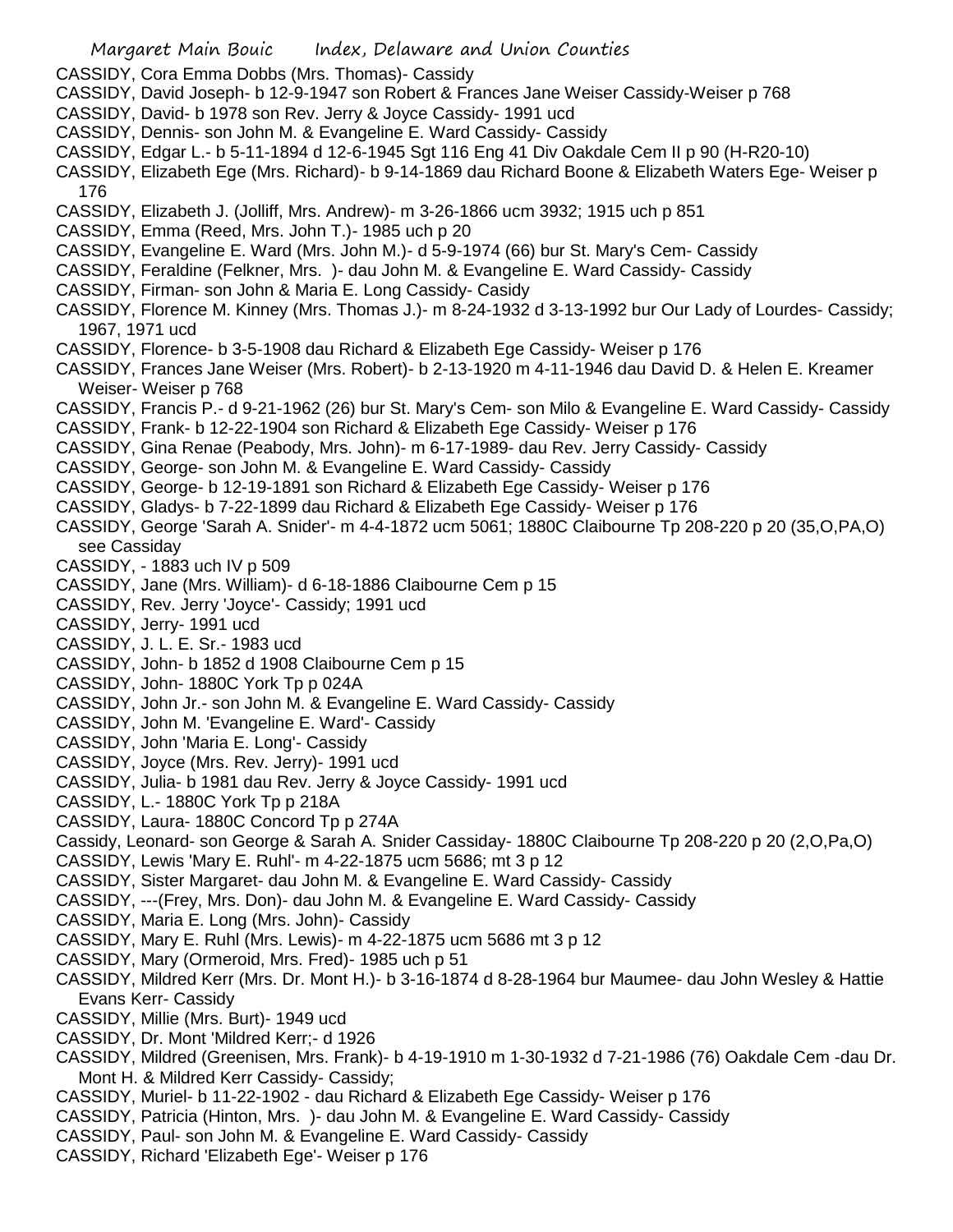CASSIDY, Richard- b 10-29-1893 son Richard & Elizabeth Ege Cassidy- Weiser p 176

- CASSIDY, Robert 'Frances Jane Weiser'- b 6-9-1922 m 4-11-1946- Weiser p 768
- CASSIDY, Sarah A. Snider (Mrs. George)- m 4-4-1872 ucm 5061; 1880C Claibourne Tp 208-220 p 20 (26,O,Pa,O)
- CASSIDY, Stella (Orr, Mrs. )- dau John & Maria E. Long Cassidy- Cassidy
- CASSIDY, Thomas 'Cora Emma Dobbs'- Cassidy
- CASSIDY, Thomas J. 'Florence M. Kinney'- b 10-22-1903 Philad. m 8-24-1932 d 7-26-1986 Lady of Lourdes Cm- son Thomas & Cora Emma Dobbs Cassidy- Cassidy; 1967, 1971 ucd
- CASSIDY, Wilbert- b 11-27-1879 Un Co d 1959 (79) bur Claibourne Cem p 15- son John & Maria E. Long Cassiday
- CASSIDY, Wilbur (77-1957) Paris Tp uninf p 32
- CASSIDY, William- 1883 uch IV p 509
- CASSIDY, William 'Jane'- Claibourne Cem p 15
- CASSIER, Benjamin (Mrs. )- Cassier
- CASSIER, Clifford- son Benjamin Cassier- Cassier
- CASSIER, Edward Leo 'Lee'- d 9-22-1979 son Benjamin Cassier- Cassier
- CASSIER, Kathleen (Chasteen, Mrs. )- dau Edward Leo & Lee Cassier- Cassier
- CASSIER, Lee (Mrs. Edward Leo)- Cassier
- CASSIER, Robert- son Benjamin Cassier- Cassier
- CASSIER, Therese (Pealer, Mrs. )- dau Edward Leo & Lee Cassier- Cassier
- CASSIL, ---Marysville p 50; hmp p 89; 1915 uch p 536
- CASSIL, Aaron B.- son James M. & Susan Cassil- 1870C Union Tp 783-72 p 10 (2,O)
- CASSIL, Rev. A. B.- unec VIII p 44
- CASSIL, A. G. 'M. E. Patton'- m 12-25-1853 mt 1-4-1854
- CASSIL, Alexander G.'Mary Gray'- d 12-19-1882- son John & Drusilla Gladden Cassil- 1883 uch IV p 533; 1915 uch p 562, 563, 807; 1883 uch V p 85; 1840C Union Tp 563 (5-10); 1850C Marysville 522-531 p 80  $(16, O);$
- CASSIL, Anna B. Walls (Mrs. David G.)- m 2-19-1867 ucm 4145
- CASSIL, Charity- dau J. M. & C. P.- sexton record no dates Oakdale Cem I p 146
- CASSIL, Clara J. Longbrake (Mrs. John M.)- m 11-4-1879 ucm 6579- Longbrake p 42, 43
- CASSIL, Cloa- ch James M. & SUsan Cassil- 1870C Union Tp 73-72 p 10 (1,O)
- CASSIL, Daisy- d June 1864 Oakdale Cem I (C-R2-16) p 146
- CASSIL, Daisy- d 6-1868 (4d) Oakdale Cem 138
- CASSIL, David J./G.- b 11-6-1843 Un Co d 11-25-1873 (30y19d) Oakdale Cem 139 I (C-R2-16) p 146 son John & Drusilla Gladden Cassil- 1883 uch V p 85; 1915 uch p 563; 1860C Paris Tp 1215-1224 p 161 (16,O)
- CASSIL, David G. 'Anna B. Wells'- m 2-19-1867 ucm 4145; 1883 uch IV p 457, 521, 541 bur Marysville
- CASSIL, Drusilla- b 9-18-1845 Un Co d 7-18-1850(5y) Oakdale Cem I (C-R2-16) p 146 dau John & Drusilla Gladden Cassil- mt 7-24-1850; 1915 uch p 563; 1883 uch V p 85; 1850C Marysville 522-531 p 80 (5,O)
- CASSIL, Drusilla- d 7-18-1856 (4y10m) Oakdale Cem 137
- CASSIL, Drusilla Gladden (Mrs. John G.)- b 6-12-1806 Jefferson Co O. m 4-17-1825d 5-25-1889 (82y 11m) Oakdale Cem 461 I p 146 (C-R2-16) dau Joseph & Hannah Munn Gladden- 1883 uch III p 319, V p 24, 85; dumch p 394; 1915 uch p 119, 562; mt 7-24-1850; 1840C Union Tp 563 (30-40); 1850C Marysville 522-531 p 80 (44,O);1870C Marysville-Paris Tp 119 p 13 (63,O); 1880C Marysville 316-348 p 23 (73,O,Pa,Pa) p 0097; DJ p 5
- CASSIL, Edward- son John & Drusilla Gladden Cassil- 1915 uch p 563
- CASSIL, Emily- dau John & Drusilla Gladden Cassil- 1850C Marysville 522-531 p 80 (8,O)
- CASSIL, Emily Pickett (Mrs. Gustavus)- m 1-27-1852 ucm 1765; unec XIV p 66
- CASSIL, Gray- son John & Drusilla Gladden Cassil- 1915 uch p 563
- CASSIL, Gustavus A.'Emily Pickett' exec. of Rodney Pickett- m 1-27-1852 ucm 1765- son John & Drusilla Gladden Cassil- 1883 uch III p 324, 410, IV p 438, V p 7, 26, 51, 54, 85; 1915 uch p 121, 139, 280, 531, 538, 563; mt 1-22-1851; unec IV p 35, 39; V p 54; 1850C Marysville 522-531 p 80 (24,O); Marysville p 21; unec VIII p 43, XIV p 66
- CASSIL, Hannah (Kinkade, Mrs. James Jr.)- m 6-3-1845 ucm 1053 dau John & Drusilla Gladden Cassil- 1883 uch V p 25, 85; 1915 uch p 526, 554; dumch p 394; unec VI p 31; 1840C Union Tp 563 (10-15); 1880C Marysville 317-349 p 23 (53,O,Pa,O)
- CASSIL, J. A.- 1915 uch p 158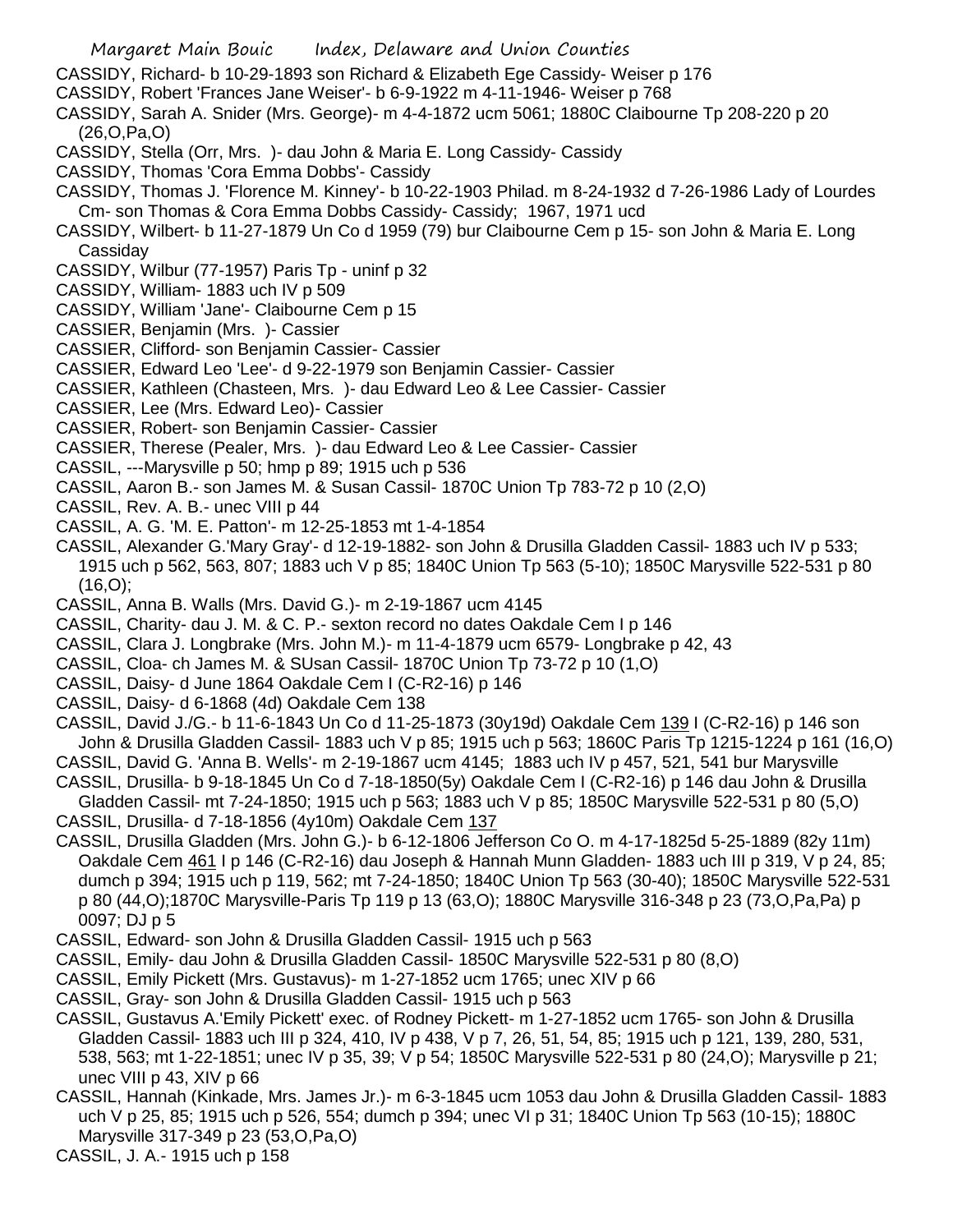CASSIL, James- 1883 uch IV p 512; uca p 100

- CASSIL, James- unec XII p 23, 24, Union Gazette, Logan Co. 1842
- CASSIL, James M.'Susan'- son John & Drusilla Gladden Cassil- 1915 uch p 563; 1883 uch IV p 456, 485; 1860C Paris Tp 1215-1224 p 161 (20,O); 1870C Union Tp 73-72 (31,O)
- CASSIL, Jane- dau John & Drusilla Gladden Cassil- 1840C Union Tp 563 (50-10); 1850C Marysville 522-531 p 80 (14,O)
- CASSIL, John- son John & Drusilla Gladden Cassil- 1850C Marysville 522-531 p 80 (6,O)
- CASSIL, John- 1883 uch V p 484, 485, 541, bur Marysville; unec VII p 39, 41
- CASSIL, Judge John 'Drusilla Gladden'- b 2-19-1803 Washington,Pa.m 4-17-1825 d 6-15-1869(66y3m) Jasper Co Mo. Oakdale Cem 136 I (C-R2-16) p 146; son Alexander & Mary Gary Cassil- mt 3 p 24; unec III p 61, V p 32, 53; VI p 22, 23, 32; uccp p 14, 15, 16, 17, 18, 19, 20, 21, 22, 23, 26, 29, 39, 44; 1883 uch III p 322, 328, 330, 372, 374, 399, 400, 410, IV p 446, V p 7, 24, 25, 31, 32, 45, 48, 51, 52, 57, 58, 61, 63, 74, 85, 124; Marysville p 21, 40, 46, 48; dumch p 394; 1915 uch p 134, 138, 143, 144, 156, 158, 186, 251, 261, 263, 529, 538, 562, 563, 807, 808; 1850C Marysville 522-531 (47, Pa); 1860C Paris Tp 1215-1224 p 16 (57, Pa); DJ p 5; mt 7-24-1850, 4-24-1850; uca p 96; unec X p 47, 53, 72, XII p 20, 56, XIV p 8
- CASSIL, J. M.- 1883 uch V p 457
- CASSIL, John M.'Clara J. Longbrake'- m 11-4-1879 ucm 6579- 1883 uch IV p 557; uca p 100; Longbrake p 42, 43
- CASSIL, Joseph G.'Caroline E. Pollock'- m 12-25-1854 mt 12-27-1854 son John & Drusilla Gladden Cassil-1883 uch V p 85; 1915 uch p 563; 1840C Union Tp 563 (5-10); 1850C Marysville 522-531 p 80 (18,O)
- CASSIL, J. W.- 1915 uch p 317
- CASSIL, Madison- son John & Drusilla Gladden Cassil- 1850C Marysville 522-531 p 80 (9,O)
- CASSIL, Marila- b 1843 Un Co d 4-4-1910 (67y3m) Oakdale Cem 2292(24C I p 146 (C-R2-16)
- CASSIL, Martha Emily- b 7-6-1842 dau John & Drusilla Gladden Cassil- 1915 uch p 563; 1883 uch V p 7, 25, 85; 1860C Paris Tp 1215-1224 p 161 (18,O); 1870C Marysville 119 p 13 (27,O); 1880C Marysville 315-348 p 23 (37,O,Pa,O)
- CASSIL, Mary Gray (Mrs. Alexander)- dau John & Drusilla Gladden Cassil- 1883 uch V p 85; 1915 uch p 563, 807
- CASSIL, Mary J. (Robinson, Mrs. James W.)- m 2-8-1855 ucm 2238; d 10-6-1893 dau John & Drusilla Gladden Cassil- 1883 uch V p 85; mt 2-14-1855; unec VIII p 35
- CASSIL, Mattie- mt 3 p 22
- CASSIL, M. E. Patton (Mrs. A. G.)- m 12-2-5-1853 mt 1-14-1854
- CASSIL, Reuben- son John & Drusilla Gladden Cassil- 1915 uch p 563; 1883 uch V p 85; 1840C Union Tp 563 (-5); 1850C Marysville 522-531 p 80 (12,O)
- CASSIL, Samuel- son John & Drusilla Gladden Cassil-d 4-25-1836 (5-11-7) Mitchell Cem DJ p 5; 1915 uch p 563; 1883 uch V p 85
- CASSIL, Susan (Mrs. James)- 1870C Union Tp 73-72 p 10 (19, Eng)
- CASSIL, William S.- 1883 uch IV p 521
- CASSITT/Cassett, Mary A. Swank (Mrs. Wallace)- m 6-27-1873 ucm 5291
- CASSITT/Cassett, Wallace 'Mary A. Swank'- m 6-27-1873 ucm 5291
- CASSLER, Christine Zoeller Schoch (Mrs. George William)- b 1-19-1898 m 12-1922 dau Ira C. & Laura Edith Richter Schock- Weiser p 41
- CASSLER, George William 'Christine Zoeller Schoch'- b 10-10-1897 d 9-21-1954- Weiser p 41
- CASSON, Samuel- 1840C Concord Tp p 121 (20-30)
- CASSON, William- 1840C Concord Tp p 123 (30-40)
- CASSWELL, Will- 1880C Berlin Tp p 367C
- CASTATER, Francisco (Cratty, Mrs. William)- m 12-22-1840 dcm
- CASTEEL, Amos- Powell p 368
- CASTEEL, Benjamin- Powell p 45
- CASTEEL, Betty Joan Weiser (Mrs. Donald D.)- b 4-6-1921 d 4-15-1992 Fla. dau Paul Thomas & Nina C. Johnson Weiser- Weiser p 15
- CASTEEL, Donald B.- son Lillian Mae Aldrich Casteel- Casteel
- CASTEEL, Donald Dale 'Betty Joan Weiser'- b 5-11-1917 d 2-21-1987 (69) bur Marlborough Cem- Casteel; Weiser p 15
- CASTEEL, Esther (Blair, Mrs. Edmond)- 1883 uch V p 612; unec III p 58 ped Josephine Sidle Mitchell #14 25 CASTEEL, Ida B. (McDaniel, Mrs. Leonidas Osborn)- m 2-7-1883 d 10-6-1898- Howison (334)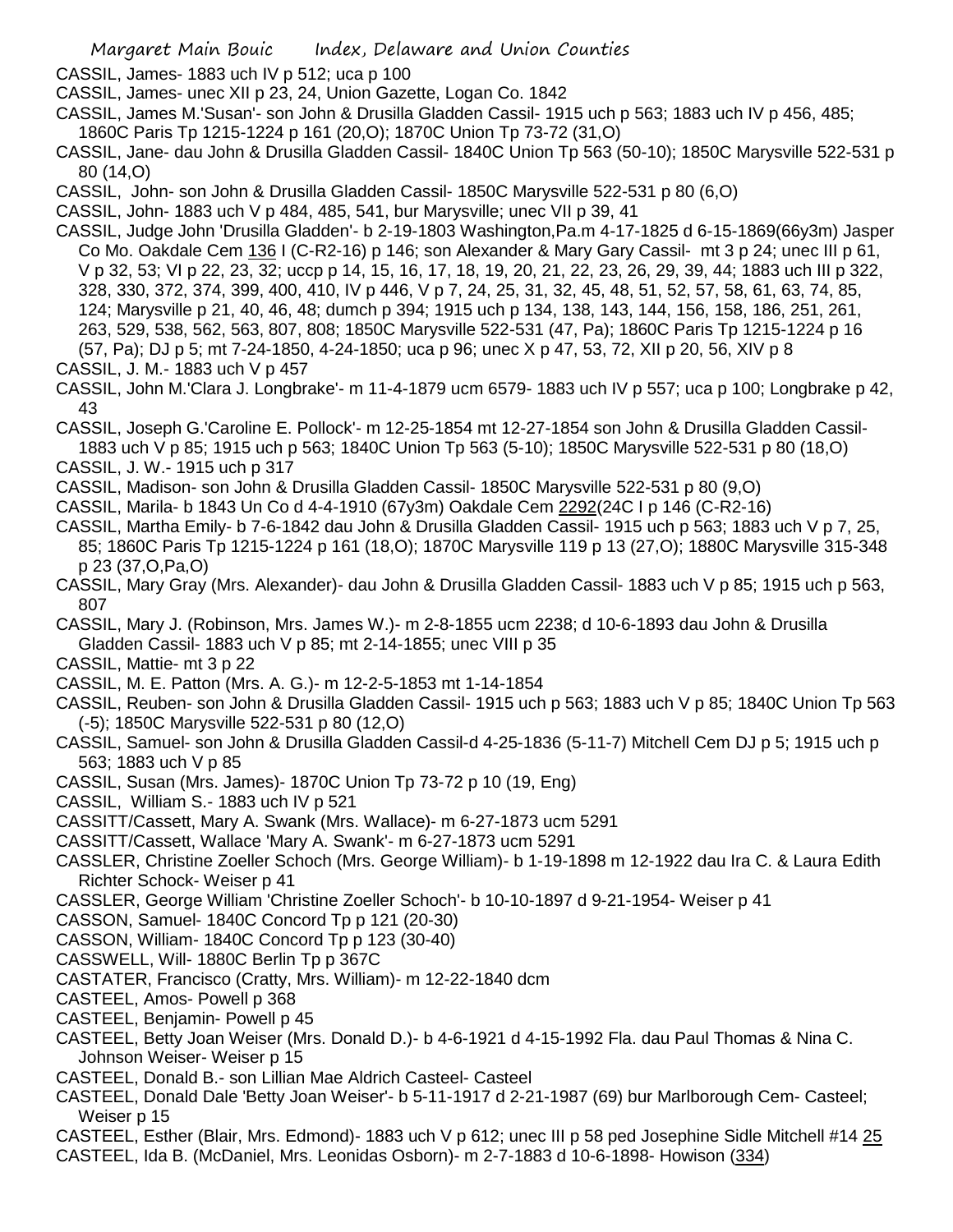- CASTEEL, James A.- d 4-4-1968 (92)- bur Glendale, Cardington- Casteel
- CASTEEL, James W.- son Lillian Mae Aldrich Casteel- Casteel
- CASTELL, Kathy Jo (Kuchta, Mrs. Bruce Martin)- b 10-3-1987 m 9-3-1978 St. Paul p 10, 46, 95
- CASTEEL, Lenora Harmon (Groll, Mrs. William)(Mrs. Ross)-m(2) 1925 d 1-23-1965 bur Waldo Cem- sister Roy C. Harmon- Casteel
- CASTEEL, Lillian M.- b 1887 d 1-1-1964 bur Marlborough p 188; Casteel
- CASTEEL, Ray F.- b 1885 d 1952 Marlborough Cem p 188
- CASTEEL, Ronald R.- b 4-29-1942 son Donald D. & Betty Joan Weiser Casteel- Weiser p 15; Casteel
- CASTEEL, Susana (Bean, Mrs. John)- m 1-1-1850 Madison Co unec XI p 45
- CASTEL, Elizabeth Bennett (Mrs. William)- m consent by James C. Bennett- unec IV p 10
- CASTEL, William 'Elizabeth Bennett'- unec IV p 10
- CASTELLO, Andrew Alex Spencer 'Nancie Jane Cary'- b 10-19-1902 m 8-7-1924 son William & Nellie Gilbert Castello- adopted- Genther p 203
- CASTELLO, Aubrey 'Marie Schroth'- son William & Nellie Gilbert Castello- Genther p 203
- CASTELLO, Byron- son William & Nellie Gilbert Castello- Genther p 203
- CASTELLO, Byron Aubrey- b 8-13-1938 Ill. son Andrew A. Spencer & Nancie J. Cory Castello- Genther p 203
- CASTELLO, Chency Guy- b 4-22-1925 son Andrew Alex Spencer & Nancie J. Cory Castello- Genther p 203
- CASTELLO, Eleanore Ginerva- b 11-28-1933 Canton dau Aubrey & Marie Schroth Castello- Genther p 203
- CASTELLO, Eulaila Alyce- b 1-7-1922 Cols. dau Aubrey & Marie Schroth Castello- Genther p 203
- CASTELLO, Frances Claude- b 4-5-1920 Denver- ch Aurey & Marie Schroth Castello- Genther p 203
- CASTELLO, Georgia Lurettable- b 1-19-1925 Cols. dau Aubrey & Marie Schroth Castello- Genther p 203
- CASTELLO, Hershell Eldon- b 1-14-1932 Ill. son Andrew Alex Spencer & Nancie J. Cory Castello- Genther p 203
- CASTELLO, Margaret Lucille- b 10-1-1926 Ill dau Andrew Alex Spencer & Nancie J. Cory Castello- Genther p 203
- CASTELLO, Marie Schroth (Mrs. Aubrey)- Genther p 203
- CASTELLO, Millie Maurine- b 4-19-1934 Ill. dau Andrew Alex Spencer & Nancie J. Cory Castello- Genther p 203
- CASTELLO, Nancie Jane Cory (Mrs. Andrew Alex Spencer)- m 8-7-1924- Genther p 203
- CASTELLO, Nellie Gilbert (Mrs. William)- b 2-8-1865 d 1904- Genther p 201, 203
- CASTELLO, Stanley Gilbert- b 10-14-1927 Ariz. son Aubrey & Marie Schroth Castello- Genther p 203
- CASTELLO, Stilla Joyce- b 8-29-1928 \*ll. dau Andrew A. Spencer & Nancie J. Cory Castello- Genther p 203
- CASTELLO, William 'Nellie Gilbert'- Genther p 201, 203
- CASTEN, Kate- 1860C Taylor Tpp 1007-1024 p 134 (60,O)
- CASTER, Betsy- dau Edward Weller- 1880C Marysville 183-187 p 18 (47,O,Eng,Eng)
- CASTER, Myrtle (Canode, Mrs. Leslie)- m 10-1936 Canode; Caster
- CASTERNBADER, Chester 'Clara Ragen'- b 2-15-1905 son E. H. & Lillian Laws Casternbader- Howison 1435
- CASTERNBADER, Clara Ragen (Mrs. Chester)- Howison (1435)
- CASTERNBADER, E. H. 'Lillian Laws'- m 1898- Howison (629)
- CASTERNBADER, Lillian Laws (Mrs. E. H.)- b 1872 m 1898 dau Joseph & India Colvin Laws- Howison 629
- CASTERNBADER, Quinton- b 6-27-1903 son E. H. & Lillian Laws Casternbader- Howison 1434 CASTINGER, Abbie R.- Pabst 0
- CASTLE--- family of Hazel Stein #69 unec VI p 2; Main Gaz I 2 p 17
- CASTLE, Dr. A. B.- dumch p 404
- CASTLE, Adeline (Goff, Mrs. Harvey P.)- b 1816 d 1900 dau Sanford Castle- 1915 uch p 761; 1985 uch p 63 CASTLE, Ananias 'Jane Erwin'- m 10-8-1843 ucm 1350- unec VII p 40
- CASTLE, Annanias son N. Y. & Jane Castle- 1860C Liberty Tp Un Co 936-946 p 129 (6,O)
- CASTLE, Ann Sheares (Mrs. Dan)- dau Nathan & Kathryn Andrews Pfout Sheares- 1985 uch p 125, 126
- CASTLE, A. Quinten 'Luella'- 1969, 1971, 1980 dcd
- CASTLE, Bernard E. 'Leah J.'- 1980 dcd
- CASTLE, Charles E. 'Pauline E.'- 1967 ucd
- CASTLE, Charles- son Gilbert J. Castle- Castle
- CASTLE, Cheryl Jean Watkins (Mrs. )d 6-6-1995 (36) Middleburg Cem- dau Wayne & Jo Ann Huffman Watkins- Castle
- CASTLE, Chris- b 1964 ch Merrill L. & Sherrill J. Castle- 1980 dcd
- CASTLE, Clarissa Longbrake (Mrs. John)- b 1845- dau Levi & Annis Dodge Longbrake- Dodge 7; 1883 uch V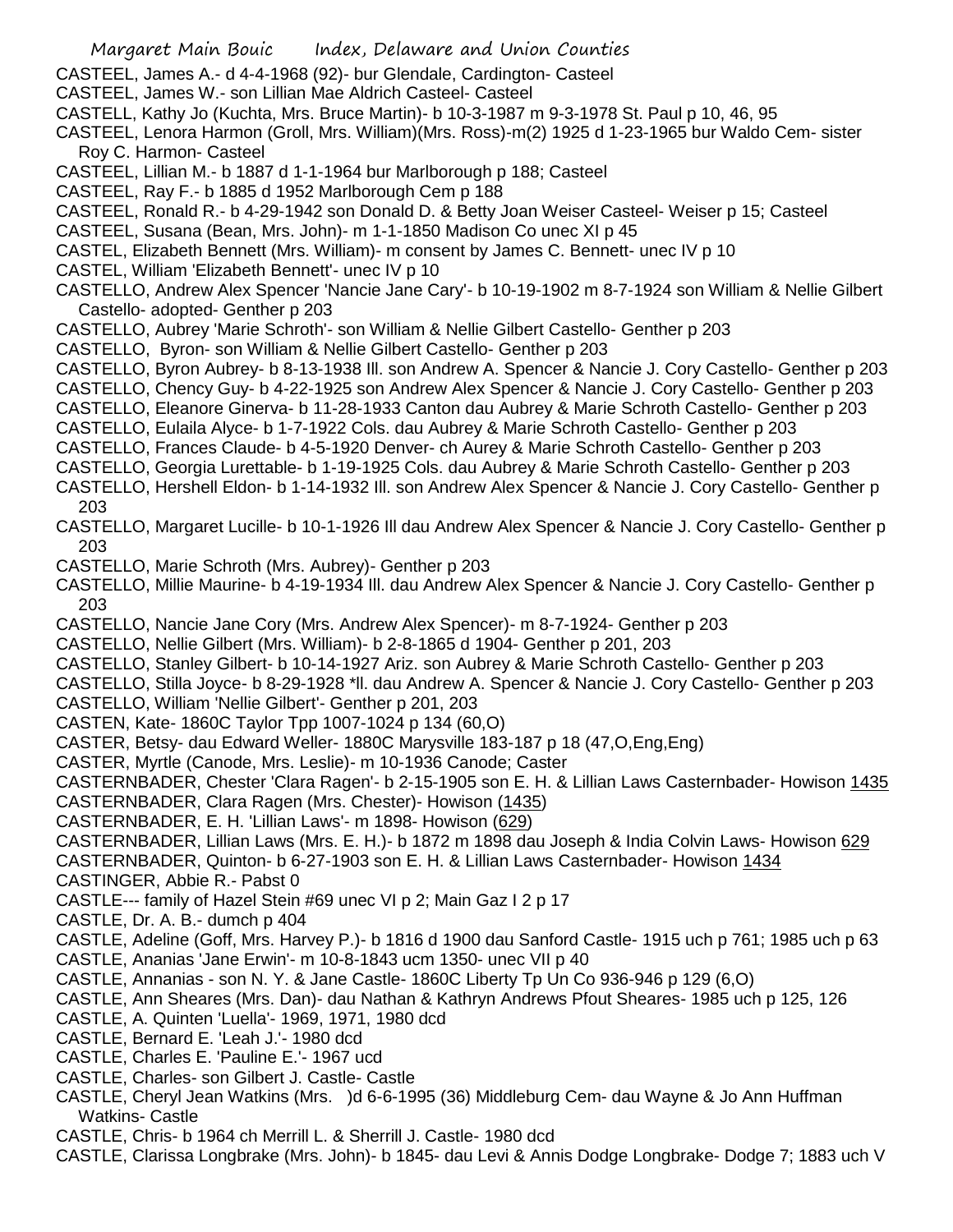- p 121; Longbrake p 81, 82
- CASTLE, Connie- b 1955 dau Marshall & Deloris Castle- 1969 dcd
- CASTLE, C. W.- 1869 wsc p 4; Pabst 8 p 15
- CASTLE, Dale Allen- b 8-19-1955 son Darrell & Margaret Jordan Castle- Castle
- CASTLE, Dan 'Ann Sheares'- 1985 uch p 126; 1980 dcd
- CASTLE, Darrell 'Margaret Jordan'- Castle
- CASTLE, Davey R. 'Ruth'- 1980 dcd
- CASTLE, David- 1980 dcd
- CASTLE, David- b 1961 son Davey R. & Ruth Castle- 1980 dcd
- CASTLE, David Wayne'Elizabeth Lee Duff'- b 3-23-1962 m 6-18-1983 son Forid & Pansy Lyons Castle-Cowgill p 64
- CASTLE, Deloris (Mrs. Marshall)- 1969 dcd
- CASTLE, Donald Dean 'Raejean Smith'- m 8-20-1983 son Ritchell Castle- Castle
- CASTLE, Donald- b 1969 son Ernest & Shirley Castle- 1973 ucd
- CASTLE, Douglas 'Patricia R.'- 1959 ucd
- CASTLE, Earl Jr. 'Judith K.'- 1981, 1983, 1991 ucd
- CASTLE, Eddie- b 1963 son Ernest & Shirley Castle- 1973 ucd
- CASTLE, Elizabeth Bennett (Mrs. William)- m 10-27-1853 ucm 2001; unec VIII p 10
- CASTLE, Elizabeth Lee Duff (Mrs. David Wayne)- b 12-1-1961 m 6-18-1983 dau Robert Forest & Gloria Ray Wooley Duff- Cowgill p 64
- CASTLE, Elva Eugene- son Elva L. & Gladys P. Weaver Castle- Castle
- CASTLE, Elva L. 'Gladys P. Weaver'- m 4-3-1946- Castle
- CASTLE, Ernest 'Shirley'- 1973 ucd
- CASTLE, Gideon F.- foster son of Jonas & Frances G. McIntire Metzger- McIntire 1(71)1
- CASTLE, Gilbert- son Gilbert J. Castle- Castle
- CASTLE, Gilbert J.- d 12-13-1966 bur Va.- son Charles B. Castle- Castle
- CASTLE, Gladys P. Weaver (Mrs. Elva L.)- m 4-3-1946- Castle
- CASTLE, Haley Elizabeth- b 3-23-1985 Bellefontaine- dau David Wayne & Elizabeth Lee Duff Castle-Cowgill p 64
- CASTLE, James- unec XII p 5, auditor's sale 1842
- CASTLE, James Garfield- d 12-21-1986 (71) Amlin- Castle
- CASTLE, James M.- son N. Y. & Jane Castle- 1860C Liberty Tp Un Co 936-946 p 129 (10,O)
- CASTLE, James W. 'Susan Smith'- m 3-7-1867 ucm 4149
- CASTLE, Jane Erwin (Mrs. Ananias)- m 10-8-1848 ucm 1350- unec VII p 40
- CASTLE, Jane (Mrs. N. Y.)- 1860C Liberty Tp Un Co 936-946 p 129 (34,O)
- CASTLE, Jeffery- b 1970 son Ernest & Shirley Castle- 1973 ucd
- CASTLE, John 'Clarissa Longbrake'- Dodge 7; 1883 uch V p 121; Longbrake p 81, 82
- CASTLE, Joshua A.- son N. Y. & Jane Castle- 1860C Liberty Tp Un Co 936-946 p 129 (8,O)
- CASTLE, Judith K. (Mrs. Earl Jr)- 1981, 1983, 1991 ucd
- CASTLE, Kasey- son Cheryl Jean Watkins Castle- Castle
- CASTLE, Keith A.- son Elva L. & Gladys P. Weaver Castle- Castle
- CASTLE, Kelly- 1980 dcd
- CASTLE, Leah J. (Mrs. Bernard E.)- 1980 dcd
- CASTLE, Letha- b 1962 dau Quinten & Ruella Castle- 1969, 1971 dcd
- CASTLE, Lisa J.- 1980 dcd
- CASTLE, Lucinda- b 1969 dau Earl Jr. & Judith K. Castle- 1981, 1983 ucd
- CASTLE, Lucinda (Poston, Mrs. Rev. Richard)- b 1832 d 1912 ped Hazel Nelson Stein #69 11 dau Philander & Lydia Whitney Castle- unec VI p 22
- CASTLE, Luella (Mrs. A. Quinten)/Ruella'- 1969, 1971, 1980 dcd
- CASTLE, Lydia Whitney (Mrs. Philander)- ped Hazel Nelson Stein #69 23; unec VI p 22
- CASTLE, Margaret Jordan (Mrs. Darrell)- Castle
- CASTLE, Marshall 'Deloris'- 1969 dcd
- CASTLE, Mary- unec XIII p 21, 56; unclaimed letter 1843
- CASTLE, Mary E.- dau N. Y. & Jane Castle- 1860C Liberty Tp Un Co 936-946 p 129 (11,O)
- CASTLE, Mary (Metzer, Mrs. August)- CCC p 67
- CASTLE, Merrill L. 'Sherill J.'- 1980 dcd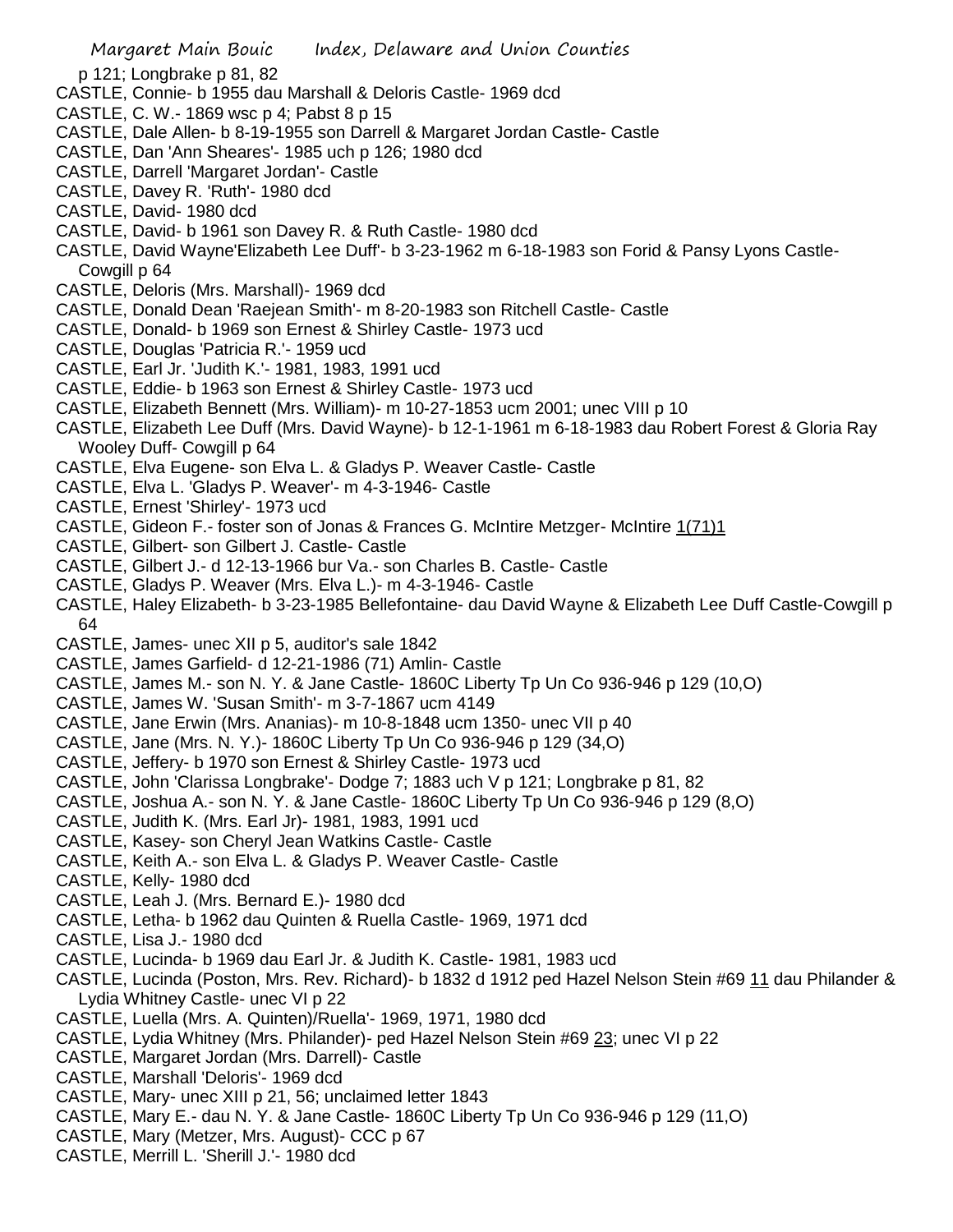- CASTLE, Minnie (Davis, Mrs. Charles E.)- m 3-1883- Castle
- CASTLE, Nancy (Wallen, Mrs. )- dau Gilbert J. Castle- Castle
- CASTLE (Cassil?) N. Y. 'Jane'- 1860C Liberty Tp 936-946 p 129 (33, Md)
- CASTLE, Pamela- dau Douglas & Patricia R. Castle- 1959 ucd(3)
- CASTLE, Patty- dau Douglas & Patricia R. Castle- 1959 ucd(1)
- CASTLE, Pauline E. (Mrs. Charles E.)- 1967 ucd
- CASTLE, Philander 'Lydia Whitney'- ped Hazel Nelson Stein #69 22 unec VI p 22
- CASTLE, Phillip- son Gilbert J. Castle- Castle
- CASTLE, Quintin Lee- d at birth 9-20-1972 son Quintin L. Castle- Castle
- CASTLE- Quintin L.- son Stering Castle- Castle
- CASTLE, Raejean Smith (Mrs. Donald Dean)- m 8-20-1983 dau Neal O. Smith- Castle
- CASTLE, Raymond- 1980 dcd
- CASTLE, Robert- b 1966 son Earl Jr. & Judith K. Castle- 1981, 1983 ucd
- CASTLE, Ruth Ann- b 1953 dau Marshall & Deloris Castle- 1969 dcd
- CASTLE, Ruth (Mrs. Davey R.)- 1980 dcd
- CASTLE, Ruth (Moore, Mrs. Rev. Arnold)- m 7-10-1949- Castle; Moore
- CASTLE, Sarah J.- dau N. Y. & Jane Castle- 1860C Liberty Tp Un Co 936-946 p 129 (4,O)
- CASTLE, Sherrill J. (Mrs. Merrill L.)- 1980 dcd
- CASTLE, Shirley (Mrs. Ernest)- 1973 ucd
- CASTLE, Simpson- unec VII p 40
- CASTLE, Stering- Castle
- CASTLE, Steven L.- son Elva L. & Gladys P. Weaver Castle- Castle
- CASTLE, Susan Smith (Mrs. James W.)- m 3-7-1867 ucm 4149
- CASTLE, Tony- son Cheryl Jean Watkins Castle- Castle
- CASTLE, Victoria- b 1974 dau Earl Jr. & Judith K. Castle- 1981, 1983, 1991 ucd
- CASTLE, Virginia- b 11-30-1923 d 11-9-1980 dau William & Zula M.Salyer Castle -Price Cem djlm p 70; Castle; 1979, 1981 ucd
- CASTLE, Wanda (McClaskey, Mrs. )- dau Elva L. & Gladys P. Weaver Castle- Castle
- CASTLE, Wayne- son Dan & Ann Sheares Castle- 1985 uch p 125, 126
- CASTLE, William 'Elizabeth Bennett'- m 10-27-1853 ucm 2001; unec XIII p 10
- CASTLE, William M.- son N. Y. & Jane Castle- 1860C Liberty Tp Un Co 936-946 p 129 (1,O)
- CASTLE, William 'Zula Salyer'- Castle
- CASTLE, W. S. b 7-17-1864 d 12-18-1939 Father Milford Cem Un Al p 78
- CASTLE, Zula C. Salyer (Mrs.William)- b 1902 Price Cem djlm p 70; 1979, 1981, 1983 ucd
- CASTLEBURY, Delores June (Walker, Mrs. Richard Allen)- m 1955- Weiser p 66
- CASTNER, Bertha- d 9-4-1877 (6m) Trenton Cem Powell p 273 dau E. S. & M. J.
- CASTNER, Beulah Kahle (Mrs. H.)- dau Franklin Edgar & Elizabeth Stover Kahle- Weiser p 702
- CASTNER (or Casner?), Beulah (Wigton, Mrs. William F.)- Maugans Anc p 126
- CASTNER, Blanche S. Day (Mrs. Ernest E.)- b 5-18-1886 m 11-29-1903 dau John C. & Julia Barbour Daydcm Vol 10 p 7
- CASTNER, Charlie- son E. S. & M. J.- d 9-1-1873 (1-10-18) Trenton Cem Powell p 273
- CASTNER, Edith (Fister, Mrs. Walter Arthur Wolff)- b 8-30-1899 m 6-11-1924- Weiser p 137
- CASTNER, Edwin S.- b 1844 d 1912- Trenton Cem Powell p 273
- CASTNER, Ernest R. 'Blanche S. Day'- b 11-3-1879 m 11-29-1903 son Edwin S. & Mary J. Stone Castnerdcm Vol 10 p 7
- CASTNER, H. 'Beulah Kahle'- Weiser p 702
- CASTO?,Arron- 1835 men 32 #1 p 55 Harmony Tp
- CASTO, Abel 'Polly Galion/Gallow'- m 6-3-1812 Madison Co unec IV p 21
- CASTO, Alice (Gowin, Mrs. Jesse D. III)- Casto
- CASTO, Alice- b 1961 dau William T. & Joyce Casto- 1969, 1971 dcd
- CASTO, Allen- son Rufus Hoyt & Grace Casto- Casto
- CASTO, Arron- 1835 men 32 #1 p 55 Harmony Tp
- CASTO, Bernard C. 'Phyllis B.'- 1949, 1967, 1971, 1973, 1979, 1981, 1983, 1991 ucd
- CASTO, B. F./Bennie d 11-28-1977 (58) bur S. Vienna- son Jessie T. Casto- Casto
- CASTO, Bill 'Christine'- Casto
- CASTO, Col. Carl S. -brother Charles B. Casto- Casto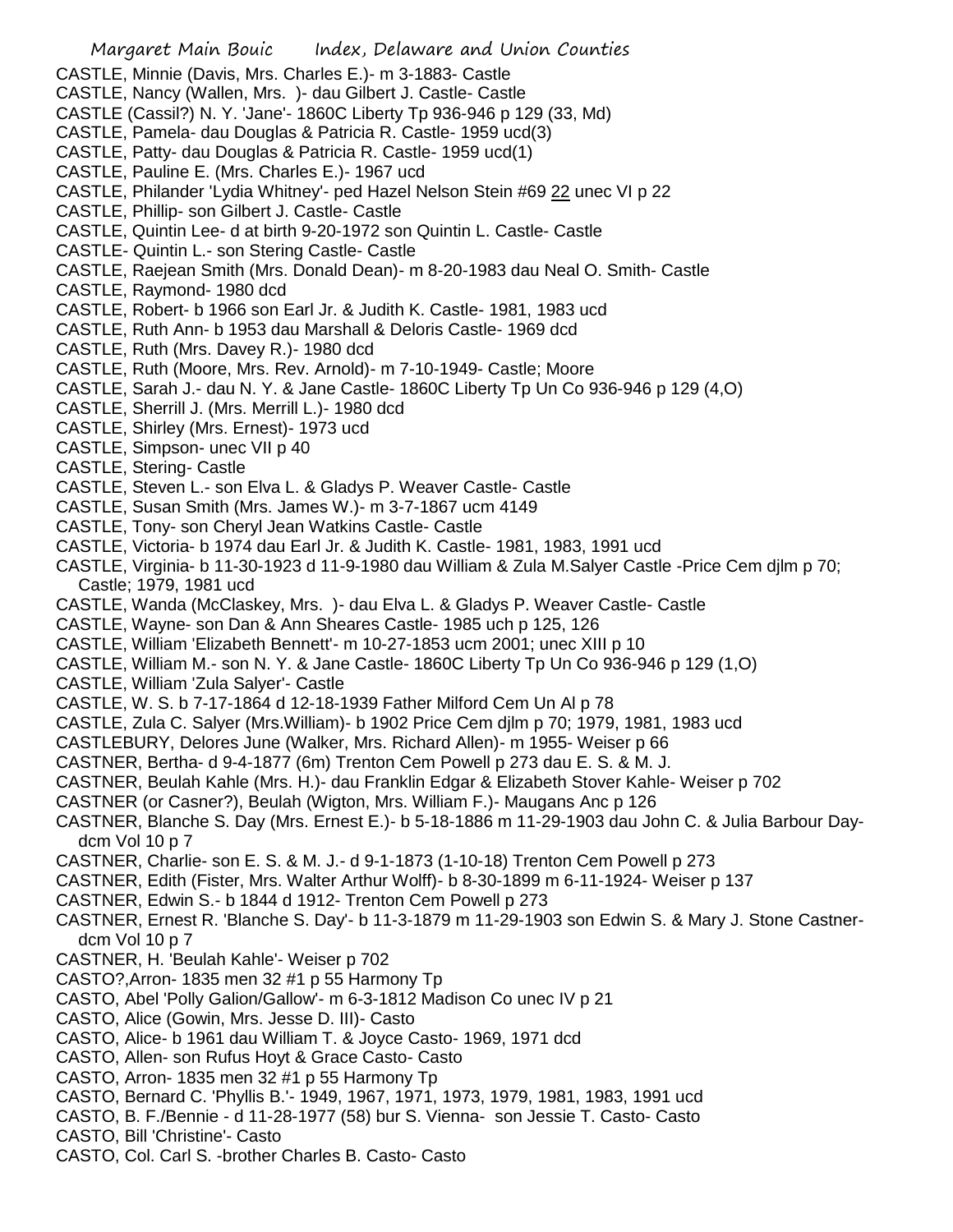- CASTO, Carmen Nicole -b 2-27-1975 dau W.Gregory & Linda Lee Hall Casto- Casto; 1985 uch p 66; 1975, 1979, 1981, 1983, 1991 ucd
- CASTO, Charles B. 'Edith R.'- d 12-9-1976 (59) Cheshire Cem son Samuel E. Casto- Casto
- CASTO, Christine (Mrs. Bill)- Casto
- CASTO, Dana (4-1981) ch William & Demi Casto- Casto
- CASTO, Deborah b 1955 dau Evelyn Casto- 1969 dcd
- CASTO, Deborah- b 1955 dau Robert L. & Delores Casto- 1969, 1971 dcd
- CASTO, Delores (Mrs. Robert L.)- 1969, 1971 dcd
- CASTO, Demi (Mrs. William)- Casto
- CASSTO, Ed- son Hoyt & Elena Grace Casto- Casto
- CASTO, Eddie 'Joyce'- 1961 dcd
- CASTO, Edith R. (Mrs. Charles B.)- Casto
- CASTO, Edward J. Jr.- son Mary Casto- Casto
- CASTO, Edward- b 1960 son William T. & Joyce Casto- 1969, 1971 dcd
- CASTO, Elena Grace (Mrs. Hoyt)- b 3-13-1911 d 9-23-1989 (78) bur Radnor- Casto; 1961, 1969, 1971, 1980 dcd
- CASTO, Elizabeth (Taylor, Mrs. William)- b 3-27-1792 m 1-12-1809 d 7-7-1871 Madison Co- Genther p 42; onwq I
- CASTO, Ellen (Boysel, Mrs. Fred)- dau Jessie T. Casto- Casto
- CASTO, Ellen M.(Landacre, Mrs. Bruce) (Darby, Mrs. )- dau Rufus Hoyt & Grace Casto- Casto; 1961 dcd (18)
- CASTO, Ellen M. (Darby, Mrs. )- dau Hoyt & Elena Grace Casto- Casto
- CASTO, Erika (Mrs. Sergio)- Casto
- CASTO, Evelyn- 1969 dcd
- CASTO, Frances (Hegenderfer, Mrs. )- dau Jessie T. Casto- Casto
- CASTO, Genevieve (Cordle, Mrs. Willis)- dau Jessie T. Casto- Casto
- CASTO, W. Gregory 'Linda Lee Hall'- b 1951 m 11-26-1871 son Bernard Casto- Casto; 1985 uch p 66; 1967, 1971, 1973, 1975, 1979, 1981, 1983, 1991 ucd
- CASTO, Hannah (Monroe, Mrs. Leonard)- m 10-27-1819 Madison Co unec IV p 51
- CASTO, Jane (Deneca, Mrs. )- dau Jessie T. Casto- Casto
- CASTO, Jessie J.- son Jessie T. Casto- Casto
- CASTO, Jessie T.- Casto
- CASTO, Joyce (Mrs. Eddie)- 1961 dcd
- CASTO, Joyce (Mrs. William T.)- 1969, 1971 dcd
- CASTO, Kathleen Faith- b 11-22-1986 dau W. Gregory & Linda Lee Hall Casto- Casto; 1991 ucd
- CASTO, Kelly- b 1965 ch William T. & Joyce Casto- 1969, 1971 dcd
- CASTO, Kimberly S. (Mrs. Tommie R.)- dau Mr. & Mrs. Walter L. Brofford- Casto
- CASTO, Linda Lee Hall (Mrs. Greg)- b 4-17-1951 m 11-26-1971 dau Marvin Oliver & Della Jean Cochran Hall-1985 uch p 66; 1975, 1979, 1981, 1983, 1991 ucd
- CASTO, Lora Lee (Chestnut, Mrs. Christopher David)- m 8-1991 dau Leland & Betty Zurbrugg- Casto; 1991 ucd
- CASTO, Lula (Hoschar, Mrs. )- sister Rufus Hoyt Casto- Casto
- CASTO, Mara Rae- b 8-1-1990 dau Tommie R. & Kimberly S. Casto- Casto
- CASTO, Margaret- dau J. & M. d 12-7-1854 (8-11-12) Ebenezer Cem Powell p 324
- CASTO, Myrtle (Haycook, Mrs. )- dau Jessie T. Casto- Casto
- CASTO, Natalie Jill- b 8-3-1978 dau W. Gregory & Linda Lee Hall Casto- Casto; 1985 uch p 66; 1983, 1991 ucd
- CASTO, Pamela (Richards, Mrs. George)- dau Charles B. & Edith R. Casto- Casto
- CASTO, Penny (Denner, Mrs. Herschel)- dau Charles B. & Edith R. Casto- Casto
- CASTO, Phyllis B. (Mrs. Bernard C.)- 1949, 1967, 1971, 1973, 1975, 1979, 1981, 1983, 1991 ucd
- CASTO, Polly Galion/Gallow (Mrs. Abel)- m 6-3-1812 Madison Co unec IV p 21
- CASTO, Gov. Richard- Nash p 32
- CASTO, Robert L. 'Delores'- 1969, 1971 dcd
- CASTO, Rufus Hoyt 'Grace'- d 10-2-1974 (64) bur Radnor Cem- Casto; 1961, 1969, 1971 dcd
- CASTO, Samuel E- Casto
- CASTO, Sergio 'Erika'- Casto
- CASTO, Shane Joseph- b 10-12-1978 son Edward J. Casto, Jr.- Casto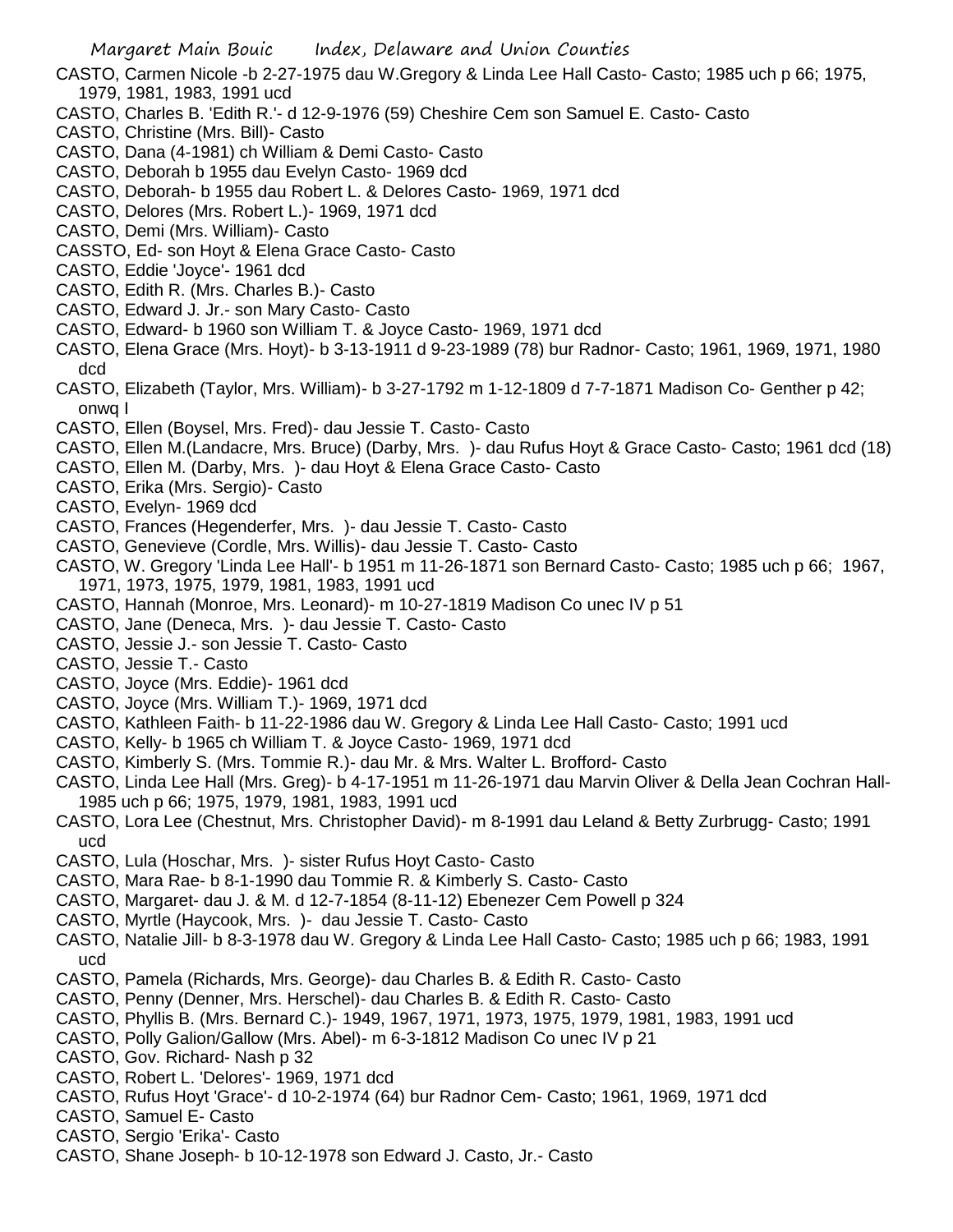- Margaret Main Bouic Index, Delaware and Union Counties
- CASTO, Shelly (13-1981)- dau William & Demi Casto- Casto; engaged to Kevin Fish
- CASTO, Steven- b 1957 son Robert L. & Delores Casto- 1969, 1971 dcd
- CASTO, Terri- b 1956 ch Robert L. & Delores Casto- 1969, 1971 dcd
- CASTO, Tommie R. 'Kimnberly S.'- Casto
- CASTO, Trevor-(10-1981) ch William & Demi Casto- Casto
- CASTO, Vicki- dau Bernard C. & Phyllis B. Casto- 1949 ucd
- CASTO, William 'Demi'- Casto
- CASTO, William T.'Joyce'- son Jessie T. Casto; 1969, 1971 dcd
- CASTO, Zoe Elizabeth- b 3-2-1993 dau Sergio & Ericka Casto- Casto
- CASTOE, Celestia May Swanson (Mrs. Rev. Walter P.)- dau Merch Esley & Ella May Ingham Swanson- Pabst 6 p 86
- CASTOE, Donald Edward- son Rev. Walter P. & Celestia May Swanson Castoe- Pabst 6 p 86
- CASTOE, Evelyn May (Taylor, Mrs. Rev. Geo)- dau Rev. Walter & Celestia May Swanson Castoe- Pabst 6 p 86
- CASTOE, Helen Wills (Mrs. Hubert Paul)- Pabst 6 p 86
- CASTOE, Hubert Paul 'Helen Wills'- son Walter & Celestia May Swanson Castoe- Pabst 6 p 86
- CASTOE, Walter H.- Pabst 6 p 86
- CASTOE, Rev. Walter P. 'Celestia May Swanson'- Pabst 6 p 86
- CASTON, Samuel B.- dumch p 215
- CASTWELL, Thomas J.- b 11-22-1877 son J. T. & Jane Freshwater Castwell- dcb
- CASWELL, Mr.- btp p 3
- CASWELL, Benjamin A.- son Wilbur & Hannah Lewis Caswell- 1908 dch p 427; Pabst 1 p 21; 1850c Berlin Tp 1914 p 119 (14,O)
- CASWELL, Franklin Ball- Pabst 1 p 46
- CASWELL, Gilbert- 1835 men 14 #76 p 20 Burlin Tp
- CASWELL, Hannah Lewis (Mrs. Wilbur)- dau David & Sarah Adams Lewis- Pabst 1 p 26, 46; btp p 3; Pabst Pion II p 157; 1850C Berlin Tp 1914 p 119 (48, NY)
- CASWELL, Jane (Allen, Mrs. David B.)- m 9-26-1948 dau Wilbur & Hannah Lewis Caswell- Pabst 1 p 21; Pabst Pion II p 157
- CASWELL, Lois Thompson (Howison, Mrs. George Holmes)- m 1863- Howison (75)
- CASWELL, Really/Realfy (Douglas, Mrs. Absolom)- ped Holly Howsman #117, unec VIII p 21
- CASWELL, Richard (North Caro.)- Powers p 9, 164
- CASWELL, Sabia (Scott, Mrs. )- dau Wilbur & Hannah Lewis Caswell- Pabst 1 p 21; Pabst Pion II p 157
- CASWELL, Sarah Lewis- Pabst 1 p 46
- CASWELL, Seaver- ch Wilbur & Hannah Lewis Caswell- Pabst 1 p 21; Pabst Pion II p 157
- CASWELL, Susan P. (Mrs. W. S.)- d 1870(36) Cheshire Cem Powell p 60a
- CASWELL, Wilbur 'Hannah Lewis'- Pabst 0, 1 p 2, 21, 43, 46; 5 p 4; Pabst Pion I p 51; 1820C Berlin Tp;1850C Berlin Tp 1914 p 119 (59, Mass); hadc p 16, 18, 52, 92; Powell p 61 btp p 4, 14; 1908 dch p 141; 1880 dch p 463; delge V p 36
- CASWELL, William S. 'Susan P.'- son Wilbur & Hannah Lewis Caswell- Pabst 1 p 46; Powell p 60a; 1850c Berlin Tp 1914 p 119 (30,O)
- CASY, Isaac- 1880C Jerome Tp p 0144
- CASY, Peter- 1880C Jerome Tp p 0144
- CAT, J.- delge IV p 3i John- 1880C Porter Tp p 453C
- CATALANO, Jane (Renner, Mrs. G. Frederick)- b 9-20-1950 m 6-22-1974- St. Paul p 138
- CATCHEM, Charles 'Mary D. Parkinson'- m 9-7-1854 ucm 2163; unec VIII p 19
- CATCHEM, Mary D. Parkinson (Mrs. Charles)- m 9-7-1854 ucm 216; unec VIII p 19
- CATE, Bick- Ekelberry Ledger- delge X p 52
- CATE, Hannah (Garland, Mrs. John)- French Bible- unec VIII p 18
- CATER, Cari- dau Rita J. Keller Cater- Cater
- CATER, Cathy- 1971 dcd
- CATER, Ella Hutchisson (Mrs. )- dau John Jefferson & Fanny Wells Hutchisson- Hutchisson p 68
- CATER, Erin- dau Rita J. Keller Cater- Cater
- CATER, Rita J. Keller (Mrs. )- b 11-3-1948 d 10-10-1994 (45) Oak Grove Cem- dau Scott I. & Madalyn J. Newton Keller- Cater
- CATER, Sarah- dau Rita J. Keller Cater- Cater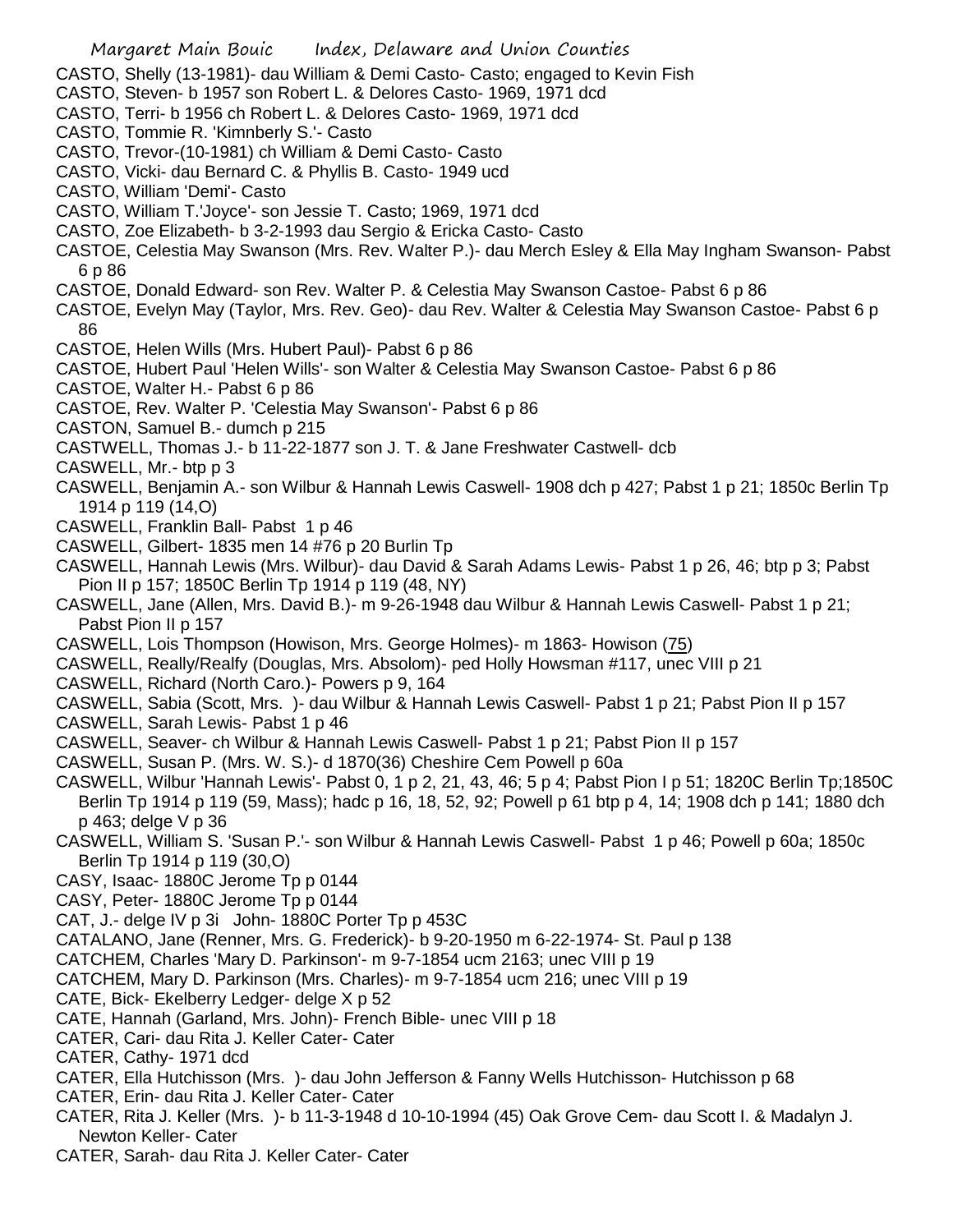Margaret Main Bouic Index, Delaware and Union Counties CATER, Sudene- dau Bill Cater- engaged to William Grant- Cater CATES, Amy R. (Abbey, Mrs. Clarence)- b 10-17-1894 d 6-14-1972 bur Cridersville- dau Richard & Ludie Egbert Cates- Abbey CATES, Claude Lacy 'Edna Irvine'- 1985 uch p 103 CATES, Edna Irvine (Mrs. Claude Lacy)- d June 1960 (82) bur Meeker Cem- mother of Mrs. Tom Navin-Cates; 1985 uch p 103 CATES. Forest- son Claude Lacy & Edna Irvine Cates- 1985 uch p 103 CATES, Imo (Navin, Mrs. Thomas William)- b 4-21-1915 m 5-16-1936 Claibourne Cem p 61- dau Claude Lacy & Edna Irvine Cates- 1985 uch p 103; Cates CATES, Lowell- son Claude Lacy & Edna Irvine Cates- 1985 uch p 103 CATES, Ludie Egbert (Mrs. Richard)- Abbey CATES, Mabel- dau Claude Lacy & Edna Irvine Cates- 1985 uch p 103 CATES, Madeline- dau Claude Lacy & Edna Irvine Cates- 1985 uch p 103 CATES, Richard 'Ludie Egbert'- Abbey CATESMANI, C. A. R. 'Charlotte Schoneberger'- 1915 uch p 617 CATESMANI, Catherine- cau C. A. R. & Charlotte Schoneberger Catesmani- 1915 uch p 617 CATESMANI, Charlotte Schoenberger (Mrs. C. A. R.)(Morgan, Mrs. Clark)- dau John Henry & Catherine Schreiner Schoenberger- 1915 uch p 617 CATHAL, Brenda Jane (Milbrandt, Mrs. Thomas)- b 1958 dau Valice Harris Cathal- 1985 uch p 74 CATHAL, Christine Elizabeth- b 1968 dau Valice Harris Cathal- 1985 uch p 74 CATHAL, Richard Allen 'Terry Ann Doughty'- b 1963 m 1984 son Valice Haris Cathal- 1985 uch p 74 CATHAL, Robert Wayne- b 1961 son Valice Harris Cathal- 1985 uch p 74 CATHAL, Terry Ann Doughty (Mrs. Richard Allen)- 1985 uch p 74 CATHAL, Valice Harris (Mrs. )(Shaw, Mrs. James Edward)- b 1938 dau Clyde & Ruth Harris- Cathal CATHCERT, Elizabeth (Harrington, Mrs. Rev. Marshall)- hmp p 294 CATHER, Kingman- graduate Delaware HS 1882, delge VII p 6 CATHLIN, Eva (Mrs. Lewis)- 1880C Richwood 375-394 p 35 (19,O,O,O) CATHLIN, Lewis 'Eva'- 1880C Richwood 375-394 (26,O,O,O) p 0208 CATHLIN, Lumen W.- 1900C Richwood 243-256 p 9B (44, Wisc,NY,O) CATLER, J.- uca p 92, 93 CATLETZT, David 'Donna Ruth Bradley'- McKitrick p 110 CATLETT, Donna Ruth Bradley (Mrs. David)- dau George & Ruth Lillian McKittrick- McKitrick p 110 CATLEY, Henry- 1850C Delaware Town 988 p 78 (15,O) CATLEY, Dr. Richard P.- Fowler p 20, 22 CATLIN. Catherine (Hakes, Mrs. Eber S.)- Asp 381-3 CATLIN, Jonathan- delge II p 21 (1809), VIII p 53; 1908 dch p418 CATLIN, Lynde- Pabst 0 CATLIN, Sarah (Mitchell, Mrs. Michael)- ped Sylvester Hough 19 delge II p 42 CATO,--delge VII p 50 (black) CATON, Aaron 'Sarah'- 1850C Delaware Town 1163 p 88 (30, Va); Powell p 165 CATON, A. L. 'Mary Launing'- son Andrew & Jane Montgomery Caton- dumch p 421; hmp p 147, 156 CATON, Andrew 'Artemisia Baker''Jane Montgomery'- b 8-15-1822 m(1) 4 -1847 (2) 10-12-1848- son Thomas & Amy Gillis Caton- dumch p 420, 421 CATON, Amy Gillis (Mrs. Thomas)- dumch p 420 CATON, Artemisia Baker (Mrs. Andrew)- m 4-1847 d 5-14-1848- dumch p 420 CATON, Artemisia- dau Andrew & Jane Montgomery Caton- dumch p 421 CATON, Arthur S. 'Dottie Moore'- son Andrew & Jane Montgomery Caton- dumch p 421 CATON, Arthur S.- (75-1894)- son Thomas & Amy Gillis Caton- dumch p 420 CATON, A. S.- 1908 dch p152 CATON, Belle McKeown (Mrs. Benjmain F.)- dumch p 421 CATON, Benjamin F. 'Belle McKeown'- son Andrew & Jane Montgomery Caton- dumch p 421 CATON, Betsey- dumch p 420 CATON, Caroline (Baker, Mrs. Sigmond)- dau Thomas & Amy Gillis Caton- dumch p 420 CATON, Charles W. 'Minnie Hales'- son Andrew & Jane Montgomery Caton- dumch p 421 CATON, Cora Carson (Mrs. Thomas)- dumch p 421 CATON, Dollie (Everett, Mrs. Jesse)-(80-1894) dau Thomas & Amy Gillis Caton- dumch p 421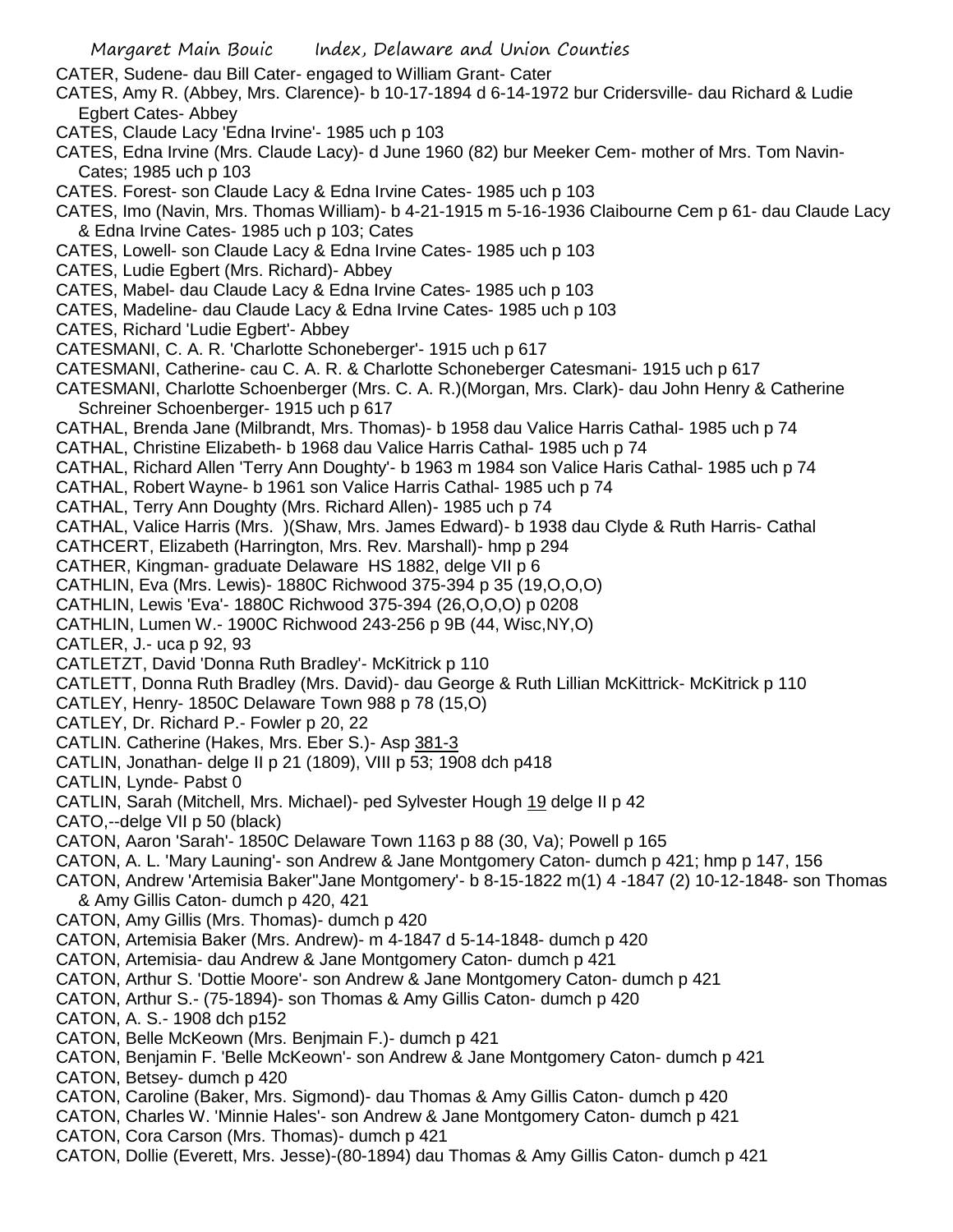Margaret Main Bouic Index, Delaware and Union Counties CATON, Dottie Moore (Mrs. Arthur S.)- dumch p 421 CATON, Elizabeth Woolf (Mrs. J. S.)- dumch p 421 CATON, Emma J. (Cole, Mrs. Thomas)- dau Andrew & Jane Montgomery Caton- dumch p 421 CATON, George S. 'Nora Peck'- son Andrew & Jane Montgomery Caton- dumch p 421 CATON, Jane Montgomery (Mrs. Andrew)- b 5-22-1825 m 10-12-1848- dau John & Margaret Taylor Montgomery- dumch p 421 CATON, John- dumch p 420 CATON, Judge John d.- son Robert Caton- dumch p 420 CATON, J. S. 'Elizabeth Woolf'- son Andrew & Jane Montgomery Caton- dumch p 421 CATON, Julia- dau Aaron & Sarah Caton- 1850C Delaware Town 1163 p 88 (7,O) CATON, Lucy (Mrs. Roland)- 1880C Marysville 197-211 p 9 (23, WVa,Va,Va) CATON, Martha (Cummings, Mrs. )- dau Thomas & Amy Gillis Caton- dumch p 420 CATON, Mary (Baughman, Mrs. )- dau Thomas & Amy Gillis Caton- dumch p 420 CATON, Mary E.- dau Aaron & Sarah Caton- 1850C Delaware Town 1163 p 88 (5,O) CATON, Mary Launing (Mrs. A. L)- dumch p 421 CATON, Minnie Hales (Mrs. Charles W.)- dumch p 421 CATON, Nancy- dau Aaron & Sarah Caton- 1850C Delaware Town 1163 pp 88 (9/12,O) CATON, Nora Peck (Mrs. George S.)- dumch p 421 CATON, Phineas- d 3-17-1845 (2-11-12) son Aaron & Sarah Caton- Powell p 165 Powell Cem CATON, Robert- dumch p 420 CATON, Roland 'Lucy'- 1880C Marysville 197-211 p 9 (21,O,O,O) p 090A CATON, Sarah (Mrs. Aaron)- 1850C Delaware Town 1163 p 88 (26,O); Powell p 165 CATON, Thomas 'Amy Gillis'- b NY 1791 d 1838- son Robert Caton- dumch p 420 CATON, Thomas 'Cora Carson'- son Andrew & Jane Montgomery Caton- dumch p 420 CATON, William B.- son Aaron & Sarah Caton 1850C Delaware Town 1163 p 88 (2,O) CATOO/CATROW, Jacob- d 1-3-1854 (64) mt 1-4-1854; 1850C Paris Tp 581-594 p 89 (58,O); unec XI p 42 CATREAL, David 'Elizabeth Darling'- m 3-27-1855 ucm 2263 mt 3-28-1855; Cotterall CATREAL, Elizabeth Darling (Mrs. David)- m 3-27-1855 ucm 2263 CATRO, Charles W. 'Elizabeth Farnum'- m 5-12-1859 ucm 2887 1859 consent unec IV p 18; mt 5-18-1859 CATRO, Elizabeth Farnum (Mrs. Charles)- m 5-12-1859 ucm 2887 mt 5-18-1859; 1870C Marysville-Paris Tp 47 p 6 (27,O) see Catrow CATRO, Jacob- d 1-3-1854 (64) brother-in-law Levi Longbrake- 1883 uch V p 24; mt 1-4-1854- Longbrake p 87 CATRON, A. Harlus 'Stella'- 1969, 1971 dcd CATRON, Clyde- son Frances Mae Brock Catron- Catron CATRON, Douglas- son Frances Mae Brock Catron- Catron CATRON, Frances Mae Brock (Reed, Mrs. )(Mrs )- d 2-19-1989 bur Sunbury Mem Park- 1980 dcd CATRON, Stella (Mrs. A. Harlus)- 1969, 1971 dcd CATROW, Art- son Charles E. Catrow- Catrow CATROW, Barbara- dau Charles E. Catrow- Catrow CATROW, Catharine (Mrs. Charles)- Longbrake p 14 CATROW, Charles 'Catherine'- Longbrake p 14 CATROW, Charles/Chip- son Charles E. Catrow- Catrow; 1971 dcd CATROW, Charles E.- Catrow CATROW, Charles W. ' Elizabeth Farnum'- m 5-12-1859- Longbrake p 84, 86 CATROW, Clara (Mrs. Jacob)- Longbrake p 41 CATROW, Elizabeth Farnum (Mrs. Charles W.)- b 1840 m 5-12-1859 dau Chester & Sarah Longbrake Farnum- Longbrake p 84, 86 see Catro CATROW, Gayle- dau Charles E. Catrow- Catrow CATROW, Jacob 'Clara'- Longbrake p 41; unec XII p 21 CATROW, J. B.- unec XII p 65, unclaimed letter 1843 CATROW, Marsha- dau Charles E. Catrow- Catrow CATROW, Robin- dau Charles E. Catrow- Catrow CATROW, Susannah (Longbrake, Mrs. George)- b 5-24-1789 Va d 10-24-1856 bur Buxton Cem- dcq, dcc Clara Loveless Edelblute 23; Longbrake 1; dcq Dorothy Rogers Simpson 19; Longbrake p 14, 21, 25, 40, 41, 45, 50, 56, 60, 61, 63, 64, 65, 66, 56, 68, 69A, 71, 74, 77, 78, 79, 81, 82, 83, 84, 84A, 88A, 89, 92, 93,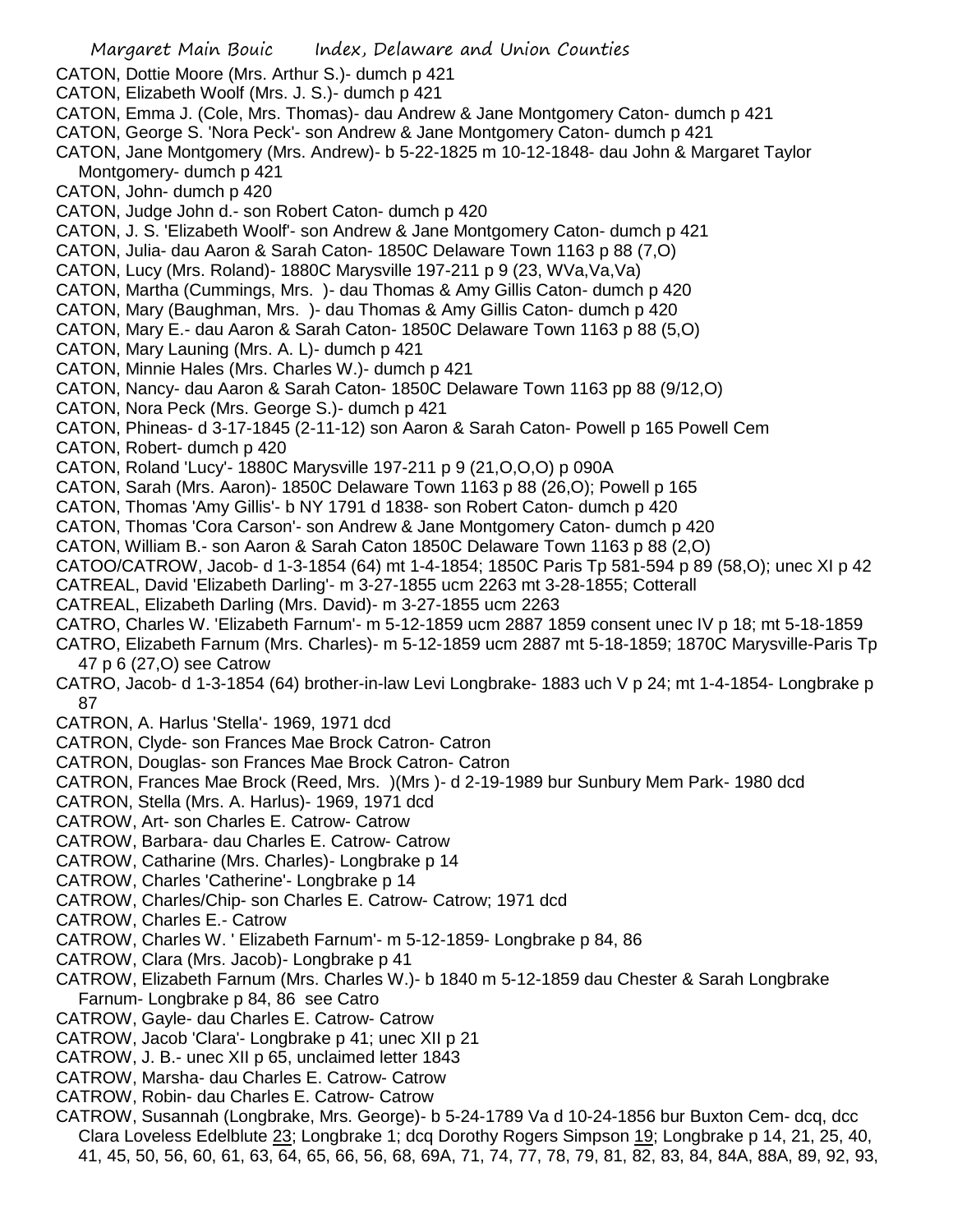Margaret Main Bouic Index, Delaware and Union Counties 94, 96, 97, 99, 100, 101, 104 CATROWE, Elizabeth (Geisler, Mrs. John)- m 11-3-1870 ucm 4815 CATT, Albert- 1880C Berkshire Tp p 418C CATT, George- b 1-11-1873 Kingston Tp son Albert & Catherine Hoffine Catt- dcb CATT, John- b 1821 d 1904 Mt. Pleasant M. E. Chyd- Powell p 137 CATT, Martha (Easton, Mrs. Thomas0- 1915 uch p 726; 1985 uch p 44 CATT, Mary- d 10-8-1895 (72-3-16) Mt. Pleasant M. E. Chyd- Powell p 137 CATTELL, Barbara (Brantingham, Mrs. )- dau Everett & Catherine DeVol Cattell- Cattell CATTELL, Catherine DeVol (Mrs. Everett)- d 7-9-1986 (80) bur Alum Creek Cem- Cattell CATTELL, Cranson- son Elizabeth Cattell- 1880C Claibourne Tp 95-100 p 10 (22, O,O,O) p 195B CATTELL, David Evol- b 1931 d 1957 Byhalia Cem-lptw p 122son Everett & Catherine DeVol Cattell- Cattell CATTELL, Elizabeth- 1880C Claibourne Tp 95-100 p 10 (51,O,Va,Va) p 195A CATTELL, Everett 'Catherine DeVol'- Cattell CATTELL, Jane Coons b 1936 d 1957 Byhalia Cem lptw p 122 CATTELL, Lisa Jeanette- 1957 (2m) Byhalia Cem lptw p 122 CATTERALL, Lisa Rae (Caulkins, Mrs. Robert Lee)- m 1-3-1981 -dau Ross Catterall- Catterall; Caulkins CATTELL, Mary (Boots, Mrs. )- dau Everett & Catherine DeVol Cattell- Cattell CATTERSON, Marlyinn- dau Mr. & Mrs. Ronnie Huffines- Catterson- engaged to Anthony Wyatt CATTERSON, Mitch L. 'Nuuany I.'- 1983 ucd CATTERSON, Nuuany I. (Mrs. Mitch L.)- 1983 ucd CATTO, Elizabeth A. (Mrs. Wayne W.)- 1971 dcd CATTO, Erin- b 1968 ch Wayne W. & Elizabeth A. Catto- 1971 dcd CATTO, Lon- b 1965 ch Wayne W. & Elizabeth A. Catto- 1971 dcd CATTO, Wayne W. 'Elizabeth A.'- 1971 dcd CATTON, Lester Leon 'Ruth Rosalie Downin'- m 7-7-1941- Maugans Anc p 60 CATTON, Ruth Rosalie Downin (Mrs. Lester Leon)- b 4-15-1922 m 7-7-1941- Maugans Anc p 60 CATTRAN, Rev. James H. 'Marilyn'- unvmec p 14, 19, 33, 34, 42 CATTRAN, Jeffrey- son Rev. James H. & Marilyn Cattran- unvmec p 14 CATTRAN, Marilyn (Mrs. Rev. James H.)- unvmec p 14 CATTRELL, G.- uca p 75 CATTY, William P.- delge X p 35; Mexican War CATY, Ernie- son Wilbur & Thel Todd Cary- Maugans Anc p 206 CATY, Ethel Todd (Mrs. Wilbur)- dau Andrew & Josephine Fenner Todd- Maugans Anc p 206 CATY, Evalee (Thompson, Mrs. Gene)- dau Wilbur & Ethel Todd Caty- Maugans Anc p 206 CATY, Hazel Minard (Mrs. Ralph)- Maugans Anc p 206 CATY, Margy (Cutlip, Mrs. William)- dau Wilbur & Ethel Todd Caty- Maugans Anc p 206 CATY, Paul 'Pauline'- son Wilbur & Ethel Todd Caty- Maugans Anc p 206 CATY, Pauline (Mrs. Paul)- Maugans Anc p 206 CATY, Ralph 'Hazel Minard'- son Wilbur & Ethel Todd Caty- Maugans Anc p 206 CATY, Richard 'Rosanne'- son Wilbur & Ethel Todd Caty- Maugans Anc p 206 CATY, Rosanne (Mrs. Richard)- Maugans Anc p 206 CATY, Wilbur 'Ethel Todd'- Maugans Anc p 206 CAUDILL, Abbie Lemaster (Mrs. Chester)- Caudill CAUCAUDILL, Aileen (Sims, Mrs. )- dau Chester & Abbi LeMaster Caudill- Caudill CAUDILL, Amber- b 1975 dau Bobby G. & Mary J. Caudill- 1980 dd CAUDILL, Amy Marie Ledyard (Mrs. Danny Willia)- m 7-15-1989 dau Edward & Rita Ledyard- Caudill CAUDILL, Anna (Mann, Mrs. )- dau John & Carrol Caudill- 1969 dcd CAUDILL, Ashley- b 1986 dau Michael E. & Nancy A. Caudill- 1991 ucd CAUDILL, Astor- son Harlan & Mattie Caudill- Caudill CAUDILL, Barbara (Mrs. Stuart)- 1971 dcd CAUDILL, Beth Ann- b 1968 dau William J. & Betty J. Caudill- Caudill; 1969, 1971 dcd CAUDILL, Betty E. (Mrs. Victor J.)- 1971, 1973, 1975 ucd CAUDILL, Betty J. Sisson (Mrs. William J.)- m 6-25-1959- Caudill; 1961, 1969, 1971 dcd CAUDILL, Bobby G. 'Mary J.'- 1980 dcd CAUDILL, Bonita Reppart (Mrs. James)- m 7-10-1966 dau Wayne Repppart- Caudill; 1980 dcd CAUDILL, Bonnie- b 1965 dau Douglas & Joyce Caudill- 1969, 1971 dcd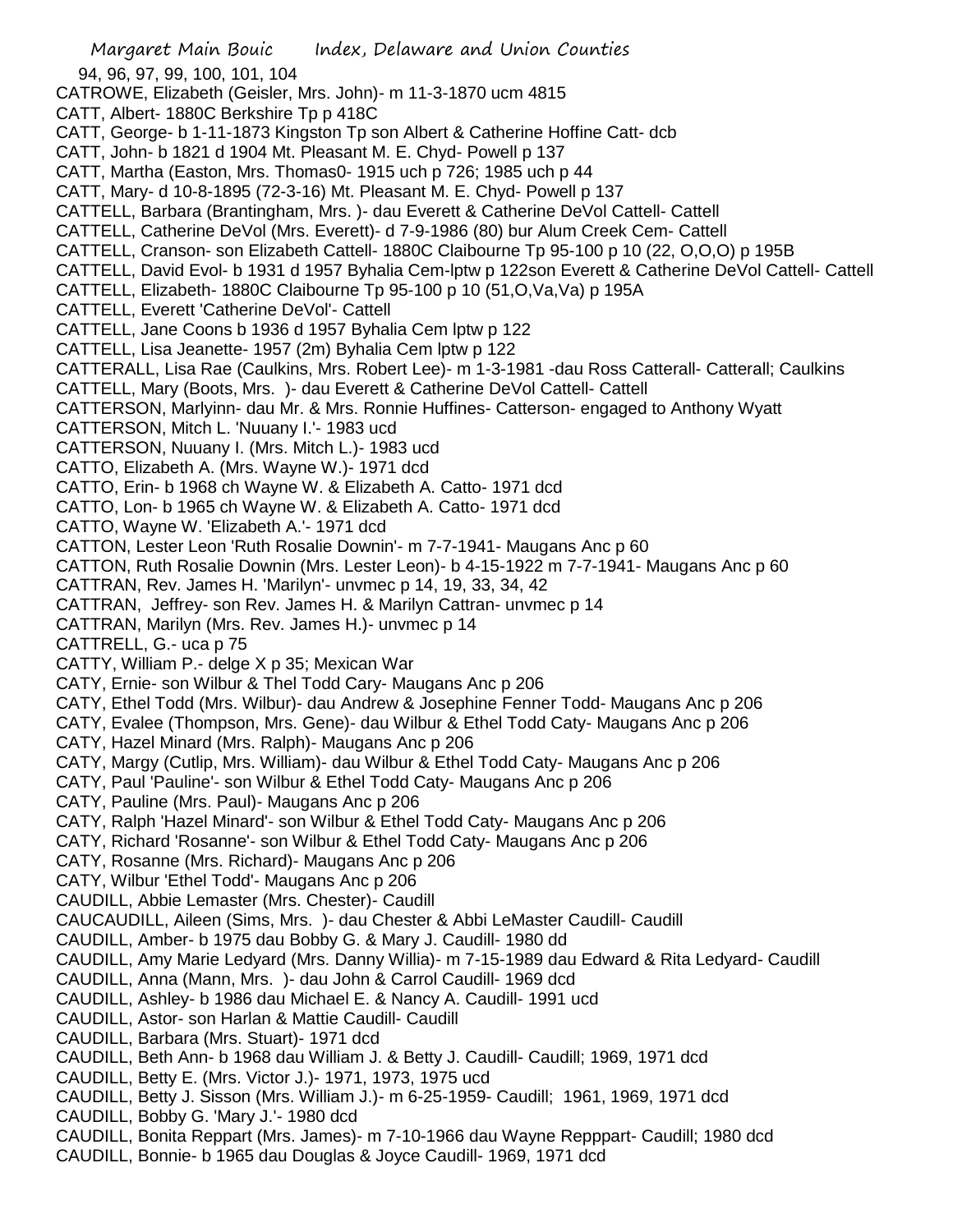Margaret Main Bouic Index, Delaware and Union Counties CAUDILL, Brande- 1975 ucd CAUDILL, Brandon- b 1976 son John A. Jr. & Katherine Jean Hedges Caudill- 1980 dcd CAUDILL, Brenda K. Bolin (Mrs. Mark Allan)- m 4-17-1993 dau William & Nancy Bolin- Caudill CAUDILL, Britt- b 1979 son John A. Jr. & Katherine Jean Hedges Caudill- 1980 dcd CAUDILL, Carrol J. (Mrs. John A.)- 1959, 1967, 1971, 1991 ucd CAUDILL, Carroll- 1973, 1975, 1979, 1981, 1983 ucd CAUDILL, Charles- son Harlan & Mattie Caudill- Caudill CAUDILL, Charles E. 'Delores L.'- son Chester & Abbie LeMaster Caudill- Caudill; 1971, 1973 ucd CAUDILL, Chester 'Abbie LeMaster'- Caudill CAUDILL, Christine Ann- dau Michael Richard & Susan Jolene Miller Caudill- Caudill CAUDILL, Clifford- son Reggie Lester Caudill- Caudill CAUDILL, Connie (Griffith, Mrs. James)- dau Edgar & Maxine Swartz Caudill- Caudill CAUDILL, Connie- b 1964 dau William J. & Betty J. Caudill- 1969, 1971 dcd; engaged to Jeff Matthews; Caudill CAUDILL, Cynthia- dau Kenneth R. & Rose M. Caudill- 1961 dcd (4mos) CAUDILL, Dan William 'Amy Ledyard'- m 7-15-1989 son Marvin & Linda Caudill- Caudill CAUDILL, David 'Trish'- son Victor J. & Betty Taylor Caudill- Caudill;1975 ucd CAUDILL, Debbie (Haas, Mrs. )- dau Marvin Dale,Sr. & Opal Marion Plants Caudill- Caudill CAUDILL, Debora- b 1961 dau William J. & Betty J. Caudill- Caudill; 1969, 1971 dcd CAUDILL, Delores L. (Mrs. Charles E.)- 1971, 1973 ucd CAUDILL, Dennis- b 1969 son James D. & Bonita K. Reppart Caudill- 1980 dcd CAUDILL, Diann Homsher (Mrs. Mark)- m 3-10-19-- dau Mr. & Mrs. Malcolm Bradford- Caudill CAUDILL, Donna May Link (Mrs. Elwood, Jr.)- m 6-13-1965 dau Vinal T. Link- 1980 dcd; Caudill CAUDILL, Douglas 'Joyce'- 1969, 1971 dcd CAUDILL, Douglas 'Mary'- son Harold Caudill- 1980 dcd CAUDILL, Earl- brother Reggie Lester Caudill- Caudill CAUDILL, Edgar 'Maxine Swartz'-m 3-28-1942 brother James H. Caudill- Caudill; 1971, 1980 dcd CAUDILL, Elizabeth (Hensley, Mrs. Rowland)- sister James H. Caudill- Caudill CAUDILL, Elizabeth (Lauer, Mrs. )- dau Gilbert A. & Melissa Long Caudill- Caudill CAUDILL, Elizabeth S. (Mrs. Manford)- 1980 dcd CAUDILL, Elwood, Jr. 'Donna May Link'- m 6-13-1965- 1961, 1980 dcd CAUDILL, Elwood, Sr. 'Hazel'- 1961, 1969, 1971, 1980 dcd CAUDILL, Emma Burchett(Mrs. Reggie Lester)- d 12-25-1975 Thompson Chapel Cem- Caudill; 1961, 1969, 1971 dcd CAUDILL, Erica- b 1985 dau Michael James & Tanita Marie Combs Caudill- 1991 ucd CAUDILL, Ethel (Mrs. James H.)- 1961, 1969, 1971 dcd CAUDILL, ----- (Salyer, Mrs. Robert)- dau James H. & Ethel Caudill- Caudill CAUDILL, Gabrielle (Moody, Mrs. Jack)- m 7-30-1960 dau John & Carrol Caudill- Caudill; 1959 ucd (16) CAUDILL, Gabey- ch John & Carol Caudill- 1959 ucd (16) CAUDILL, George- son George W. & Marjorie Caudill- Caudill CAUDILL, George- son Jesse & Mary Fairchild Caudill- Caudill CAUDILL, George- brother Reggie Lester Caudill- Caudill CAUDILL, George 'Sarah Virginia Murphy'- Caudill CAUDILL, George Stuart- son Harold & Burretta Caudill- Caudill; 1961 dcd; engaged to Barbara Lee Layman CAUDILL, George W. 'Marjorie Williams'- b 2-20-1916 d 12-24-1987 bur Green Cound Cem- brother James H. Caudill- Caudill CAUDILL, Georgia Buretta (Mrs. Harold Sr.)- 1961, 1969, 1971, 1980 dcd

- CAUDILL, Gilbert A. 'Melissa Long'- m 12-13-1919 d 2-24-1973 (80) Oak Grove Cem
- CAUDILL, Glenn- b 1972 son Glenn M. & Ronda Caudill- 1980 dcd
- CAUDILL, Glenn M. 'Ronda'- 1980 dcd
- CAUDILL, Grace (Mrs. Hershel)- Caudill; 1961, 1969, 1971, 1980 dcd
- CAUDILL, Grant- brother Reggie Lester Caudill- Caudill
- CAUDILL, Harold- son George & Sarah Virginia Murphy Caudill- Caudill
- CAUDILL, Harold 'Buretta'- d 1-19-1986 (71) bur Green Mound -Caudill
- CAUDILL, Harold- son Harold & Burretta Caudill- 1961 dcd (18)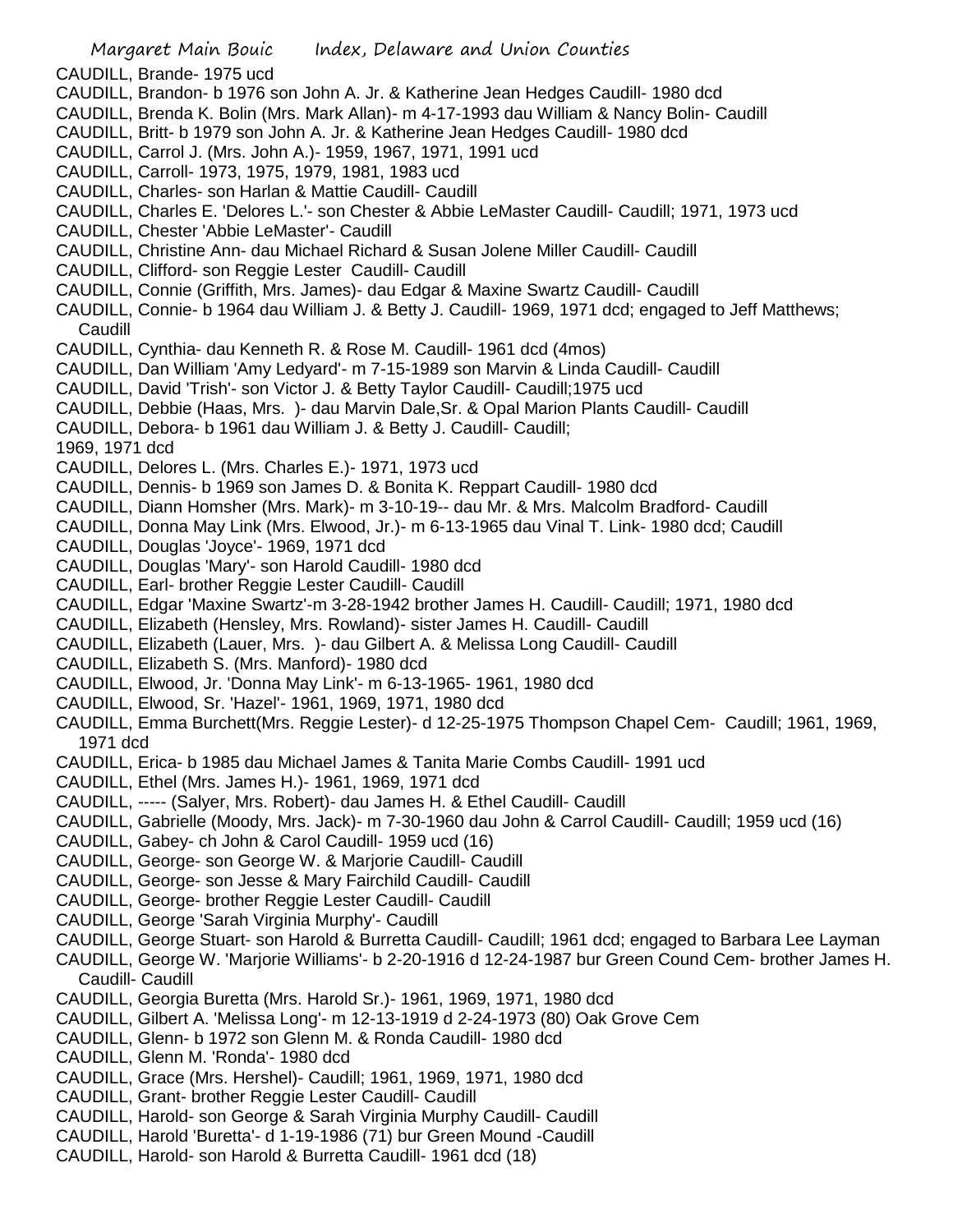- Margaret Main Bouic Index, Delaware and Union Counties CAUDILL, ---(Schuler, Mrs. Robert)- dau Harold Caudill- Caudill CAUDILL, ---(Bryant, Mrs. Charles)- dau Harold Caudill- Caudill CAUDILL, Harold Sr. 'Georgia Buretta'- 1961, 1969, 1971, 1980 dcd CAUDILL, Harry- son Marvin Dale,Sr. & Opal Marion Plants Caudill- Caudill CAUDILL, Hazel (Mrs. Elwood, Sr.)- 1961, 1969, 1971, 1980 dcd CAUDILL, H. Douglas 'Mary'- sob Harold Sr. & Buretta Caudill- Ccaudill; 1980 dcd CAUDILL, Heloise (Hopfer, Mrs. )- dau Reggie Lester & Emma Burchett Caudill- Caudill CAUDILL, Ilo (Breece, Mrs. )- dau John & Carrol Votaw Caudill- Caudill CAUDILL, Isabell Mae Weatherall (Mrs. ) b 4-30-1936 d 3-13-1992 (55) Oak Grove Cem- dau joseph & Annie Slayton Weatherall- Caudill; 1980 dcd CAUDILL, James Audney- b d 5-25-1990 son Michael J. & Tanita M. Combs Caudill- Caudill; Combs CAUDILL, James D. 'Bonita Reppart'- m 7-10-1966 son Elwood & Hazel Caudill- 1961 dcd(17); 1980 dcd CAUDILL, James E.- 1969 dcd CAUDILL, James E. 'Kathleen Rausch'- m 9-5-1964 son Victor & Betty Taylor Caudill- Caudill; Rausch (13(10)34); 1967, 1971, 1973, 1979, 1981, 1983, 1991 ucd CAUDILL, James- son Harlan & Mattie Caudill- Caudill CAUDILL, James H. 'Ethel'- d 2-28-1970 (56) bur Waldo- Caudill; 1961, 1969 dcd CAUDILL, --(Wells, Mrs. Rushie)- sister James H. Caudill- Caudill CAUDILL, James Lee ' Crawford'- son Harold Sr. & Buretta Caudill- Caudill CAUDILL, James R.- son James H. & Ethel Caudill- Caudill CAUDILL, Jamie Lee- son Michael Richard & Susan Jolene Miller Caudill- Caudill CAUDILL, Janet (Lane, Mrs. )- dau Marvin Dale,Sr. & Opal Marion Plants Caudill- Caudill CAUDILL, Janet- b 1961 dau Paul E. & Mary E. Caudill- 1973, 1975 ucd CAUDILL, Jason- b 1973 son Bobby G. & Mary J. Caudill- 1980 dcd CAUDILL, Jason b 1973 son James D. & Bonita K. Reppart Caudill- 1980 dcd CAUDILL, Jay Anthony- b 5-20-1975 son Marvin Jr. & Haenszel Caudill-Caudill CAUDILL, Jean (Burris, Mrs. )- dau Marvin Dale,Sr. & Opal Marion Plants Caudill- Caudill CAUDILL, Jeffrey Scott- d 12-8-1966 (2) bur Ky.- son Kenneth R. & Rose M. Votaw Caudill- Caudill
- CAUDILL, Jerry- 1973 ucd
- CAUDILL, Jesse 'Mary Fairchild'- Caudill
- CAUDELL, Jessie Mae (Oliver, Mrs. Levi)- b 4-14-1911 d 10-16-1992 (81) Maple Grove Cem- dau Jesse & Mary Fairchild Caudill- Caudill; Oliver
- CAUDILL, John A.- Caudill; 1961 dcd
- CAUDILL, John A. 'Carrol'- d 1-1-1968 (57) Oak Grove Cem brother James H. Caudill- Caudill; 1959, 1967, 1971 ucd
- CAUDILL, John Allen 'Katherine Jean Hedges'- m 7-15-1972 son John A. Caudill- Caudill; 1959, 1967 ucd; 1980 dcd
- CAUDILL, Joyce (Mrs. Douglas)- 1969, 1971 dcd
- CAUDILL, Judy (Ingalls, Mrs. Irvin)- Caudill
- CAUDILL, Julia Ann (Andrews, Mrs. James Roy)- b 8-18-1962 m 8-31-1990- St. Paul p 81
- CAUDILL, Katherine Jean Hedges (Mrs. John A. Jr.)- m 7-15-1972 dau James R. Hedges- 1980 dcd; Caudill
- CAUDILL, Kathleen- b 1971 dau Elwood Jr. & Donna Caudill- 1980 dcd
- CAUDILL, Kathleen Rausch (Mrs. James)- m 9-5-1964 dau Harry & Helen Scheiderer Rausch- Caudill; Rausch 13(10)34; 1967, 1971, 1979,1981, 1983, 1991 ucd
- CAUDILL, Kenneth R. 'Rose M. Votaw'- son Reggie Lester & Emma Burchett Caudill- Caudill; 1961 dcd
- CAUDEILL, Kenneth Wayne- son Bobby Caudeill- engaged to Dorothy Elizabeth Parmer- Caudill
- CAUDILL, Kernie/Cernie 'Phyllis'- son Reggie Lester & Emma Burchett Caudill- Caudill; 1961 dcd
- CAUDILL, Kevin- b 1970 ch Elwood Jr. & Donna Caudill- 1980 dcd
- CAUDILL, Kimberly- b 1969 dau Douglas & Joyce Caudill- 1969, 1971 dcd
- CAUDILL, Kimberly- b 1972 dau Manford & Elizabeth S. Caudill- 1980 dcd
- CAUDILL, Larry E.- son Edgar & Maxine Swartz Caudill- Caudill; 1971 dcd engaged to Teresa D. Fulton; 1991 ucd
- CAUDILL, Laura- b 1970 dau Glenn M. & Ronda Caudill- 1980 dcd
- CAUDILL, Lella (Trimble, Mrs. )- sister Gilbert A. Caudill- Caudill
- CAUDILL, Lenee Maree- b 1968 ch James E. & Kathleen Rausch Caudill- Caudill; Rausch 13(10)342 1979, 1981, 1983 ucd; engaged to John Allen Pierce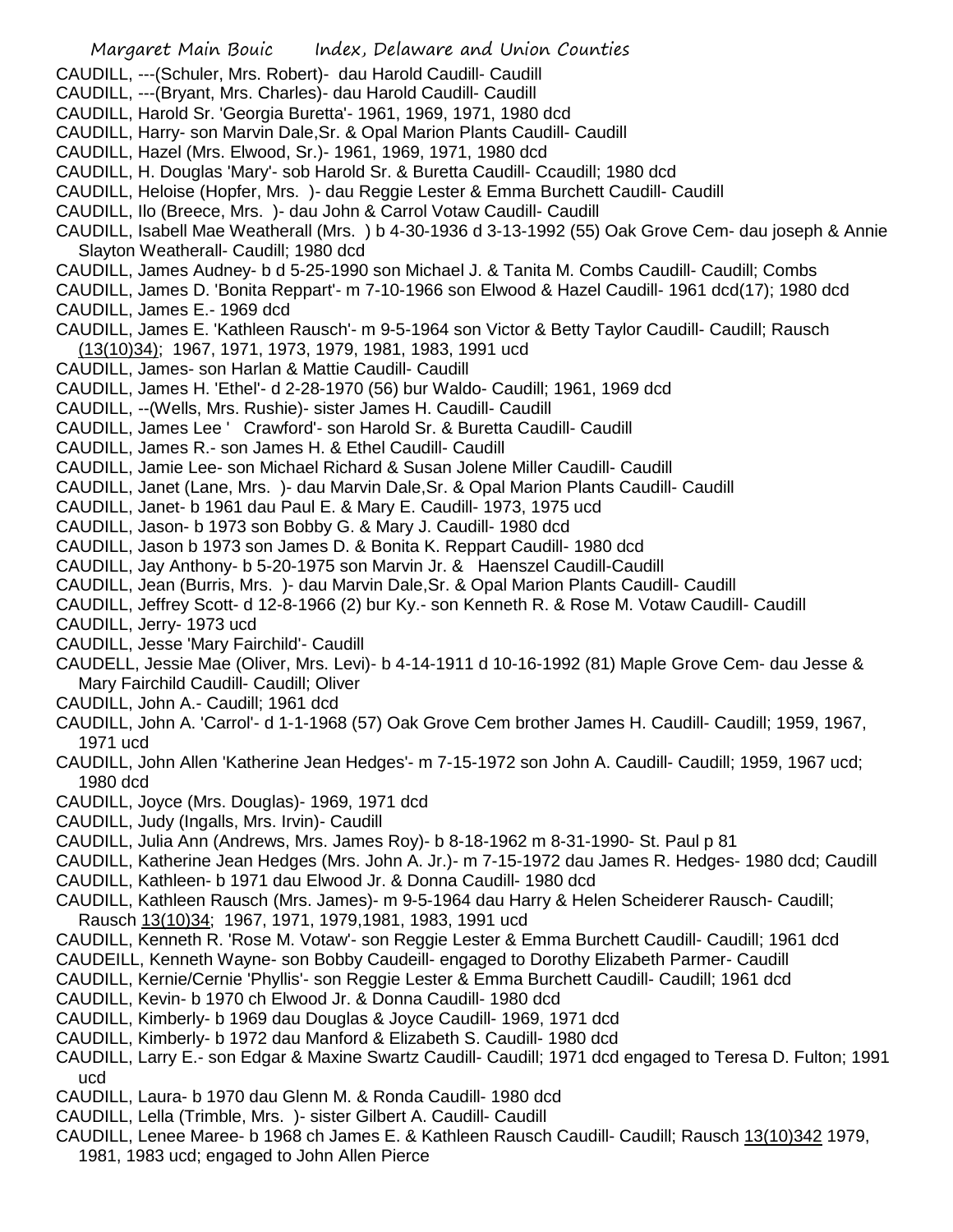- CAUDILL, Linda (Mrs. Marvin)- Caudill
- CAUDILL, Linda- b 1963 dau William & Betty Caudill- 1969 dcd
- CAUDILL, Lois Faye (Bryant, Mrs. )- dau Harold Sr. & Buretta Caudill- Caudill
- CAUDILL, Loretta (Di Marco, Mrs. )- dau Chester & Abbie LeMaster Caudill- Caudill
- CAUDILL, Mae (Oliver, Mrs. )- sister Reggie Lester Caudill- Caudill
- CAUDILL, Maerene- d 5-14-1959 dau Harlan & Mattie Caudill- Caudill
- CAUDILL, Manford 'Elizabeth S.'- 1980 dcd
- CAUDILL, Marjorie (Mrs. George W.)(Williams, Mrs. )- Caudill
- CAUDILL, Mark Allan 'Brenda K. Bolin'- m 4-17-1933 son Rev. Alderson & Ruth Caudill- Caudill
- CAUDILL, Mark 'Diann Homsher'- m 3-10-19-- son Richard Caudill- Caudill
- CAUDILL, Marvin Dale,Sr. 'Opal Marion Plants'- m 8-5-1939- Caudill
- CAUDILL, Marvin Jr.'Linda'- son Marvin Dale,Sr. & Opal Marion Plants Caudill- Caudill
- CAUDILL, Mary E. (Conklin, Mrs. )- dau Gilbert A. & Melissa Long Caudill- Caudill
- CAUDILL, Mary E. (Mrs. Paul E.)- 1973, 1975 ucd
- CAUDILL, Mary Fairchild (Mrs. Jesse)- Caudill
- CAUDILL, Mary J. (Mrs. Bobby G.)- 1980 dcd
- CAUDILL, Mary (Mrs. H. Douglas)- 1980 dcd
- CAUDILL, Mary- b 1958 dau Paul E. & Mary E. Caudill- 1975 ucd
- CAUDILL, Mattie (Mrs. Harlan)- Caudill
- CAUDILL, Mavis (Gavermus, Mrs. )- dau Chester & Abbie LeMaster Caudill- Caudill
- CAUDILL, Maxine F. Swartz (Mrs. Edgar)- m 3-28-1942- Caudill; 1971, 1980 dcd
- CAUDILL, Melinda (Dunwoody, Mrs. John Patrick)- b 1963 m 3-17-1990 dau William J. & Betty J. Caudill-Caudill; 1971 dcd
- CAUDILL, Melissa Long (Mrs. Gilbert)- d 10-25-1973 bur Oak Grove Cem -Caudill
- CAUDILL, Michael James 'Tanita Marie Combs'- b 1965 m 5-7-1988 son James E. & Kathleen Rausch Caudill-Caudill; Combs; Rausch13(10)341;1967, 1971, 1979, 1981, 1983, 1991 ucd
- CAUDILL, Michael Eugene 'Nancy Ann Hudson'- m 4-18-1981 son Frank Caudill- Caudill; 1991 ucd
- CAUDILL, Michael Richard 'Susan Jolene Miller'- b 1954 m 9-29-1973 son Harold & Buretta Caudill- Caudill; 1961, 1969, 1971 dcd
- CAUDILL, Michael Shane- b 10-9-1974 d 7-7-1990 (15) bur Radnor- son Michael Richard & Susan Jolene Miller Caudill- Caudill
- CAUDILL, Michele- b 1968 dau Manford & Elizabeth S. Caudill- 1980 dcd
- CAUDILL, Miltie- b 1956 ch Paul E. & Mary E. Caudill- 1973, 1975 ucd
- CAUDILL, Nancy Ann Hudson (Mrs. Michael Eugene)- m 4-18-1981 dau Leroy Hudson- Caudill; 1991 ucd
- CAUDILL, Nancy J. Branham (Mrs. Noah)- d 2-19-1982 (73) bur Forest Grove- sister Frank Branham- Caudill
- CAUDILL, Nancy L. (Jiles, Mrs. )- d 1980 dau George W. & Marjorie Caudill- Caudill
- CAUDILL, Nett (Helton, Mrs. )- sister Gilbert A. Caudill- Caudill
- CAUDILL, Nicholas William- b 9-21-1993 son Danny William & Amy Marie Ledyard Caudill- Caudill
- CAUDILL, Noah 'Nancy J. Branham'- d 1970- Caudill
- CAUDILL, Opal Marion Plants (Mrs. Marvin Dale,Sr.)- m 8-5-1939- Caudill
- CAUDILL, Pam- b 1955 ch Paul E. & Mary E. Caudill- 1973 ucd
- CAUDEILL, Pammy- dau Walter L. & Carol Caudill- Caudill
- CAUDILL, Pat (Hankins, Mrs. )- dau Harlan & Mattie Caudill- Caudill
- CAUDILL, Patricia Elaine (Fugate, Mrs. Michael)- m 11-1968 dau Harold & Georgia Buretta Caudill- Caudill; 1961 dcd (12)
- CAUDILL, Patricia S. Beacom (Mrs. Steven R.)- m 7-7-1971 dau Raymond G. Beacom- Caudill
- CAUDILL, Patty dau Walter L. & Carol Caudill
- CAUDILL, Paul E. 'Mary E.'- 1973, 1975 ucd
- CAUDILL, Paulina M. -dau George W. & Marjorie Caudill engaged to Elva A. Steed Jtr.- Caudill
- CAUDILL, Pauline (Breece, Mrs. )(Volz, Mrs. )- dau Gilbert A. & Melissa Long Caudill- Caudill
- CAUDILL, Peggy Jean (Parker, Mrs. Jerry Richard)- m 11-4-1962 dau Edgar Caudill- Caudill
- CAUDILL, Phyllis- 1961 dcd
- CAUDILL, Phyllis (Mrs. Kernie)- 1961 dcd
- CAUDILL, Ralph- brother Reggie Lester Caudill- Caudill
- CAUDILL, Reggie Lester 'Emma'- d 6-4-1975 (72) bur Thompson Chapel Cem- Caudill; 1961, 1969, 1971 dcd
- CAUDILL, ----(Hofer, Mrs. John)- dau Reggie Caudill- Caudill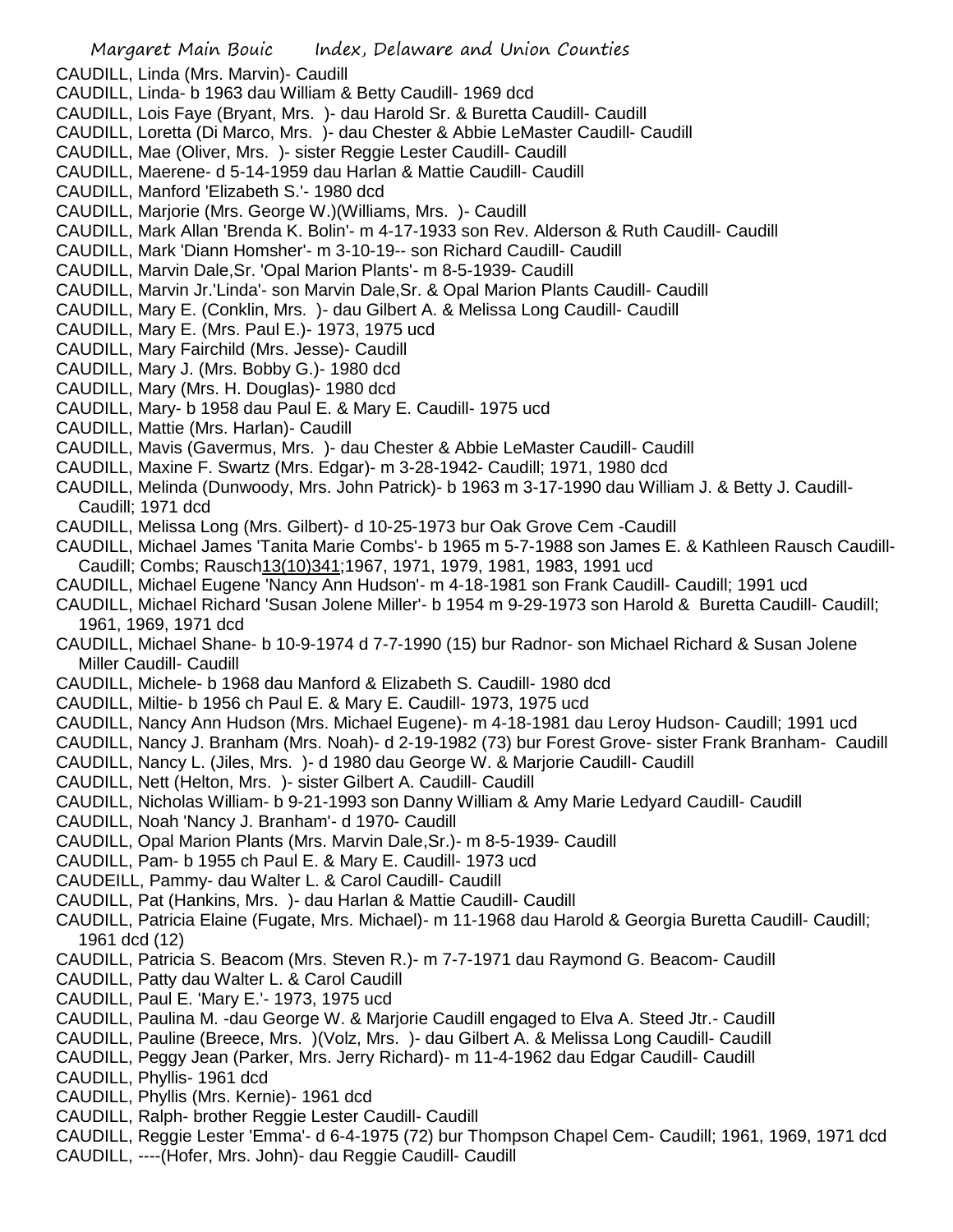- CAUDILL, Robert 'Ursel Martin'- Caudill
- CAUDILL, Robert- son Gilbert A. & Melissa Long Caudill- Caudill
- CAUDILL, Robert L.- son James H. & Ethel Caudill- Caudill
- CAUDILL, Ronda (Mrs. Glenn M.)- 1980 dcd
- CAUDILL, Rose Mary (McVay, Mrs. )- dau John & Carrol Caudill- Caudill; 1959 ucd
- CAUDILL, Rose M. (Mrs. Kenneth R.)- 1961 dcd
- CAUDILL, Ruby (Curtis, Mrs. )- dau John & Carrol Caudill- Caudill
- CAUDILL, Ruby (Johnson, Mrs. )- sister Harold Caudill, Sr.- Caudill
- CAUDILL, Ruby- b 1960 dau Paul E. & Mary E. Caudill- 1973, 1975 ucd
- CAUDILL, Ruie (Davis, Mrs. Ernest)- sister James H. Caudill- Caudill
- CAUDILL, Ruth (Adams, Mrs. Edward)- sister James H. Caudill- Caudill
- CAUDILL, Sarah Virginia Murphy (Mrs. George)- d 6-29-1963 (76) bur Green Mound- Caudill
- CAUDILL, Shannon Marie dau Michael Richard & SUsan Jolene Miller Caudill- Caudill
- CAUDILL, Stephen- b 2-5-1953 d 11-30-1991 (41) Oak Grove Cem son Robert & Ursel Martin Caudill-Caudill
- CAUDILL, Steven- son Harlan & Mattie Caudill- Caudill
- CAUDILL, Steven R. 'Patricia S. Beacom'- m 7-7-1972 son Weldon Caudill- Caudill
- CAUDILL, Stuart 'Barbara'- son Harold Caudill- Caudill; 1969, 1971 dcd
- CAUDILL, Susan Jolene Miller (Mrs. Michael Richard)- m 9-29-1973 dau Wesley & Joann Miller- Caudill
- CAUDILL, Tanita Marie Combs (Mrs. Michael James)- m 5-7-1988 dau Audney Combs- Combs; Caudill; Rausch (13(10)341); 1991 ucd
- CAUDILL, Teresa Diann Fulton (Mrs. Larry E.)- 1991 ucd
- CAUDILL, Terra- b 1983 ch Michael E. & Nancy A. Caudill- 1991 ucd
- CAUDILL, Tina- b 1964 dau Manford & Elizabeth S. Caudill- 1980 dcd
- CAUDILL, Vickie L.- dau George W. & Marjorie Caudill- Caudill
- CAUDILL, Una May (Clark, Mrs. )- dau Chester & Abbie LeMaster Caudill- Caudill
- CAUDILL, Ursel Martin (Mrs. Robert)- Caudill
- CAUDILL, Vicki L.- dau George W. & Marjorie Caudill- Caudill
- CAUDILL, Victor J. 'Betty'- b 11-6-1913 m 11-29-1941 d 6-16-1993 Milford Cem- son Chester & Abbie LeMaster Caudill- Caudill; 1971, 1973, 1975 ucd
- CAUDILL, Virginia June- dau Harold Sr. & Buretta Caudill- Caudill; 1961 dcd
- CAUDILL, Wade- son Kenneth R. & Rose M. Caudill- l961 dcd (1 1/2)
- CAUDILL, Walter Robert- son Walter L. & Carol Caudill- Caudill
- CAUDILL, Weldon- son George & Sarah Virginia Caudill- Caudill
- CAUDILL, ---(Trimble, Mrs. Thurman)- dau George & Sarah Virginia Caudill- Caudill
- CAUDILL, ---(Johnson, Mrs. John)- dau George & Sarah Virginia Caudill- Caudill
- CAUDILL, Walter L. 'Carol'- b 4-10-1980 bu Ky
- CAUDILL, Weldon- brother Harold Caudill, Sr.- Caudill.
- CAUDILL, William J.'Betty Sisson'- b 6-26-1937 m 6-25-1959 d 5-19-1975 (37) bur Shoup Cem- son Reggie Lester & Emma Caudill- 1961, 1969, 1971 dcd
- CAUDILL, Yvonne Lynn (Rice, Mrs. Ricky Allen)- b 1960 dau Harold & Georgia Buretta Caudill- Caudill; 1961, 1969, 1971 dcd
- CAUDY, Amy- dau Don & Tamara Caudy- Caudy
- CAUDY, Bernice (Mrs. James W.)- 1980 dcd
- CAUDY, Charles E. 'Julia'-1961, 1969, 1971 dcd
- CAUDY, Charles E.'Kathryn'- d 12-13-1978 (61) Fairview Memorial Park- Caudy; 1980 dcd; query delge IX p 44
- CAUDY, Charles William 'Marilyn Kay Evans'- b 3-29-1939 m 12-17-1960 son Virgil F. Caudy- Caudy; dcc Kay Evans Caudy1
- CAUDY, Cheryl Lorene- dau Charles E.& Julia A. Caudy- Caudy; 1961 dcd(9), 1969 dcd; engaged to Richard Lee Morrison
- CAUDY, Don 'Tammy'- son Joseph & Margaret L. Caudy- Caudy; 1961 dcd (16)
- CAUDY, Ethel Straley (Mrs. Thomas)- Caudy
- CAUDY, James W. 'Bernice'-1961, 1980 dcd
- CAUDY, Jane (Sagar, Mrs. Roger)- b 1952 dau Joseph S. & Margaret Caudy- 1961, 1969 dcd
- CAUDY, Jim- 1961 dcd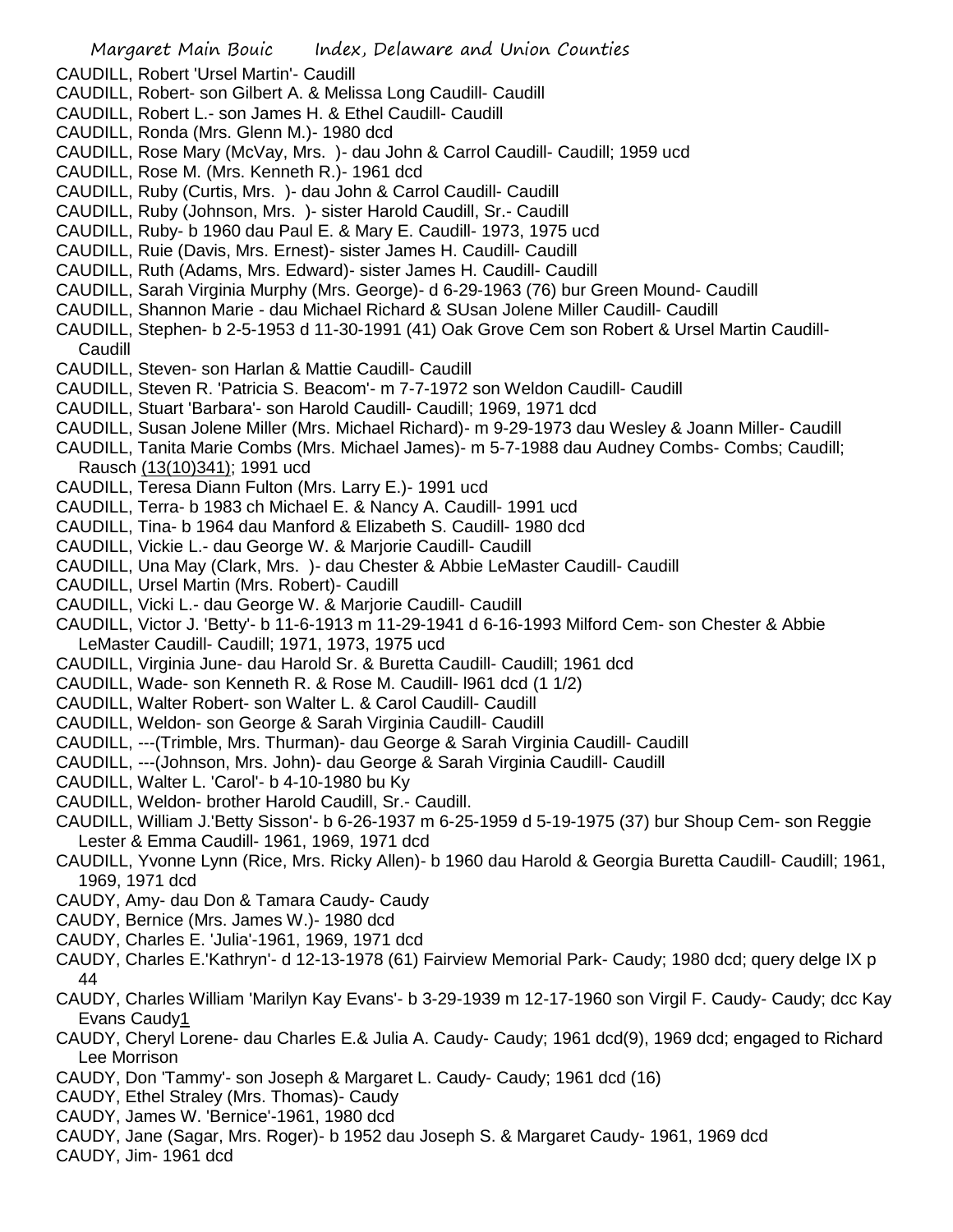- CAUDY, Joe 'Lisa'- grandson Joseph & Margaret Caudy- Caudy
- CAUDY, John Charles- son Charles & Kay Caudy- grandson Doris Evans- engaged to Amy June Champbalain CAUDY, Joseph- b 1963 -son Larry J. & Pauline Caudy- 1971, 1980 dcd
- CAUDY, Joseph S. 'Margaret L.'- b 9-23-1918 d 8-18-1991 (72) son Thomas & Ethel Straley Caudy- Caudy; 1961, 1969, 1971, 1980 dcd
- CAUDY, Julia (Mrs. Charles E.)- 1961, 1969, 1971 dcd
- CAUDY, Kathryn (Mrs. Charles E.)- 1980 dcd
- CAUDY, Kay (Mrs. Charles)- query, delge IX p 44 Lombard, Nafus, Potter, Wood
- CAUDY, Larry J.'Pauline'- son Joseph & Margaret Caudy- Caudy; 1961(17), 1969, 1971, 1980 dcd
- CAUDY, Margaret L. (Mrs. Joseph S.)- Caudy; 1961, 1969, 1971, 1980 dcd
- CAUDY, Marilyn Kay Evans (Mrs. Charles William)- b 2-4-1939 m 12-17-1960 dau Earl Elwood & Doris Delight Bondley Evans- Caudy; dcc Kay Evans Caudy1
- CAUDY, Pamela- b 1966 dau Larry J. & Pauline Caudy- 1969, 1971, 1980 dcd
- CAUDY, Pauline (Mrs. Larry J.)- 1969, 1971, 1980 dcd
- CAUDY, Tammy (Mrs. Don)- Caudy
- CAUDY, Terry- son Charles E. & Julia A. Caudy- Caudy; 1961 dcd (14), 1969, 1971 dcd
- CAUDY, Thomas 'Ethel Straley'- Caudy
- CAUDY, Will J.- 1980 dcd
- CAUFFMAN, Tom L.- query, unec XIV p 14, Wolford, Mathers
- CAUFMAN, Joseph- heir of John V. Bury- dcw Bk 3 p 35
- CAUGHEY, Rev. Frank- dpc p 71
- CAUGHMAN, Alice J.- 1991 ucd
- CAUGHMAN, Elisabeth (Mrs. Rudolph)- 1870C Taylor Tp 161-153 p 19 (22,O)
- CAUGHMAN, Ellen- 1870C Taylor Tp 161-153 p 19 (60,O)
- CAUGHMAN, Nettie A.- b 5-1870 dau Rudolph & Elisabeth Caughman- 1870C Taylor Tp 161-153 p 19 (1/12,O)
- CAUGHMAN, Rudolph 'Elisabeth'- 1870C Taylor Tp 161-153 p 19 (23,O)
- CAUGHRAN, Charles E. 'Hazel Della Allen'- b 2-19-1888 m 5-2-1923 Nash p 266
- CAUGHRAN, Hazel Della Allen (Mrs. Charles E.)- b 8-15-1896 m 5-2-1923- dau Willare C. & Grace Della Nash Allen- Nash p 266
- CAUKIN, Hughe- Powers p 7
- CAUKWRIGHT, W. H.- dumch p 463
- CAUL, Thomas- 1915 uch p 272
- CAULDRON, Bob- delge III p 56
- CAULEY, Earl 'Oma Nerine Freshwater'- Graham(174442)- 1959 ucd
- CAULEY, Oma Nerine Freshwater (Kenyon, Mrs. Arthur)(Hutchinson, Mrs. Harry)(Mrs. Earl)(Costa, Mrs.
- Manuel R.)- b 12-22-1913 m(1) 1930 dau William R. & Hazel Mae Godfrey Freshwater- Rausch174442 CAULFIELD, Billy- b 1974 son William C. & Victoria J. Caulfield- 1980 dcd
- CAULFIELD, Bobby Jo- b 1979 ch William C. & Victoria J. Caulfield- 1980 dcd
- CAULFIELD, Carmen- b 1972 ch William C. & Victoria J. Caulfield- 1980 dcd
- CAULFIELD, Jonathan- b 1975 son William C. & Victoria J. Caulfield- 1980 dcd
- CAULFIELD, Victoria J. (Mrs. William C.)- 1980 dcd
- CAULFIELD, William C. 'Victoria J.'- 1980 dcd
- CAULK, Benjamin- Nash p 125
- CAULK, Benjamin Slater- son Benjamin Caulk- Nash p 126
- CAULK, Jacob- Nash p 117
- CAULK, Lydia (Ford, Mrs. Dr. Josiah)- dau Benjamin & Lydia McDonough Caulk- Nash p 95
- CAULK, Martha Frances Wheeler- dau Michael Ignatius & Frances Ellen Ryder Wheeler- Weiser p 834
- CAULK, Mary dau Benjamin Caullk- Nash p 117
- CAULK, Temperance (Harris, Mrs. James)- dau Benjamin Caulk- Nash p 126
- CAULKIN, E. A.- DJ p 123
- CAULKINS, ---btp p 12, 14
- CAULKINS, Bible- delge VII p 11
- CAULKINS, --family of Susan A. Bauer #634, delge X p 79
- CAULKINS, Abein- ch C. Ripley & Catharine Thompson Caulkins- 1880 dch p 698
- CAULKINS, Albert- 1880C Berlin Tp p 37C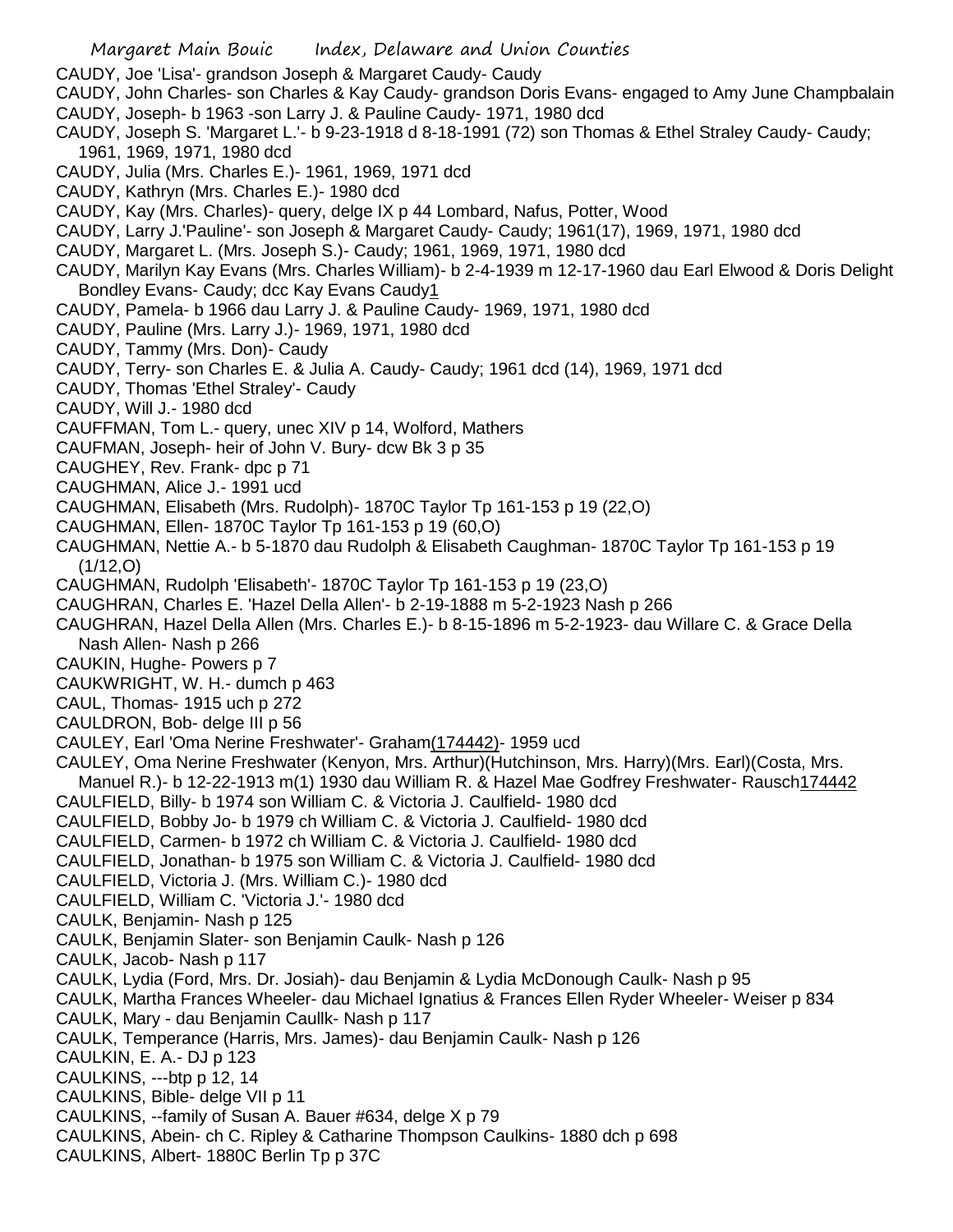CAULKINS, Albert-b 6-12-1881 Orange Tp son Edward & Texas Manch Caulkins- dcb

CAULKINS, Albert J. 'Martha Bockoven'- m 11-19-1858 dcm; son Chancy (Shandy) & Sarah Caulkins; 1908 dch p390; Pabst 3 p 29, 6 p 8, 0; hadc 92; CCC; 1850C Brown Tp 2957; delge IX p 37

- CAULKINS, Albert S.- d 7-14-1890 (56y4m) Cheshire Cem Powell p 60a
- CAULKINS, Almira Lewis (Mrs. David)- d 1880 (97) Blockhouse Cem Powell p 149- dau Roswell & Eunice Huie Caulkins- Pabst 1 p 20, 47; 7 p 103, 194
- CAULKINS, Amy- twin dau Dr. Robert S. & Shay Caulkins, Jr.- Caulkins engaged to Scott Schubert
- CAULKINS, Catharine Thompson (Mrs. Christopher Ripley)- d 8-26-1865 (40) Cheshire Cem, Powell p 53, 60a; 1880 dch p 698; 1850C Berlin Tp 1985 p 121 (26,O)
- CAULKINS, Charles L.- son Christopher Ripley & Catharine Thompson Caulkins- 1880 dch p 698
- CAULKINS, Charles- d 8-7-1876 (28-8-22) Cheshire Cem Powell p 60a son R. & E. Caulkins
- CAULKINS, Charlotte A.- d 9-9-1861 (45y) Blockhouse Cem Powell p 50 dau L. & J.
- CAULKINS, Charlotte (Himrod, Mrs. Simon)- Pabst 1 p 58
- CAULKINS, Chloe (Sabin, Mrs. Josiah)- m 10-26-1820 dcga p 13; Franklin Chron; dau Roswell Caulkins
- CAULKINS, Chloris E.- b 7-14-1874 Berlin Tp dau A. J. & Martha Caulkins- dcb
- CAULKINS, Christopher- b11-1-1881 Berlin Tp son Alvah S. & Mary F. Caulkins- dcb
- CAULKINS, Christopher Ripley 'Catharine Thompson''Sarah Preston Standish'- d 8-26-1872/1892 (69-8-1) Cheshire Cem Powell p 53, 60a; 6th ch of Lovell & Jerusha Caulkins; 1880 dch p 302, 698; delge IX p 37;
- 1850C Berlin Tp 1985 p 121 (27,O); CCC 1875 Berlin Tp; 1880C Berlin Tp p 362A; Pabst Pion I p 44, 46
- CAULKINS, Christopher, Jr. 'Sarah A. Stanforth'- m 11-1-1865 dcm; 1908 dch p390; Pabst 0; Pabst Pion I p 42
- CAULKINS, Cintha J.- dau Chancy & Sally W. Caulkins- 1850C Brown Tp 2957 p 162 (3,O)
- CAULKINS, Claud Elmer- b 11-17-1890 Har. Co Dne Tp son H. E. & Elizabeth Peter Caulkins- dcb, Scioto Tp
- CAULKINS, Clorinda (Metcalf, Mrs. Ira)- m Worthington dcga p 2 Del Pat & Fr Chron 12-31-1821
- CAULKINS, Cora- delge VII p 30, dg 7-13-1906
- CAULKINS, David C.- son Robert S. & Dorothy Cain Caulkins- Caulkins
- CAULKINS, David Lewis 'Almira Jr.'- Powell p 49
- CAULKINS, Dorothy Cain (Mrs. Robert S.)- d 6-2-1982- bur Cleveland- Caulkins
- CAULKINS, Douglas- son Robert S. & Dorothy Cain Caulkins- Caulkins
- CAULKINS, Edith C.- b 3-6-1880 Berlin Tp dau Edward & Fexie Mark Caulkins- dcb
- CAULKINS, Edward- b 7-23-1874 Berlin Tp son Henry & Elizabeth Caulkins- dcb
- CAULKINS, Edwin C.- son Christopher Ripley & Catharine Thompson Caulkins- 1880 dch p 698
- CAULKINS, Edwin S.- Pabst 0;Pabst Pion I p 42, 44
- CAULKINS, Elizabeth B. (Eaton, Mrs. James)- m 9-7-1822 hadc p 6; dcga p 7 Del Pat & Fr Chron
- CAULKINS, Elizabeth (Potter, Mrs. George)- dau Capt. Jonathan Caylkins- Potter p 3 (21)
- CAULKINS, Elizabeth- dau Roswell Caulkins- Pabst Pion I p 56, 57
- CAULKINS, Eunice Hine (Mrs. Roswell)- d 11-3-1849 (86) Blockhouse Cem Powell p 50; Pabst Pion I p 56, 57
- CAULKINS, George- d 3-17-1861 (22-10-2) Cheshire Cem Powell p 60a son R. & E. Caulkins
- CAULKINS, Henrietta- dau Chancy & Sally W. Caulkins- 1850C Brown Tp 2957 p 162 (12,O)
- CAULKINS, Henry E.- son Christopher Ripley & Catharine Thompson Caulkins- 1880 dch p 698; 1850C Berlin Tp 1985 p 121 (1,O); 1880C Berlin Tp p 369C
- CAULKINS, Itrael/Itheal/Heil'Polly'- Pabst 1 p 43; 1835 men 15 #135 p 22 Berlin Tp (Thriel); 1840C Berlin Tp p 202 (70-80); 1850C Berlin Tp 1952 p 120 (84, Conn); Powell p 49, 50; delge V p 36
- CAULKINS, James- d 8-23-1874 (53-2-6) Cheshire Cem Powell p 60a- son R. & E. Caulkins
- CAULKINS, Jehiel- Pabst 1 p 2
- CAULKINS, Jennie- Pabst 2 p 64
- CAULKINS, Jerusha Smith (Mrs. Lovell)- d 1-20-1864 (75y) Blockhouse Cem Powell p 50; 1880 dch p 698
- CAULKINS, Jessica Brie- b 9-4-1986 dau Dr. Robert Lee & Lisa Rae Catterall Caulkins- Caulkins
- CAULKINS, Josie- dau Christopher Ripley & Sarah Preston Caulkins- 1880 dch p 698
- CAULKINS, Julia (Ripley, Mrs. )- 1880 dch p 453
- CAULKINS, Julia- dau Roswell Caulkins- Pabst Pion I p 56, 57
- CAULKINS, Lavinia A.- d 2-17-1837 (17y) youngest dau Ithiel & Polly Caulins- Blockhouse Cem Powell p 50 CAULKINS, Lisa Rae Catterall (Mrs. Robert Lee)- m 1-3-1981 dau Ross Catterall- Caulkins
- CAULKINS, Lovewell/Lovell 'Jerusha Smith'- d 6-17-1872 (84y6m) Blockhouse Cem Powell p 50; Pabst Pion I p 42, 44; Pabst 1 p 43, 44;6 p 1, 4; 1908 dch p439; 1880 dch p 192, 438, 453, 454, 462, 700;- Powers p 268; 1835 men 15 #109 p 2 Burlin Tp; 1840C Berlin Tp p 202 (50-60); 1850C Berlin Tp 1984 p 121 (64,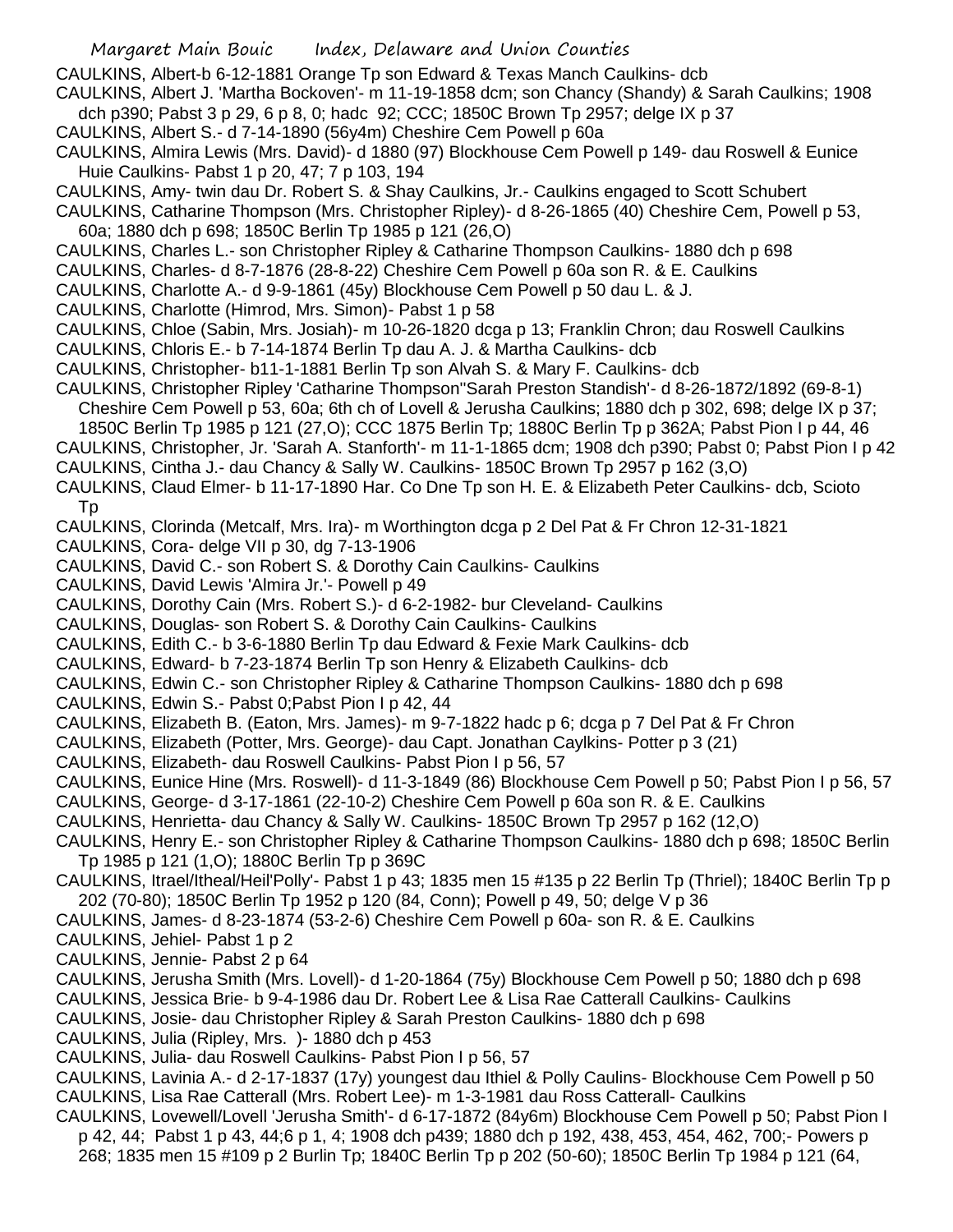- Margaret Main Bouic Index, Delaware and Union Counties
- Conn); Powers Pat p 268; hadc p 18; CCC p 5; dcga p 22 Del Pat & Fr Chron 12-17-1823, p 32; delge V p 36
- CAULKINS, Lucia (Mrs. Lovewell)- Pabst 1 p 44; 1850C Berlin Tp 1984 p 121 (62, Conn)
- CAULKINS, Lucia, Jr.- dau Lovewell & Lucia Caulkins- 1850C Berlin Tp 1984 p 121 (23,O)
- CAULKINS, Lucretia M.- d 4-16-1848 (17-2-13) Berlin Tp House Cem Powell p 46 dau Shandy G. & Sally W. **Caulkins**
- CAULKINS, Lucy (Ripley, Mrs. )- 1908 dch p 205, 439; delge X p 51
- CAULKINS, Lucy- dau Roswell Caulkins- 1880 dch p 453, 466; Pabst Pion I p 57
- CAULKINS, Lt.- Pabst 7 p 30
- CAULKINS, Lulu Etela- b 10-13-1881 Berlin Tp dau Erwin C. & Texie Mark Caulkins- dcb
- CAULKINS, Lydia- d 11-1-1848 (20-3-23) Cheshire Cem Powell p 60a dau R. & E. Caulkins
- CAULKINS, Marcia (Janes, Mrs. M. T.)- b 10-9-1812 d 8-18-1894(82) Cheshire Cem Powell p 60 4th ch of Lovell & Jerusha Smith Caulkins- 1880 dch p 700; delge V p 44
- CAULKINS, Martha Bockoven (Mrs. Albert J.)- m 11-19-1858 dcm; Pabst 3 p 29; 6 p 8
- CAULKINS, Mary G.- dau C. Riley & Catharine Thompson Caulkins- 1880 dch p 698
- CAULKINS, Mary M. (Dewit, Mrs. Harrison)- m 3-8-1835 dcm
- CAULKINS, Mary (Storm, Mrs. John)(Briggs, Mrs. )- m 12-25-1823 Powers Pat p 266, 268
- CAULKINS, Melissa M. (Scott, Mrs. Alvin H.)- m 1-2-5-1826 dcga p 32 Del Pat & Fr Chron dau lovewell Caulkins
- CAULKINS, Nancy Jean (Keverns, Mrs. Thomas R. Jr.)- m 6-26-1976 dau Dr. Robert Caulkins- Caulkins
- CAULKINS, Orril- ch Christopher Ripley & Catharine Thompson Caulkins- 1880 dch p 698
- CAULKINS, Polly (Mrs. Ithiel)- d 7-12-1846 (74) Blockhouse Cem- Powell p 49, 50
- CAULKINS, Robert Lee 'Lisa Rae Catterall'- m 1-3-1981 son Dr. Robert Caulkins- Caulkins
- CAULKINS, Robert S. 'Dorothy Cain'- Caulkins
- CAULKINS, Dr. Robert S.Jr.- son Robert S. & Dorothy Cain Caulkins; dpc p 78, 102, 111; 1985 uch p 128
- CAULKINS, Mrs. Robert S.- dpc p 102
- CAULKINS, Roswell 'Eunice Hine'- b 10-6-1761 d 11-15-1823 (61y/63)); rs p 3; 1880 dch p 453, 457, 462, 464; 1908 dch p 439, 441, 442; Pabst 1 p 2, 5; 6 p 1; dcga p 13 Fr Chron, p 22 Del Pat & Fr Chron; Pabst Pion I p 56, 57, 58; delge II p 21 (1806), V p 36, VII p 82
- CAULKINS, Salley- 1880C Berlin Tp p 372C
- CAULKINS, Samuel W.- d 9-4-1880 (88-4-6) Berlin Tp House Cem Powell p 46
- Irvine Davis says Sarah W. Caulkins- age 68
- CAULKINS, Sarah A.- b 1832 d 1906 Cheshire Cem Powell p 53
- CAULKINS, Sarah A. Stanforth (Mrs. Christopher, Jr.)- m 11-1-1865 dcm; hadc p 92; CCC
- CAULKINS, Sarah Johnson (Mrs. Shandy)- Powell p 46; Pabst Pion II p 157; Pabst 1 p 21; 1850C Brown Tp 2957 (38,O)
- CAULKINS, Sarah Preston (Standish, Mrs. )(Mrs. Christopher Ripley)- 1880 dch p 698
- CAULKINS, Sarah W.- Pabst 0' Pabst Pion I p 42
- CAULKINS, S. G.- 1880 dch p 203, 559; 1908 dch p81, 446
- CAULKINS, Shandy G. 'Sarah Johnson'- Pabst 1 p 43; 1840C Brown Tp p 212 (30-40); 1850C Brown Tp 2957 p 162 (42, Conn); hadc p 20; CCC; Powell p 46
- CAULKINS, Shay (Mrs. Dr. Robert S.)- Caulkins
- CAULKINS, Susan- twin dau Dr. Robert S. Caulkins- Caulkins
- CAULKINS, Thriel- 1835 men 15 #135 p 22 Berlin Tp- see Itriel
- CAULKINS, Volucia F. (Smith, Mrs. Andrew J.)- m 3-10-1855 dcm
- CAULKINS, William E.- d 12-13-1825 (10-1-17) only son of Ithiel & Polly Caulkins- Blockhouse Cem 49
- CAULLEY, Allen- son Earl A. & Barbara E. Caulley- 1967 ucd
- CAULLEY, Barbara E. (Mrs. Earl A.)- 1959 ucd
- CAULLEY, Bert- b 1961 son Earl A. & Barbara E. Caulley- 1967 ucd
- CAULLEY, Brenda- b 1954 dau Earl A. & Barbara E. Caulley- 1967 ucd
- CAULLEY, Earl A. 'Barbara E.'- 1959 ucd
- CAULLEY, Evelyn b 1956 dau Earl A. & Barbara E. Caulley- 1967 ucd
- CAULLEY, Jack- b 1951 son Earl A. & Barbara E. Caulley- 1967 ucd
- CAULLEY, James- b 1950 son Earl A. & Barbara E. Caulley- 1967 ucd
- CAULLEY, Janet- b 1957 dau Earl A. & Barbara E. Caulley- 1967 ucd
- CAULLEY, Judy- b 1957 dau Earl A. & Barbara E. Caulley- 1967 ucd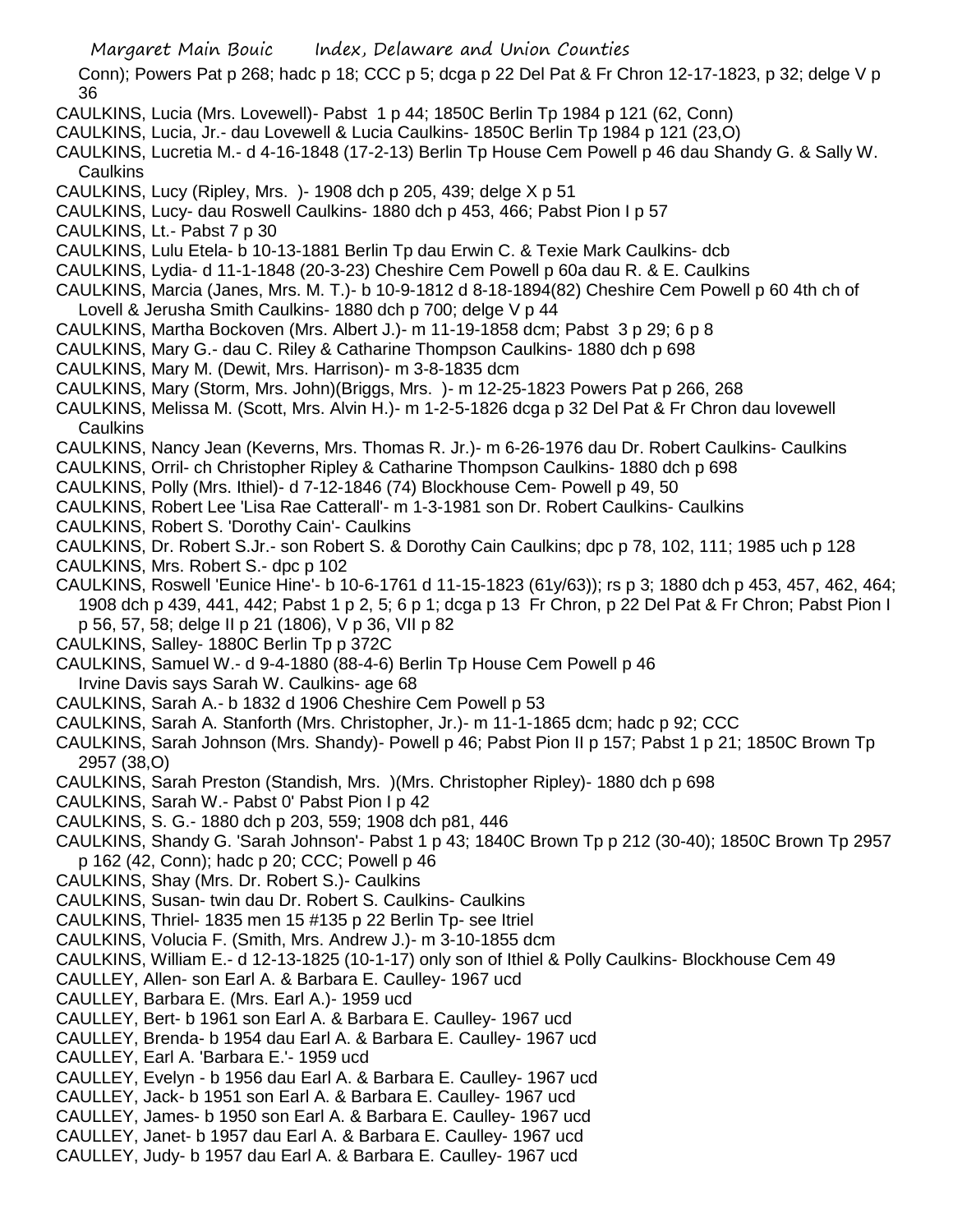- Margaret Main Bouic Index, Delaware and Union Counties CALLINS, Jane O.- b 9-9-1877 Berlin Tp dau C. & Elizabeth Seatess Caullins- dcb CAUMN, Loyd- b 12-1893 lived with Henry & Ida McCamey- 1900C Liberty Tp Un Co 87-88 p 4B (6,O,O,O) CAUSEY, Bertha (Rhoades, Mrs. )- sister George L. Causey CAUSEY, Charles- son George L. & Goldie Causey- Causey CAUSEY, Charles L.- brother George L. Causey- Causey CAUSEY, Emma (McGee, Mrs. )- sister George L. Causey CAUSEY, Floyd- son George L. & Goldie Causey- Causey CAUSEY, Frank- son George L. & Goldie Causey- Causey CAUSEY, George- son George L. & Goldie Causey- Causey CAUSEY, George L. 'Goldie'- d 6-7-1960 (68) bur Butler Co. O.- Causey CAUSEY, Goldie (Mrs. George L.)- Causey CAUSEY, Harvey- son George L. & Goldie Causey- Causey CAUSEY, Harvey P.- brother George L. Causey- Causey CAUSEY, Jasper- son George L. & Goldie Causey- Causey CAUSEY, J. R.- son George L. & Goldie Causey- Causey CAUSEY, Juanita- dau George L. & Goldie Causey- Causey CAUSEY, Pauline- dau George L. & Goldie Causey- Causey CAUSEY, Ruth- dau George L. & Goldie Causey- Causey CAVALIER, Douglas 'Joanne Viola Reed'- b 7-1-19 -m 7-23-1984- Cowgill p 62 CAVALIER, Joanne Viola Reed (Mrs. Douglas)- b 9-27-1963 m 7-23-1984 dau Howard Franklin & Lois Mae Uhlenbrauch Reed- Cowgill p 62 CAVAN, Jermiah- 1880C Delaware Town p 529C; from Ireland, Naturalization 9-29-1858; delge VIII p 58 CAVANAUGH, Jane Elliott (Mrs. Thomas)- m 10-22-1865 ucm 3831 CAVANAUGH, John- 1880C Brown Tp p 381C (46,Ire,Ire, Ire)- delge III p 14, X p 70 CAVANAUGH, Linda Kay Shanks (Mrs. Scott William)- m 1-19-1980- dau Robert L. Shanks- Cavanaugh CAVANAUGH, Nellie Leon (Downin, Mrs. Laurey Preston)- b 1-27-1906- Maugans Anc p 60 CAVANAUGH, Ruby (Mrs. Stanley)(Koerper, Mrs. )- Cavanaugh CAVANAUGH, Scott William 'Linda Kay Shanks'- m 1-19-1980 son Stanley & Ruby Cavnanaugh- Cavanaugh; 1991 ucd CAVANAUGH, Stanley 'Ruby'- Cavanaugh CAVANAUGH, Thomas 'Jane Elliott'- m 10-22-1865 ucm 3381 CAVANAUGH, Willim T.- from Ireland Naturalization 11-6-1876, delge VIII p 59 CAVAS, Anna- 1870C Marysville-Paris Tp 64 p 7 (29,O) CAVAS, Bessie- dau William A. & Eloisa Cavas- 1870C Paris Tp 130-131 (4,O) CAVAS, Charles F.- son William A. & ELoisa Cavas- 1870C Paris Tp 130-131 (16,O) CAVAS, Charles P.- son Anna Cavas- 1870C Marysville-Paris Tp 64 p 7 (7,O) CAVAS, Eloisa (Mrs. William A.)- 1870C Paris Tp 130-131 (44,O) CAVAS, John F.- son William A. & ELoisa Cavas- 1870C Paris Tp 130-131 (12,O) CAVAS, Joseph A.- son William A. & Eloisa Cavas- 1870C Paris Tp 130-131 (9,O) CAVAS, William A. 'Eloisa'- 1870C Paris Tp 130-131 (46, Pa) CAVAS, William L.- son William A. & ELoisa Cavas- 1870C Paris Tp 130-131 (14,O) CAVATTA, Anthony 'Deloris Ann Bettilyon'- b 4-1-1938 m 8-1958- Weiser p 414 CAVATTA, Deloris Ann Bettilyon (Mrs. Anthony)- b 12-3-1939 m 8-1958 dau Charles D. & Betty Slates Bettilyon- Weiser p 414 CAVATA, Donald Anthony- b 7-14-1959 son Anthony & Deloris Ann Bettilyon Cavatta- Weiser p 415 CAVAZOS, Alejos 'Matilde Guerra'- ped Diana Barron Wetzel #63 24; unec V p 51 CAVAZOS, Alejos F. 'Ventura Longoria'- b 1899 d 1979 son Antonio & Carmen Lozano Flores Cavazos- ped Diana Barron Wetzel #63 6 unec V p 51 CAVAZOS, Antonio 'Carmen Lozano Flores'- ped Diana Barron Wetzel #63 12 unec V p 51 CAVAZOS, Carmen Lozano Flores (Mrs. Antonio)- dau Anastacio & Maria Andrea Lozano Flores- ped Diana Barron Wetzel #63 13 unec V p 51 CAVAZOS, Concepcion (Barron, Mrs. Darrell Homan)- b 1928 dau Alejos F. & Ventura Longoria Cavazos- ped Diana Barron Wetzel #63 3; unec V p 51
- CAVAZOS, Matilde Guerra (Mrs. Alejos)- ped Diana Barron Wetzel #63 25 unec V p 51
- CAVAZOS, Ventura Longoria (Mrs. Alejos F.)- b 1910 dau Estevan & Amelia De Leon Longoria- ped Diana Barron Wetzel #63 7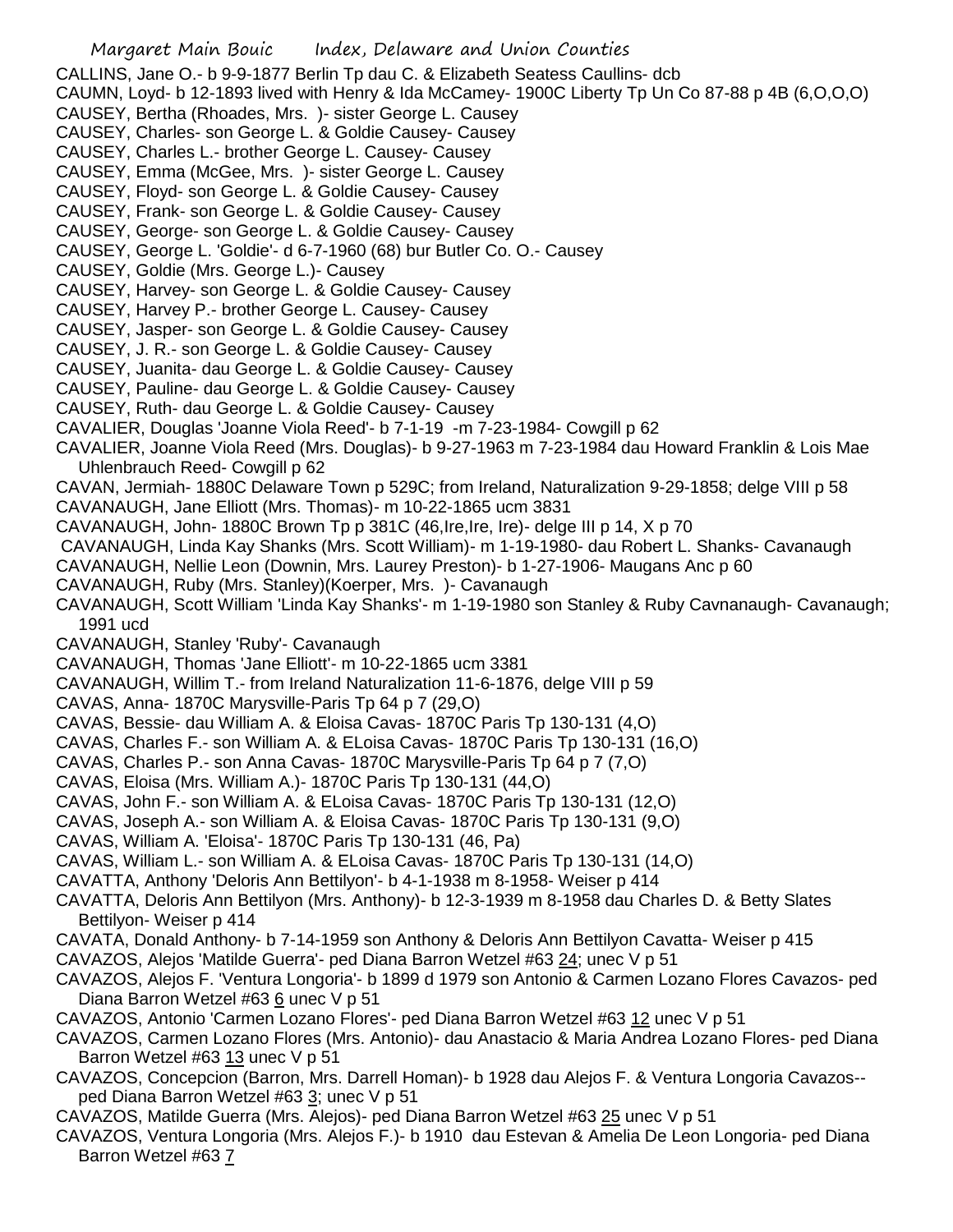Margaret Main Bouic Index, Delaware and Union Counties CAVE, --b 3-1-1871 Berlin Tp son G. B. & ELiza Shaw Cave- dcb CAVE, Arthur Belnow- b 9-2-1868 Kingston Tp son William & SIndrella Cave- dcb CAVE, B.- Pabst 1 p 36 CAVE, Catherine (Mrs. James)- 1850C Berlin Tp 1882 p 118 (30,O) CAVE, Cinderella Morey (Mrs. William)- m 3-25-1852 dcm CAVE, Edgar D. 'Lorinda O. Freel'- lic 4-21-1876 ucm 5870 mt 3 p 25 CAVE, Eliza Shaw (Mrs. Gratin)- m 5-26-1852 dcm CAVE, Elizabeth- dau James & Catherine Cave- 1850C Berlin Tp 1882 p 118 (3,O) CAVE, Emily M. (Hubbell, Mrs. Hiram)- m 12-31-1863 CAVE, Fannie Harper (Mrs. )- d 2-2-1960 Oak Grove Cem sister J. O. May- Cave CAVE, Franklin P.- 1880C Delaware Tp p 325C CAVE, Grafton- son James & Catherine Cave- 1850C Berlin Tp 1882 p 118 (17,O) CAVE, Gratin 'Eliza Shaw'- m 5-26-1852 dcm CAVE, Grattan B.- 1908 dch p 390; Pabst 1 p 34; delge IX p 37 CAVE, Hiram- son James & Catherine Cave- 1850C Berlin Tp 1882 p 118 (10,O) CAVE, James 'Catherine'- 1840c Berlin Tp p 203; 1850c Berlin Tp 1882 p 118 (46, Va) CAVE, James E. 'Sue'- 1991 ucd CAVE, James 'Theda Lott'- m 2-13-1851 dcm CAVE, Jenette (Robison, Mrs. Joseph W.)- m 5-14-1857 dcm CAVE, Justus- b 1987 son James E. & Sue Cave- 1991 ucd CAVE, Karen- b 1985 dau James E. & Sue Cave- 1991 ucd CAVE, Lorinda O. Freel (Mrs. Edgar D.)- lic 4-21-1876 ucm 5870 mt 3 p 25 CAVE, Mary (Weston, Mrs. Sir Jerome)- dcc Maxson Greene2531,4195 CAVE, Nancy- dau James & Catherine Cave- 1850C Berlin Tp 1882 p 118 (6,O) CAVE, Sarah (Van Sickle, mrs. Levi)- m 9-12-1844 dcm CAVE, Sue (Mrs. James E.)- 1991 ucd CAVE, Theda Lott (Mrs. James)- m 2-13-1851 dcm CAVE, William 'Cinderella Morey'- m 3-25-1852 dcm CAVE, William H.- b 12-7-1876 Delaware Tp----dcb CAVENDER, Abner H.- unclaimed letter, unec XI p 29 CAVENDER, Abraham Holmes 'Elvira Hopkins'- son James & Rachel Buttler Cavender- 1915 uch p 463; 1883 uch V p 461 CAVENDER, Annis (Simons, Mrs. Joseph)- dau James & Rachel Buttler Cavender- 1915 uch p 463; 1883 uch V p 461

- CAVENDER, Charles- d age 25- son James & Rachel Buttler Cavender- 1915 uch p 463; 1883 uch V p 461
- CAVENDER, Cynthia Sue Kern (Mrs. Kenneth A.)- m 12-2-1978 dau Charles M. Kern- 1983 ucd
- CAVENDER, David 'Jane Carley'- son James & Rachel Buttler Cavender- 1915 uch p 463; 1883 uch V p 461
- CAVENDER, E. Burnham 'Harriet Laws'- son James & Rachel Buttler Cavender- 1883 uch V p 461
- CAVENDER, Elvira Hopkins (Mrs. Abraham)- 1883 uch V p 461
- CAVENDER, Harriet Laws (Mrs. E. Burnham)- 1883 uch V p 461
- CAVENDER, James 'Rachel Buttler'- b 5-15-1786 m 11-27-1811; dumch p 194; 1915 uch p 463; 1850C Allen Tp 1449-1467 p 216 (64,NH); 1860C Allen Tp 738-745 p 102 (74, NH); 1870C Allen Tp 226-218 p 14 (84 NH); 1880C Allen Tp 203-216 p 26 (95, NH,Irel,Irel) p 0060
- CAVENDER, Jane Carley (Mrs. David)- 1883 uch V p 461
- CAVENDER, Jeri Baltazar (Mrs. Thomas R.)- m 5-22-1982 dau James & Jane Baltazar- Cavender
- CAVENDER, Jonathan Buttler- d (42) son James & Rachel Buttler Cavender- 1915 uch p 463; 1883 uch V p 461
- CAVENDER, Katherine- b 1967 dau Lowell T. & Naomi M. Cavender- 1979, 1981, 1983 ucd
- CAVENDER, Kenneth A. 'Cynthia Sue Kern'- m 12-2-1978 son L. Thomas Cavender- Cavender; 1983 ucd CAVENDER, Lowell T. 'Naomi M.'- 1979, 1981, 1983 ucd
- CAVENDER, Mary E. (Burnham, Mrs. )- dau James & Rachel Buttler Cavender- 1915 uch p 463
- CAVENDER, Mary (Whittemore, Mrs. )- dau James & Rachel Buttler Cavender- 1883 uch V p 461 CAVENDER, Naomie M. (Mrs. Lowell T.)- 1979, 1981, 1983 ucd
- CAVENDER, Rachel Buttler (Mrs. James)- b 7-4-1789 m 11-27-1811-1915 uch p 463; dumch p 194; 1883 uch V p 461; 1850C Allen Tp 1449-1467 p 216 (61, NH); 1860C Allen Tp 738-745 p 102 (71, NH); 1870C Allen Tp 226-218 p 14 (81, NH); 1880C Allen Tp 203-216 p 21 (93, NH,NH,NH)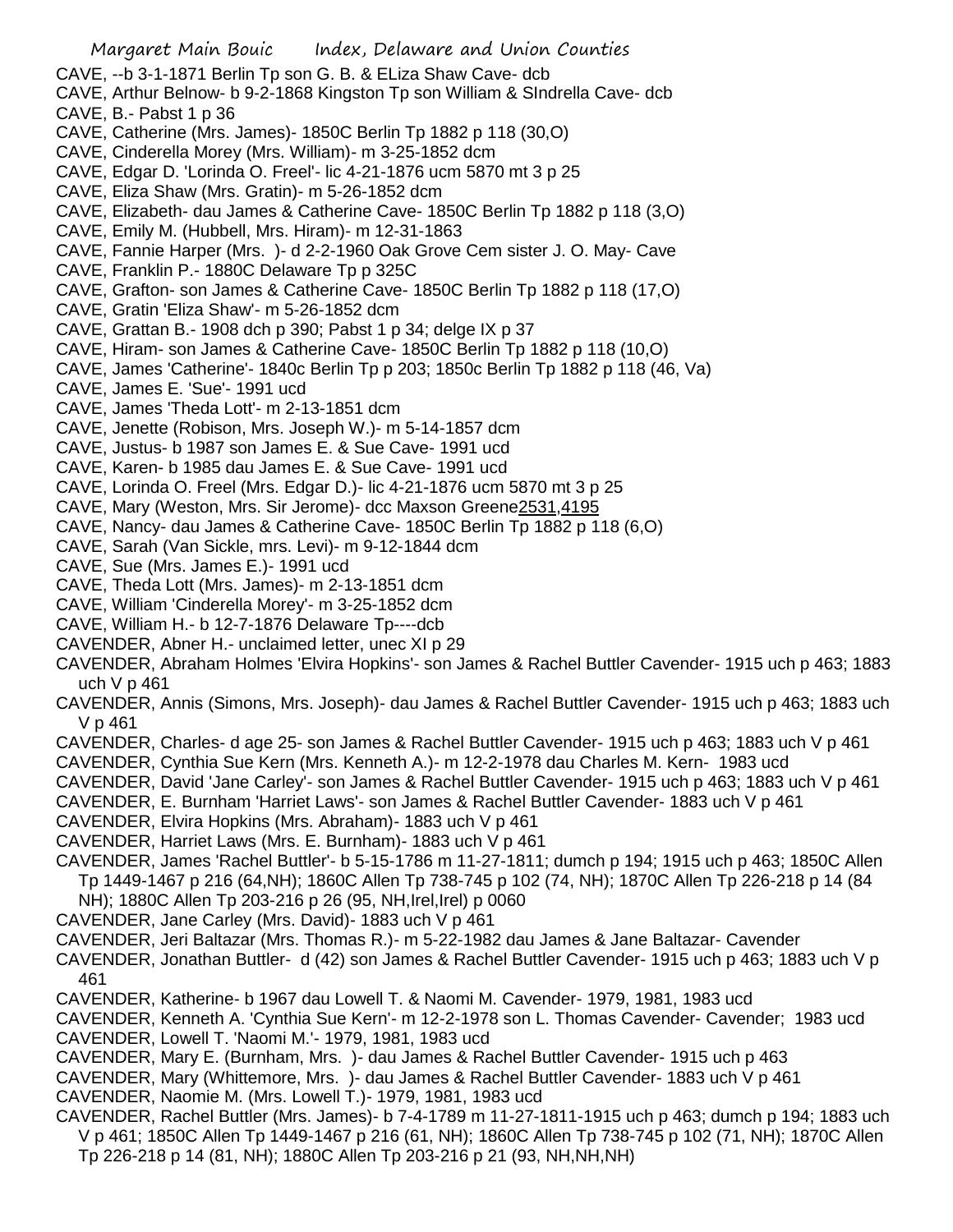CAVENDER, Rachel (Powers, Mrs. Williard)- dau James & Rachel Buttler Cavender- 1915 uch p 463; 1883 uch V p 461 CAVENDER, Sarah (Bales, Mrs. William)- dau James & Rachel Buttler Cavender- m 2-1-1838 d 11-11-1885 (67)- dumch p 194; 1915 uch p 463; 1883 uch V p 461; 1870C Allen Tp 228-220 p 14 (52, NH) CAVENDER, Thomas- 1975 ucd CAVENDER, Thomas Randall 'Jeri Lynn Baltazar'- m 5-22-1982 son Lowell R. Cavender- Cavender CAVENDISH, Arla Holton (Cavendish, Mrs. )(Hays, Mrs. )- Cavendish CAVENDISH, Charlotte Evans (Mrs. George)- d 1-25-1980 (55) bur Wilson Cem, Newark- Cavendish CAVENDISH, Dorothy E.(Romine, Mrs. Robert L.)- b 12-22-1919 d 3-29-1988 Hanover Cem- dau Herbert & Arla Holton Cavendish- Cavendish CAVENDISH, George 'Charlotte Evans'- Cavendish CAVENDISH, George H. ' ''Mae Dye'- d 9-13-1987 (61) Oak Grove Cem - son Herbert & Arla Holton Hayes-Cavendish CAVENDISH, Herbert 'Arla Holton'- Cavendish CAVENDISH, Mae Dye (Jones, Mrs. )(Mrs. George H.)- Cavendish CAVENDISH, Virginia (McKitrick, Mrs. )- dau Herbert & Arla Holton Cavendish- Cavendish CAVERT, James 'Martha Ellen Miller'- m 2-17-1867 ucm 4141 CAVERT, Martha Ellen Miller (Mrs. James)- m 2-17-1867 ucm 4141 CAVEY, George W. 'Mary E. Franklin'- m 10-6-1847 dcm CAVEY, James 'Mary Thrall'- m 6-25-1857 dcm CAVEY, Lisle- 1961 dcd CAVEY, Mary E. Franklin (Mrs. George W.)- m 10-6-1847 dcm CAVEY, Mary Thrall (Mrs. James)- m 6-25-1857 dcm CAVEY, Perry H. 'Sylvia'- 1961 dcd CAVEY, Sylvia (Mrs. Perry H.)- 1961 dcd CAVICE, James- 1883 uch IV p 522 CAVIN, Dana- son Lynn F. & Nora Belle Cavin- Cavin CAVIB, Ellen- Pabst 0 CAVIN, Lee- son Lynn F. & Nora Belle Cavin- Cavin CAVIN, ---(Ramey, Mrs. Ted)- sister Lynn F. Cavin- Cavin CAVIN, Lynn F. 'Nora Belle'- d 6-20-1968 (69) bur Mansfield- Cavin CAVIN, May Myneham (Mrs. Patrick)- m 2-16-1858 dcm CAVIN, Nora Belle (Mrs. Lynn F.)- Cavin CAVIN, Patrick 'May Myneham'- m 2-16-1858 dcm CAVIN, Steve- 1991 ucd CAVIN, William- 1880C Trenton Tp p 463C CAVIS, Ada R. Hopkins (Mrs. Charles F.)- m 4-24-1877 ucm 6058 CAVIS, Alexander 'Eliza' uca p 100; 1880C Paris Tp 182-186 p 18 (56,Penn,Ger,Penn) p 122A CAVIS, Ann M.- d 8-17-1851 (2y2m) sex rec. Oakdale Cem O 30 (E-R29-1)- dau William A. & Elisa A. Mathers Cavis- 1850C Marysville 514-523 p 79 (8/12,O) CAVIS, Bina/Biana A. Beck (Mrs. Joseph A.)- b 1866 Un Co m 12-29-1881 ucm 7102 d 1-1-1929 (63y) Oakdale Cem 4094 (E45) I p 4 CAVIS, Blanche Donley- graduated Broadway 1908 unec III p 19 CAVIS, Carroll E.- son Frank & Elva Marie Grimes Cavis- Cavis CAVIS, Charles F. 'Ada R. Hopkins'- m 4-24-1877 ucm 6058- 1883 uch IV p 492 CAVIS, Charles P.- hjt p 137; 1915 uch p 279, 280; 1883 uch IV p 438, 440, 454, 456, 457, 505, 508; mt 12-3-1856; 1850C Marysville 506-515 p 78 (24, Pa); uca p 96 CAVIS, Charles T. 'Sarah Rathbun'- m 11-27-1856 ucm 2486; unec VIII p 65 CAVIS, C. R.- uca p 24 CAVIS, Charles- son William A. & Elizabeth Ann Mathers Cavis- 1860C Paris Tp 1337-1326 p 177 (7,O) CAVIS, Eliza (Mrs. Alexander)- 1880C Marysville 182-186 p 18 (52, O,Va,Va) CAVIS, Elizabeth Ann Mathers (Mrs. William A.)- b 8-12-1827 Un Co m 12-11-1845 ucm 1086 d 2-10-1911(83y4m) Oakdale Cem 2359 (160E) I p 30 (E-R29-1); unec VI p 32; 1850C Marysville 514-523 p 78 (26,O); 1860C Paris Tp 1337-1326 p 177 (33,O)

Margaret Main Bouic Index, Delaware and Union Counties

CAVIS, Elva Marie Grimes (Mrs. Frank)- b 7-30-1896 d 7-25-1963 Oakdale Cem II p 39 (G-R5-6)- dau James & Mary Stoll Grimes- Cavis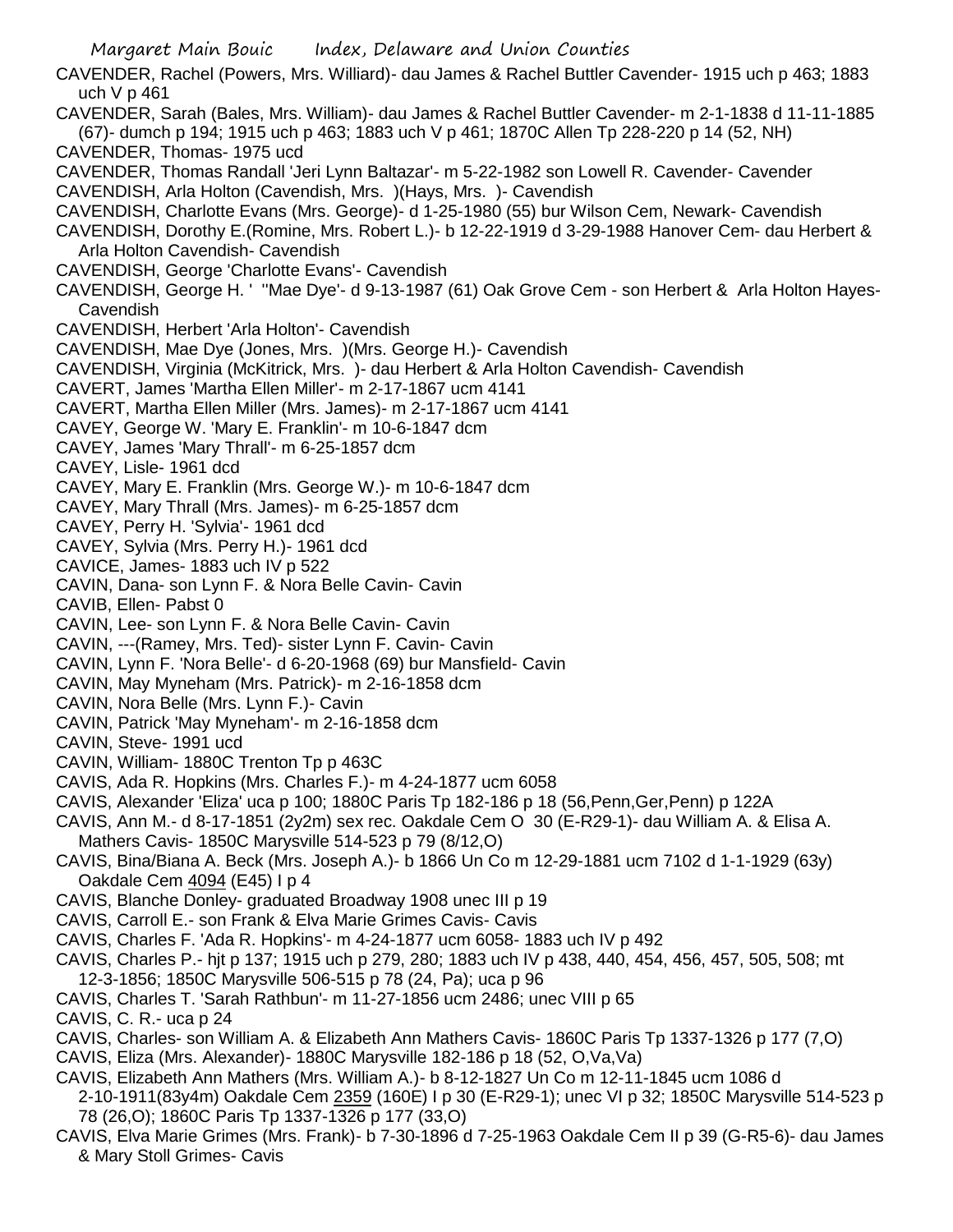- CAVIS, Eva M.- d 1-9-1862 (4y10m) Mitchell Cem DJ p 5
- CAVIS, Frank 'Elva Marie Grimes'- b 1890 d 1956 II p 39 (G-R5-6)
- CAVIS, Fred- b 1858 d 1944 Raymond Cem lptw p 24
- CAVIS, Freddy L.- b 12- 1879 son William L. & Sylvia J. Courter Cavis- 1880C Marysville 200-216 p 10 (6/12,O,O,O)
- CAVIS, James Melvin- son Frank & Elva Marie Grimes Cavis- Cavis
- CAVIS, Jane- 1850C Jerome Tp 1844-1865 p 270 (68, Pa)
- CAVIS, Jane A. (Clark, Mrs. Marshal)- m 4-24-1849 ucm 1413- unec VII p 45, XIII p 19
- CAVIS, Jess D.- b 3-28-1917 Ashley O. d 4-28-1918 Oakdale Cem II p 39 (G-R5-6)
- CAVIS, John F.- 1860C Paris Tp 1337-1326 p 178 (80,Germ)
- CAVIS, John F.'Viola'- b 8-1858 son William A. & Elizabeth Ann Mathers Cavis- 1860C Paris Tp 1337-1326 p 177 (2,O); 1900C Allen Tp 192-196 p 9A (41,O,Pa,O)
- CAVIS, Joseph A. 'Bina A. Beck'- m 12-29-1881 ucm 7102 son Alexander & Eliza Cavis- 1880C Marysville 182-186 p 18 (20,O,Penn,O)
- CAVIS, Mable E.- b 1-1889 dau John & Viola Cavis- 1900C Allen Tp 192-196 p 9A (11,O,O,Va)
- CAVIS, Mary Ann- d 12-23-1852 (10m) SR Oakdale Cem I 30
- CAVIS, Mary E.- d 1-10-1849 (2m) sexton rec. Oakdale Cem I p 30 (E-R29-1)
- CAVIS, Nellie M.- b 7-1893 d 1963 Raymond Cem lptw p 24 dau John & Viola Cavis- 1900C Allen Tp 192-196 p 9A (6,O,O,Va)
- CAVIS, Ola- b 1862 d 1940 Raymond Cem lptw p 24
- CAVIS, Persis- dau Alexander & Eliza Cavis- 1880C Marysville 182-186 p 18 (14,O,Penn,O)
- CAVIS, Sarah (Amrine, Mrs. Rodney)- m 5-10-1866 ucm 3965
- CAVIS, Sarah A. Rathbun (Mrs. Charles)- m 11-27-1856 ucm 1086; mt 12-3-1856; unec VIII p 65
- CAVIS, Sarah J.- dau William A. & Elisa A. Mathers Cavis- 1850C Marysville 514-523 p 79 (4,O); 1860C Paris Tp 1337-1326 p 177 (14,O)
- CAVIS, Sylvia J. Courter 9Mrs. William L.)- m 8-8-1877 ucm 6101; 1880C Marysville 200-216 p 10 (20,O,O,O)
- CAVIS, Viola (Mrs. John)- b 7-1862- 1900C Allen Tp 192-196 p 9A (38,Va,Pa,Mass\_ , 18y, 2 ch
- CAVIS, W. A.- 1883 uch IV p 484, 485
- CAVIS, William A. 'Elizabeth Ann Mathers'- b 8-14-1823 Cumberland Co Pa. 12-11-1845 ucm 1086 d 3-4-1898 OVI Oakdale Cem I p 30 (E-R29-1); 1850C Marysville 514-523 p 78 (26,O); 1860C Paris Tp 1337-=1326 p 177 (37, Penn); uca p 64, 96
- CAVIS, William L. 'Sylvia J. Courter'- m 8-8-1877 ucm 6101 son John F. & Jane Cavis- 1880C Marysville 200-216 p 10 (24,O,Pa,O) p 090A
- CAVIS, William- son William A. & Elizabeth Ann Mathers Cavis- 1860C Paris Tp 1337-1326 p 177 (4,O)
- CAWDEL, Thomas- 1840C Radnor Tp- delge IV p 4
- CAWILL, Walter- 1967 ucd
- CAWILL, W. L.- 1967 ucd
- CAWLEY, Arthur 'Barbra'- son William M. & Maxine Cawley- Cawley; 1961 dcd (6)
- CAWLEY, Barbra (Mrs. Arthur)- Cawley
- CAWLEY, Bettie Wray Lumbard (Mrs. Charles Raymond)- m 6-28-1969 dau Mr. & Mrs. Floyd Dailey- Cawley CAWLEY, Betty C. (Jones, Mrs. Don)- dau George W. & Ruth Carrie Cawley- Cawley
- CAYLEY, Betty Jean Taylor (Mrs. Robert)- b 6-18-1940 dau Pearl & Wilma Lewis Taylor- Genther p a13; Mitchell 112184332; Taylor 114332
- CAWLEY, Carol (Mrs. William)- Cawley
- CAWLEY, Charles Raymond 'Bettie Wray Lumbard'- m 6-28-1969 son George Cawley- Cawley
- CAWLEY, Charlotte Ann.-b 9-23-1937 dau Forest E. & Evelyn Harsh Cawley- Cawley; 1971 dcd; dcc Virginia Harsh Mitchell 1
- CAWLEY, ---(Breece, Mrs. )- dau Forest E. & Evelyn Harsh Cawley- Cawley
- CAWLEY, Cheryl Thomson- b 1-2-1995 dau William Joseph & Christine Lyn Thomson Cawley- Cawley
- CAWLEY, Christine Lyn Thomson (Mrs. William Joseph)- m 5-23-1987 dau Walter D. II & Helen K. Thomson-**Cawley**
- CAWLEY, David Scott b 10-27-1965 son Larry & Ellen Bishop Cawley- Cawley
- CAWLEY, Delila (Prodger, Mrs. Robert)- dau William M. & Maxine Cawley- Cawley; 1961 dcd (12 1/2)
- CAWLEY, Della C. (Haas, Mrs. )(Boster, Mrs. )- dau George W. & Ruth Carrie Green Cawley- Cawley
- CAWLEY, Della Maxine (Haas, Mrs. Frank)- b 12-18-1948 dau William H. Cawley- cawley
- CAWLEY, Evelyn Harsh (Mrs. Forest E.)- b 1915d 8-11-1969 (52) bur Radnor- Cawley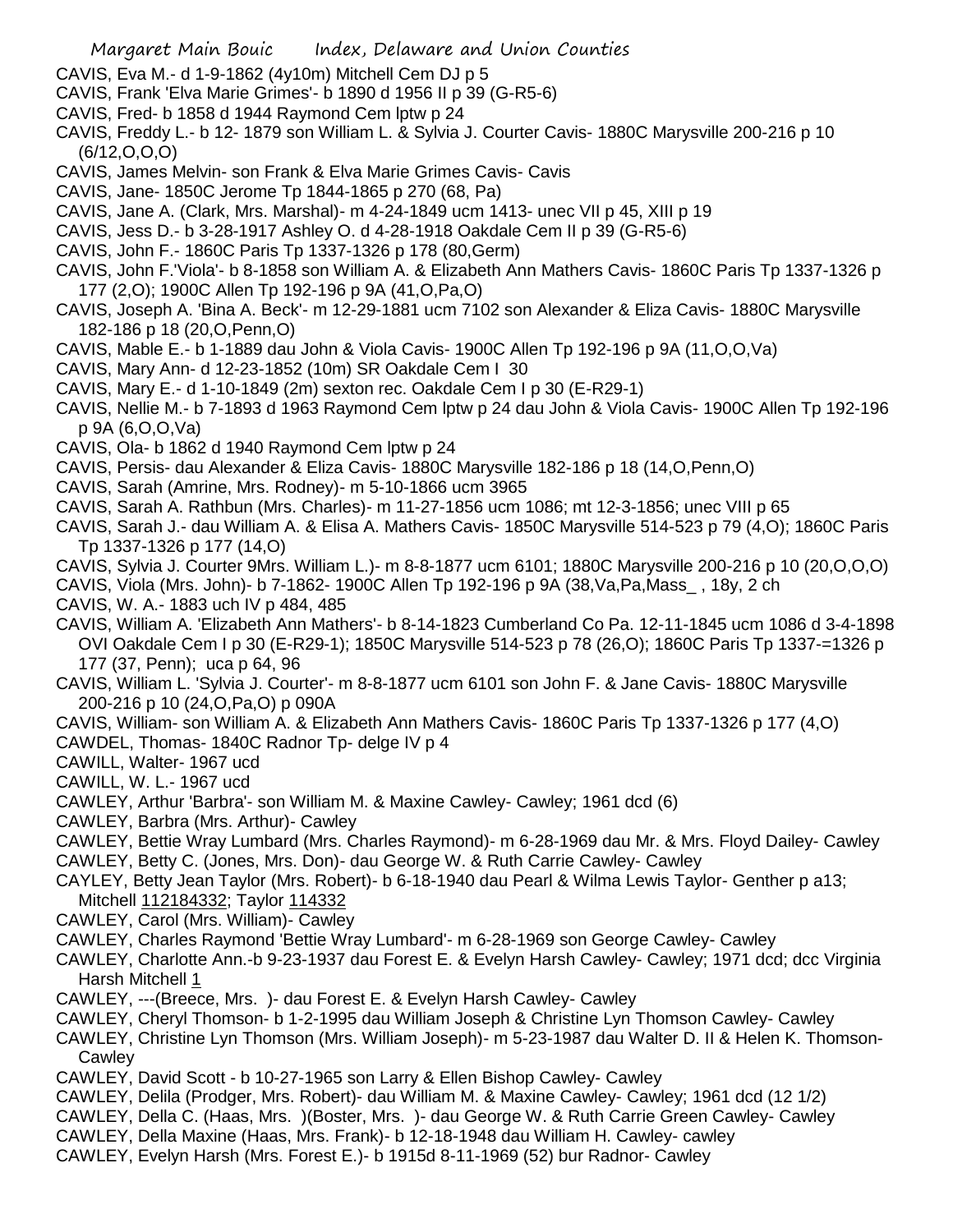CAWLEY, Forest E. 'Mary Evelyn Harsh''Mary Glitt'- b 1914 m 8-22-1936 m(2) 7-4-1971- 1961, 1969, 1971 dcd;son George W. & Ruth Cawley- Cawley; dcc Virginia Harsh Mitchell 1

- CAWLEY, George Jr.-d 4-18-1984 (61) son George W. & Ruth Carrie Cawley- Cawley
- CAWLEY, George William 'Ruth C. Green'- b 1890 d 12-7-1960 (75) bur Bokescreek- Cawley
- CAWLEY, Jeffrey- b 1959 son Charlotte R. Cawley- 1971 dcd; engaged to Jill Ann Shuey
- CAWLEY, Jill Ann Shuey (Mrs. Jeffrey Richard)- m 4-27-1983 dau John Shuey- Cawley
- CAWLEY, June- dau George J. Cawley- Cawley
- CAWLEY, Karen Lee Mead (Mrs. Robert Dean)- m 11-5-1967- Cawley
- CAWLEY, Kaye (Lavender, Mrs. Lee)- ch William M. & Maxine Cawley- Cawley; 1961 dcd (10)
- CAWLEY, Larry Edward 'Ellen Bishop'- b 9-11-1940 m 8-26-1962 son Forest E. & Evelyn Harsh Cawley-
- Cawley; dcc Virginia Harsh Mitchell1; 1961 dcd
- CAWLEY, Linda- dau George J. Cawley- cawley
- CAWLEY, Louise (Brown, Mrs. )- dau George W. Cawley- Cawley
- CAWLEY, Marlene (Breece, Mrs. Paul)- b 1940 m 7-3-1960 dau Forest E. Cawley- Cawley
- CAWLEY, Mary Evelyn Harsh (Mrs. Forest)- b 9-30-1916 m 8-22-1936 dau Charles Caleb & Hazel Carrel Russell Harsh- dcc Virginia Harsh Mitchell1; 1961, 1969 dcdB
- CAWLEY, Mary (Glitt, Mrs. )(Mrs. Forest E.)- m 7-4-1971- Cawley
- CAWLEY, Maryalys- b 1935 d 1943 Bokescreek Cem p 60 dau George W. & Ruth Carrie Green Cawley-**Cawley**
- CAYLOR, Maxine (Mrs. William M.)- 1961 dcd
- CAWLEY, Maxine C. (Miller, Mrs. L. L.)- dau George W. & Ruth Carrie Cawley- Cawley
- CAWLEY, Patricia Louise (Fischer, Mrs. Norbert Adolph, Jr.)- m 8-31-1968 dau William M. & Maxine Cawley-**Cawley**
- CAWLEY, Ray- son george J. Cawley- Cawley
- CAYLEY, Robert 'Betty Jean Taylor'- Genther p a13; Mitchell (112184332); Taylor (114332)
- CAWLEY, Robert Dean 'Karen Lee Mead'- son George J. Cawley- cawley
- CAWLEY, Ruth Carrie Green (Mrs. George W.)- d 3-25-1973 (76) Bokescreek
- CAWLEY, Ruth Marlene- b 11-19-1938 dau Forest & Mary Evelyn Harsh Cawley- dcc Virginia Harsh Mitchell1
- CAWLEY, William 'Carol Breem Scoss'- m 9-20-1970- son William H. Cawley- Cawley
- CAWLEY, William- son George W. & Ruth Carrie Cawley- Cawley; 1980 dcd
- CAWLEY, William H/M. 'Maxine'- d 12-5-1992 (74) Westerville- son George William & Ruth Carrie Green Cawley- Cawley; 1961 dcd
- CAWLEY, William Joseph 'Christine Lyn Thomson'- m 5-23-1987 son Mary Cawley -Cawley
- CAWLEY, William 'Carol'- son William M. & Maxine Cawley- 1961 dcd (18)
- CAY, Eliza Jane (Sanders, Mrs. Samuel R.)- m 5-3-1866 ucm 3951
- CAYFORD, Susan A.- 1979 ucd
- CAYKENDALL, George- 1908 dch p 380
- CAYKENDAL, Mary (Stilley, Mrs. John)- Powell p 317
- CAYLOR, see Laker/Kaylor- delge X p 21
- CAYLOR, A.- uca p 75, Andrew uca p 23
- CAYLOR, Alvin 'Mary Lang'- m 4-2-1852 dcm
- CAYLOR, Ann R. Stewart (Mrs. James W.)- m 8-28-1845 dcm
- CAYLOR, Arlene Louise (Lundberg, Mrs. John David)(Lees, Mrs. Thomas Potter)- b 12-9-1934 m 6-1-1952 (2) 3-3-1956- dau Lawrence Heiney & Myrtle Estella Rabold Caylor- Weiser p 723
- CAYLOR, Bertha Ellen- b 1-31-1881 Lib. Tp dcb, d 8-26-1881 (6mos,26d) Oller Cem p 22 dau Henry T. & Mary E. Anderson Caylor
- CAYLOR, Emily- Pabst 8 p 64, 69
- CAYLOR, Henry- 1840C Scioto Tp (20-30); delge VI p 9, 58- see Caler
- CAYLOR, Henry F (1)- 1880C Liberty Tp Del Co p 307C
- CAYLOR, Henry F (2)- 1880C Liberty Tp Del Co p 307C
- CAYLOR, Henry T. 'Mary E.'- b 1854 Oller Cem p 22; Pabst 8 p 64, 69
- CAYLOR, James W. 'Ann R. Stewart'- m 8-28-1845 dcm
- CAYLOR, Jane- 1880C Concord Tp p 269C
- CAYLOR, John- b 1841 d 1924 Oller Cem p 22; hadc p 107
- CAYLOR, Lois Ann- b 10-18-1932 dau Lawrence Heiney & Myrtle Estella Rabold Caylor- Weiser p 723
- CAYLOR, Mary A. (Walling, Mrs. Delashmeet)- m 5-14-1857 dcm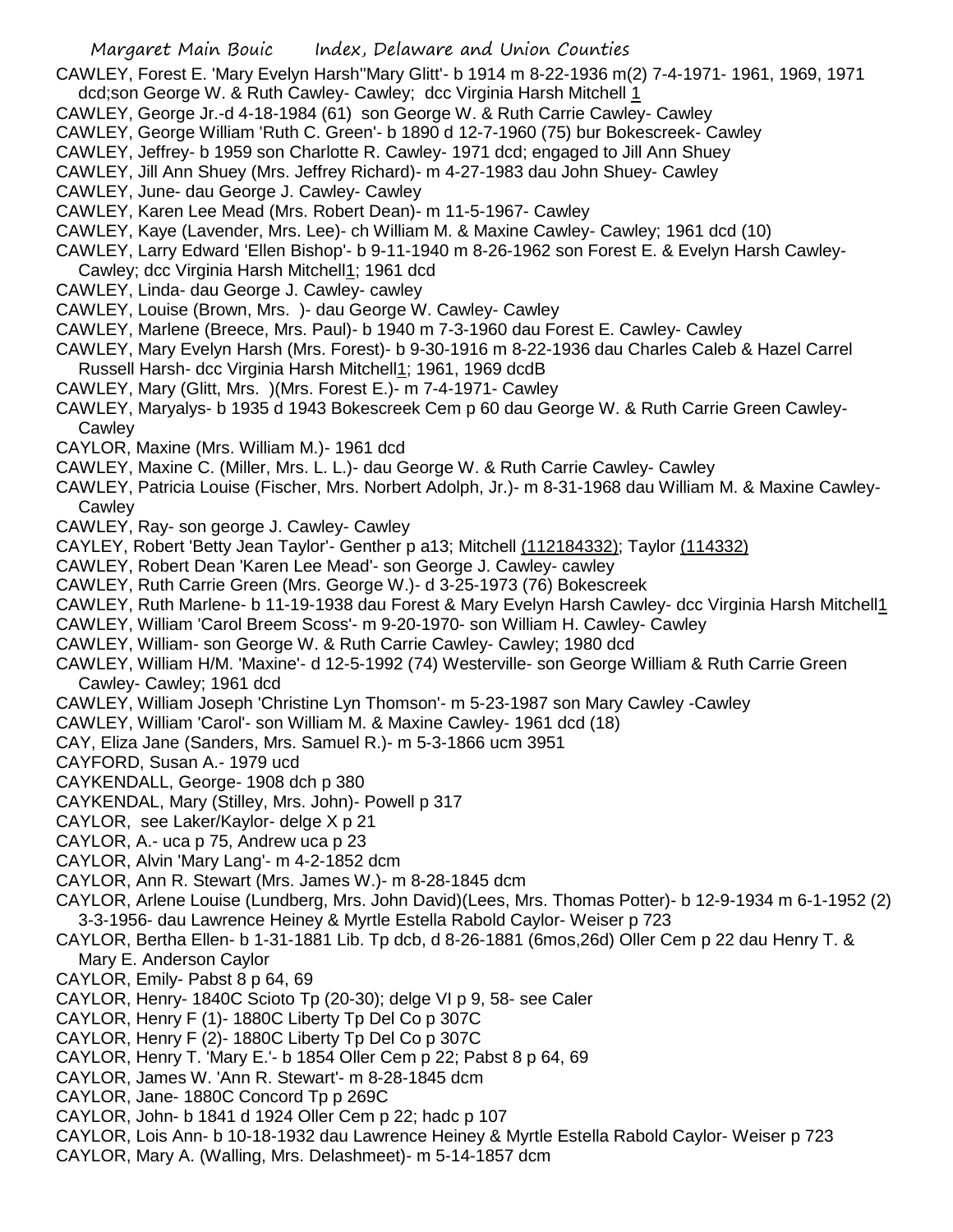Margaret Main Bouic Index, Delaware and Union Counties CAYLOR, Mary E. (Mrs. Henry T.)- b 1858 d 1929 Oller Cem p 22; Pabst 8 p 64, 69 CAYLOR, Mary Lang (Mrs. Albin)- m 4-2-1852 dcm CAYLOR, Myrtle Estella Rabold (Mrs. Lawrence Heiney)- b 6-12-1910 m 8-23-1930 dau Hallie Vester & Eva Maude Loy Rabold- Weiser p 722 CAYLOR, Sarah (Freshwater, Mrs. Stephen Hill)- m 11-15-1882- Freshwater p 228 CAYNER, Charles Suman- b 6-2-1880 Brown Tp son George & Emma Adell Hipple Cayner- dcb CAYNOR, Andrew- b 1971 son James D. & Peggy J. Caynor- 1980 dcd CAYNOR, James O. 'Peggy J.'- 1980 dcd CAYNOR, Peggy J. (Mrs. James O.)- 1980 dcd CAYTHER, Dr. Wm.- original owner- delge X p 74 CAYTON, Alice M.- b 2-5-1879 Lib Tp dau H. C. & Mary E. Anderson Cayton- dcb CAYTON, Charles- b 1969 lived with Joseph & Izetta J. Weiss- 1980 dcd CAYTON, Charles 'Izetta'- Cayton CAYTON, Izetta (Mrs. Charles)- Cayton CAYTON, Kenneth- b 1967 lived with Joseph & Izetta J. Weiss- 1980 dcd CAYTON, Lisa Marie- b 1965 lived with Joseph & Izetta J. Weiss- 1980 dcd; engaged to Todd Wesley Stockdale CAYTON, Matt- b 1970 lived with Joseph & Izetta J. Weiss- 1980 dcd CAZAD, Willie A.- b 9-15-1878 Porter Tp son Thomas & Sarah Bolster Cazad- dcb CAZENS, Cynthia (Jolley, Mrs. Uriah)- 1985 uch p 84 CEA, Alan- Cea CEA, Francis Alan- b 7-29-1984- son Alan Cea- Cea CEAL, Rev. Charles 'Patricia'- Ceal CECIL, Charles- son James Cecil- Cecil CECIL, Rev. Charles 'Patricia'- Cecil CECIL, Daniel Jonathon- b 5-16-1982 son Charles & Gase Cecil- Cecil CECIL, Erin Carmel Fracasso (Mrs. Robert Charles)- m 9-1-1979 dau Anthony E. Fracasso- Cecil; Fracasso CECIL, James 'Peggy Weiser'- m 12-24-1787- Weiser p 846 CECIL, Lisa- dau Edward J. Cecil- Cecil CECIL, Peggy Weiser (Mrs. James)- m 12-24-1787 dau Adam Weiser- Weiser p 846 CECIL, Philip Christian- b 1-4-1985 son Charles & Gase Cecil- Cecil CECIL, Robert Charles 'Erin Carmel Fracasso'- m 9-1-1979 son Edward J. Cecil- Cecil CEDARS, Edward- b 7-18-1868 Scioto Tp son Wm. & Marium Cedars- dcb CEIG, John'Wilhamer'- 1870C Jackson Tp 93-91 p 13 (34, Hesse Cassil) CEIG, Wilhamer (Mrs. John)- 1870C Jackson Tp 93-91 p 14 (34, Hesse Cassil) CELESTE, Gov. Richard 'Dagmar'- Celeste CELESTE, Dagmar (Mrs. Richard)- Celester CELLAR, Cellars, Kellar, ---- 1908 dch p 90, 91 CELLAR & GILLIS- delge VII p 44 CELLAR, A. F. 'Ann Ellen Case'- Pabst 3 p 20; hmp p 20 CELLAR, Agnes(s) (Mrs. Joseph)- Powers p 29, 41 CELLAR, Al- Pabst 7 p 40 CELLAR, Alfred B.- b 3-7-1870 son Robert M. & Sarah A. Schanck Cellar- 1880 dch p 656 CELLAR, Alice Anna E.- b 6-19-1880 Wisc. Man. Co dau Wilson F. & C. J. Coslett Cellar- dcb Berlin Tp CELLARS, Alma A. (Mrs. Alfred B.)- 1971 dcd CELLAR, Ann Ellen Case (Mrs. A. F.)- Pabst 3 p 20 CELLARS, Ann (Mrs. James)- Powers p 41, 47 CELLAR, Anna- Pabst 1 p 66 CELLAR, Barbara (Mrs. Bernard)- Cellar; lpc p 24 CELLAR, Barbara (Mrs. George)- (1777)- Powers p 40 CELLAR, Bard- b 9-16-1877 son George C. & Mary A. Bard Cellar- 1880 dch p 656 CELLAR, Barnard L.- Liberty Tp 1960- Powers p 14 CELLAR, Baruch Holbrook- b 9-27-1832 d 2-3-1838 (5-4-7) Old Liberty Chyd Powell p 152; son Joseph & Evelyn Cornelia Holbrook Cellar-Powers p 18 CELLAR, Bernard 'Barbara'- son Murrin Cellars- Cellars; lpc p 22 CELLAR, Bessie- d 12-24-1896 (35) Old Liberty Chyd Powell p 152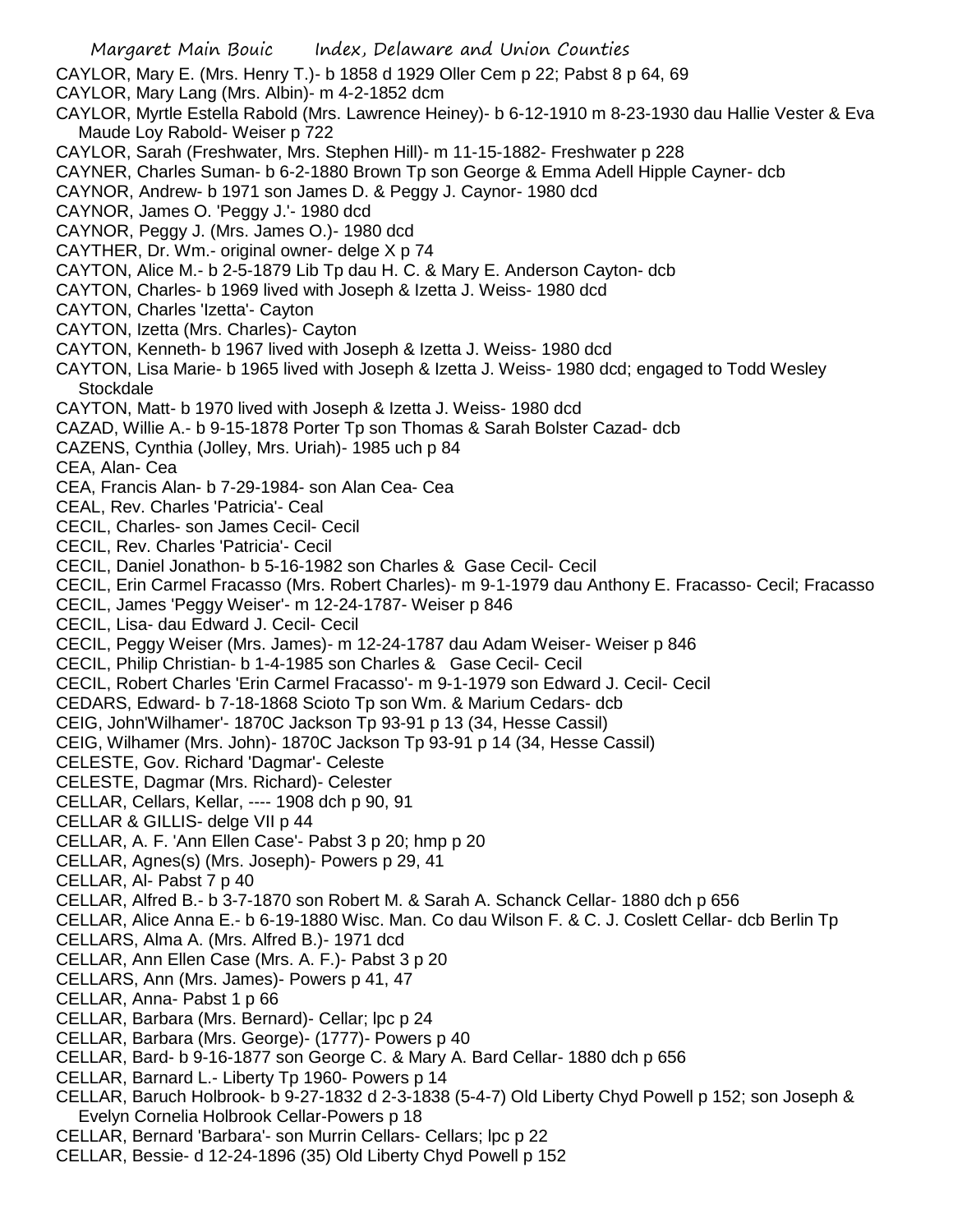- Margaret Main Bouic Index, Delaware and Union Counties
- CELLAR, Blanche Edith- b 1-13-1888 Lib. Tp dau J. G. F. & Naoma Lake Cellar- dcb
- CELLAR, Catherine Corlett (Mrs. Wilson F.)- Powers p 277
- CELLAR, C. B.- lpc p 13
- CELLAR, Cecil Hayes (Mrs. Robert)- d 11-16-1970 (85) Oak Grove Cem -Cellars
- CELLAR, Chester M.- Pabst 0; Pabst Pion I p 42
- CELLAR, Clayton W.- CCC pp 18
- CELLAR, Cora- b 3-22-1864 dau Robert M. & Sarah A. Schanck Cellar- 1880 dch p 656; Pabst 2 p 58, 60, 164
- CELLAR, Cornelia Jane (Cellar, Mrs. Capt. John)- dau James & Julia Philista Holbrook Cellar- Powers p 18, 58
- CELLAR, Cornelia J.- dau James & Elizabeth Hay Cellars- 1850c Liberty Tp 1644 p 108 (19,O); dcw Bk 4 104(12)
- CELLAR, Cornelia (Mrs. John)- b 11-13-1830 m 7-3-1856- 1880 dch p 656; lpc p 24; delge I p 19
- CELLAR, Cornelius- Pabst 8 p 4
- CELLAR, Cynthia Scott (Mrs. Joseph McCoy)- b 1833 m 6-7-1850 dcm d 1871 Old Liberty Chyd Powell p 153; dcq Della Weiser Ewing7; Pabst 3 p 20
- CELLAR, David Axtell- d at birth- son John Flenniken & Lucy Wilson Cellar- Powers p 18, 24
- CELLAR, Delores (Manley)- dau John Ralph Cellar- Cellar
- CELLR, Diana Kristen- dau Bernard & Barbara Cellar- Cellar- engaged to Gary Paul O'Keefe
- CELLAR, E. D.- lpc p 13
- CELLAR, Edward- d 11-7-1952 son Capt. John & Cornelia Cellar Cellar- 1880 dch p 656; lpc p 24; Powers Pat p 156; Powers p 58, 59, 156, 280, 281
- CELLAR, E. E.- b 8-20-1803 d 9-25-1873 (70) Old Liberty Chyd Powell p 152
- CELLAR, E. G.- lpc p 13, 15
- CELLAR, Eliza C.- b 6-1-1868 d 2-26-1893 Old Liberty Chyd Powell p 152; lpc p 13, 16; Pabst Pion I p 42, 48
- CELLAR, Eliza E.- b 1862 d 1872 Old Liberty Chyd- Powell p 153
- CELLAR, Eliza- b 6-1-1868 dau Robert M. & Sarah A. Schanck Cellar- 1880 dch p 656
- CELLAR, Eliza G. (Heacock, Mrs. William H.)- m 8-31-1859 dcm
- CELLAR, Eliza Gillis- b 7-15-1841 dau Joseh & Eveline Cornelia Holbrook Cellar- Powers p 18
- CELLAR, Eliza (Mrs. Rev. T. J.)- d 7- 1917- Cellar
- CELLAR, Elizabeth- lpc p 24; 1880C Liberty Tp Del Co p 305C
- CELLAR, Elizabeth D.- dau James & Elizabeth Hay Cellars- 1850C Liberty Tp 1644 p 108 (16,O); dcw Bk 4 p 104 (12)
- CELLAR, Elizabeth Deadamia- dau James & Julia Philista Holbrook Cellar- Powers p 18
- CELLAR, Elizabeth/Eliza Dunlap (Mrs. John Flanegin)- d 8-20-1820 (29y) Old Liberty Chyd Powell p 153; Powers p 58
- CELLAR, Elizabeth Hay (Mrs. James)- m 5-12-1841 dcm; 1850C Liberty Tp 1644 p 108 (44, NY)
- CELLAR, Elizabeth Ray (Mrs. James)- m 3- 11 d 9-29-1873 (70y)- Powers p 18
- CELLAR, Ella- 1880c Delaware Tp p 328C
- CELLAR, Ella Frances (Weiser, Mrs. David Matthias)- b 11-13-1855 m 12-10-1879 d 6-17-1930 dau Joseph McCoy & Cynthia Scott Cellar- Weiser p 286; dcq Della Weiser Ewing 3
- CELLAR, Ephraim- Powers p 60, 67
- CELLARS, Estella- 1961 dcd
- CELLAR, Estella L.- d age 82 Oak Grove Cem Cellar
- CELLAR, Eunice A. (Mrs. M. H.)- d 1-5-1872 (38-10-1) Old Liberty Chyd Powell p 152
- CELLAR, Evelyn Cornelia Holbrook (Mrs. Joseph)- b 8-12-1808 m 4-1-1828 d 8-17-1886 Old Liberty Chyd Powell p 153; Pabst Pion I p 42, 47, 48. 49; dcq Della Weiser Ewing 13; 1850C Liberty Tp 1642 pp 108 (41, NY); dcga p 42
- CELLAE, Eyleen- 1880C Delaware Tp p 328C
- CELLAR, Frances A.- dau Capt. John & Cornelia Cellar Cellar- 1880 dch p 656; Powers p 58
- CELLAR, George- Rev. Soldier- Powers p 21, 22
- CELLAR, George d 1828- Powers p 53
- CELLAR, George- Powers p 59
- CELLAR, George- (deed 1777) Powers p 40, 42, 44, 45, 46, 47, 55, 57
- CELLARS. George delge VII p 9, 1843
- CELLAR, George 'Barbara'- Powers p 40
- CELLAR, George B.- b 9-16-1877 Liberty Tp son George C. & Mary Bard Cellar- dcb
- CELLAR, George C.- 1880C Liberty Tp Del Co p 311C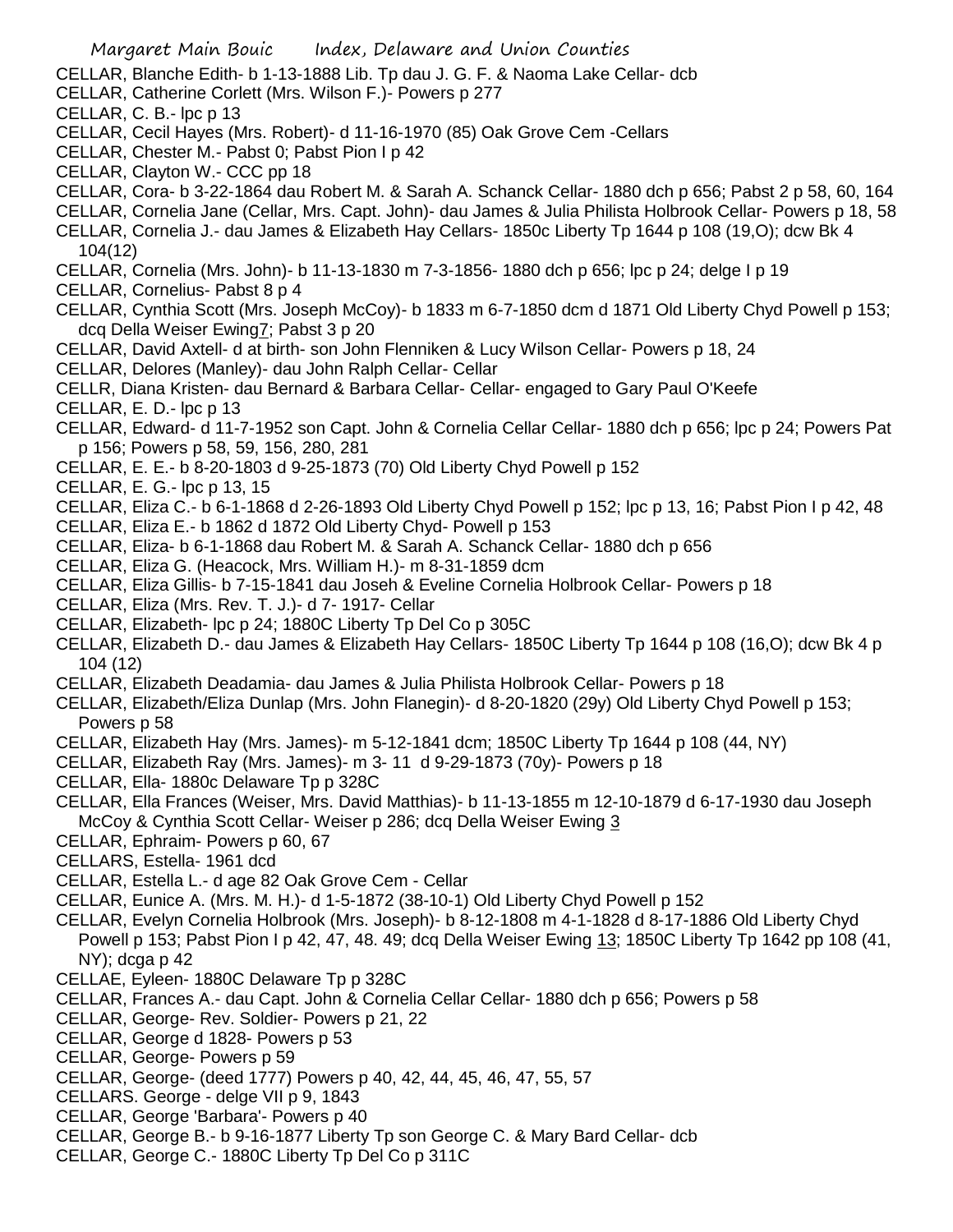- CELLAR, ---b 1-16-1880 Liberty Tp son Geo. c. & Mary A. Bard Cellar- dcb
- CELLAR, George- exec estate of Thomas Kellar- Powers p 22, 60, 61, 65, 67, 69, 74, 76, 77
- CELLAR, George- eldest son George Cellar- Powers p 245, 277, 279, 280
- CELLAR, George Carson- son George & Rachael fleming Cellar- Powers p 18, 50
- CELLAR, George C. 'Mary Gray''Mary A. Berd'- b 2-21-1837 1880 dch p 656
- CELLAR, inf son George C. & Mary Gray Cellar d 1874- Old Liberty Chyd Powell p 152; delge X p 75
- CELLAR, infant dau George C. & Mary Gray Cellar d 1868- Old Liberty Chyd Powell p 152
- CELLAR, Cpl George C.- d 2-23-1860 (69) Powell p 152; Powers p 262; delge X p 33
- CELLAR, George- son Hans Cellar- Cellar p 1
- CELLAR, George- son Johannes Keller-Powers p 14
- CELLAR, George 'Rachel Fleming'-- b 4-23-1791 d 2-23-1860 (69) Old Liberty Chyd Powell p 152, 158; Powers p 16, 18, 19, 49, 50,130; dcq Harold Cellars8; 1880 dch p 656, 657; 1908 dch p 380, 390; Liberty p 1; hadc p 34; m Radnor Tp dcm p 36 Del Pat & Fr Chron 12-14-1826; 1835 men 37 #72 p 65 Liberty Tp; delge VI p 56
- CELLAR, George- son Thomas & Sarah Flanagin Cellar- Cellar p 1; lpc p 3,5,9,22, 23; hmp p 56, 59; dcw Bk 1 p 4; dcw Bk 4 p 56(7); delge I p 14
- CELLAR, Grace- Pabst Pion I p 42; Pabst 0
- CELLAR, Guy A. 'Edna'- m 1917 d 2-5-1971 (76) bur Sacramento- son William Addison & Hattie Mary Colflesh Cellars- grandson Thomas Cellar- Cellars
- CELLAR, Hannah- dau Thomas & Martha McCoy Cellar- dcw Bk 1 p 4; Cellar p 1
- CELLAR, Hannah (Carpenter, Mrs. Nathan/John)- b 2-19-1776 d 6-20-1853 dau Thomas & Martha McCoy Cellar/Keller- Powers p 16
- CELLAR, Hannah- memorial- Powers p 55
- CELLAR, Hannah- dau Hans Cellar- Cellar p 1; Powell p 159
- CELLAR, Hannah- estate of John Cellar- Powers p 24
- CELLAR, Hannah- dau Thomas Jr. & Margaret Gabriel Cellar- Powers p 18
- CELLAR, Hannah- dau Thomas & Sarah Cellar- Powers p 19
- CELLAR, Hans- dcq Harold Cellars 32; Cellar p 1
- CELLARS, Harold Reid 'Nellie Bartholemew'- b 7-27-1893 m 9-7-1935 d 9-26- 1956 son William Addison & Hattie May Colflesh Cellars- dcq Harold Cellars1 CCC p 67; dcb
- CELLAR, Harriet F.- Pabst 0; Pabst Pion I p 42, 48
- CELLAR, Harriet Florence- b 9-9-1850 dau Joseph & Evelin Cornelia Holbrook Cellar- Powers p 18
- CELLAR, Harry- son John Ralph Cellar- Cellar
- CELLAR, Harry- son Capt. John & Cornelia Cellar- Cellar- Powers p 58
- CELLAR, Harry Van Deman- b 12-11-1835 son Joseph & Eveline Cornelia Holbrook Cellar- Powers p 60
- CELLAR, Hattie Mary Colflesh (Mrs. William Addison)- b 9-22-1862 m 6-25-1891 d 4-27-1855- dau John F. &
- Matty Diehl Weed Colflesh- dcq Harold Cellars 3; Pabst 7 p 40; p 67
- CELLARS, Henry- adm estate of John Cellars- Powers p 24
- CELLARS, Henry- 1880C Brown Tp p 381C (23,O)
- CELLAR, Henry- son Capt. John & Cornelia Cellar Cellar- 1908 dch p 656
- CELLAR, Henry Van Deman- son Joseph & Evelyn Cornelia Holbrook Cellars- Pabst 8 p 9; Pabst Pion I p 42, 44, 45, 47, 48, 49; 1850C Liberty Tp 1642 pp 108 (14,O)
- CELLAR, H. R.- b 1857 d 1910 Old Liberty Chyd Powell p 153
- CELLAR, Iasah- Pabst 7 p 1
- CELLAR, Isaac- brother Betsy Cellar; son George Kellar (22)- Powers p 60, 67
- CELLAR, Isaac G.- 1850C Liberty Tp 1642 p 108 (11,O)
- CELLAR, Jacob- lived Washington Co Md. Powers p 44, 51
- CELLAR, J. A. f.- dg 1-7-1908, delge VIII p 12
- CELLAR, James b 3-16-1895 d 2-22-1863 (sic) Old Liberty Chyd Powell p 153; delge I p 14
- CELLAR, James- 1880 dch p 675; Pabst 0; dcw Bk 4 p 104(12) Powers p 280
- CELLAR, James-Washington Co Pa.- Powers p 46
- CELLAR, James- Powers p 59, 60, 67
- CELLAR, James 'Anne'- Tuscarawas Co. O.- Powers p 41, 47
- CELLAR, James D.- son James & Elizabeth Hay Cellars- 1850C Liberty Tp 1644 p 108 (17,O)
- CELLAR, James Duguied- son James & Julia Philista Holbrook Cellar- Powers p 18
- CELLAR, James 'Elizabeth Hay'- m 5-12-1841 dcm; Pabst Pion I p 41; 1835 men 37 #81 p 66 Liberty Tp;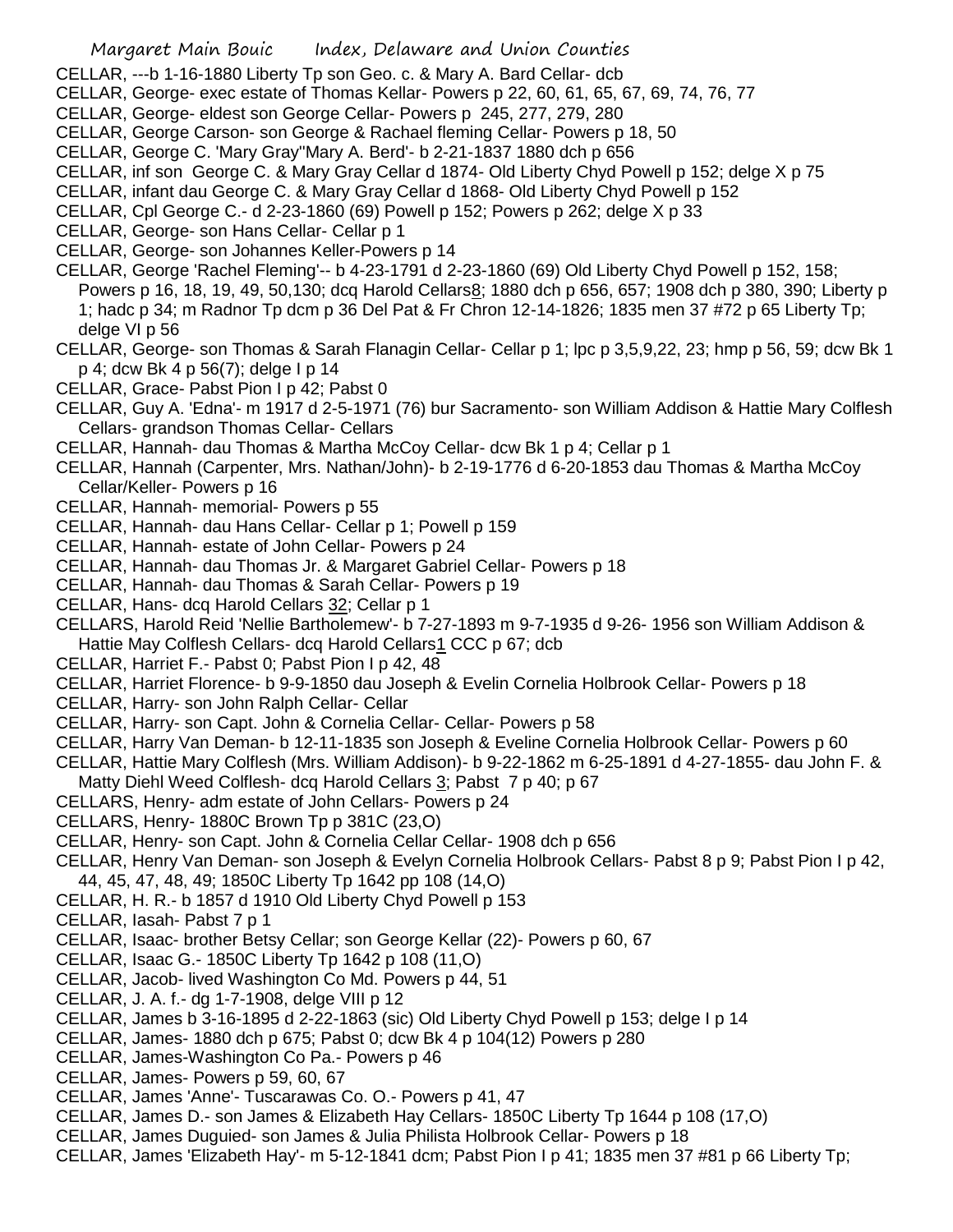1850C Liberty Tpp 1644 p 108 (55, Pa); hadc p 34; delge VI p 56

- CELLAR, James Hogue -b 12-24-1842 d 1-20-1843 inf son John Flanagan & Lucy Wilson Cellar- Old Liberty Chyd Powell p 153; Powers p 18, 24
- CELLAR, James 'Julia Philisa Holbrook''Elizabeth Ray Cellar'- b 3-16-1795 d2-22-1863 son Thomas & Sarah Flennekin Cellar- Powers p 18, 19, 183
- CELLAR, James- b 3-26-1795 Franklin Co Pa.- d 2-22-1863 son Thomas & Martha McCoy Cellar- Powers p 16
- CELLAR, James- son Thomas & Sarah Flanegin Cellar- Cellar p 1; dcw Bk 1 p 4; Pabst Pion I p 42; dcw Bk 4 p 56(17)
- CELLAR, Jane (Gillis, Mrs. Deacon James)- b 6-6-1773 d 10-8-1844 dau Thomas & Martha McCoy Cellar Old Liberty Chyd- Powers p 16, 19, 190; Maugans Anc p 148
- CELLAR, Jane- d 10-4-1823 (7m) Old Liberty Chyd Powell p 152- dau Thomas & Martha McCoy Cellar- Cellar p 1; dcw Bk 1 p 4
- CELLAR, Jane Vandeman- b 2-12-1845 d 11-20-1845 Old Liberty Chyd Powell p 153 dau John Flanegin & Lucy Wilson Cellars; Powers p 18, 24
- CELLAR, J. B.- lpc p 13
- CELLAR, Jessie May- b 4-16-1900 Lib. Tp dcb, d 9-6-1989 (89) Oak Grove Cem- dau William Adison & Hattie May Colflesh Cellars- Cellars
- CELLAR, John- hmp p 59; lpc p 13; Powers Pat p 89
- CELLAR, John Pabst Pion I p 42; Powers p 44, 45, 47, 51, 89
- CELLAR, John Jr.- Powers p 40, 45
- CELLAR, John A. F.- 1908 dch p 276, 390; lpc p 22, 24; hmp p 59, 119, 174; Pabst Pion I p 44, 46
- CELLAR, John- second son of George Cellar- Powers p 21, 22, 24
- CELLAR, John- son Hans Cellar- Cellar p 1
- CELLAR, John Alexander Flanegin- son George & Rachel Fleming Cellar- Powers p 18
- CELLAR, Capt. John 'Cornelia Cellar- b 4-23-1820 m 7-3-1856 son Thomas & Margaret Gabrile Cellar- 1880 dch p 299, 656; 1908 dch p390; lpc p 13; Powers p 23, 57, 58, 61, 65, 74; dcw Bk 4 p 56(7); Civil War
- CELLAR, John E.- b 10-29-1879/80 d 1926 Old Liberty Chyd- son John C. F. & Naomi Luke Cellar- dcb; Powell p 153
- CELLAR, John Flanegin 'Lucy Wilson''Elizabeth Dunlap'- b 3-1-1788 Franklin Co. Pa m(1) 5-15-1817 (2) 11-12-1834 d 10-7-1875 (87-7-6) Old Liberty Chyd Powell p 153, 158; )-son Thomas & Sarah Flanegin/Flenniken Cellar- Cellar p 1; 1820C Liberty Tp; 1835 men 37 #86 p 66 Liberty Tp; Pabst 7 p 1; lpc p 5, 10, 22; hmp p 56; 1880 dch p 656; hadc p 34; Pabst Pion I p 44, 46; dcw Bk 4 p 56(7); Powers p 16, 18, 19, 24, 58, 98, 103, 262, 277, 280; delge I p 14; delge VI p 56, X p 33; dcc Eugene Taggart 14
- CELLAR, John Gillis Flanegin 'Naomi Luke'- b 12-15-1837/12-31-1835 m 3-1-1875/6 son John Flanegin & Lucy Wilson Cellar- 1908 dch p 390; Pabst 0; 1880 dch p 656; hadc p 107; Pabst Pion I p 42; Powers p 14, 18, 21, 24, 125; 1880C Liberty Tp p 309C
- CELLAR, John Ralph 'Loretta'- son Estella Cellar- d 5-24-1964 (62)- Cellar
- CELLAR, John 'Susannah'- Powers p 46
- CELLAR, John- son Thomas Jr. & Margaret Gabriel Cellar- Powers p 18
- CELLAR, Joseph- 1835 men 37 #85 p 66 Liberty Tp
- CELLAR, Joseph- Washington Co Md Powers p 45, 60, 66, 67, 76
- CELLAR, Joseph Addison- d 5-11-1862 (23) Old Liberty Chyd Powell p 152- son George & Rachel Fleming Cellar- Powers p 18; 1880 dch p 656; 1908 dch p 390; Pabst Pion I p 42
- CELLAR, Joseph 'Agnes'- Powers p 29, 41
- CELLAR, Joseph A. 'Susannah Frazier'- m 7-25-1837- Holmes Co. Marriages
- CELLAR, Joseph Artell/Axtell d 1846 inf son John Flanagan & Lucy Wilson Cellar- Powell p 153
- CELLAR, Joseph- son Hans Cellar- Cellar p 1
- CELLAR, Joseph McCoy 'Cynthia Scott'- b 9-14-1830 m 6-7-1850 dcm d 1902 Old Liberty Chyd Powell p 153 son Joseph & Evelyn Cornelia Holbrook Cellar- Liberty p 1; dcq Della Weiser Ewing 6; 1880 dch p 218, 422, 427; 1908 dch p 469; Pabst 3 p 20; 1835 men 37 #85 p 66, Lib. Tp; 1850C Liberty Tp 1642 p 108 (19,O); 1880C Liberty Tp p 305C; Pabst Pion I p 42, 44, 45, 47, 48,49; Powers p 18, 279, 280; delge I p 14, VI p 56, VII p 39
- CELLAR, Joseph 'Evelyn Cornelia Holbrook'- b 9-29-1798 Franklin Co Pa m 5/3-1-1828 d 12-26-1856 dcga p 42 Del Pat & Fr Chron son Thomas & Sarah Flanagin Cellar- 1908 dch p 614; Pabst 0; dcw Bk 1 p 4, Bk 2 p 164, Bk 4 p 56(7); 1850C Liberty Tp 1642 p 108 (51, Pa); hadc 34; Pabst Pion I p 42, 44, 45, 46, 47, 48,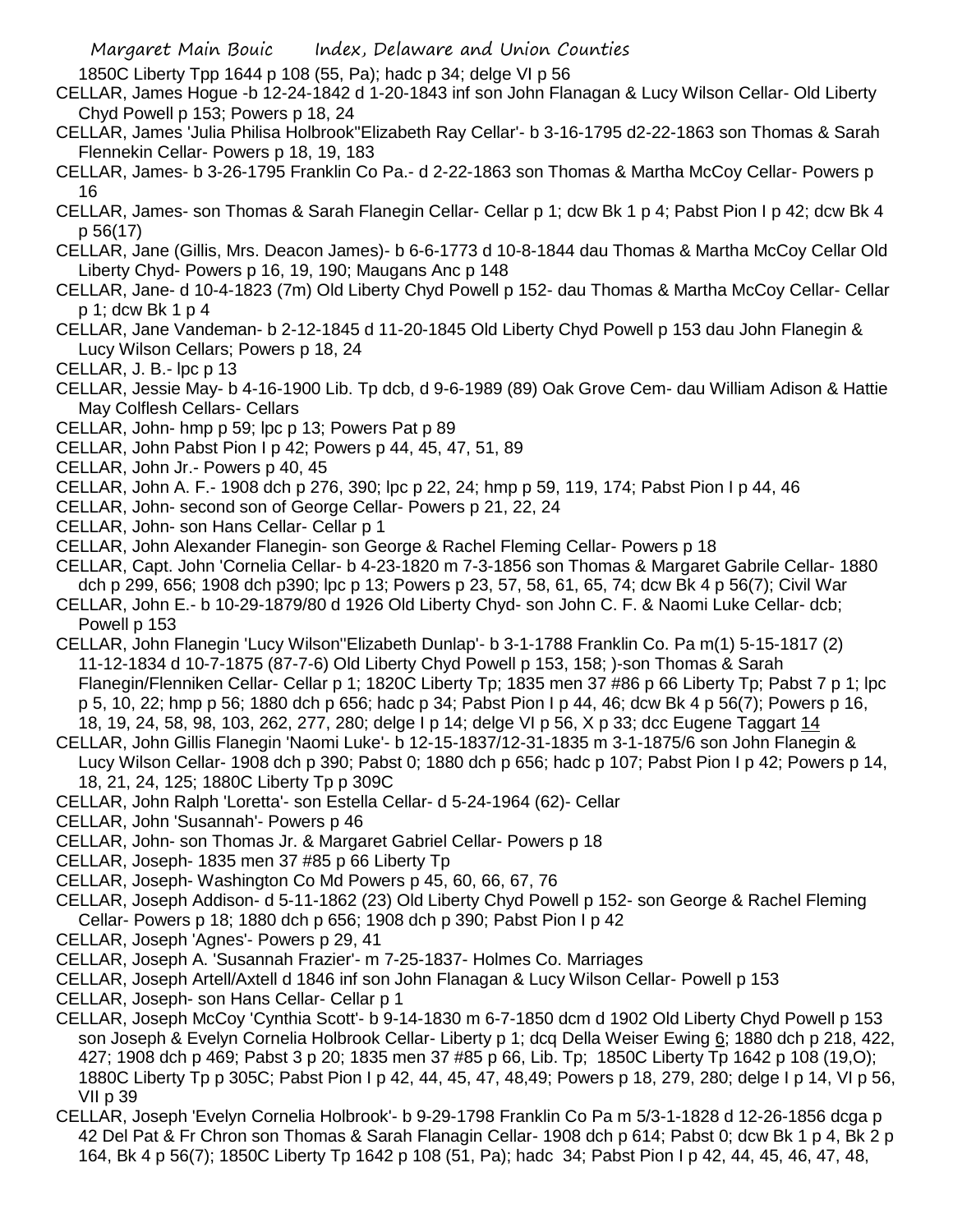- 49; Powell p 153 Old Liberty Chyd; Powers p 16, 18, 19, 22, 28, 49
- CELLAR, Joseph 'Nancy'- Powers p 41
- CELLAR, Josiah- son Joseph Cellar- Powers p 76
- CELLAR, Joyce (King, Mrs. )- dau Guy A. & Edna Cellars- Cellars
- CELLAR, Juanita (Mead, Mrs. Samuel)- dau Rollin R. Cellar- Cellar
- CELLAR, Julia Flanagan (Hardin, Mrs. Nathan D.)- b 5-11-1829 m 10-31-1850 dcm dau Joseph & Evelyn Cordelia Holbrook Cellars- Powers p 181850C Liberty Tp 1642 p 108 (21,O)
- CELLAR, Julia P. Holbrook (Mrs. james)- d 9-15-1839 (35y) dau B. & D. Holbrook Old Liberty Chyd Powell p 153
- CELLAR, June (Yoak, Mrs. )- dau Guy A. Cellars- Cellars
- CELLAR, Loretta (Mrs. john R.)- Cellar
- CELLAR, Lucy Elizabeth (Knapp, Mrs. Wilson Shubal)- b 3-20-1837 m 4-6-1864 dcm d 10-11-1902 Old Liberty Chyd Powell p 154; dau John Flanagin & Lucy Wilson Cellar- Powers p 18, 24; dcc Eugene Taggart 7
- CELLAR, Lucy Wilson (Mrs. John Flanegin)- b 4-18-1807 m 11-12-1834 d 6-2-1847 (39y) Old Liberty Chyd
- Powell p 153; dcc Eugene Taggart 15; Pabst 8 p 8
- CELLAR, M. A.- hadc p 111; 1900 Orange Tp
- CELLAR, Margaret Alice- b 6-18-1843 d 9-28-1846 dau Joseph & Eveline Cornelia Holbrook Cellar- Powers p 18
- CELLAR, Margaret Gabriel (Mrs. Thomas)- b 11-4-1827 m 1-10-1865- 1880 dch p 656
- CELLAR, Margaret (McKinnie, Mrs. Josiah)- b 2-2-1771 Cumberland Co Pa. d 6-8-1853 Delaware bur Liberty Chyd dau Thomas & Martha McCoy Cellar- dcq Robert Powers 31, Walter Thomson 31 rs p 7; lpc p 7; dcw Bk 3 p 144; Powers p 15, 19, 60, 68, 232, 307
- CELLAR, Margaret- dau Thomas & Martha McCoy Cellar- Cellar p 1; lpc p 2; hmp p 56; dcw Bk 1 p 4
- CELLAR, Margaret (Mrs. Thomas)- d Nov 1827 (40) dcga p 40 Del Pat & Fr Chron 11-8-1827 Old Liberty Chyd Powell p 152; delge I p 19
- CELLAR, Margaret (Waterer, Mrs. )- dau John Ralph Cellars- Cellars
- CELLAR, Margarette Alice- d 9-28-1846 (3y10m) dau Joseph & Evelyn Cornelia Holbrook Cellar- Old Liberty Chyd Powell p 153
- CELLAR, Marie- 1961 dcd
- CELLAR, Martha Deademia- b 5-3-1848 d 7-9-1897 dau Joseph & Evelyn Cornelia Holbrook Cellars- Pabst Pion I p 42, 48;Powers p 18 1850C Liberty Tp 1642 p 108 (3,O)
- CELLAR, Martha Elizabeth- dau George & Rachel Fleming Cellar- Powers p 18
- CELLAR, Martha McCoy 9Mrs. Thomas)- Cellar p 1; Pabst Pion I p 57; Powers p 42, 54, 307
- CELLAR, Mary A. Bard (Mrs. George C.)- m 11-1876 1880 dch p 656
- CELLAR, Mary C.- b 1868 d 1884 Old Liberty Chyd Powell p 153
- CELLAR, Mary C. (Klein, Mrs. Jacob L.)- m 3-1-1867 delge X p 75
- CELLAR, Mary Cornelia- b 9-23-1845 dau Joseph & Evelyn Cornelia Holbrook Cellars- Powers p 18; 1850C Liberty Tp 1642 p 108 (5,O); Pabst Pion I p 42, 48; Pabst 0
- CELLAR, Mary E. (Flemming, Mrs. Frank)- dau Capt. John & Cornelia Cellar-Cellar; Powers p 58
- CELLAR, Mary Gray (Mrs. Goerge C.)m 2-13-1867 d 11-18-1874 (32-11-4) Old Liberty Chyd Powell p 152; 1880 dch p 656; delge X p 75
- CELLAR, Mary Kelline (Fink, Mrs. Mark Vernon)- m 8-12-1989 dau Dr. Bernard & Barbara Cellar- Cellar
- CELLAR, Mary W.- b 1876 d 1920 Old Liberty Chyd Powell p 153
- CELLAR, Mary W.- b 11-15-1876 dau John G. F. & Naomi Luke Cellar- 1880 dch p 656; dcb
- CELLAR, Mat- Pabst 7 p 40
- CELLAR, Michael- Powers p 45
- CELLAR, Mollie- dau Hans Cellar- Cellar p 1
- CELLAR, Moses Henry- son George & Rachel Fleming Cellar- Powers p 18, 50; 1908 dch p 390; lpc p 5, 23; hmp p 59; Pabst Pion I p 42
- CELLAR, Murrin- m 4-26-1922- Cellars
- CELLAR, Myrna- dau Murrin Cellars- Cellars
- CELLAR, Nancy (Mrs. Joseph)- Powers p 29, 41
- CELLAR, Naomi Luke (Mrs. john G. F.)- b 2-22-1855 m 3-1-1875 dau John & Lucy Karnes Luke- 1880 dch p 656
- CELLAR, Nellie A.- b 6-4-1877 d 6-20-1968 Oak Grove Cem dau Robert McCoy & Sarah A. Schanck Cellar-1880 dch p 656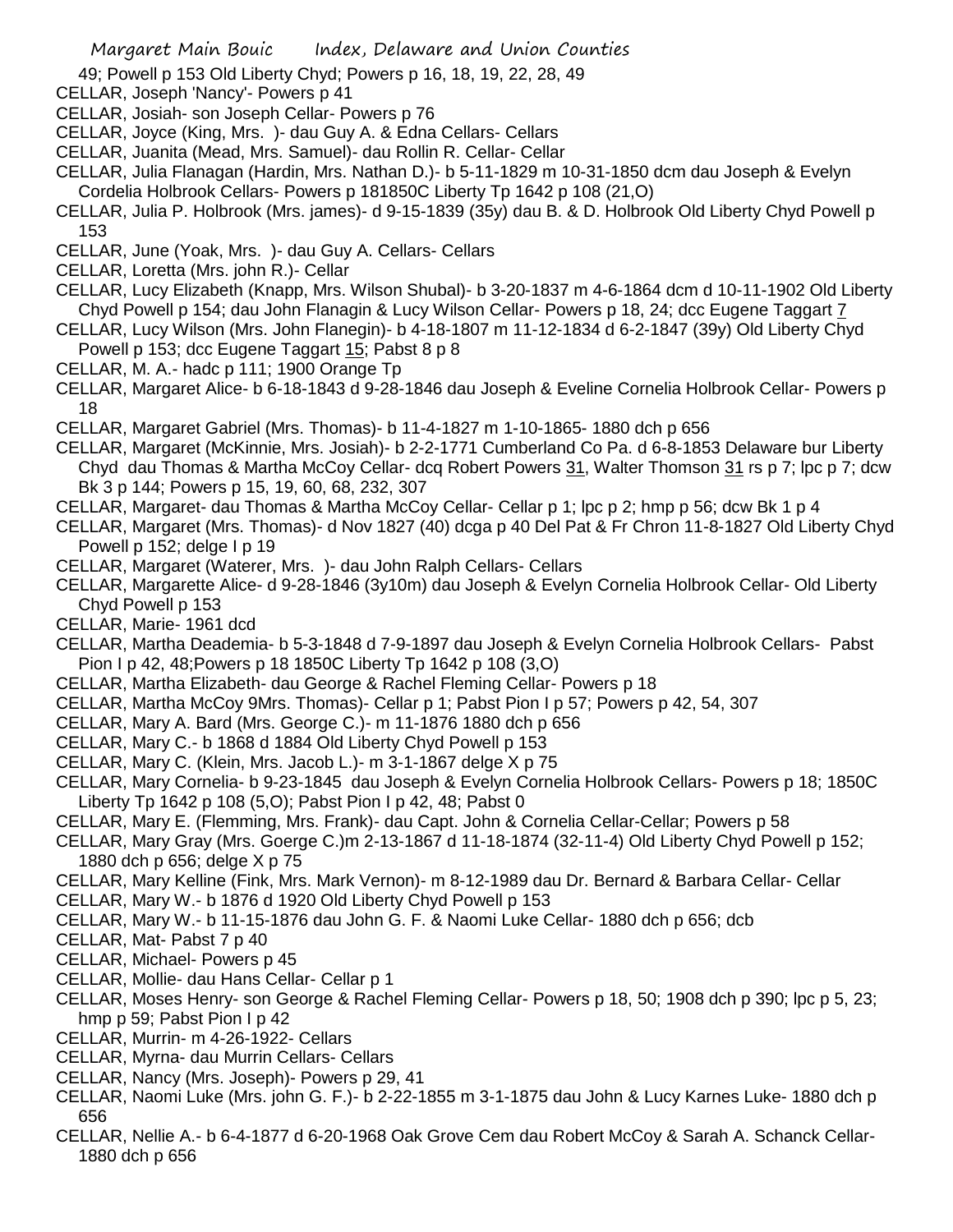- CELLAR, Nellie Bartholemew (Mrs. Harrold Reid)- m 9-7-1935 d 12-5-1971 dau Fred Ford & Louise Metzer Bartholemew- dcq Harold Cellars 1; CCC p 64, 66, 67
- CELLAR, Nellie W.- b 1-5-1878 Lib Tp dau Robert M. & Sarah Schanck Cellar- dcb
- CELLAR, Mrs. Nelson A.- hmp p 328
- CELLAR, Oliver- b 8-8-1869 son George C. & Mary Gray Cellar- 1880 dch p 656
- CELLAR, Papist 'Rosalia Brownmiller'- m 5-23-1854 dcm
- CELLAR, Rachel Fleming (Mrs. George)- b 10-11-1803 m 12-7-1826d 2-12-1887 (84) Old Liberty Chyd Powell
- p 152; 1880 dch p 657; Liberty p 2; dcq Harold Cellars 9; Powers p 125, 130, 277; dcga p 36; 1880C Liberty Tp
- CELLAR, Ralph- son John R. Cellar- Cellar
- CELLAR, Rebecca- dau Hans Cellar- Cellar
- CELLAR, Richard- son John R. Cellar- Cellar
- CELLAR, Robert 'Cecil Hayes'- Cellar
- CELLAR, Robert- son John R. Cellar- Cellar
- CELLAR, Robert McCoy b 11-20-1785 d 3-5-1862/1 (76-3-9) Old Liberty Chyd Powell p 153- son Thomas & Sarah Flanagin Cellar- Powers p 16, 18, 19, 61, 63, 77, 278, 279, 280; lpc p 3,4,8,11,23; hmp p 56; dcw Bk 1 p 4, Bk 4 p 56(7); 1835 men 37 #84 p 66 Liberty Tp; 1850C Liberty Tp 1643 p 108 (64, Pa); Pabst Pion I p 42, 44; delge I p 14, VI p 56, X p 33
- CELLAR, Robert McCoy'Sarah Atherton Schanck' b 10-3-1834 d 3-23-1881 Old Liberty Chyd Powell p 152 -son George & Rachel Fleming Cellar-dcq Harold Cellars4; 1908 dch p219, 380, 390; 1880 dch p 656; Pabst Pion I p 42 Civil War; dcw Bk 4 p 56(7); 1880C Liberty Tp p 311C
- CELLAR, Robert M.- b 5-24-1880 Lib. Tp son Robert M. & Sarah A. Skenk Cellar- dcb
- CELLAR, Roger- son Murrin Cellars- Cellars
- CELLAR, Rollin R. 'Marie'- d 3-21-1960 bur Walnut Grove- Cellar
- CELLAR, Rosalia Brownmiller (Mrs. Papist)- m 5-23-1854 dcm
- CELLAR, Russell- son Murrin Cellars- Cellars
- CELLAR, Russell D.- 1980 dcd
- CELLAR, Ruth- Powers p 24
- CELLAR, Samuel Thomas- b 1-26-1841 d 10-25-1863 (24y9m) Old Liberty Chyd Powell p 154 son John Flanegin & Lucy Wilson Cellar- Powers p 18, 24, 55
- CELLAR, Sarah- 1820C Liberty Tp
- CELLAR, Sarah- Sarah J.- cousins- Liberty p 2
- CELLAR, Sarah A./M.- dau James & Elizabeth Hay Cellars- dcw Bk 4 p 104(12); 1850C Liberty Tp 1644 p 108 (16,O)
- CELLAR, Sarah Atherton Schanck (Mrs. Robert McCoy)- b 12-20/27-1840 m 12-27-1860 d 5-3-1911 Old Liberty Chyd Powell p 152; dau William Schanck- dcq Harold Cellars 5; 1880 dch p 656
- CELLAR, Sarah Flanagan (Mrs. Thomas McCoy)- b 9-30-1754/5 d 7-18-1823(68-9-18) Old Liberty Chyd Powell p 153; dcga p 19; Powers p 16, 18, 19, 20, 45, 58, 59, 60, 64, 65, 67, 68, 97; rs p 6; lpc 3,4; hmp p 56; dcw Bk 1 p 2; Liberty p 1; dcc Eugene Taggart 29, Harold Cellars 17, Della Weiser Ewing 25
- CELLAR, Sarah Frances- b 1-2-1837 d 9-26-1846 (9y8m) Old Liberty Chyd Powell p 153- dau Joseph & Evelyn Cornelia Holbrook Cellar- Powers p 18
- CELLAR, Sarah J.- b 1833 d 1911 Old Liberty Chyd Powell p 152; 1880C Liberty Tp p 310A
- CELLAR, Sarah Jane- dau George & Rachel Fleming Cellar- Powers p 18
- CELLAR, Sarah- dau Capt. John & Cornelia Cellar Cellar- 1880 dch p 656; Powers p 58
- CELLAR, Sarah Margaret- dau James & Julia Philista Holbrook Cellar- Powers p 18
- CELLAR, Sarah M. (Tone, Mrs. Lafayette)- dau James Cellar- 1880 dch p 675
- CELLAR, Sarah- dau Thomas Jr. & Margaret Gabriel Cellar- Powers p 18
- CELLAR, Sarah Wilson- b 4-17-1839/3 d 12-21-1902 dau John Flanegin & Lucy Wilson Cellar- Powers p 14, 16, 18, 24; Old Liberty Chyd Powell p 154; lpc p 13, 15; hadc p 107
- CELLAR, Miss S. J.- hmp p 323; lpc p 13, 15
- CELLAR, Sophia S.- b 3-15-1873 dau Robert M. & Sarah Atherton Schanck Cellar 1880 dch p 656; Pabst 2 p 64
- CELLAR, Susan- dau Hans Cellar- Cellar p 1
- CELLAR, Susannah (Mrs. John)- g=24, 40, 41, 44, 46
- CELLAR, S. W.- lpc p 10,13
- CELLAR, T. A.- Pabst Pion I p 46; delge VII p 39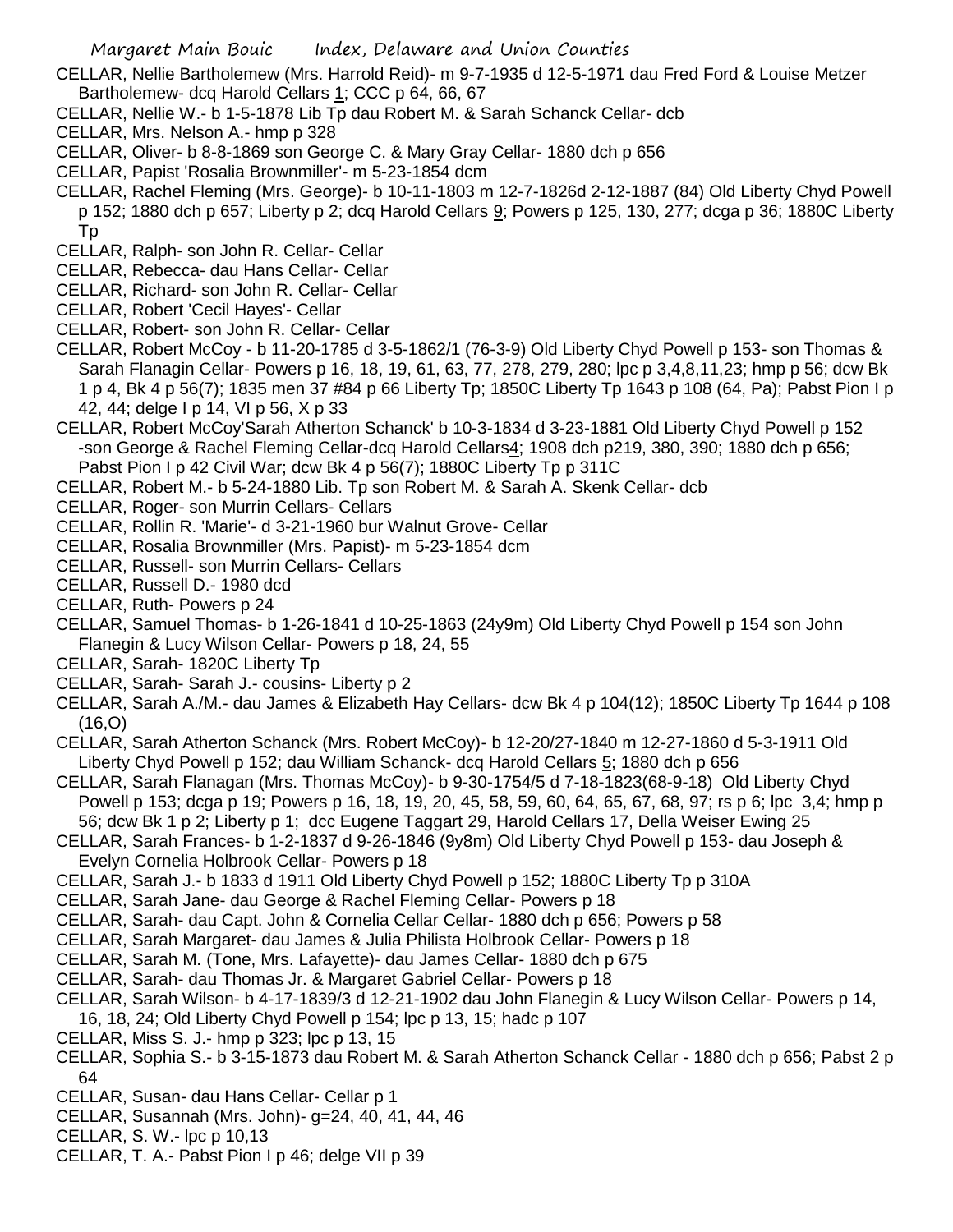- CELLAR, Thomas 3rd (1740) Powers p 277
- CELLAR, Thomas- delge VIII p 53; Liberty Tp, 1810
- CELLAR, Thomas- b 1741 d 1861 Powell p 158; Powers p 184
- CELLAR, Thomas A.- 1880C Liberty Tp Del Co p 309C
- CELLAR, Thomas Alexander- son Thomas Jr. & Margaret Gabriel Cellar- Powers p 18
- CELLAR, Rev. Thomas F.- Pabst 7 p 11
- CELLAR, Thomas- fifth son George Cellar- Powers p 21, 22
- CELLAR, Thomas James- son George & Rachel Fleming Cellar- Powers p 18
- CELLAR, Rev. Thomas J. 'Eliza'- 1908 dch p 286; Pabst 3 p 12, 5 p 25; hmp p 139, 144, 150, 151, 167, 174, picture 232; Powers p 61, 77, 96, 125, 128, 129, 190, 319; dcw Bk 4 p 104(12) wit, Ex.; delge VI p 51
- CELLAR, Thomas- son John Keller, Sr.- Powers p 37, 42, 49, 50
- CELLAR, Thomas- father-in-law of Josiah McKinnie- Powers p 232, 244
- CELLAR, Thomas Jr. 'Margaret Gabriel'- b 1-19-1784 d 6-11-1854 son Thomas & Sarah Flanagan Cellar-Powers p 16, 18, 19, 58, 59, 64, 68, 69, 70, 73, 75, 278, 280, 281, 283, 284, 320; Cellar p 1; lpc p 3, 13; hmp p 59; 1835 men 37 #74 p 65 Liberty Tp; dcw Bk 1 p 4; delge VI p 56, VII p 62
- CELLAR, Thomas McCoy- delge X p 33
- CELLAR, Thomas 'Margaret'- dcga p 40 Del Pat & Fr Chron 11-8-1827; delge I p 19
- CELLAR, Thomas 'Martha McCoy''Sarah Flanagan'- b 1741 Md d 4-6-1816 Liberty Tp Chyd Powell p 152 son Hans Cellar- Powers p 14, 15, 16, 19, 54, 58, 59, 60, 61, 62, 63, 65, 66, 67, 71, 72, 74, 76, 97, 105, 106, 116, 137, 262, 307; 1820C Liberty Tp; 1880 dch p 191, 416, 418; 1908 dch p74, 279, 380, 390, 466, 467; rs p 6; Liberty p 1; lpc p 2, 6, 7, 22; hmp p 56; delge II p 21; hadc p 34; Pabst Pion I p 57; dcga p 19
- CELLAR, T. J.- Pabst 7 p 1, 11
- CELLAR, T. K.- son Bernard Cellar- Cellar- engaged to Tammy Buckingham
- CELLAR, Thomas Jr.- son Thomas CELLAR, Tommy- delge IX p 63, 1872
- CELLAR, Watson B.- Pabst 0; Pabst Pion I p 42
- CELLAR, William Addison 'Hattie May Colflesh'- b 10-22-1861 son Robert McCoy & Sarah Atherton Schanck Cellar- dcqw Harold Cellars2; 1880 dch p 656; CCC p 67
- CELLAR, Virginia (Fontana, Mrs. )- dau Guy A. & Edna Cellars- Cellars
- CELLAR, Rev. Wilson Fleming 'Catherine Corlett'- son George & Rachel Fleming Cellar- Powers p 18, 27, 277, 279 Pabst 1 p 69; hmp p 59, 84, 119, 147, 150, 151, 164, 167, 174, 268, 269; lpc p 13, 16, 22; delge V p 24
- CELLARA, Wilson Fulla- b 5-7-1881 Lib. Tp son George C. & Mary H.Bard Cellars, dcb
- CELLARS, Reunion delge X p 8 Miss Anna in atttendance
- CELLARS, George- delge X p 8, Cellars Reunion
- CELLARS, Henry- 1880C Brown Tp p 381C
- CELLARS, Rev.- delge V p 65 (Prospect)
- CELLARS, Jessie M.- b 4-16-1900 d 9-6-1989 (89) Oak Grove Cem Cellars
- CELLARS, Lt. John A.- delge VIII p 42, 43
- CELLARS, Mamie- 1880C Delaware Tp p 328C
- CELLARS, Rev.- (Prospect)- delge V p 65; Radnor, delge X p 48
- CELLER, Charles- 1880c Liberty Tp Del Co p 307C
- CELLARS, Joseph- delge X p 68, 1880 dch p 218
- CELLERS, Mary (Dehaven, Mrs. Peter)- m 6-26-1787- Powers p 45
- CELLARS, Oliver- Cellars Reunion- delge X p 8
- CELLERS, Sarah (Nolan, Mrs. Samuel)- m 5-3-1816- Powers p 44
- CELLERS, William- unclaimed letter- unec II p 46
- CELLARS, William- new baby dau b 4-16-1900- delge VIII p 4
- CELLETTI, Esther Viola Snyder (Mrs. Lewis B.)- b 2-26-1921 dau Charles L. & Bertha Jane Fasold Snyder-Weiser p 377
- CELLETI, Lewis B. 'Esther Viola Snyder'- Weiser p 377
- CELLETTI, Lewis Benjamin- b 6-21-1958 son Lewis B. & Esther Viola Snyder Celletti- Weiser p 377
- CELLI, Alfred R.- 1980 dcd
- CELVIN, J. B. 'Mercy M.'- Center Village Cem (1-2-3)
- CELVIN, Maercy M. (Mrs. J. B.)- d 6-10-1869 Center Village Cem 1-2-3
- CELVIN, Myrtle Lee (9 mos)- Center Village Cem 1-2-4
- CENCULA, Anne- b 1978 dau Richard M. & Lila M. Cencula- 1980 dcd
- CENCULA, Chris- ch David J. & Nancy Cencula- 1980 dcd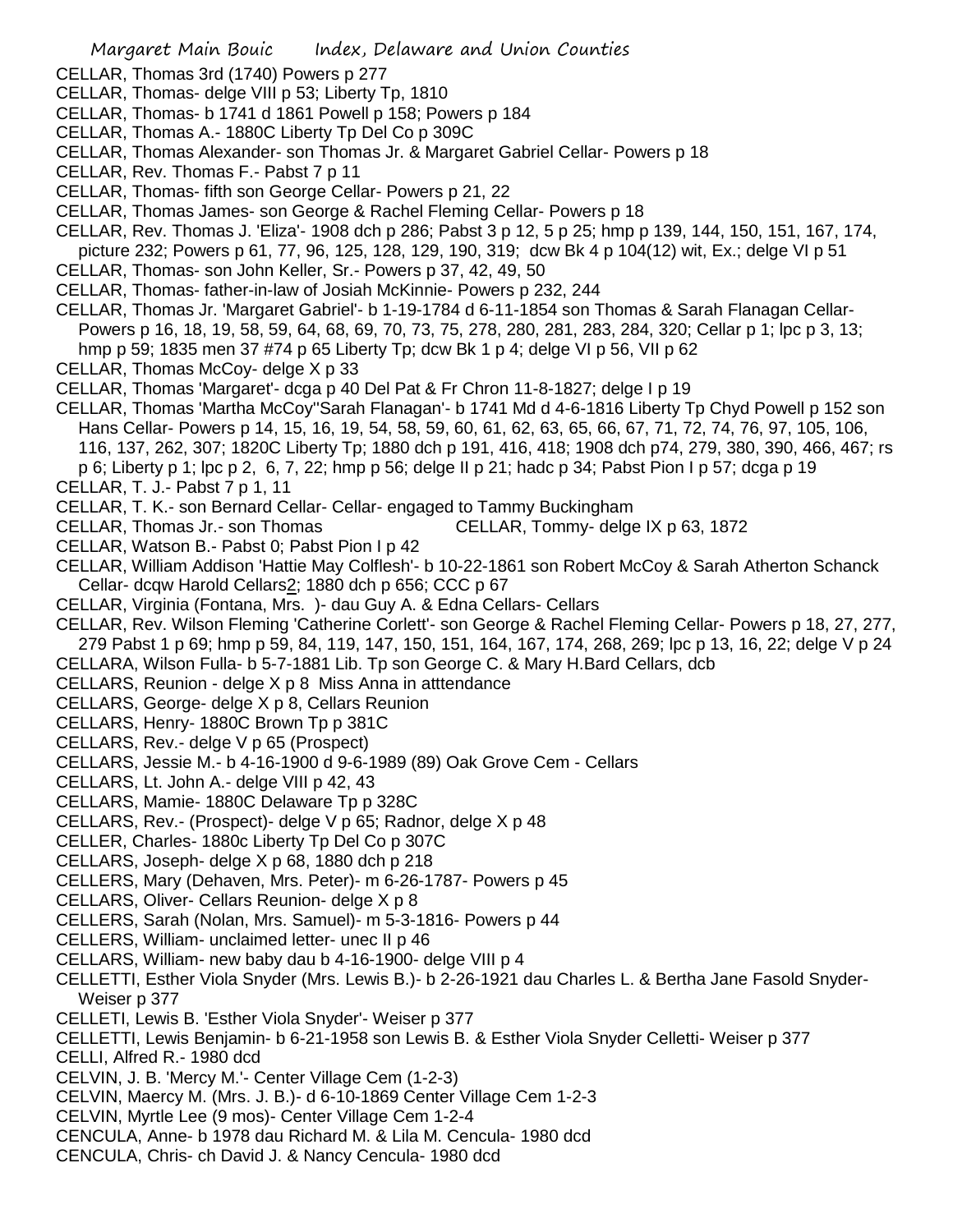Margaret Main Bouic Index, Delaware and Union Counties CENCULA, David J. 'Nancy'- 1980 dcd CENCULA, Lila M. (Mrs. Richard M.)- 1991 ucd CENCULA, Mike- ch David J. & Nancy Cencula- 1980 dcd CENCULA, Nancy (Mrs. David J.)- 1980 dcd CENCULA, Richard M. 'Lila M.'- 1991 ucd CENDER, Rev. D. F. - 1908 dch p 272 CENDI, Pearl (Craft, Mrs. James A.)- Cendi; Craft CENESKIE, Blanche E. (Mrs. James C.)- 1969, 1971, 1980 dcd CENESKIE, David- b 1957 son Joseph E. & Blanche E. Ceneskie- 1969, 1971 dcd CENESKIE, Gail- b 1960 ch Joseph E. & Blanche E. Ceneskie- 1969, 1971 dcd CENESKIE, Graig- b 1951 ch Joseph C. & Blanche E. Ceneskie- 1969 dcd CENESKIE, Joseph C. 'Blanche E.'-1969, 1971, 1980 dcd CENESKIE, Joseph M.- son Joseph C. & Blanche E. Ceneskie- 1969, 1971 dcd CENESKIE, Wayne- b 1955 son Joseph E. & Blanche E. Ceneskie- 1969, 1971 dcd CENNER, -- (McClung, Mrs. )- lice 8-5-1823 ucm 64; unec II p 14 CENSLIN, William- delge VIII p 54, Sunbury Tp, 1810 CENTER, Susie (Loveless, Mrs. Hildra)- Loveless p 6 CENTOFANTE, Alma (Mrs. Edward)- 1973 ucd CENTOFANTE, Edward 'Alma'- 1973, 1975 uycd CENTOFANTE, Wanda- 1973 ucd CENTOFANTI, Dominic J.- 1980 dcd CERACON, Danae E. (George, Mrs. Richard C.)- dau Humberto & Florelia Girardot de Ceron- 1985 uch p 58 CERACON, Darby Fernando- son Humberto & Florelia Girardot de Ceron- 1985 uch p 58 CERACON, Florelia Girardot (Mrs. Humberto)- 1985 uch p 58 CERACON, Freddy Milton- son Humberto & Florelia Girardot de Ceron- 1985 uch p 58 CERACON, Glorelia Gerardot (Mrs. Humberto)- 1985 uch p 58 CERACON, Humberto 'Florelia Girardot'- 1985 uch p 58 CERACON, Humberto Francisco- son Humberto & Florelia Girardot de Ceron- 1985 uch p 58 CERACON, Martin Humberto- son Humberto & Florelia Girardot de Ceron- 1985 uch p 58 CERACON, Omaira- dau Humberto & Florelia Girardot de Ceron- 1985 uch p 58 CEREOLI, Leanna K. (Mrs. Mickey)- 1991 ucd CEREOLI, Maria- b 1977 dau Mickey & Leanna K. Cereoli- 1991 ucdCEREOLI, Mickey 'Leanna K.'- 1991 ucd CERHA, Mary- dau William F. Johnson- Cerha- engaged to Kenneth Wayne Fryman CERLEY, Mrs. Ben- Pabst p 2 p 95 CERN, Joseph- 1835 men 38 #126 p 67 Liberty Tp CERNEY, Arley 'Marilyn'- 1975, 1979, 1981, 1983 ucd CERNEY, Chris (Mrs. John E.)- 1979, 1981 ucd CERNEY, Johni- unec IV p 63 (author) CERNEY, Marilyn (Mrs. Arley)- 1975, 1979, 1981, 1983 ucd CERNEY, Pamela- dau Arley & Marilyn Cerney- 1975, 1979, 1981, 1983 ucd CERNEY, Patrick- b 1970 ch Arley & Marilyn Cerney- 1975, 1979, 1981, 1983 ucd CERNEY, Paul- b 1968- son Arley & Marilyn Cerney- 1975, 1979, 1981, 1983 ucd CERTAIN., Bonnie (Thompson, Mrs. )- dau James & Delila Skaggs Certain- Certain CERTAIN, Delila Skaggs (Mrs.James)- d 9-10-1983(80) bur Darbyville Cem dau Jerry & Renda Fyfe Skaggs-**Certain** CERTAIN. Eugene- son James & Delila Skaggs Certain- Certain CERTAIN, James 'Delila Skaggs'- Certain CERTAIN, James- son James & Delila Skaggs Certain- certain CERTAIN, Janie (Hinton, Mrs. )- dau James & Delila Skaggs Certain- Certain CERTAIN, Monnie (Rinehart, Mrs. )- dau James & Delila Skaggs Certain- Certain CERTAIN, Phillip- son James & Delila Skaggs Certain- Certain CERTAIN, Velma (Wood, Mrs. )- dau James & Delila Skaggs Certain- Certain CESSFORD, lord- McKitrick p 15 CESSNA, Benjamin F. - 1908 dch p 233 CESSNA, Katherine Messick (Mrs. )- d 3-8-1965 (56) dau Joseh C. & Clara Milhon Messick- Cessna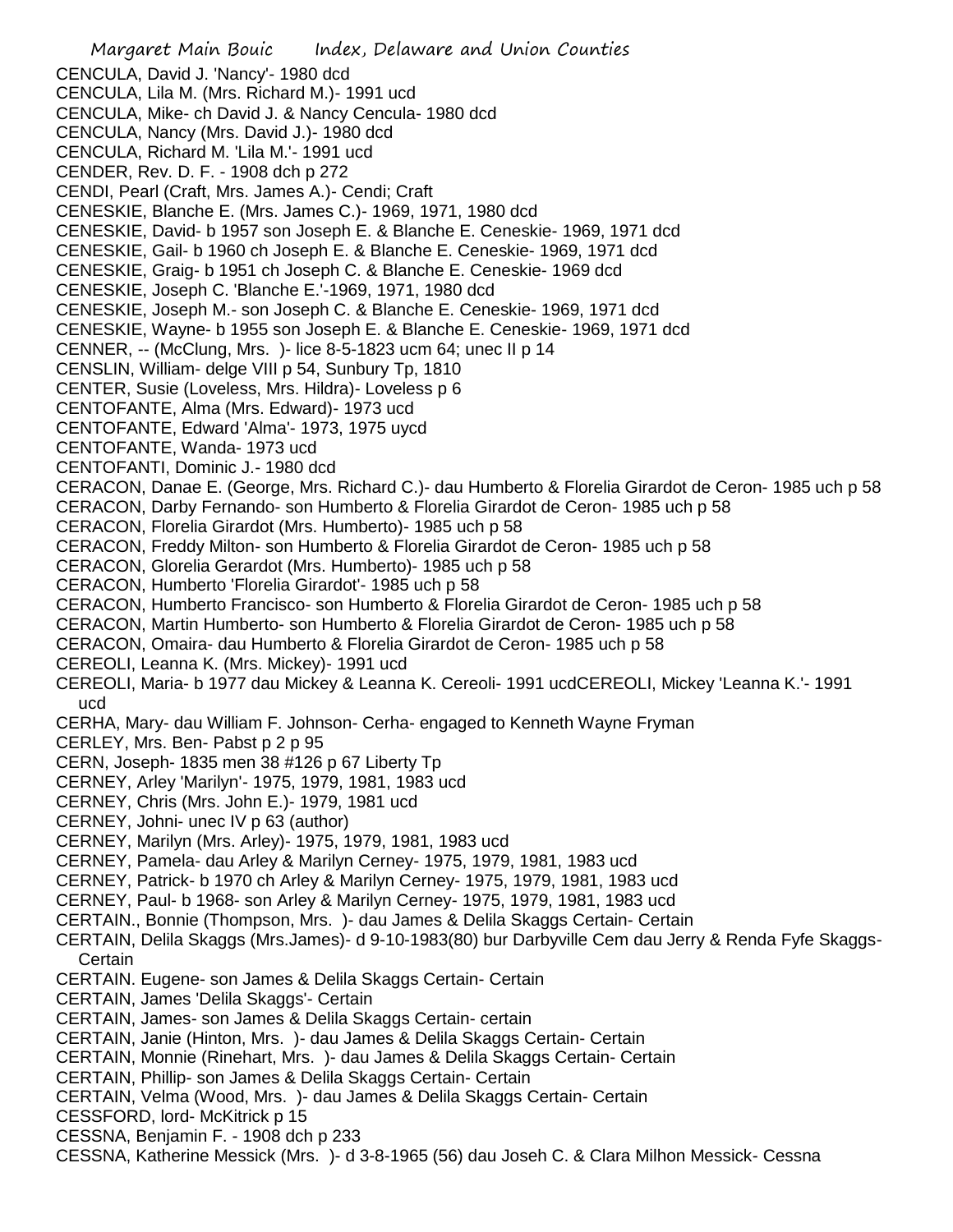- Margaret Main Bouic Index, Delaware and Union Counties CESSNA, Keel M. 'Mary/Molly A. Black'- m 7-3-1893- Black (Delores Rausch Black) CESSNA, Mary/Molly A. Black (Mrs. Keel M.)- b 1-13-1871 m 7-3-1893 d 10-17-1923- dau John & Marina Green Black- Black CESSNER, Alice (E. (Clement, Mrs. George Emory)- m 1934 Genther p 184 CEVALLOS, Alfonzo- Cevallos CEVALLOS, Patricia del Rocio (Henderson, Mrs. Scott H.)- m 9-13-1986 dau Alfonzo Cevallos- Henderson; **Cevallos** CHABERT, Rosalie (Lornager, Mrs. Joseph)- m 10-25-1809 Loranger Bible; unec X p 19 CHABIOUS, Herbert H.- 1908 dch p 425 CHADDOCK, Charles- Powers Pat p 99 CHADDOCK, Joseh- dcw Bk 4 p 182 (2,O) CHADRICK, Dan- 1908 dch p 427 CHADWELL, Debbie (Mrs. Larry)- 1991 ucd CHADWELL, Larry 'Debbie'- 1991 ucd CHADWICK, --delge VIII p 12, dg 2-14-1908 CHADWICK, Berl- son & Ola M. Chadwick- Chadwick CHADWICK, Carol (Moone, Mrs. Ted)- dau Thomas A. & Dottie Chadwick- Chadwick CHADWICK, Catharine Slack (Mrs. James)- b 7-17-1812 d 5-10-1859- 1880 dch p 697, 788; dcw Bk 3 236 CHADWICK, Charles J. 'Gladys Litzenberger'- b 10-10-1900 Oxford Tp dcb d 11-20-1970 (70) bur Ashley Union Cem- son Dow & Dora Whipple Chadwick- Chadwick; 1961, 1969, 1971 dcd CHADWICK, Charlotte- dau James & Catharine Slack Chadwick- 1880 dch p 788; Pabst 0 CHADWICK, Debra Susan Legge (Mrs. Richard Sheldon)- m 9-6-1987 dau Myron W. & Mary Cunningham-**Chadwick** CHADWICK, Dora- b 8-24-1874 Oxford Tp dau John & Irene Page Chadwick- dcb CHADWICK, Doris (Haugen, Mrs. )- dau William Garfield & Edna B. Chadwick- Chadwick CHADWICK, Dottie (Mrs. Thomas A.)- Chadwick CHADWICK, Dow- ch J. C. & Irene Page Chadwick- 1880 dch p 789 CHADWICK, Edna B. (Mrs. William Garfield)- d 6-17-1962 bur Sunbury- Chadwick CHADWICK, Elizabeth F. (Black, Mrs. John)- m 1-26-1865 CHADWICK, Ellmore- son J. C. & Irene Page Chadwick- 1880 dch p 789 CHADWICK, E. R.- 1908 dch p 482 CHADWICK, Frances L.Helmbrecht (Miller, Mrs. )(Mrs. William)- d 6-13-1986 (71) bur Sunset Cem- Chadwick CHADWICK, Garfield- b 10-12-1880 Berkshire- son W. W. & Ella Loren Chadwick- dcb CHADWICK, Geneva Shirk- sister Dewey Lee Shirk-1127 CHADWICK, George- brother Thomas A. Chadwick- Chadwick CHADWICK, Gerald S. 'Irene'- son Ola M. Chadwick- Chadwick' 1961, 1969, 1971 dcd CHADWICK, Gladys E.Litzenburger (Mrs. Charles J.)- d 4-16-1984 sister Leland Litzenberger- Chadwick CHADWICK, Goldy- b 11-15-1891 Trenton Tp dau W. W. & Ella louren Chadwick- dcb CHADWICK, Grace (Murphy, Mrs. Farrah C.)- m 3-1900 d age 81 bur Trenton Cem- Pabst 5 p 22; delge VII p 18 CHADWICK, Irene Page (Mrs. J. C.)- dau Lewis & Martha Page- 1880 dch p 789 CHADWICK, James 'Catharine Slack'- b 1792 d 1854- 1880 dch p 697, 788; 1835 men 45 #67 p 81 Oxford Tp; 1850C Oxford Tp 2739 p 154 (59, Eng); hadc p 42; CCC; from Gr. Britain, Naturalization 3-21-1838, delge VIII p 59 CHADWICK, James- son James & Catharine Slack Chadwick-1880 dch p 788; 1850C Oxford Tp 2739 p 154 (9,O) CHADWICK, James- son Thomas A. & Dottie Chadwick- Chadwick CHADWICK, Janice (Kimler, Mrs. Derl)- dau Charles J. & Gladys E. Litzenberger Chadwick- Chadwick. CHADWICK, J. C.- son James & Catharine Slack Chadwick- 1883 uch V p 788 CHADWICK, John- b 1834 Oxford Tp- son James & Catharine Slack Chadwick- 1880 dch p 788; 1908 dch p 390; delge VIII p 7; 1850C Oxford Tp 2739 p 154 (16,O); 1880C Oxford Tp p 390C CHADWICK, Joseph- 1835 men 45 #66 p 81 Oxford Tp; delge VI p 71
	- CHADWICK, Joseph- dau James & Catharine Slack Chadwick- 1880 dch p 788; Pabst 0; 1850C Oxford Tp 2739 p 154 (7,O)
	- CHADWICK, Dr. John Raymond 'Ruth Utley'- d 11-8-1961 (64) bur Sunbury- Chadwick; Sunbury p 46, 140 CHADWICK, Joseph- from Gr. Britain- natural. 3-21-1838, delge VIII p 59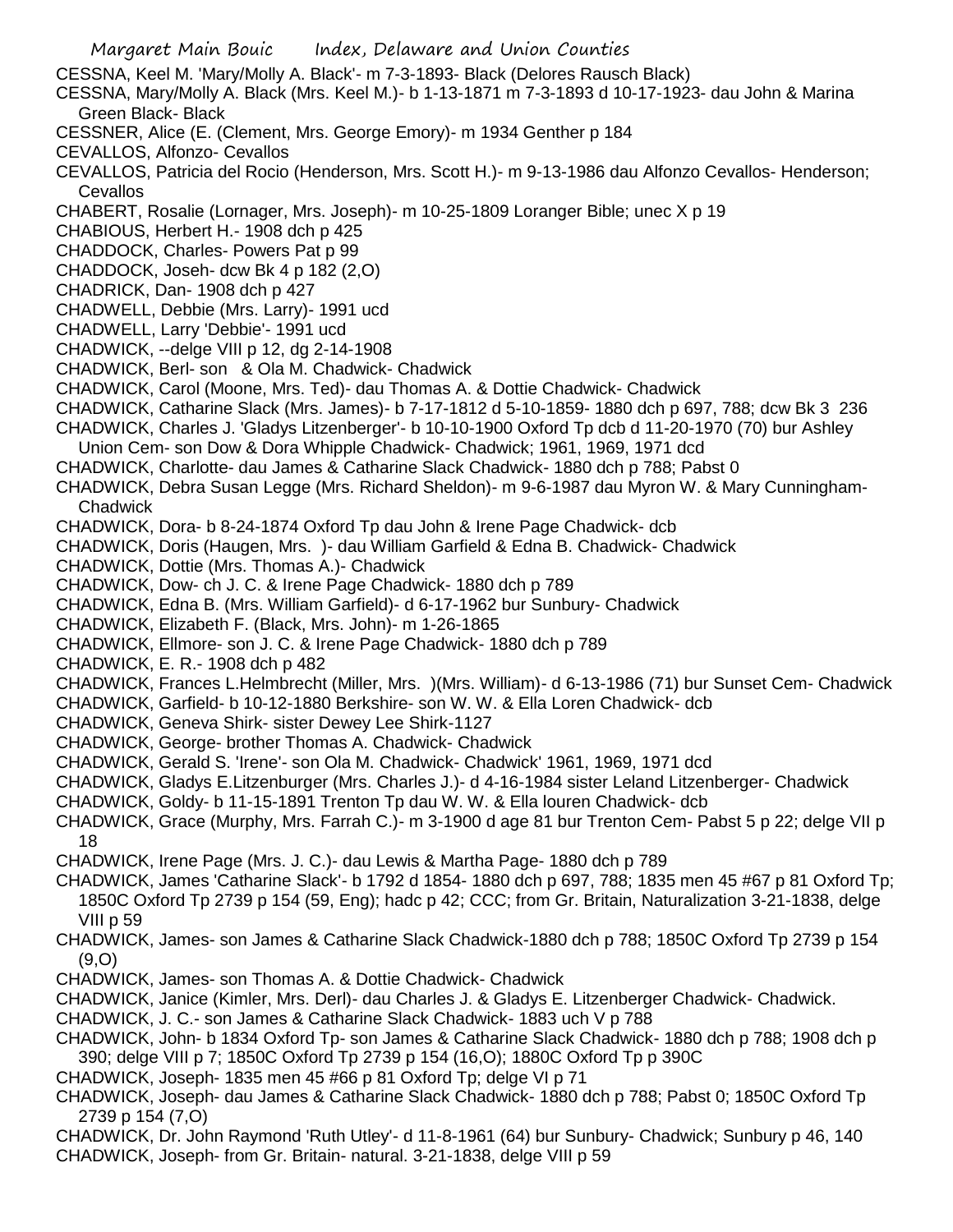CHADWICK, Julia Anne (Christian, Mrs. Ricky Allen)- m 9-1-1990 dau Merrill & Donna Chadwick- Chadwick; Christian; Breece

- CHADWICK, Karen (Corbett, Mrs. )- dau Thomas & Dottie Chadwick- Chadwick
- CHADWICK, Kimberly Anne Eddy (Mrs. Stephen A.)- m 7-3-1993 dau Ed & Rosie Ercy Chadwick-**Chadwick**
- CHADWICK, Laura Anne- b 6-10-1961 d 6-13-1961 dau Merrill Chadwick- bur Ashley- Chadwick
- CHADWICK, Lillian (Ott, Mrs. )- sister Thomas A. Chadwick- Chadwick
- CHADWICK, Loren J.- b 11-15-1887 Trenton Tp son William W. & Ellie Loren Chadwick- dcb
- CHADWICK, Margaret- dau James & Catharine Slack Chadwick- 1880 dch p 788; 1850C Oxford Tp 2739 p 154 (7,O)
- CHADWICK, Maria/Moriah- dau James & Catharine Slack Chadwick- 1880 dch p 788; Pabst 0; 1850C Oxford Tp 2739 p 154 (2,O)
- CHADWICK, Mary- dau James & Catharine Slack Chadwick- 1880 dch p 788; 1850C Oxford Tp 2739 p 154 (12,O)
- CHADWICK, Mary (Whipple, Mrs. Edwin)- 1908 dch p 860
- CHADWICK, Mattie Belle (Dulin, Mrs. Ely O.)- m 3-4-1900 dcm dau John C. & IRene age Chadwick- 1880 dch p 789
- CHADWICK, Maxine- dau William Garfield & Edna B. Chadwick- Chadwick
- CHADWICK, Merrill J. 'Donna'- son Charles J. & Gladys Litzenberger Chadwick- Chadwick; 1961, 1969, 1971, 1980 dcd
- CHADWICK, Nancy (Frost, Mrs. Nathaniel C.)- dau James & Catharine Slack Chadwick- 1880 dch p 687, 788; Pabst 0; 1850C Oxford Tp 2739 p 154 (5,O)
- CHADWICK, O. A.- 1880c Porter Tp p 452A
- CHADWICK, Ola M.- d 7-3-1967 bur Rich Hill Cem -Chadwick
- CHADWICK, Oscar- son J. C. & Irene Page Chadwick- 1880 dch p 789
- CHADWICK, Richard Sheldon 'Debra Susan Legge'- m 9-6-1987 son Victor & Sylvia Chadwick- Chadwick
- CHADWICK, Ruth (Long, Mrs. )- sister Thomas A. Chadwick- Chadwick
- CHADWICK, Ruth Utley (Mrs. Dr. J. Raymond)- d 6-30-1975 (78) bur Sunbury- Chadwick; Sunbury p 46, 140 CHADWICK, Samantha (Wakefield, Mrs. Hiram S.)- m 7-30-1840 dcm
- CHADWICK, Sarah (Wigton, Mrs. William A.)- b 8-27-1832 m 6-23-1852 dcm d 1912- Sunbury Cem Powell p 41- dau James & Catharine Slack Chadwick- 1880 dch p 697, 788; 1850C Oxford Tp 2739 p 154 (18,O)
- CHADWICK, Stephen A. 'Kimberly Anne Erdy'- m 7-3-1993 son Marrill & Donna Chadwick- Chadwick
- CHADWICK, Sue (Mrs. Tom)- Chadwick
- CHADWICK, Sylvia (Mrs. Victor)- Chadwick
- CHADWICK, Thomas A. 'Dottie'- d 2-26-1981 (58) bur Sunset Cem- Chadwick
- CHADWICK, Tom 'Sue'- son Thomas A. & Dottie Chadwick- Chadwick
- CHADWICK, Vernon- son Thomas A. & Dottie Chadwick- Chadwick
- CHADWICK, Victor 'Sylvia'- Chadwick
- CHADWICK, William- 1880C Berkshire Tp p 423A
- CHADWICK, William Garfield 'Edna B.'- d 4-2-1966 (85) bur Sunbury- Chadwick
- CHADWICK, William- brother Thomas A. Chadwick- Chadwick
- CHADWICK, William ' ''Frances L. Helmbrecht'- Chadwick
- CHADWICK, William W.- son James & Catharine Slack Chadwick- 1880 dch p 697, 788; Pabst 7 p 24; Pabst 0 CHAFE, John- Nash p 59
- CHAFFEE, Daniel L.- 1979, 1981 ucd
- CHAFFEE, Ida (Trapp, Mrs. Frederick William Phillip)- 1985 uch p 139
- CHAFFIN, Allen- b 1963 son William F. & Dorothy Chaffin- 1971 ucd; Chaffin
- CHAFFIN, Alva- son Clark Chaffin- Chaffin
- CHAFFIN, Amy Borders (Mrs. Kevin)- dau Arlie & Anna Borders- Chaffin
- CHAFFIN, Andrew Kirk- b 2-8-1977 d 11-18-1994 (17) son Kirk & Jane Shoemaker Chaffin- Chaffin
- CHAFFIN, Barbara- b 1969 dau Bob & Laura Chaffin- 1971 dcd
- CHAFFIN, Betty (Hubbard, Mrs. )- dau Robert Lee & May N. Chaffin- Chaffin; 1961 dcd
- CHAFFIN, Bob 'Laura'- 1969, 1971 dcd
- CHAFFIN, Bobby- son Robert Lee & May N. Chaffin- Chaffin; 1961 dcd
- g,Carla- b 1967 dau Bob & Laura Chaffin- 1969, 1971 dcd
- CHAFFIN, Carolyn Sue (Wells, Mrs. Thomas Lee)- m 7-9-1977 dau Leonard Chaffin Chaffin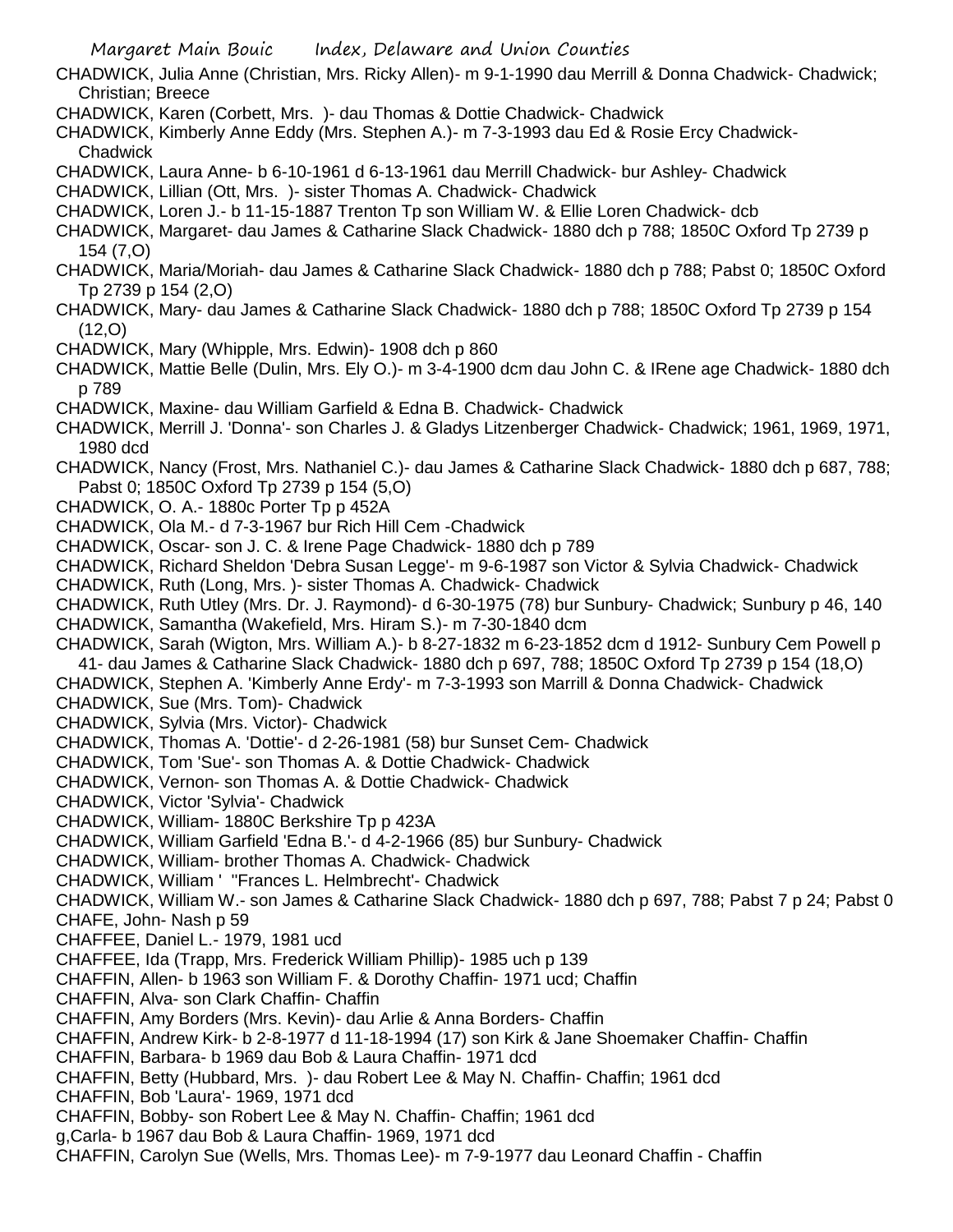CHAFFIN, Cheryl- b 1967- dau William & Dorothy Chaffin- 1971 ucd; Chaffin

CHAFFIN, Clarence- son Priscilla Chaffin- Chaffin

- CHAFFIN, Clark 'Melda Grandstaff''Dorothy Coplinger'- b 1891 d 10-22-1960 Milford Cem Sec 5; Un Al p 54 son Thomas & Mary Katherine Franklin Chaffin- Chaffin
- CHAFFIN, Dan Joe 'Patricia Ann Peters''Elizabeth Ann Wilson'- m 3-29-1969 (2) 11-22-1975 son Homer & Janet M. Chaffin- Chaffin; 1961 dcd (12), 1969, 1980 dcd
- CHAFFIN, Danielle Marie- b 12-17-1992 dau Kevin & Amy Borders Chaffin- Chaffin
- CHAFFIN, David- b 1955 son William F. & Dorothy Chaffin-1971 ucd; Chaffin
- CHAFFIN, Debra Rhamy (Mrs. Dr. William)- m 12-13-1980 dau Donald & Joyce Rhamy- Chaffin
- CHAFFIN, Dorothy Coplinger (Mrs. Clark)- d 1939- Chaffin
- CHAFFIN, Dorothy (Mrs. William F.)- 1971 ucd; Chaffin
- CHAFFIN, Ebb- brother Robert Lee Chaffin- Chaffin
- CHAFFIN, Edith M.- b 1900 d 1919 Milford Cem Sec 4 Un Al p 41
- CHAFFIN, Edna Mae (Weller, Mrs. William)- dau Glenn & Loann Fetter Chaffin- Chaffin
- CHAFFIN, Eleanor (Bailey, Mrs. )- dau Clark Chaffin- Chaffin
- CHAFFIN, Elizabeth Ann Wilson (Mrs. Dan Joe)- m 11-22-1975 dau Ken A. Wilson- Chaffin
- CHAFFIN, Elva (Evans, Mrs. William)- m 12-18-1931- Evans; Chaffin
- CHAFFIN, Gary- son Glenn & Loann Fetter Chaffin- Chaffin
- CHAFFIN, George D.'Stephanie K. Tompkins' m 4-2-1989- son Richard & Shirley Chaffin- Chaffin
- CHAFFIN, Gerald Eugene- son Clark Chaffin- Chaffin
- CHAFFIN, Glenn 'Loann Fetter'- Chaffin
- CHAFFIN, Grace (Mrs. Guy)- Chaffin
- CHAFFIN, Guy 'Grace'- d 12-5-1970 (84) bur Union Cem- Chaffin
- CHAFFIN, Hazel (Jordon, Mrs. )- sister William F. Chaffin- Chaffin
- CHAFFIN, Homer' Janet M.'- brother William F. Chaffin- 1961, 1969, 1971 dcd- Chaffin
- CHAFFIN, Jack Ray 'Karen Sue Hall'- m 11-19-1967 son Homer& Janet M. Chaffin Chaffin; 1961 dcd (13), 1969, 1980 dcd
- CHAFFIN, Jane Shoemaker (Mrs. Kirk)- Chaffin
- CHAFFIN, Janet Marie Barnt (Mrs. Homer)- b 2-11-1928 d 10-17-1990 dau Carl & Glenna Geyer Barnt-Chaffin; 1961, 1969, 1971 dcd
- CHAFFIN, Jennifer Lynn Palmer (Mrs. William Edward)- dau Jerry & Lana Turney Palmer- Chaffin; Turney; Bean
- CHAFFIN, John T.- brother Robert Lee Chaffin- Chaffin
- CHAFFIN, Joseph D.- son Clark Chaffin- Chaffin
- CHAFFIN, Karen Sue Hall (Mrs. Jack Ray)- m 11-19-1967 dau Miles Hall- Chaffin; 1969, 1971, 1980 dcd
- CHAFFIN, Kenny- son Kirk & Jane Shoemaker Chaffin- Chaffin
- CHAFFIN, Kevin- b 1969 son Jack & Karen Chaffin- 1971, 1980 dcd
- CHAFFIN, Kirk 'Jane Shoemaker'- Chaffin
- CHAFFIN, Kristie- b 1972 ch Jack Ray & Karen Sue Hall Chaffin- 1980 dcd
- CHAFFIN, Laura (Mrs. Bob)- 1969, 1971 dcd
- CHAFFIN, Laura- dau Kirk & Jane Shoemaker Chaffin- Chaffin
- CHAFFIN, Leonard 'Lillian'- son Priscilla Chaffin- Chaffin; 1980 dcd
- CHAFFIN, Lillian (Mrs. Leonare)- 1980 dcd
- CHAFFIN, Linda Sue (Hubbard, Mrs. )- dau Robert Lee Chaffin- Chaffin
- CHAFFIN, Loann Fetter (Mrs. Glenn)- Chaffin
- CHAFFIN, Loretta (Mutter, Mrs. )- dau Clark Chaffin- Chaffin
- CHAFFIN, Luke David- b 2-12-1993 son George & Stephanie Tompkins Chaffin- Chaffin
- CHAFFIN, Mae/May (Mrs. Robert Lee)- 1961 dcd; Chaffin
- CHAFFIN, Margaret (Smith, Mrs. )- dau Clark Chaffin- Chaffin
- CHAFFIN, Mary J.- 1991 ucd
- CHAFFIN, Melda Grandstaff (Mrs. Clark)- d 1928- Chaffin
- CHAFFIN, Meredith (McKitrick, Mrs. Dr. James Edward)- b 8-9-1930 m 8-11-1951- McKitrick p 401
- CHAFFIN, Meredith- brother Robert Lee Chaffin- Chaffin
- CHAFFIN, Michelle- dau Dr. William & Debra Rhamy Chaffin- Chaffin
- CHAFFIN, Nancy (Giroux, Mrs. )- dau William & Dorothy Chaffin- Chaffin; 1971 ucd
- CHAFFIN, Neal- son Glenn & Loann Fetter Chaffin- Chaffin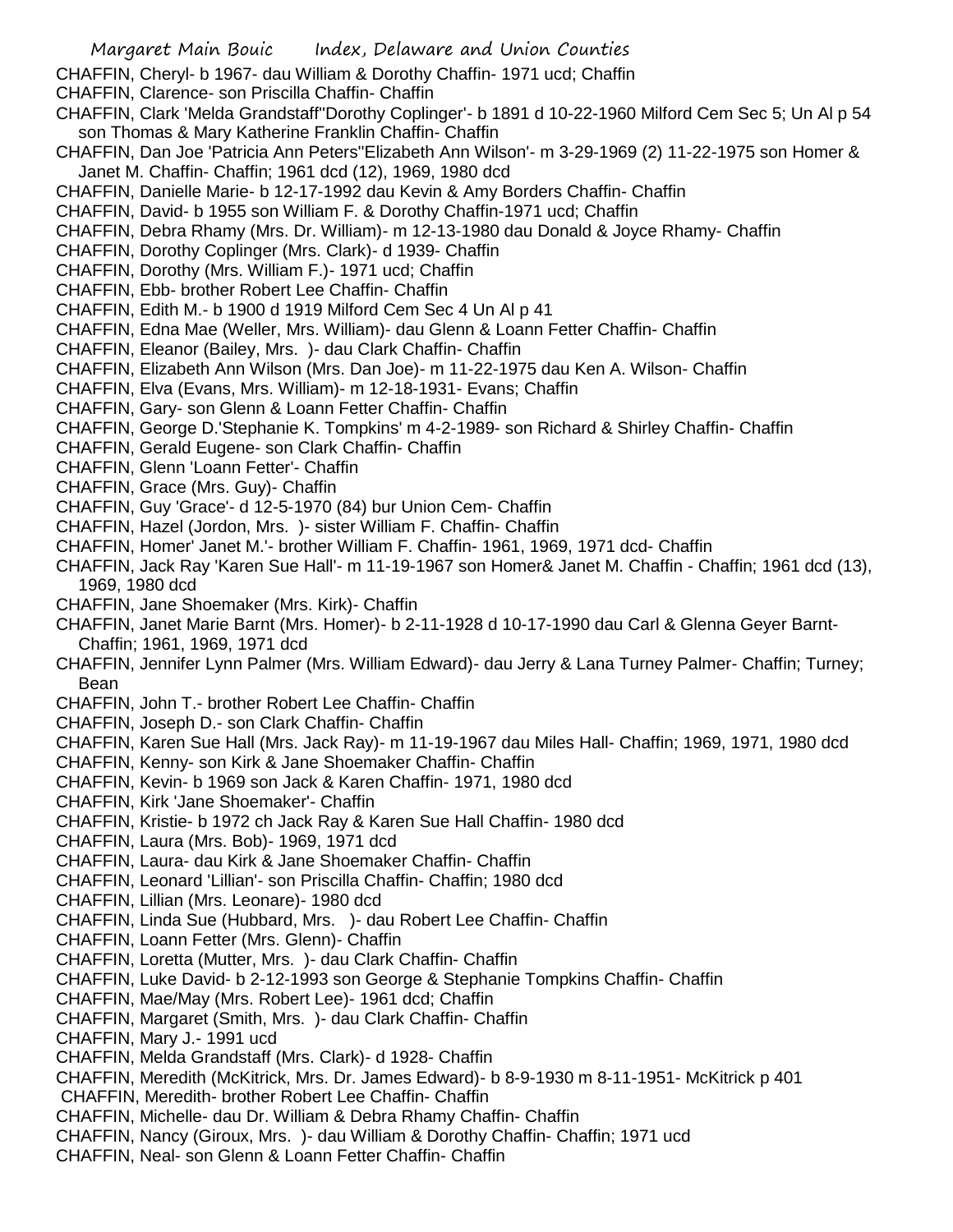- Margaret Main Bouic Index, Delaware and Union Counties CHAFFIN, Patricia Ann Peters (Mrs. Danny Joe)- m 3-29-1969 dau Richard Peters- Chaffin CHAFFIN, Patsy Ann (Deel, Mrs. Howard)- dau Robert Lee Chaffin- Chaffin CHAFFIN, Phebe (Barkhurst, mrs. Ebenezer0- m 10-7-1856 dcm CHAFFIN, Priscilla (Mrs. )- d 6-24-1966- mother of Leonard Chaffin- Chaffin CHAFFIN, Richard 'Shirley'- Chaffin CHAFFIN, Robert Lee 'Mae'- d 4-7-1967 bur Galena- Chaffin; 1961 dcd CHAFFIN, Ron- son Glenn & Loann Fetter Chaffin- Chaffin CHAFFIN, Shirley (Mrs. Richard)- Chaffin CHAFFIN, Stephanie Kathleen Tompkins (Mrs. George E.)- m 4-1-1989 dau David & Nancy Tompkins- Chaffin CHAFFIN, Steve- son Leonard Chaffin- Chaffin CHAFFIN, Tom- son Glenn & Loann Fetter Chaffin- Chaffin CHAFFIN, Tommy Lee- son Robert Lee Chaffin - Chaffin CHAFFIN, William Edward 'Jennifer Lynn Palmer'- m 8-9-1986 son Richard & Shirley Chaffin- Chaffin CHAFFIN, William F. 'Dorothy'- d 6-12-1984 (54) bur Tuscon- son Mrs. Gladys Eddy- Chaffin CHAFFIN, Dr. William 'Debra Rhamy'- m 12-13-1980 d 5-20-1987 (32) bur Wooster- son Glenn & Loann Fetter Chaffin- Chaffin CHAFFON, David 'Sarah E. Beedle'- m 12-4-1855 dcm; unec XI p 40 CHAFFON, Sarah E. Beedle (Mrs. David)- m 12-4-1855 dcm; unec Xi p 40 CHAFIN, Andrew 'Vicki'- Chafin CHAFIN, Barbara Michelle- b 1969 dau Bobby J. & Laura F. Chafin- Chafin; 1980 dcd; engaged to Timothy Scott Taylor CHAFIN, Bobby J. 'Laura F.'- 1980 dcd CHAFIN, Carla- b 1967 ch Bobby J. & Laura F. Chafin- 1980 dcd CHAFIN, Kevin Lee- 4-17-1975 Claibourne Cem p 90 CHAFIN, Laura F. (Mrs. Bobby J.)- 1980 dcd CHAFIN, Lorrain "Lori" Rae- dau Andrew & Vicki Chafin- Chafin- engaged to Kelly Shawn Croy CHAFIN, Pansy (Mrs. Tommy)- 1969 dcd CHAFIN, Patsy- dau Robert L. & May N. Chafin- 1961 dcd(10) CHAFIN, Tommy 'Pansy'- 1969 dcd CHAFIN, Vicki (Mrs. Andrew)- Chafin CHAFINS, Frank E.- d 2-20-1982 (18) bur Marlborough Cem-son Odell & Irene Chafins- Chafins CHAFINS, Dawn (Mrs. Kenneth)- 1991 ucd CHAFINS, Irene (Mrs. Odell)- Chafins CHAFINS, Kenneth 'Dawn'- 1991 ucd CHAFINS, Michael B.- son Odell & Irene Chafins- Chafins CHAFINS, Odell 'Irene'- Chafins CHAFLIN, Henry S.- uca p 97 CHAFLIN, L. M.- uca p 23, 75 CHAI, Alice Young Koo Yun (Mrs. Dr. Hi Chang)- m 1-1955- Chai CHAI, Dr. Hi Chang 'Alice Young Koo Yun- m 1-1955- Chaw CHAIN, Hugh- 1908 dch p 498 CHAIN, Margaret (Mrs. William)- d 1825- dcc Julia Fry Yoder91 CHAIN, Margery (Cunningham, Mrs. John)- b 9-17-1803 m 1-4-1827 d 10-4-1854 dau Hugh Chain -1908 dch p 498- ped Dorothy McKitrick #35 31 unec III p 26; dcc Julia Fry Yoder 23 CHAIN, Nancy (Freshwater, Mrs. William)- b Penn Freshwater p 35, 61, 64, 65, 66, 69 CHAIN, Robert T.- b 6-4-1877 d 11-18-1959 Milford Cem Un Al p 48; 1949, 1959 ucd CHAIN, Robert W.- b 6-3-1921 d 11-10-1944 WW II Milford Cem Un Al p 48 CHAIN, Sarah (Cunningham, Mrs. Hugh)- b 1777 d 1864 dau William & Margaret Chain- dcc Julia Fry Yoder 45 CHAIN, William 'Margaret'- d 1818- dcc Julia Fry Yoder 90 CHAISIE, Cyrus- 1835 men 51 #72 p 93 Porter Tp CHALANDER, James- from Wales, Natur. 10-6-1863, delge VIII p 59 CHALENDER, James 'Jane Evans'- m 4-17-1860 dcm
	- CHALENDER, Jane Evans (Mrs. James)- m 4-17-1860 dcm
	- CHALFANT, Ada (Skinner, Mrs. Beverly O.)- dau Chads Duncan & Violet Finley Chalfant- dcq Ada Chalfant Skinner 1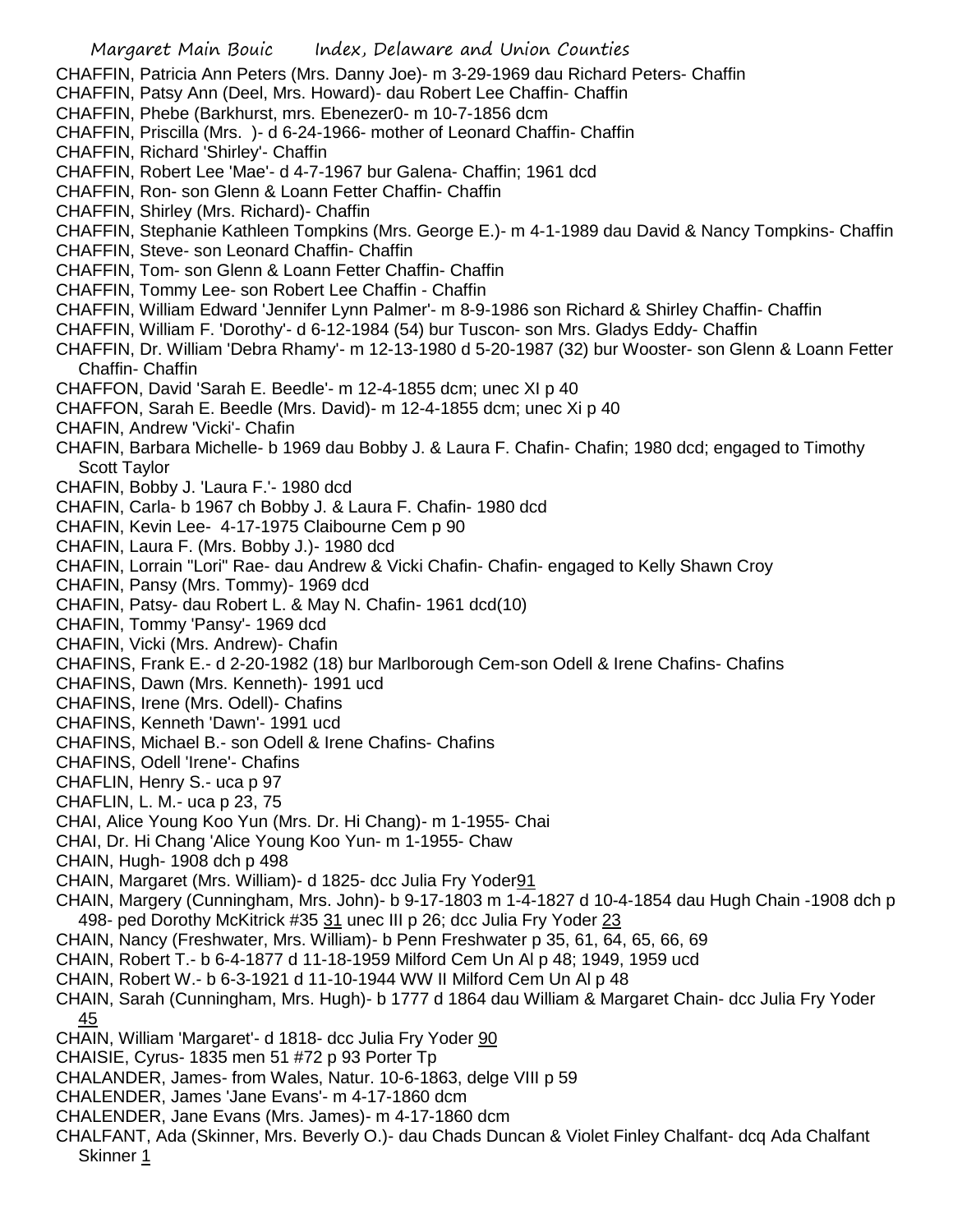- CHALFANT, Chads Duncan 'Violet Finley'- dcq Ada Chalfant Skinner 2
- CHALFANT, Howard B.- b 6-16-1891 son Wilbur F. & Mary E. Ege Chalfant- Weiser p 175
- CHALFANT, Dr. James F.- 1985 uch p 225
- CHALFANT, Marjorie Patricia (McKelvey, Mrs. Royce Robert)- Cowgill p 56
- CHALFANT, Mary E. Ege (Mrs. Wilbur F.)- b 10-18-1865 m 1-1-1890- dau Charles M. & Mary E. Yonge Ege-Weiser p 175
- CHALFANT, Maud- dau Chads Duncan & Violet Finley Chalfant- dcq Ada Chalfant Skinner 1
- CHALFANT, Phoebe Talley (Mrs. William)- ped Richard Seslar 27; unec V p 31
- CHALFANT, Ray- b 9-3-1892 d 1-24-1894 son Wilbur F. & Mary E. Ege Chalfant- Weiser p 175
- CHALFANT, Roy- b 9-3-1892 son Wilbur F. & Mary E. Ege Chalfant- Weiser p 175
- CHALFANT, Sarah (Thrasher, Mrs. Levi)- b 1836 d 1905 dau William & Phoebe Talley Chalfant- ped Richard Seslar 13 # 58 Un Co Gen Soc; unec V p 31; delge X p 40
- CHALFANT, Wilbur F.- b 9-9-1855 m 1-1-1890- Weiser p 175
- CHALFANT, William 'Phoebe Talley'- ped Richard Seslar 26 unec V p 31
- CHALFIN, Alice (Mrs. Irvin J.)- Chalfin
- CHALFIN, Clayton 'Mae'- Chalfin
- CHALFIN, Donna (Hicks, Mrs. Dan)- dau Irvin & Vivian M. Sutherland Chalfin- Chalfin
- CHALFIN, Elise- dau Kenneth H. & Laura L. Chalfin- 1973, 1975, 1979, 1981 ucd
- CHALFIN, Erin- b 1978 dau Kenneth H. & Laura L. Chalfin- 1979, 1981 ucd
- CHALFIN, Frances (Mrs. )- d 1-17-1967 (97)- Chalfin
- CHALFIN, Irvin 'Vivian M. Sutherland'- Chalfin
- CHALFIN, Irvin J. 'Alice' -son Irvin & Vivian M. Sutherland Chalfin- Chalfin
- CHALFIN, Jack 'Neva Arthur'- son Clayton & Mae Chalfin- 1971, 1973, 1975, 1979, 1981, 1983, 1991 ucd
- CHALFIN, Jennifer- b 1974 dau Kenneth H. & Laura L. Chalfin- 1979, 1981 ucd
- CHALFIN, Kathryn (Baughman, Mrs. Harold)- dau Clayton & Mae Chalfin- Chalfin
- CHALFIN, Kenneth H. 'Laura L.'- 1973, 1975, 1979, 1981 ucd
- CHALFIN, Laura L. (Mrs. Kenneth H.)- 1973, 1975, 1979, 1981 ucd
- CHALFIN, Mae (Mrs. Clayton G.)- d 7-4-1972 (79) bur Circleville- Chalfin
- CHALFIN, Margurite (Gould, Mrs. )- dau Irvin & Vivian M. Sutherland Chalfin- Chalfin
- CHALFIN, Mary Jane (Dasher, Mrs. Dale)- dau Jack & Neva Arthur Chalfin- Chalfin
- CHALFIN, Neva (Mrs. Jack)- 1971, 1973, 1975, 1979, 1981, 1983, 1991 ucd
- CHALFIN, Suzanne (Zollinger, Mrs. Herbert)- m 7-11-1964 dau Jack W. Chalfin- Chalfin
- CHALFIN, Suzanne (Beech, Mrs. Sandy)- dau Jack & Meva Arthur Chalfin- Chalfin
- CHALFIN, Vivian M. Sutherland (Mrs. Irvin)- b 6-3-1901 d 6-30-1994 (93) Preston Cem, Algh. dau Samuel & Florence Vansky Sutherland- Chalfin
- CHALIKAS, Ainzella Burkepile (Mrs. Pete)- 1985 uch p 21
- CHALIKAS, Pete 'Ainzella Burkepile'- 1985 uch p 21
- CHALKER, ---Unec II pp 18
- CHALKEY, Lyman- author- McKitrick p 333, 334
- CHALLEN, James Eliza Bradford)- uccp p 48
- CHALLEN, Sophia Bradford (Mrs. James)- heir of David Bradford- uccp p 48
- CHALLIS, Polly (Peck, Mrs. Elijah)- m 1-19-1825 Madison Co unec V p 15
- CHALLIS, Sarah- 1880C Delaware Town p 508A
- CHALMEDRS, Prof. Thomas- researcher- McKitrick p 13
- CHAMBERLAIN, Mr.- CCC 21 CHAMBERLAIN & STARLING- delge VI p 59
- CHAMBERLAIN, ----family Melba Clark #154 unec VI p 13; delge III p 38
- CHAMBERLAIN, Abbie Green (Mrs. Clarence)- b 8-5-1877 d 5-28-1967 bur East Liberty- dau Robert & Eunice Cline Green- Chamberlain
- CHAMBERLAIN, Abigail Maine (Mrs. Wilson)- dau Andrew & Mary Maine- Asp 277
- CHAMBERLAIN, Abraham 'Almira'- Bagley p 14
- CHAMBERLAIN, Abram 'Levira Bagley'- b 9-7-1831 m 5-25-1856 d 3-21-1905- son Abraham & Almira Chamberlain- Bagley p 14
- CHAMBERLAIN, Alamarina E.- dau C. C. & Isabelle Webb Chamberlain- 1850C Delaware Town 1034 p 81 (16,O)
- CHAMBERLAIN, Alice (Adams, Mrs. )- du Ethel E. Chamberlain- Chamberlain
- CHAMBERLAIN, Almira (Mrs. Abraham)- Bagley p 14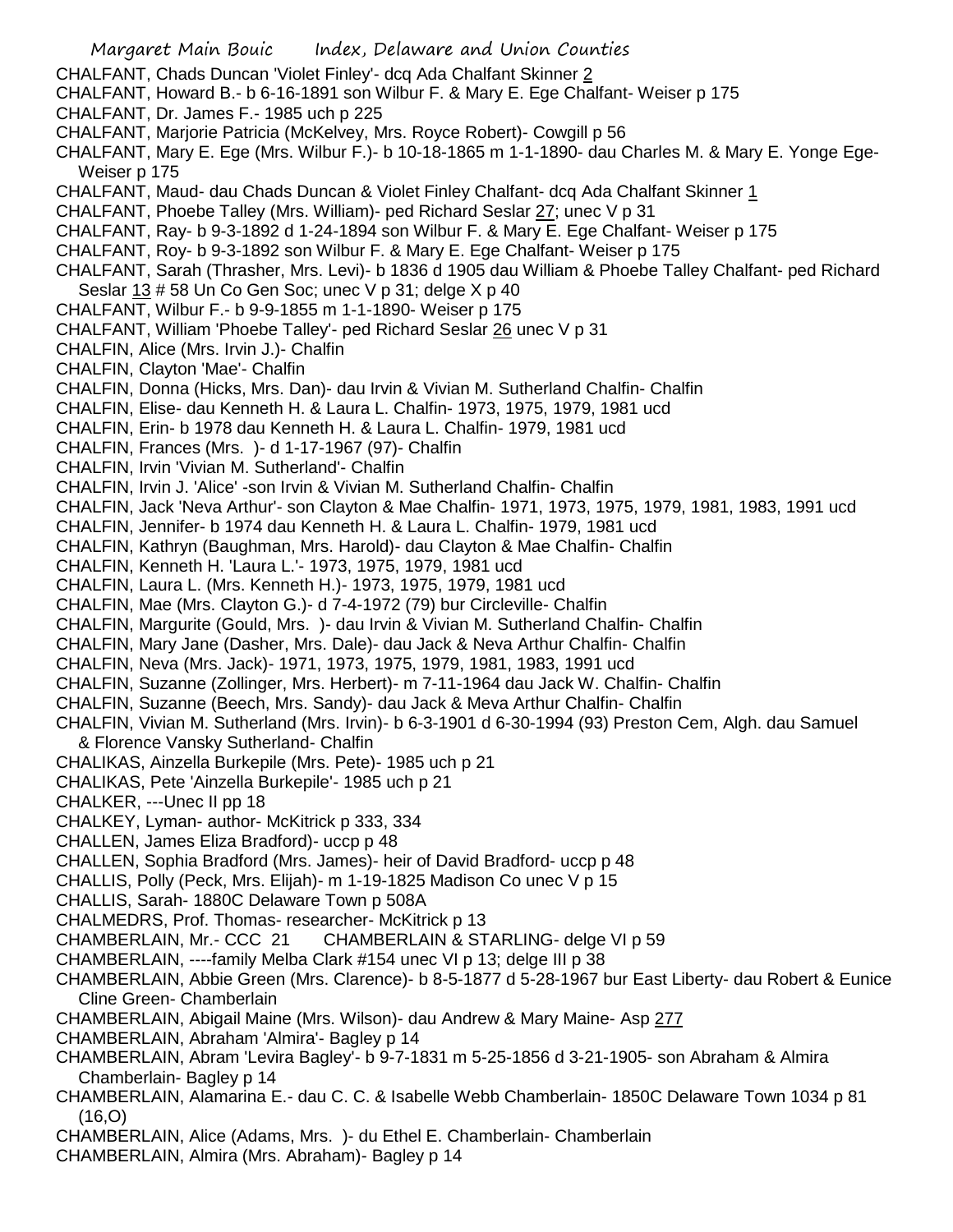Margaret Main Bouic Index, Delaware and Union Counties CHAMBERLAIN, Anna (Williams, Mrs. abraham)- 1908 dch p852; dcq Helen Watson Scarff 61 CHAMBERLAIN, Bayard M.- b 10-13-1911 d 7-1-1954 WWII Marlborough Cem p 169 CHAMBERLAIN, Bernette Streng (Mrs. Sargent)- b 2-27-1923 m 9-5-1948 d 6-4-1990 dau Gerhart & Lena Rausch Streng- Rausch 11833; 1959, 1967, 1971, 1973 ucd CHAMBERLAIN, Bessie (Warner, Mrs. Nelson C.)- b 7-26-1878 dau Abram & Levira Bagley Chamberlain-Bagley p 14 CHAMBERLAIN, Bette (Clayton, Mrs. )- dau Ethel E. Chamberlain- Chamberlain CHAMBERLAIN, Bonita (Mrs. Douglas F.)- 1991 ucd CHAMBERLAIN, Bonnie Lou (Thrush, Mrs. Steven)- b 10-18-1956 dau Sargent & Bernett Streng Chamberlain-Rausch 118333 1959, 1967, 1971, 1973 ucd CHAMBERLAIN, C. Amanda (Shaw, Mrs. Dr. Henry H. O.)- dau C. H. Chanberline- dumch p 426 CHAMBERLAIN, Catherine Hulsizer (Mrs. Gideon)- dau Christopher Hulsizer- dumch p 183 CHAMBERLAIN, Cathy Sue Sharpnack (Mrs. Steven Paul)- m 9-10-1977 Rausch (118331) CHAMBERLAIN, C. C. 'Isabella Webb'- b 1805 m 2-1834 d 1877 Oak Grove Cem - Powell p 429; dcga p 63 Ohio State Gazette son Justice & Hannah West Chamberlain; Delawre Herald 12-1-5-1870; Pabst 0; Sand p 1; 1908 dch p 120; 1850C Delaware Town 1034 p 81 (45, Mass); Powers p 249; delge VI p 59. IX p 53 CHAMBERLAIN, Charles - b 2-28-1875 d 4-29-1876 son Abram & Levira Bagley Chamberlain- Bagley p 14 CHAMBERLAIN, Charles C.- Poe p 23 CHAMBERLAIN, Charles F.- son Charles E. Chamberlain- Chamberlain CHAMBERLAIN, Charles H.- b 1843 d 1846 Oak Grove Cem Powell p 429 CHAMBERLAIN, Charles M. 'Imogene L.'- 1961 dcd CHAMBERLAIN, Charles- son Morgan & Hazel A. Chamberlain- Chamberlain CHAMBERLAIN, Charles- b 1964 son William L. Sr. & Fran Chamberlain- 1971 dcd CHAMBERLAIN, Charles 'Nora'- d 6-13-1966- Chamberlain CHAMBERLAIN, Charles- b 1964 son Robert L. & Romona G. Chamberlain- 1973, 1975, 1979, 1981 ucd CHAMBERLAIN, Charles W. 'Linda'- 1971 dcd CHAMBERLAIN, Christopher H. 'Sarah D. Lyon''Mary Linn Truex'- b 4-19-1811 m(1) 8133 (2) 4-19-1863 (83-1894) son Gideon Chamberlain- dumch p 183, 426 CHAMBERLAIN, Clarence 'Lila Herb'- Weiser p 381 CHAMBERLAIN, Constance Joan- b 5-16-1942 dau Roy & Margaret Ielene Brown Chamberlain- Graham 1756412 CHAMBERLAIN, David- son Elisha & Lucy Chamberlain- 1850C Delaware Town 1291 p 94 (2,O) CHAMBERLAIN, Debra- b 1969 dau Charles W. & Linda Chamberlain- 1971 dcd CHAMBERLAIN, Donna H. Loveland (Mrs. Paul E.)- m 12-1-1920 d 12-10-1984 Chamberlain CHAMBERLAIN, Dorothy- dau Charles E. & Nora Chamberlain- Chamberlain CHAMBERLAIN, Dorothy Marvel- b 1903 d 1952 Milford Cem Un Al p 52 CHAMBERLAIN, Douglas F. 'Bonita'- 1991 ucd CHAMBERLAIN, Edmund 'Hannah Witter'- m(2) 6-22-1670- Powers Pat p 316 CHAMBERLAIN, E. J./ Eli J.- unclaimed letter- delge VII p 10 CHAMBERLAIN, Elisha 'Lucy;- 1850C Delaware Tp 1291 p 94 (42, NY) CHAMBERLAIN, Eliza B. Myers (Mrs. Hosea W.)- m 5-12-1848 1850C Berkshire Tp 51 p 6 (25,O); delge VI p 68 CHAMBERLAIN, Eliza Jane Appley (Mrs. James Dale)- b 8-30-1855 m 5-25-1876 d 4-25-1901 dau George & Elizabeth Rhiver Eppley- Weiser p 470 CHAMBERLAIN, Elizabeth (Cowles, Mrs. Jabez)- b 11-27-1792 d 12-20-1881- dcc Leonard Smart 19 CHAMBERLIN, Elizabeth (Thompson, Mrs. Moses)- b 10-22-1831 d 8-27-1913 Thompson Family Bible- unec p 3 CHAMBERLAIN, Ellen (Randall, Mrs. Dudley)- Asp 298-4 CHAMBERLAIN, Emma- grad Delaware HS 1883, delge VII p 6 CHAMBERLAIN, Emma Delphine (Shadduck, Mrs. Thomas E.)- b 10-2-1857 dau Abram & Levira Bagley Chamberlain- Bagley p 14 CHAMBERLAIN, Emma Miller (Mrs. John Henry)(Griffith, Mrs. Thomas D.)- dau John Q. & Sarah Naomi Coulter Miller- 1908 dch p 836, 839; Pabst 8 p 30 CHAMBERLAIN, Emma Reid- d 2- 1944 bur Oak Grove Cem -Chamberlain CHAMBERLAIN, Emmalette A. (Reid, Mrs. William P.)- m 4-28-1858 dcm; 1908 dch p 501 CHAMBERLAIN, Ethel E. (Mrs. )- d 12-22-1989 (93) bur Stow- Chamberlain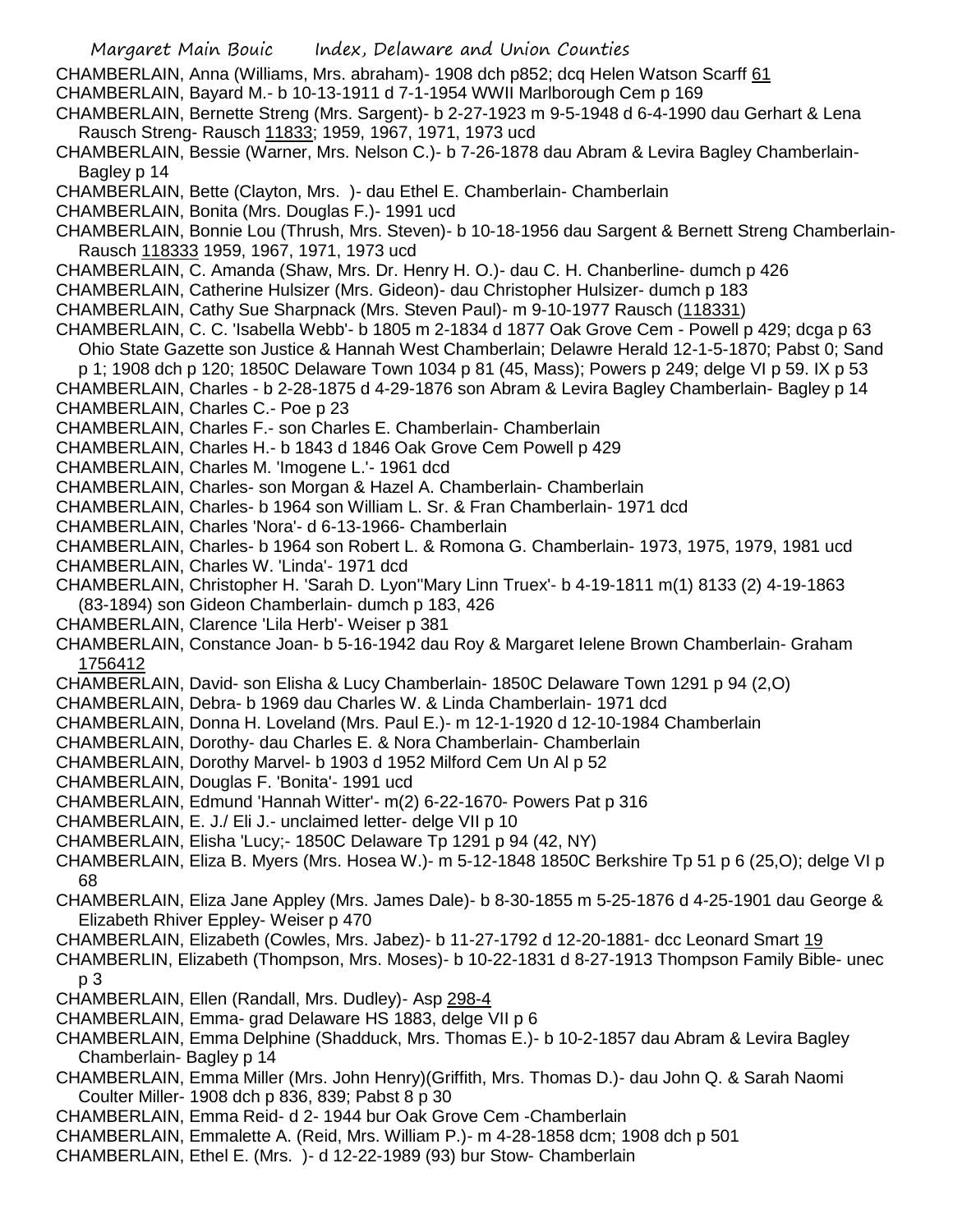- Margaret Main Bouic Index, Delaware and Union Counties CHAMBERLAIN, Eva C. Randall (Mrs. Isaac M.)- m 5-2-1880 ucm 6719 CHAMBERLAIN, Mrs. F.- 1908 dch p 179 CHAMBERLAIN, Fannie (Wight, Mrs. Dr. W. E.)- dau Henry W. Chamberlain- dumch p 347; 1869 wsc p 12; Pabst 8 p 25; delge VI p 72 CHAMBERLAIN, Frankie- 1869 wsc p 12; Pabst 8 p 24 CHAMBERLAIN, Fran J. (Mrs. William L. Sr.)- 1971 dcd CHAMBERLAIN, F. W.- grad Delaware H. S. 1877- delge VI p 72 CHAMBERLAIN, Georgia Welsh (Mrs. )- delge VIII p 40 CHAMBERLAIN, Geraldine (Silliman, Mrs. ) dau Morgan & Hazel A. Chamberlain- Chamberlain CHAMBERLAIN, George W.- b 9-3-1877 son James Dale & Eliza Jane Eppley Chamberlain- Weiser p 470 CHAMBERLAIN, Gideon 'Catherine Hulsizer'- b c 1779 d c 1857son John Chamberlain- dumch p 183 CHAMBERLAIN, Glenn- son Clarence & Lila Herb Chamberlain- Weiser p 381 CHAMBERLAIN, G. Victor- son Charles E. & Nora Chamberlain- Chamberlain CHAMBERLAIN, Hannah- Pabst 8 p 4; delge I p 30 CHAMBERLAIN, Hannah West (Mrs. Justice)- b 1777 d 12-1870-Oak Grove Cem Powell p 429; 1880 dch p 620; Delaware Herald 12-15-1870; delge IX p 60, sister Mrs. Abram Williams CHAMBERLAIN, Hannah Witter (Burdick/Burden/Burdett, Mrs. Robert)(Mrs. Edmund)- d 1696- dau William Witter- Powers Pat p 316 CHAMBERLAIN, Harry- Powers p 193; Grad Delaware HS 1885, delge VII p 6 CHAMBERLAIN, Hattie- 1880C Concord Tp p 274A CHAMBERLAIN, Hazel A.(Mrs. Morgan C.)- d 1-28-1979 (79) bur Trenton Cem- 1961, 1969, 1971 dcd CHAMBERLAIN, Henry- 1850C Delaware Town 1027 p 81 (25,O); CCC CHAMBERLAIN, Henry G. 'Lunette A. Drew'- b 1-21-1848 m 6-26-1877 French Bible; unec VIII p 18, 19 CHAMBERLAIN, Henry M.- son Hosea W. & Eliza B. Chamberlain- 1850C Berkshire Tp 51 p 6 (4,O) CHAMBERLAIN, Henry W. 'Olive L. Allen'- b 1817 m 2-10-1859 dcm d 9-10-1894 (82) son Justice & Hannah West Chamberlain- Pabst 8 p 15; 1880 dch p 620; hadc p 23, 66; CCC; 1849 Delaware Tp; Powers Pat p 193; dcw Bk 4 p 212(24) wit; 1880C Delaware Tp p 321C; delge V p 44, IX p 53 CHAMBERLAIN, Henry W.- dumch p 348; Pabst 0; 1908 dch p 430 CHAMBERLAIN, Hosea W. 'Eliza B. Myers'- b 9-28-1814 m 5-12-1848 d 9-1892 -1908 dch p 190; 1840C Berkshire Tp p 187 (20-30); 1850C Berkshire Tp 51 p 6 (35, Mass); Pabst 0; 1869 wsc p 4; delge VI p 68, VII p 44, VIII p 66 CHAMBERLAIN, Isaac- 1883 uch IV p 533 CHAMBERLAIN, Isaac M. 'Eva C. Tandall'- m 5-2-1880 ucm 6719 CHAMBERLAIN, Isabella B. Webb (Mrs. C. C.)- m 2-1834 dcga p 63 Ohio State Gazetta 2-24-1834; 1850C Delaware Town 1034 p 81 (33, NY); 1880C Delaware Town p 482C- dau Joseph L. Webb CHAMBERLAIN, James- son Charles, grandson Morgan Chamberlain- Chamberlain CHAMBERLAIN, James Dale 'Eliza Jane Eppley'- m 5-25-1876 d 4-25-1901- Weiser p 470 CHAMBERLAIN, James H.- 1908 dch p 390 CHAMBERLAIN, Jane (Fillmore, Mrs. Millard H.)- Asp 1041-5
- CHAMBERLAIN, Jeanne D. (Mrs. D. Ray)- 1961 dcd

CHAMBERLAIN, Jenette- dau Elisha & Lucy Chamberlain- 1850C Delaware Tp 1291 p 94 (12,O)

CHAMBERLAIN, Jessie R.- b 1861 d 1885 Sunbury Cem Powell p 36

- CHAMBERLAIN, Joann- dau Elisha & Lucy Chamberlain- 1850C Delaware Tp 1291 p 94 (6,O)
- CHAMBERLAIN, John- dumch p 183; Pabst 0
- CHAMBERLAIN, John- (79-1894) son Gideon & Catherine Hulsizer Chamberlain- dumch p 183
- CHAMBERLAIN, John Henry 'Emma Miller'- son William & Mary Gardner Chamberlain- 1908 dch p 836
- CHAMBERLAIN, John- son William & Mary T. Gardner Chamberlain- 1850C Delaware Tp 1321 p 95 (11,O)
- CHAMBERLAIN, Justice/Justus 'Hannah West'- b 1773 d Sept 1828 (53) Oak Grove Cem Powell p 429; dcga p 4, 45 Del Pat & Fr Chron 9-18-1828; 1908 dch p 836; 1880 dch p 319, 613, 620; 1820 Delaware Tp;

Pabst 5 p 1; delge V p 66, 67 (Chamberlin), IX p 60, X p 11, 33

CHAMBERLAIN, Karen Lee- b 9-30-1943 dau Roy & Margaret Ielene Brown Chamberlain- Graham 1756412

- CHAMBERLAIN, Laura Michelle- b 10-29-1979 dau Steven Paul & Cathy Sue Sharpnack Chamberlain-**Chamberlain**
- CHAMBERLAIN, Levira Bagley (Mrs. Abram)- b 10-27-1836 m 5-25-1856 d 3-4-1908 dau Daniel Boone & Sally Fish Bagley- Bagley p 11, 14

CHAMBERLAIN, Lila Herb (Mrs. Clarence)- b 8-14-1913 d 10-26-1957 dau Clinton L. & Cora Emma Reeser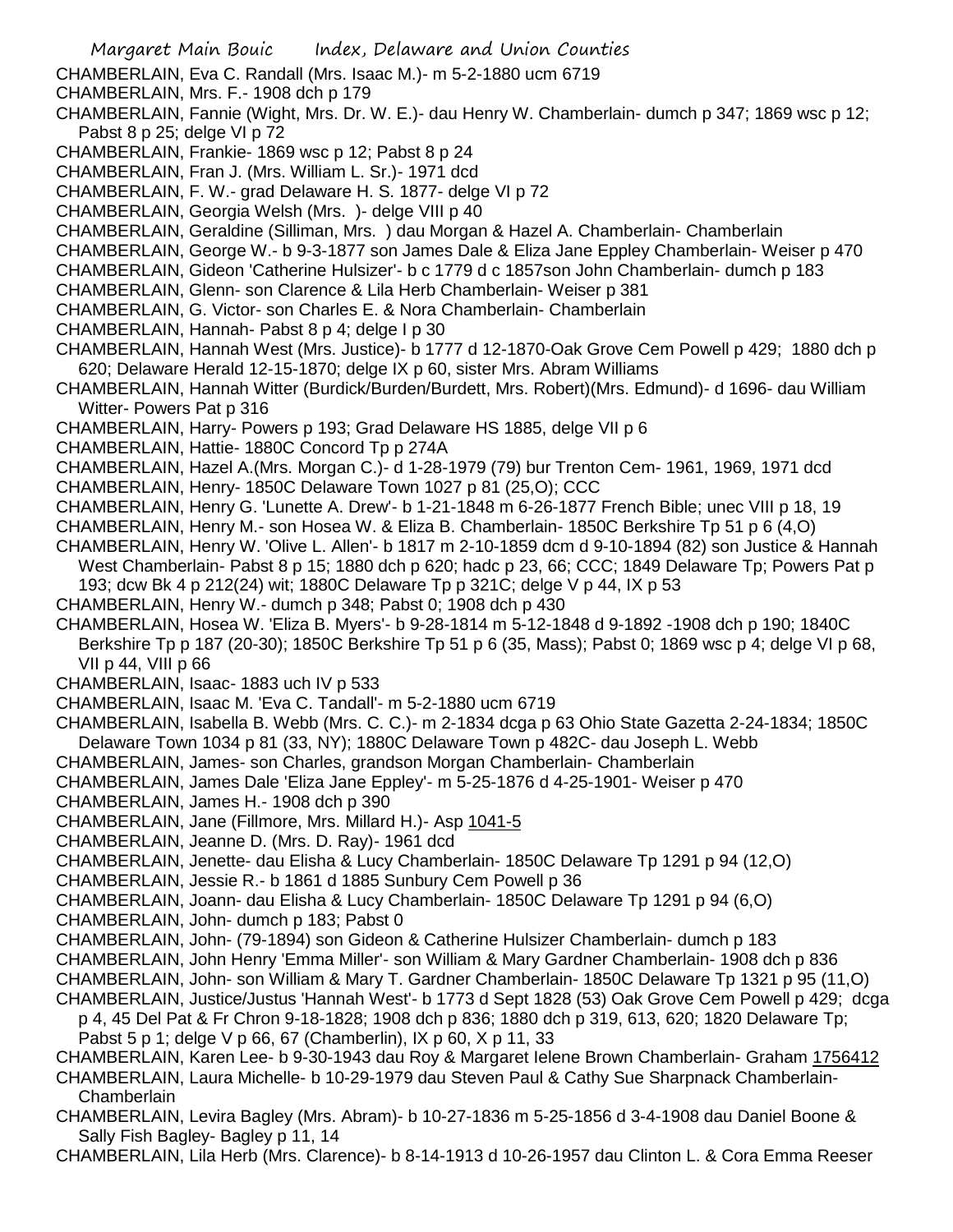Herb- Weiser p 381

CHAMBERLAIN, Lillian- b 12-22-1860 d 2-4-1923 not m dau Daniel Boone & Sally Fish Bagley- Bagley p 14 CHAMBERLAIN, Linda (Mrs. Charles W.)- 1971 dcd

- CHAMBERLAIN, Lois- b 6-14-1945 dau Oscar & Marie Boerger Chamberlain- Rausch 163332 III p 297
- CHAMBERLAIN, Louise Dale- b 12-12-1908 d 5-1909- dau George William Chamberlain- Weiser p 470

CHAMBERLAIN, Lucretia J. (Halliday, Mrs. Robert P.)- dau Christopher H. & Sarah D. Lyon Chamberlaindumch p 184

- CHAMBERLAIN, Lucretia (Nevyns, Mrs. Christian)- 1985 uch p 659
- CHAMBERLAIN, Lucy A.- dau Elisha & Lucy Chamberlain- 1850C Delaware Tp 1291 p 94 (4,O)
- CHAMBERLAIN, Lucy (Mrs. Elisha)- 1850C Delaware Tp 1291 p 94 (39,O); delge VII p 10
- CHAMBERLAIN, Lucy (Taylor, Mrs. Thomas)- b 7-29-1804 NY m 5-16-1825- Genther p 128
- CHAMBERLAIN, Lunette A. Drew (Mrs. Henry G.)- b 11-3-1853 m 6-26-1877 French Bible- unec VIII p 18, 19
- CHAMBERLAIN, Lydia Ann (Avery, Mrs. Frederick)- dau Justice & Hannah West Chamberlain- 1880 dch p 613, 620; Chamberlain; Delaware Herald 12-15-1870
- CHAMBERLAIN, Lynsie, b 1981 dau Douglas F. & Bonita Chamberlain- 1991 ucd
- CHAMBERLAIN, Mable M. (Smith, Mrs. Sullivan)- m 4-24-1845 dcm
- CHAMBERLAIN, Margaret Ielene Brown (Mrs. Roy)- b 8-21-1919 m 11-29-1942 d 3-15-1944 dau Walter & Blanche Gertrude Mosier Brown- Graham 175641
- CHAMBERLAIN, Margaret May- b 7-1-1907 dau George Chamberlain- Weiser p 470
- CHAMBERLAIN, Maria Haldeman (Moffitt, Mrs. Robert Hopkins)- m 4-1906- Weiser p 448
- CHAMBERLAIN, Mariam (McCoy, Mrs. )- dau Charles E. & Nora Chamberlain- Chamberlain
- CHAMBERLAIN, Marie Antoinette (Mrs. Ronald)- m 7-16-1961 Rausch (163331) III p 297
- CHAMBERLAIN, Marie Boerger (Mrs. Oscar)- b 6-1-1920 m 7-17-1937 dau Herman & Myrtle Baughman Boerger- Rausch 16333 III p 297
- CHAMBERLAIN, Mary- dau Charles W. & Linda Chamberlain- 1971 dcd
- CHAMBERLAIN, Mary (Bigelow, Mrs. Isaac)- b 1738 ped Dianne Wood #242 15; unec X p 60
- CHAMBERLAIN, Mary Ellen (Mrs. )- d 4-19-1963 sister Eva Lear- Chamberlain
- CHAMBERLAIN, Mary Jane b c 1839 ped Carolyn Krause Conner #79 9 Unec VI p 52
- CHAMBERLAIN, Mary- b 12-7-1891 dcb Delaware Tp dau John Henry & Emma Miller Chamberlain- 1908 dch p 836
- CHAMBERLAIN, Mary Linn (Truex, Mrs. )(Mrs. Christopher H.)- b 4-20-1811 m 1-19-1863- dumch p 184
- CHAMBERLAIN, Mary T. Gardner (Mrs. William)- m 9-22-1835 dcm; 1908 dch p 836; 1850C Delaware Tp 1321 p 95 (NY)
- CHAMBERLAIN, Mary T.- b 1816 d 1885 Oak Grove Cem Powell p 430
- CHAMBERLAIN, Meghan- b 1976 dau Douglas F. & Bonita Chamberlain- 1991 ucd
- CHAMBERLAIN, Melissa Gayle- b 6-14-1984 dau Steven Paul & Cathy Sue Sharpnack Chamberlain-Chamberlain;
- CHAMBERLAIN, Rev. Michael- son Charles, grandson Morgan Chamberlain-Chamberlain
- CHAMBERLAIN, Micheal- son Paul E. & Donna H. Loveland Chamberlain- Chamberlain
- CHAMBERLAIN, Morgan C. 'Hazel A.'-d 3-29-1976 (80) bur Trenton Cem- Chamberlain; 1961, 1969, 1971 dcd
- CHAMBERLAIN, Nora (Mrs. Charles)- d 6-20-1966 bur St. Mary;s Del- Chamberlain
- CHAMBERLAIN, O. L.- Pabst 8 p 15
- CHAMBERLAIN, Olive L. Allen (Mrs. Henry)- m 2-10-1859 dcm; 1880 dch p 620; 1869 wsc p 4
- CHAMBERLAIN, Oscar 'Marie Boerger'- m 7-17-1937 Rausch (16333) III p 297
- CHAMBERLAIN, Oscar W.- 1880 dch p 299; 1908 dch p 390
- CHAMBERLAIN, Paul A.- son Paul E. & Donna H. Loveland Chamberlain- Chamberlain
- CHAMBERLAIN, Paul E.'Donna H. Loveland'- b 6-21-1899 m 12-1-1920 d 12-8-1987 (88) bur Maple Groveson Clarence & Abbie Green Chamberlain- Chamberlain
- CHAMBERLAIN, Phoebe Ann (George, Mrs. Enoc)(Gardner, Mrs. Asa A.)- dau Christopher H. & Sarah D. Lyon Chamberlain- dumch p 184
- CHAMBERLAIN, Quatua(?) ch Elisha & Lucy Chamberlain- 1850C Delaware Tp 1291 p 94 (10,O)
- CHAMBERLAIN, Ralph- Sunbury p 89, 119
- CHAMBERLAIN, Rebecca (Fobe?, Mrs. )- dau Samuel Chamberlain- dcw Bk 2 p 15
- CHAMBERLAIN, R. Ray 'Jeanne D.'- 1961 dcd
- CHAMBERLAIN, Richard- son Charles, Grandson Morgan Chamberlain- Chamberlain
- CHAMBERLAIN, Richard Randall- son Richard A. Chamberlain- Chamberlain- engaged to Kathy Lynn Huber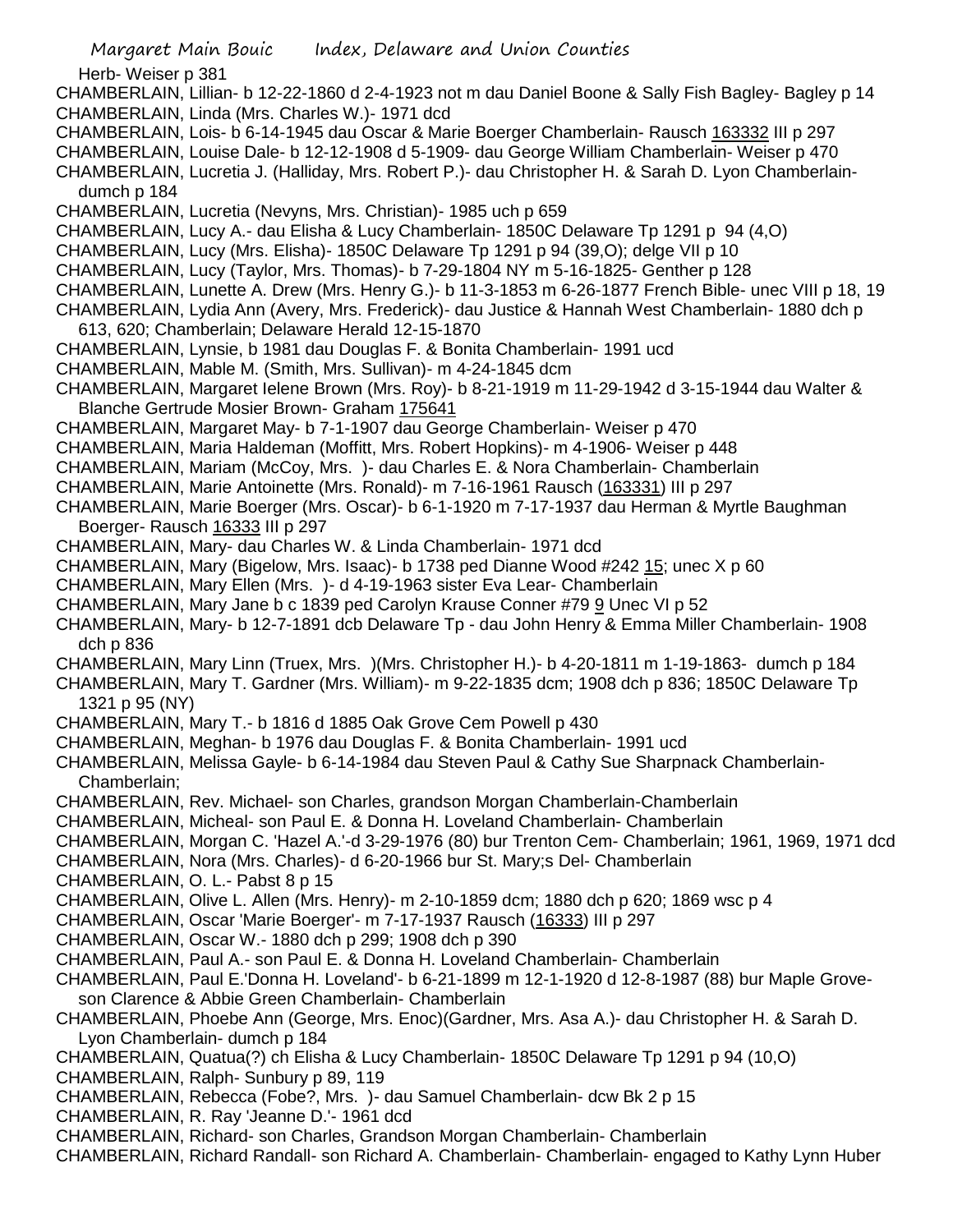- CHAMBERLAIN, Robert L. 'Romona G.'- son Paul E. & Donna H. Loveland Chamberlain- Chamberlain; 1973, 1975, 1979, 1981, 1983, 1991 ucd
- CHAMBERLAIN, Robert- son Elisha & Lucy Chamberlain- 1850C Delaware Tp 1291 p 94 (8,O)
- CHAMBERLAIN, Rod- ch Clarence & Lila Herb Chamberlain- Weiser p 381
- CHAMBERLAIN, Romona G. (Mrs. Robert L.)- 1973, 1975, 1979, 1981, 1991 ucd
- CHAMBERLAIN, Ronald 'Marie Antoinette'- b 8-12-1938 m 7-16-1961 son Oscar & Marie Boerger Chamberlain- Rausch 163331 III p 297
- CHAMBERLAIN, Roy 'Margaret Ielene Brown'- son Kinnie & Mary Chamberlain- Graham (175641)
- CHAMBERLAIN, Rev. R. W. 1915 uch p 213
- CHAMBERLAIN, Samuel 'Elizabeth'- dcq Florence Dunlap Main 22; dcw Bk 2 p 15
- CHAMBERLAIN, Samuel- son Samuel Chamberlain- dcw Bk 2 p 15
- CHAMBERLAIN, Sarah (Hodges, Mrs. )- dau Samuel Chamberlain- dcw Bk 2 p 15
- CHAMBERLAIN, Sarah D. Lyon (Mrs. Christopher H.)- b 1812 m 1833 d 1861- dumch p 183
- CHAMBERLAIN, Sarah (Lowery, Mrs. )(Taylor, Mrs. Levi)- m 6-16-1825- Genther p 128, 244
- CHAMBERLAIN, Sargent 'Bernette Streng'- b 10-21-1929 m 9-5-1948- Rausch (11833); unec XIII p 8; 1959, 1967, 1971, 1973, 1983, 1991 ucd
- CHAMBERLAIN, Solomon- son Elisha & Lucy Chamberlain- 1850C Delaware Tp 1291 p 94 (6/12,O)
- CHAMBERLAIN, Sophronia (Griffin, Mrs. Rev. Daniel)- 1883 uch V p 388
- CHAMBERLAIN, Steven Paul 'Cathy Sue Sharpnack'- b 8-4-1951 m 9-10-1977 -son Sargent & Bernette Streng Chamberlain- Rausch 118331; 1959, 1967, 1973, 1991 ucd
- CHAMBERLAIN, Steven- b 1967 son Robert L. & Romona G. Chamberlain- 1971, 1973, 1975, 1979, 1981, 1983, 1991 ucd
- CHAMBERLAIN, Sue Ann (Snyder, Mrs. Thomas C.)- b 11-16-1953 m 11-28-1981 dau Sargent & Bernette Streng Chamberlain- Rausch 118332; 1959, 1967, 1971, 1973 ucd
- CHAMBERLAIN, Susan M.- dau Hosea W. & Eliza B. Chamberlain- 1850C Berkshire Tp 51 p 6 (1,O)
- CHAMBERLAIN, Thorn- b 1967 son Charles W. & Linda Chamberlain- 1971 dcd
- CHAMBERLAIN, Timothy- son Samuel Chamberlain- dcw Bk 2 p 15
- CHAMBERLAI-0-N, W.- dcw Bk 4 p 212 (24)
- CHAMBERLAIN, Verrick- son Ethel E. Chamberlain- Chamberlain
- CHAMBERLAIN, Warren- unec XII p 21
- CHAMBERLAIN, William- 1969 dcd
- CHAMBERLAIN, William- son Charles, grandson Morgan Chamberlain- Chamberlain
- CHAMBERLAIN, William-(85-1894) son Gideon & Catherine Hulsizer Chamberlain- dumch p 183
- CHAMBERLAIN, William 'Mary Gardner'- b 1812 m 9-22-1835 dcm d 3-14-1895 (83); 1880 dch p 620; 1908 dch p 836; hadc p 23; 1835 men 12 #136 p 38 Delaware Tp; 1850C Delaware Tp 1321 p 95 (38, Mass);1880C Delaware Tp p 321C; CCC; delge V p 44
- CHAMBERLAIN, William Miller- b 11-20-1888 Del Tp, dcb- son John Henry & Emma Miller Chamberlain- 1908 dch p 836
- CHAMBERLAIN, Wilson 'Abigail Maine'- Asp (277)
- CHAMBERLIN, Amy Taylor (Mrs. Joseph)- b 1729 d 5-1-1784- Alpert letter
- CHAMBERLIN, Angelina- dau John & Sarah Bodine Chamberlin- Alpert letter
- CHAMBERLIN, Ann- dau John & Sarah Bodine Chamberlin- Alpert letter
- CHAMBERLIN, C. C.- delge VIII p 41
- CHAMBERLIN, Cecile Yoder (Herriott, Mrs. Paul)(Mrs. Joseph)- dau Pearl & Alma yoder- 1985 uch p 151
- CHAMBERLIN, Charles- 1835 men 24 #169 p 39 Delaware Tp
- CHAMBERLIN, Charles E. 'Isabella B. Webb'- m 2-18-1859 dcm
- CHAMBERLIN, Charles- b 10-2-1854- son John & Sarah Bodine Chamberlin- Alpert letter
- CHAMBERLIN, Charles Morgan 'Imogene L.'- d 9-14-1970 (44) bur Trenton Cem- son Morgan Chamberlin
- CHAMBERLIN, Christopher H. 'Sarah D. Lyon'- b 4-19-1811 m 2-1833 d 3-9-1897 Mt. Gilead- ped Leora Hatton Betsch 26; delge III p 53
- CHAMBERLIN, Cyrena (Mrs. Timothy)- d 11-2-1863 (62-5-9) Westfield Baptist Cem Powell p 352
- CHAMBERLIN, Effie- dau John & Sarah Bodine Chamberlin- Alpert letter
- CHAMBERLIN, Elizabeth (Benedict, Mrs. Spencer C. W.)- m 2-29-1844 dcm
- CHAMBERLIN, Elizabeth Duckworth (Mrs. William)- Alpert letter
- CHAMBERLIN, Elizabeth- dau John & Sarah Bodine Chamberlin- Alpert letter
- CHAMBERLIN, Emma- dau John & Sarah Bodine Chamberlin- Alpert letter